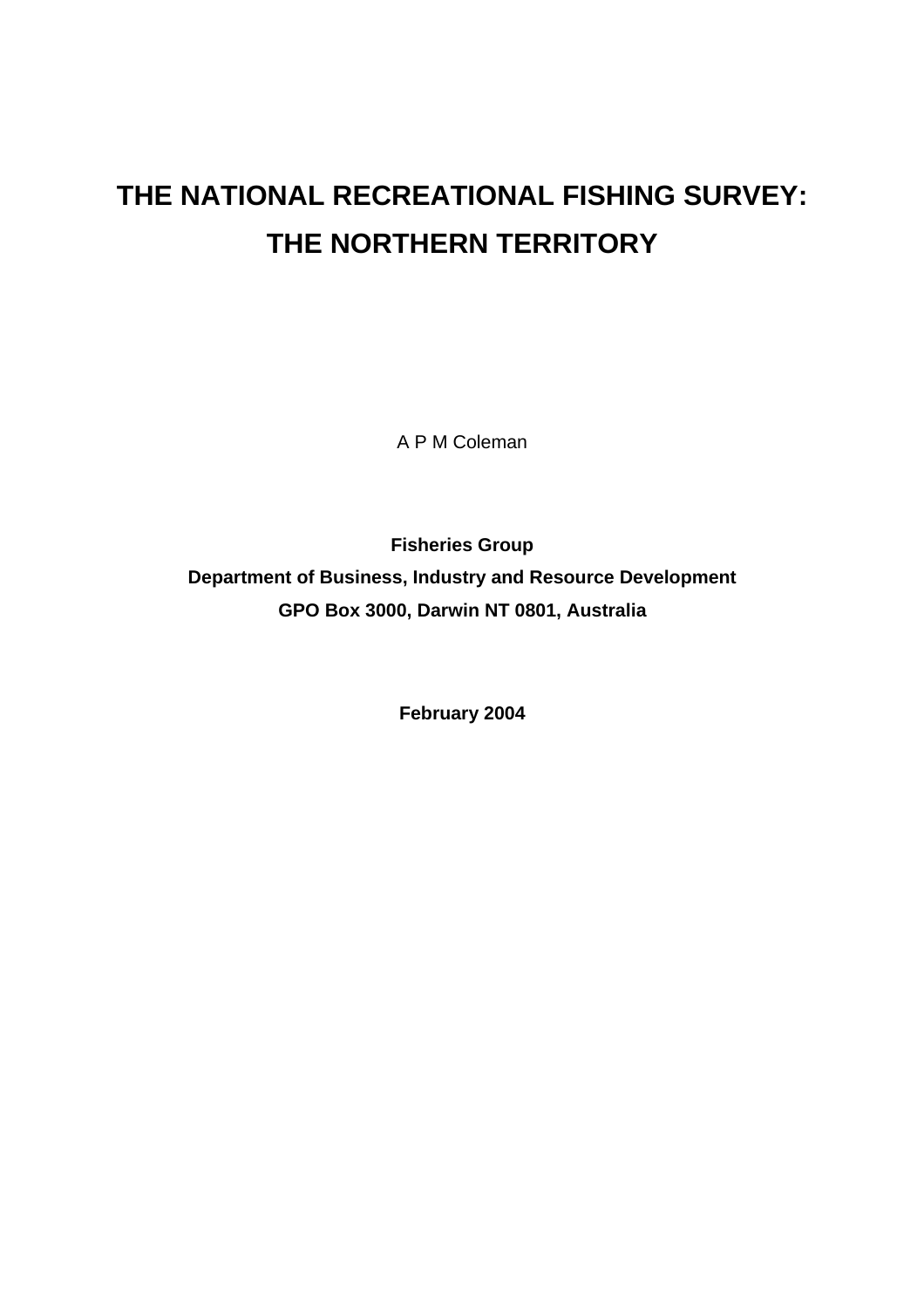#### **DISCLAIMER**

**While all care has been taken to ensure that information contained in this Fishery Report is true and correct at the time of publication, changes in circumstances after the time of publication may impact on the accuracy of its information.** 

 **The Northern Territory of Australia gives no warranty or assurance, and makes no representation as to the accuracy of any information or advice contained in this Fishery Report, or that it is suitable for your intended use.** 

**You should not rely upon information in this publication for the purpose of making any serious, business or investment decisions without obtaining independent and/or professional advice in relation to your particular situation.** 

 **The Northern Territory of Australia disclaims any liability or responsibility or duty of care towards any person for loss or damage caused by any use of or reliance on the information contained in this publication.** 

Coleman, A. P. M. (2003). The National Recreational Fishing Survey: The Northern Territory. Northern Territory Department of Business, Industry and Resource Development. *Fishery Report* **72**.

ISBN 0 7245 4707 X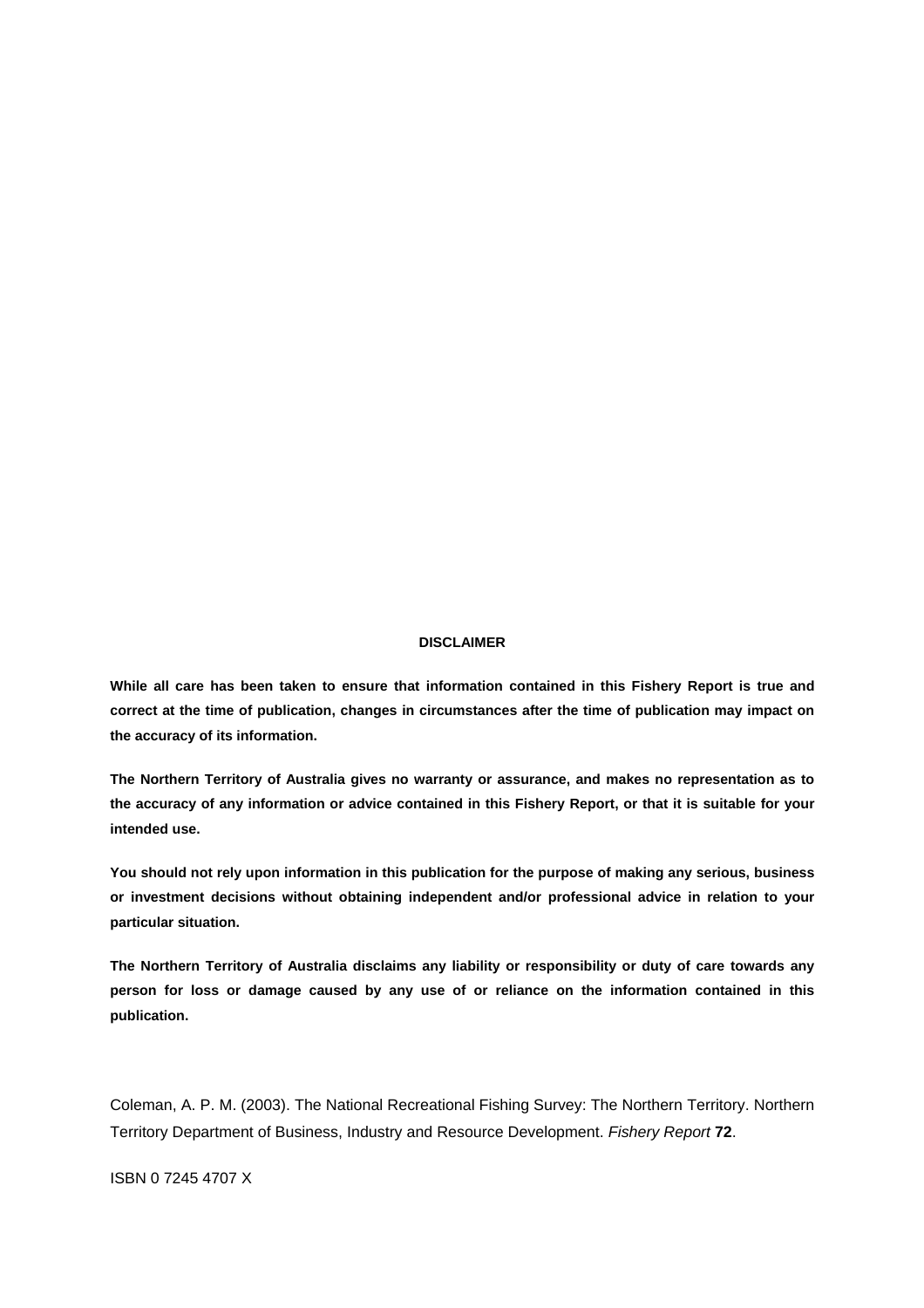## <span id="page-2-0"></span>**EXECUTIVE SUMMARY**

Recreational fishing has always been a popular pursuit of residents and visitors to the Northern Territory. Abundant fish stocks, accessible waterways and favourable weather conditions combine to provide a fishing experience unparalleled in Australia.

Commercial fishing and fishing tour operator activities are quantified through a reporting system attached to licence requirements. However, data on recreational fishing effort in the past, was imprecise and anecdotal at best. To make informed management decisions, there was an obvious need to identify the total amount of fish being caught, where they were being taken and by whom.

In 1995, the Northern Territory Government, through the Fisheries Group (NT Department of Business Industry and Resource Development) undertook a major survey to provide this vital 'big picture' information about recreational fishing in the Northern Territory, with a primary focus on total catch and effort assessment for the key species. The methodology used in the 1995 "Fishcount" survey was adapted for use for the first national recreational fishing survey (NRFS) in Australia.

The national recreational and indigenous fishing survey (NRIFS) was an initiative of the Commonwealth and State/Territory Governments and was funded by the Natural Heritage Trust, the Fisheries Research and Development Corporation and State and Territory fisheries agencies. This survey had three components, the NRFS, the indigenous fishing survey of northern Australia (IFSNA) and an overseas visitor fishing survey (OVFS).

While the survey database provides a large volume of information, this report presents a summary of the key findings and estimates from the NRFS: (Details of the ISFNA and the OVFS can be found in Henry and Lyle 2003 and Coleman 2004).

The primary focus of the NRFS was to collect nationally consistent and comparable data on catch, effort, participation rates, demographics, economic activity, attitudes and awareness in 'noncommercial' fishing. The NRFS also included indigenous fishing practices. So, for the first time information is available for all extractive users of aquatic resources in the NT. The information collected from Fishcount and the NRFS is compatible and will provide information on trends in the recreational sector over time, such as changes in catch, fishing effort, areas fished and expenditure.

#### <span id="page-2-1"></span>**Resident Participation and Profiles**

- ♦ There are over 22,000 fishing 'households' in the NT.
- ♦ Almost 44,000 non-indigenous Northern Territory residents (32% of the non-indigenous population) go fishing in Australia annually.
- ♦ Over 40,000 non-indigenous Northern Territory residents (29% of the non-indigenous population) go fishing in the Northern Territory annually.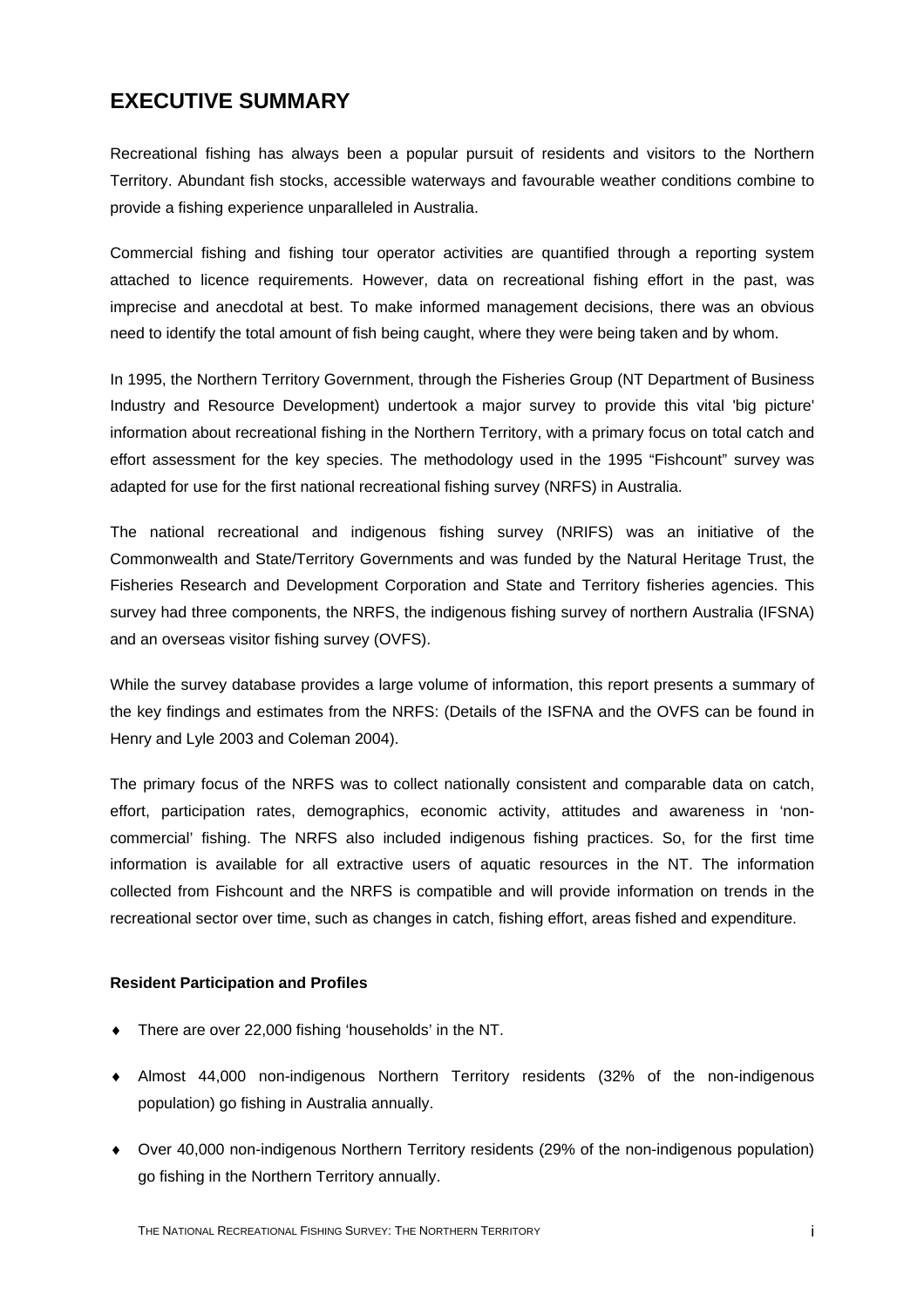- ♦ Higher participation rates emerge among residents who live in the Darwin (37%) and coastal regions (44%), than those in the hinterland (5%); among males (37%) than females (20%); and in the younger age groups, ranging from 33% ( 20 to 34 years) down to 5% (65 years or more).
- ♦ Over 11,000 boats are owned by Northern Territory households, which equates to one boat per five households. About 70% of these boats have been used for recreational fishing, with just over half being used exclusively for fishing.
- ♦ Over 7% (2,882) of fishers are members of a fishing club and 2% (820) hold a recreational fishing licence for elsewhere in Australia.

### <span id="page-3-0"></span>**Fishing Effort**

- ♦ A total of 314,272 days are fished annually by recreational fishers within the NT, representing 1.9 million hours of fishing effort.
- ♦ Residents account for a majority of the effort (62% of days and hours) at an average of five days annually and between five and six hours per day. Visitors also fish over five hours per day.
- ♦ The 'dry season' (May-August) is more popular among residents and visitors (52% and 61% of hours fished, respectively) than the 'wet season' (January-April) (21% and 6%) and the 'build up' (September-December) (27% and 33% respectively).
- ◆ Barramundi is the most popular target species, accounting for almost half (42%) of all hours fished and visitors target barramundi to a greater extent (54% of visitor hours fished) than residents (35%).
- The Darwin Harbour area is the main fishing area, accounting for over a quarter (28%) of all hours fished, followed by the Mary River (11%), with all other regions below the 10% level.

#### <span id="page-3-1"></span>**Catch**

- The total recreational catch is over 1.9 million aquatic organisms annually (i.e. harvested or released), comprising over 1.7 million fish and almost 200,000 non-fish (including mud crabs and shellfish) species. Of these 40% of fish and 70% of non-fish species are harvested.
- ♦ Tropical snappers represent the highest proportion (23%) of the total harvest of fish and 17% of the total catch, followed by barramundi (15% and 25%, respectively). Golden snapper account for almost half of the snapper harvest.
- ♦ All other species are at or below the 12% level of catch and harvest.
- ♦ Mudcrabs account for the highest proportion of the total harvest (60%) and the total catch (70%) of non-fish species. All others are at or below the 11% level of catch and harvest.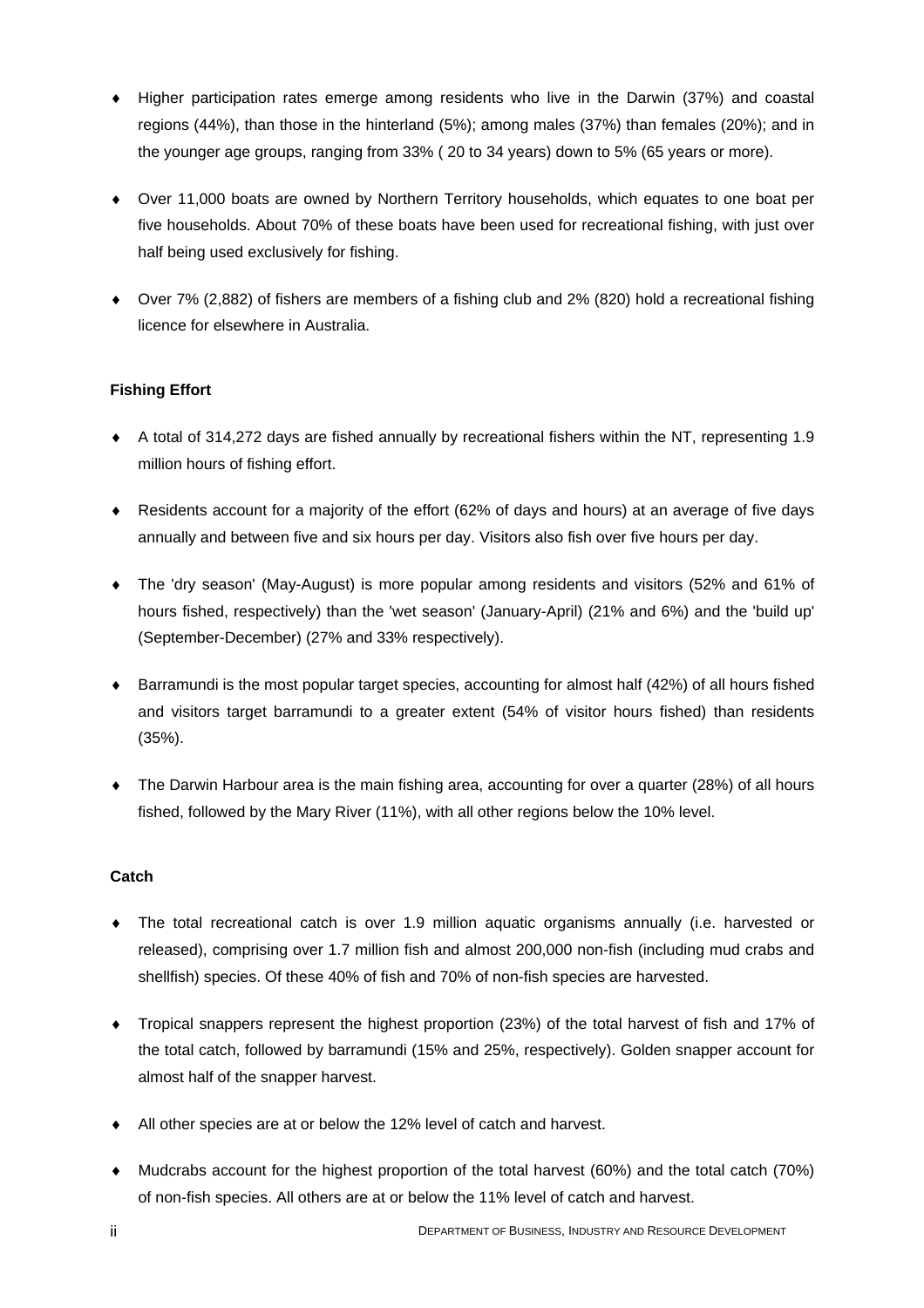- ♦ Darwin Harbour accounts for 29% of the total catch, with all other areas at or below 11%.
- ♦ Resident fishers account for a clear majority (65%) of the total catch of all species.

#### <span id="page-4-0"></span>**Expenditure and Investment**

- ♦ Over \$34 million in total annual expenditure is directly attributable to recreational fishing within the Northern Territory, with residents accounting for a majority (over \$26 million or 75%) and visitors close to \$9 million (25%).
- The average resident recreational fisher spends \$594 annually on recreational fishing.
- ♦ Three quarters (75%) of all expenditure on recreational fishing occurs in the Darwin area.

#### <span id="page-4-1"></span>**Awareness and Opinions**

- The primary motivation for Northern Territory residents to go fishing is to be outdoors, followed by being able to relax and unwind.
- The majority of resident fishers (85%) are satisfied with the quality of the fishing experience within the Northern Territory.
- ♦ Low awareness levels emerge in terms of important fisheries legislation, such as size and possession limits for key species.
- ♦ However, almost universal support (96%) exists among recreational fishers for *"these kinds of regulations"*, with many respondents suggesting additional regulations, particularly for size and possession limits, when prompted.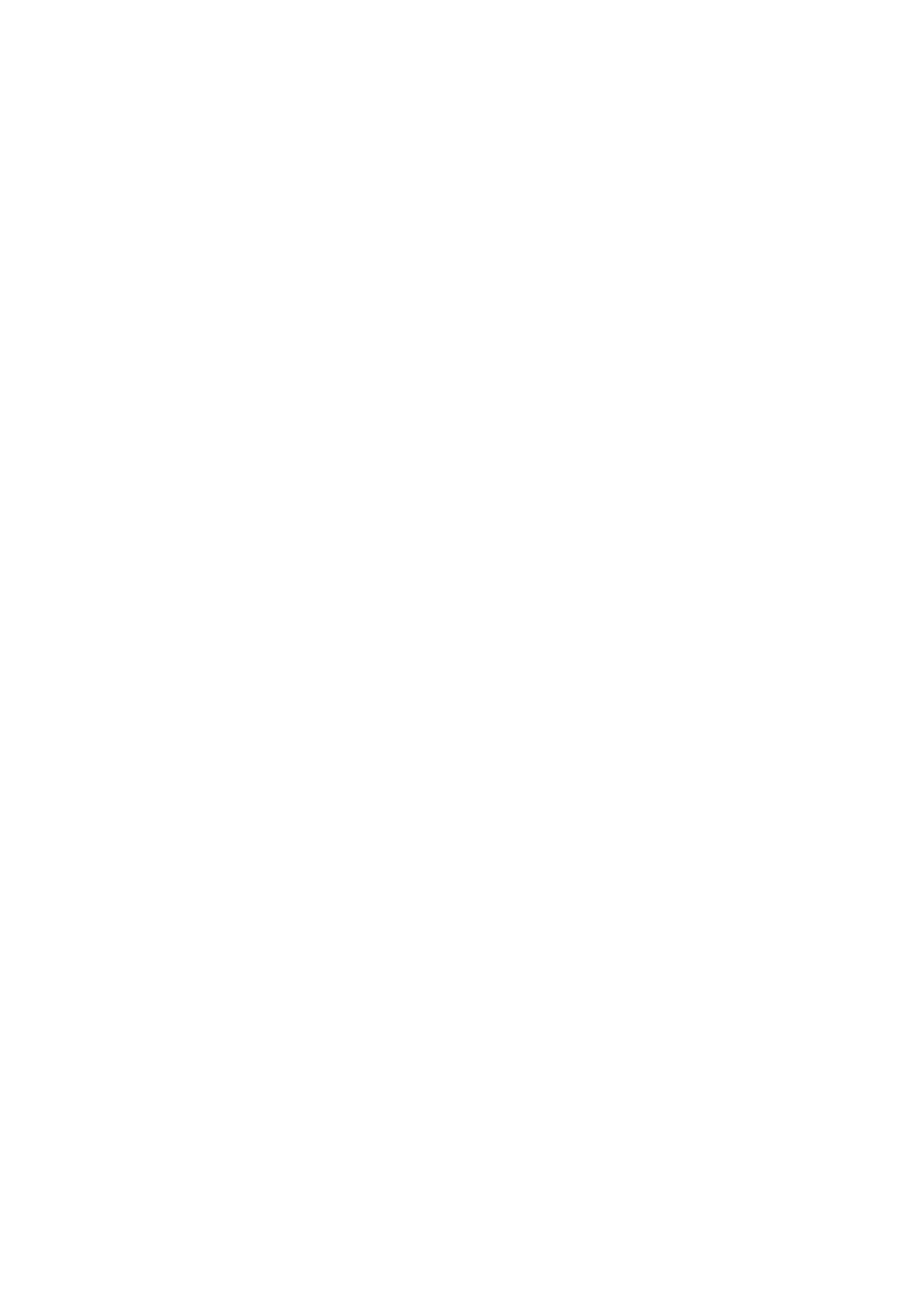## **CONTENTS**

|                       | <b>EXECUTIVE SUMMARY</b>                   | ı              |
|-----------------------|--------------------------------------------|----------------|
|                       | <b>RESIDENT PARTICIPATION AND PROFILES</b> | $\mathbf{I}$   |
| <b>FISHING EFFORT</b> |                                            | $\mathbf{H}$   |
| <b>CATCH</b>          |                                            | $\mathbf{H}$   |
|                       | <b>EXPENDITURE AND INVESTMENT</b>          | Ш              |
|                       | <b>AWARENESS AND OPINIONS</b>              | $\mathbf{III}$ |
| 1                     | <b>INTRODUCTION</b>                        | 1              |
| 1.1                   | <b>BACKGROUND</b>                          | $\mathbf 1$    |
| 1.2                   | <b>OBJECTIVES</b>                          | $\overline{2}$ |
| 1.3                   | <b>NOTES TO THE READER</b>                 | $\overline{2}$ |
| 1.4                   | ACKNOWLEDGEMENTS                           | 3              |
| $\mathbf{2}$          | <b>SURVEY METHODS AND KEY DEFINITIONS</b>  | 4              |
| 2.1                   | <b>SURVEY OVERVIEW</b>                     | 4              |
| 2.2                   | <b>SCOPE AND KEY DEFINITIONS</b>           | 5              |
| 2.2.1                 | Geographic scope                           | 5              |
| 2.2.2                 | Households in scope                        | 5              |
| 2.2.3                 | People in scope                            | 6              |
| 2.2.4                 | Activities in scope                        | 6              |
| 3                     | <b>SURVEY METHODOLOGY</b>                  | 11             |
| 3.1                   | <b>SURVEY DESIGN</b>                       | 11             |
| 3.1.1                 | Three phase survey                         | 11             |
| 3.2                   | <b>SAMPLING</b>                            | 11             |
| 3.3                   | <b>FIELD PROCEDURES AND MANAGEMENT</b>     | 12             |
| 3.4                   | <b>QUALITY CONTROL AND CALIBRATION</b>     | 12             |
| 3.5                   | DATA PROCESSING, EXPANSION AND ANALYSIS    | 13             |
| 3.5.1                 | Initial interview data                     | 13             |
| 3.5.2                 | Diary data                                 | 13             |
| 4                     | <b>RECREATIONAL FISHING PARTICIPATION</b>  | 14             |
| 4.1                   | <b>PARTICIPATION</b>                       | 14             |
| 4.1.1                 | Home region                                | 15             |
| 4.1.2                 | Gender                                     | 15             |
| 4.1.3                 | Age                                        | 16             |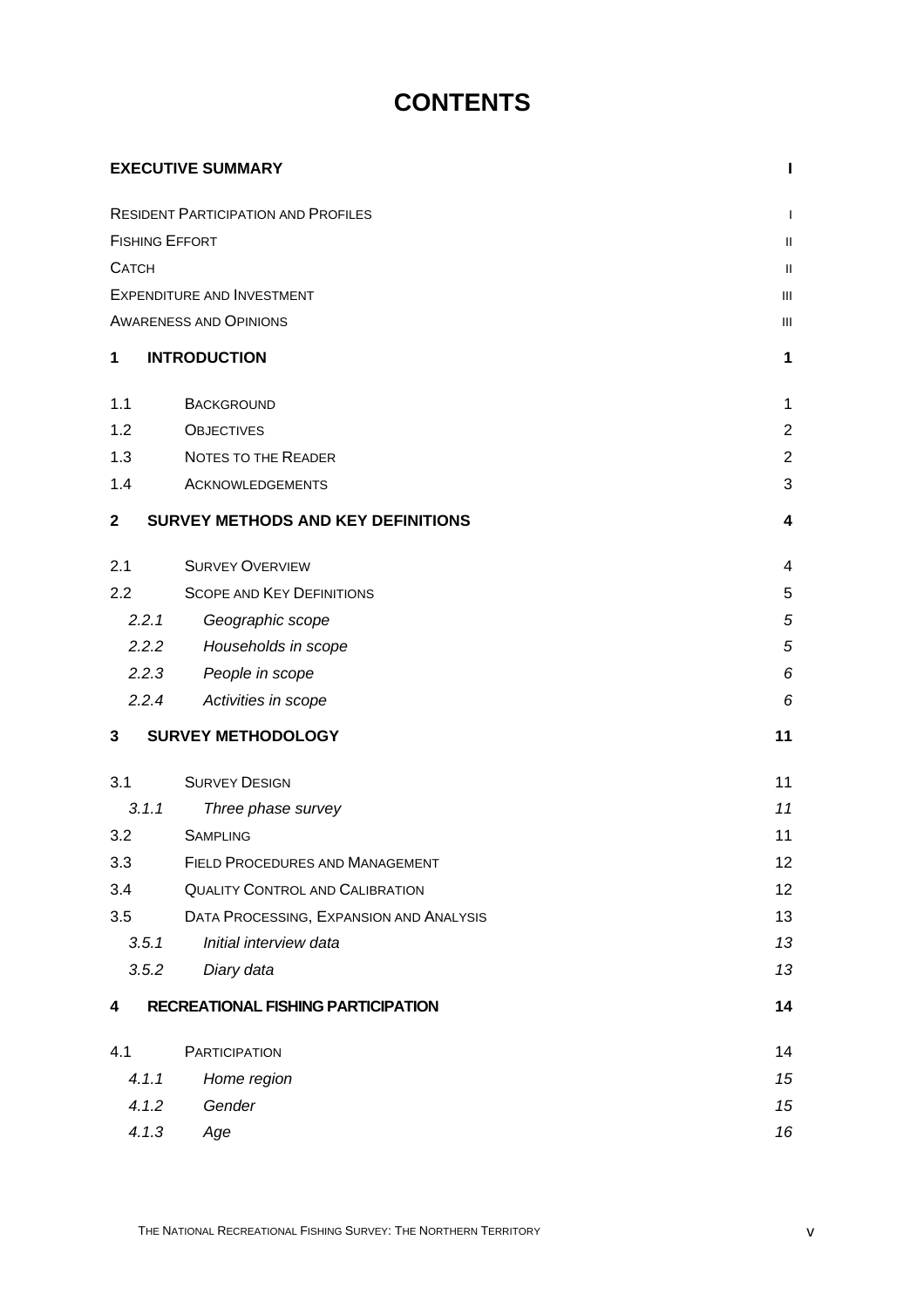| 5   | OTHER PROFILING INFORMATION - NORTHERN TERRITORY RESIDENTS              | 17 |
|-----|-------------------------------------------------------------------------|----|
| 5.1 | <b>INTRODUCTION</b>                                                     | 17 |
| 5.2 | <b>FISHING CLUB MEMBERSHIP</b>                                          | 17 |
| 5.3 | <b>OWNERSHIP OF RECREATIONAL FISHING LICENCES</b>                       | 18 |
| 6   | <b>BOAT OWNERSHIP</b>                                                   | 20 |
| 6.1 | <b>NUMBER AND TYPE OF BOATS</b>                                         | 20 |
| 6.2 | <b>FISHING PARTICIPATION AND BOAT OWNERSHIP</b>                         | 21 |
| 6.3 | <b>BOATS AND RECREATIONAL FISHING</b>                                   | 22 |
| 7   | <b>FISHING EFFORT</b>                                                   | 25 |
| 7.1 | <b>INTRODUCTION</b>                                                     | 25 |
| 7.2 | TOTAL FISHING EFFORT - DAYS, 'EVENTS' AND HOURS                         | 25 |
|     | 7.2.1<br>Resident fishing effort - 'events' and hours                   | 27 |
|     | 7.2.2<br>Resident fishing effort outside the Northern Territory - hours | 27 |
|     | 7.2.3<br>Visitor fishing effort - 'events' and hours                    | 28 |
|     | 7.2.4<br>Visitor fishing effort by state of residence - hours           | 29 |
| 7.3 | <b>FISHING EFFORT - HOURS</b>                                           | 29 |
|     | 7.3.1<br>Hours fished by fishing area                                   | 29 |
|     | 7.3.2<br>Hours fished within fishing area - Darwin Harbour              | 31 |
|     | 7.3.3<br>Hours fished within fishing area - west coast                  | 32 |
|     | 7.3.4<br>Hours fished by fishing sub-area                               | 33 |
|     | 7.3.5<br>Hours fished by fishing platform                               | 35 |
|     | 7.3.6<br>Hours fished by target fishery                                 | 37 |
|     | 7.3.7<br>Hours fished by fishing area and target fishery                | 39 |
|     | 7.3.8<br>Hours fished by gear type                                      | 41 |
|     | 7.3.9<br>Hours fished by gear type and target fishery                   | 42 |
| 8   | <b>CATCH</b>                                                            | 43 |
| 8.1 | <b>TOTAL CATCH</b>                                                      | 43 |
| 8.2 | <b>TOTAL CATCH BY SPECIES GROUPS</b>                                    | 45 |
|     | 8.2.1<br>Catch by species - snappers                                    | 47 |
| 8.3 | <b>CATCH BY FISHING AREA</b>                                            | 49 |
| 8.4 | CATCH OF KEY SPECIES GROUPS BY FISHING AREA                             | 50 |
| 8.5 | <b>CATCH BY TARGET FISHERY</b>                                          | 60 |
| 9   | <b>CATCH, HARVEST AND RELEASE RATES</b>                                 | 68 |
| 9.1 | TOTAL CATCH, HARVEST AND RELEASE RATES                                  | 68 |
| 9.2 | CATCH, HARVEST AND RELEASE RATES BY FISHING AREA                        | 69 |
| 9.3 | CATCH, HARVEST AND RELEASE RATES BY TARGET FISHERY                      | 71 |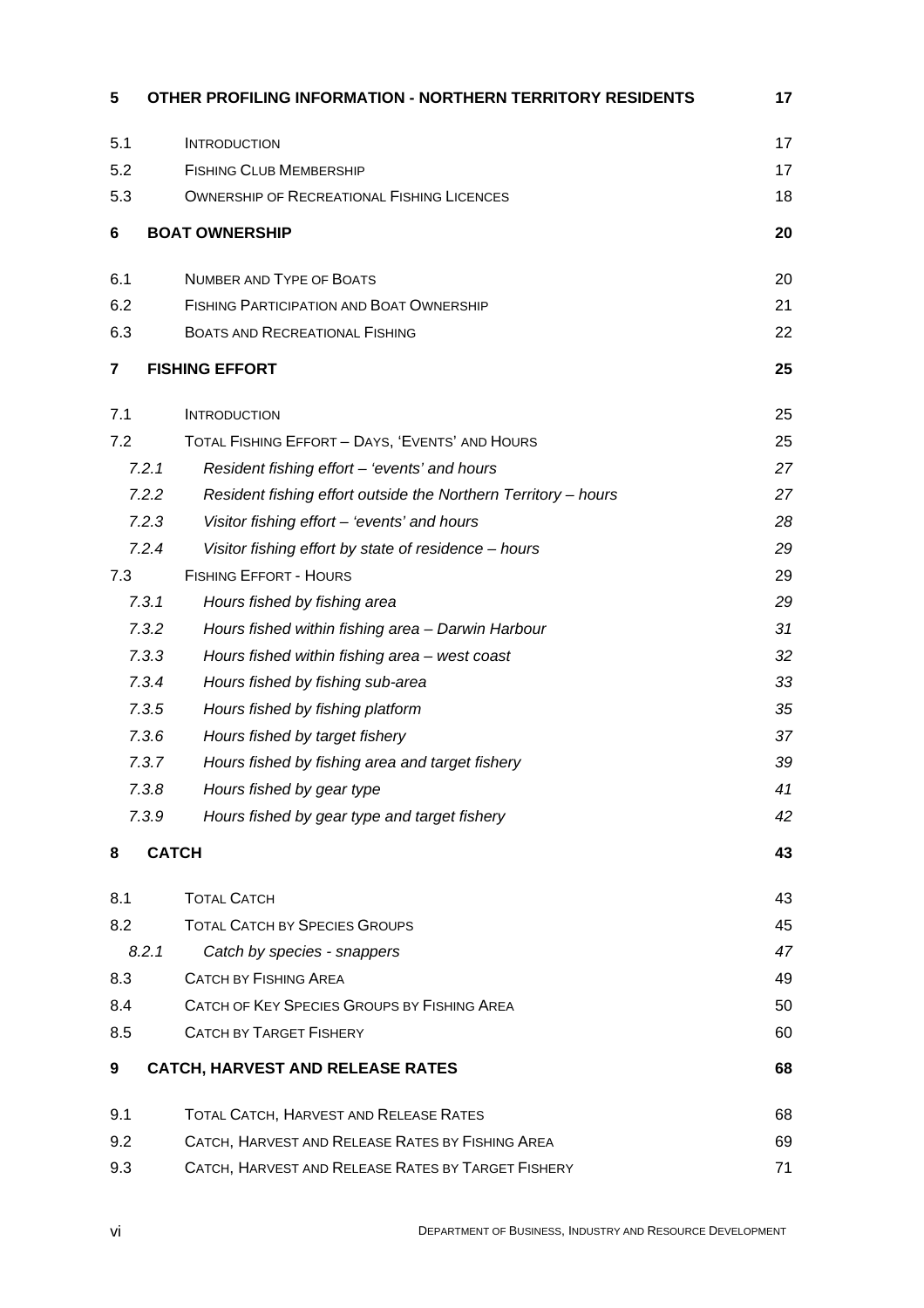## **[10 EXPENDITURE 74](#page-83-0)**

| 10.1    | <b>INTRODUCTION</b>                                       | 74 |
|---------|-----------------------------------------------------------|----|
| 10.2    | <b>EXPENDITURE</b>                                        | 74 |
| 10.3    | <b>DIRECT EXPENDITURE WITHIN THE NORTHERN TERRITORY</b>   | 74 |
| 10.3.1  | Regional direct expenditure within the Northern Territory | 76 |
| 10.4    | <b>DIRECT EXPENDITURE OUTSIDE THE NORTHERN TERRITORY</b>  | 76 |
| 11      | <b>AWARENESS AND OPINIONS</b>                             | 78 |
| 11.1    | <b>INTRODUCTION</b>                                       | 78 |
| 11.2    | <b>MOTIVATION FOR FISHING</b>                             | 78 |
| 11.3    | <b>SATISFACTION OF FISHING</b>                            | 79 |
| 11.4    | <b>AWARENESS OF FISHERIES LEGISLATION</b>                 | 80 |
| 11.5    | <b>ATTITUDE TO FISHERIES LEGISLATION</b>                  | 80 |
| 11.6    | <b>GENERAL POSSESSION LIMIT</b>                           | 81 |
| 11.7    | <b>RECREATIONAL FISHING LICENCE</b>                       | 81 |
| 11.8    | <b>SOURCES OF INFORMATION</b>                             | 82 |
| 11.9    | <b>OTHER COMMENTS</b>                                     | 82 |
| 11.9.1  | <b>Fishing issues</b>                                     | 83 |
| 11.9.2  | <b>Environmental issues</b>                               | 85 |
| 11.9.3  | Survey issues                                             | 86 |
| 11.9.4  | Other comments                                            | 86 |
| $12 \,$ | <b>REFERENCES</b>                                         | 87 |
|         | <b>APPENDIX 1 - SURVEY DEFINITIONS</b>                    | 89 |

## **APPENDIX 2** 91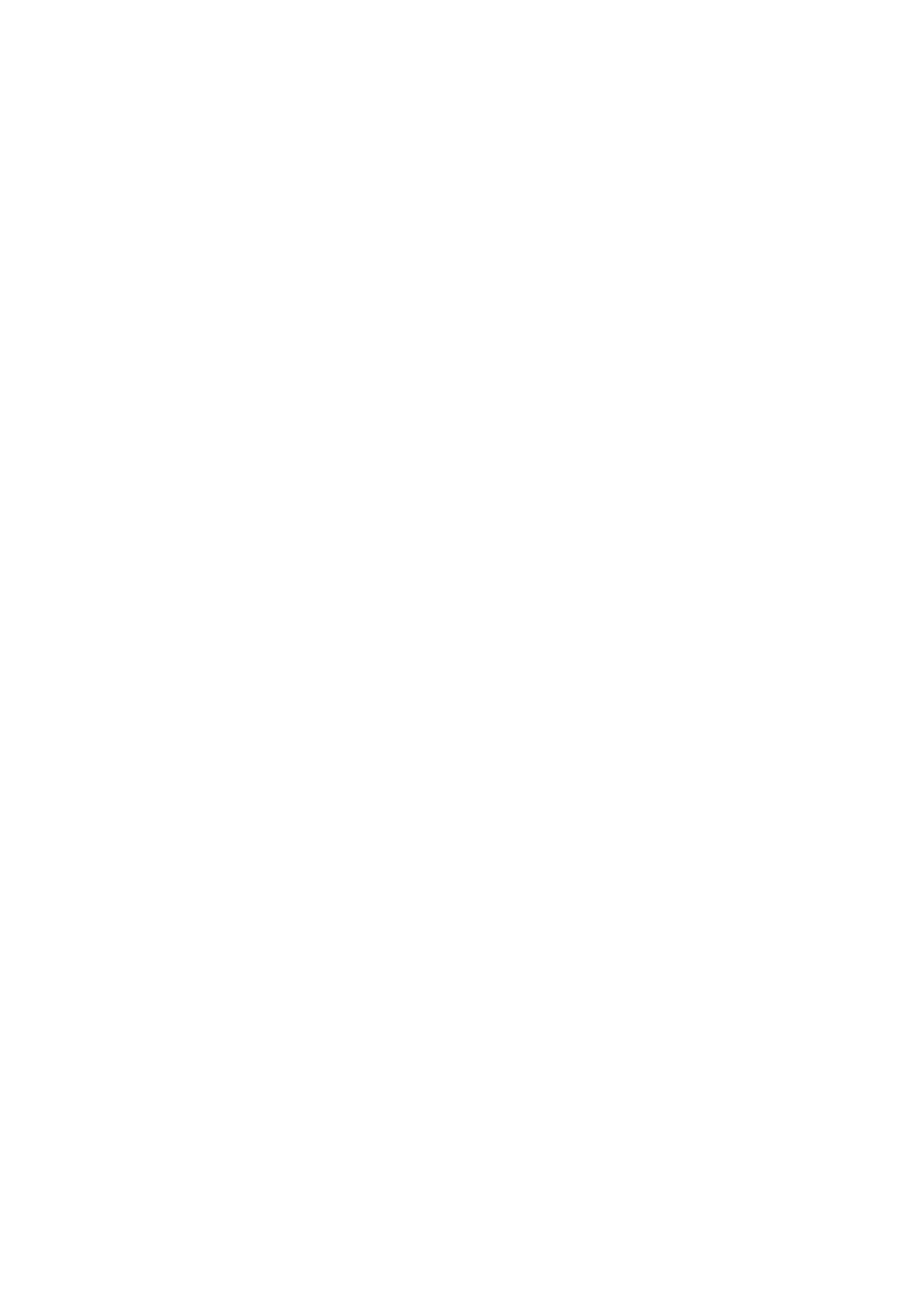## <span id="page-10-0"></span>**1 INTRODUCTION**

#### <span id="page-10-1"></span>**1.1 Background**

Fishing has long been regarded as an important recreational pursuit in the Northern Territory for both residents and visitors. Stocks of marine game and reef fish, along with the prized barramundi of the river systems, have provided the basis for the development of recreational fishing as a major industry in the Northern Territory.

Catch and effort data are essential pre-requisites for fisheries research and management. In the Northern Territory this information is regularly collected for the commercial components of fisheries and fishing tour operators (guided or charter fishing operations). However, for the recreational sector, this information was only collected in a limited way in the past, due to the complexity and comparatively high cost of data collection using conventional methods.

In 1995, the Fisheries Group conducted a recreational fishing survey (Fishcount; Coleman, 1998a, b) in the Northern Territory. The survey was designed to collect 'big-picture' information on recreational fishing in the Territory, principally, participation levels and profiling information for residents and visitors, catch and effort data for the main target species, economic assessments of investment and expenditure, and awareness of and opinions on recreational fisheries matters. The methodology, developed for the Fishcount survey by the Fisheries Group and Kewagama Research, was used as the basis for the methodology of the first Australia-wide National Survey of Recreational Fishing.

The national recreational and indigenous fishing survey (NRIFS) is a joint initiative of the Commonwealth and State/Territory Governments to obtain fisheries statistics to support the management of non-commercial fishing in Australia.

The survey was developed by a steering committee. A feasibility study was conducted in 1997/98 to select an appropriate survey method. It recommended a national telephone screening/diary survey with on-site field surveys and separate components for visiting international fishers and indigenous fishing activities throughout Northern Australia. A working group comprising specialist fisheries agency/consultant staff undertook final development of the survey in 1998/99. Funding for the development and implementation phase of the survey was provided by the Fisheries Research and Development Corporation, the Natural Heritage Trust and State/Territory Governments.

The NRIFS comprised three discrete survey phases, conducted (largely) in parallel over a 12-month period:

- The national recreational fishing survey (NRFS) which was conducted with Australian residents
- The indigenous fishing survey of northern Australia (IFSNA) which was conducted with a sample of aboriginal communities in coastal regions of northern Australia.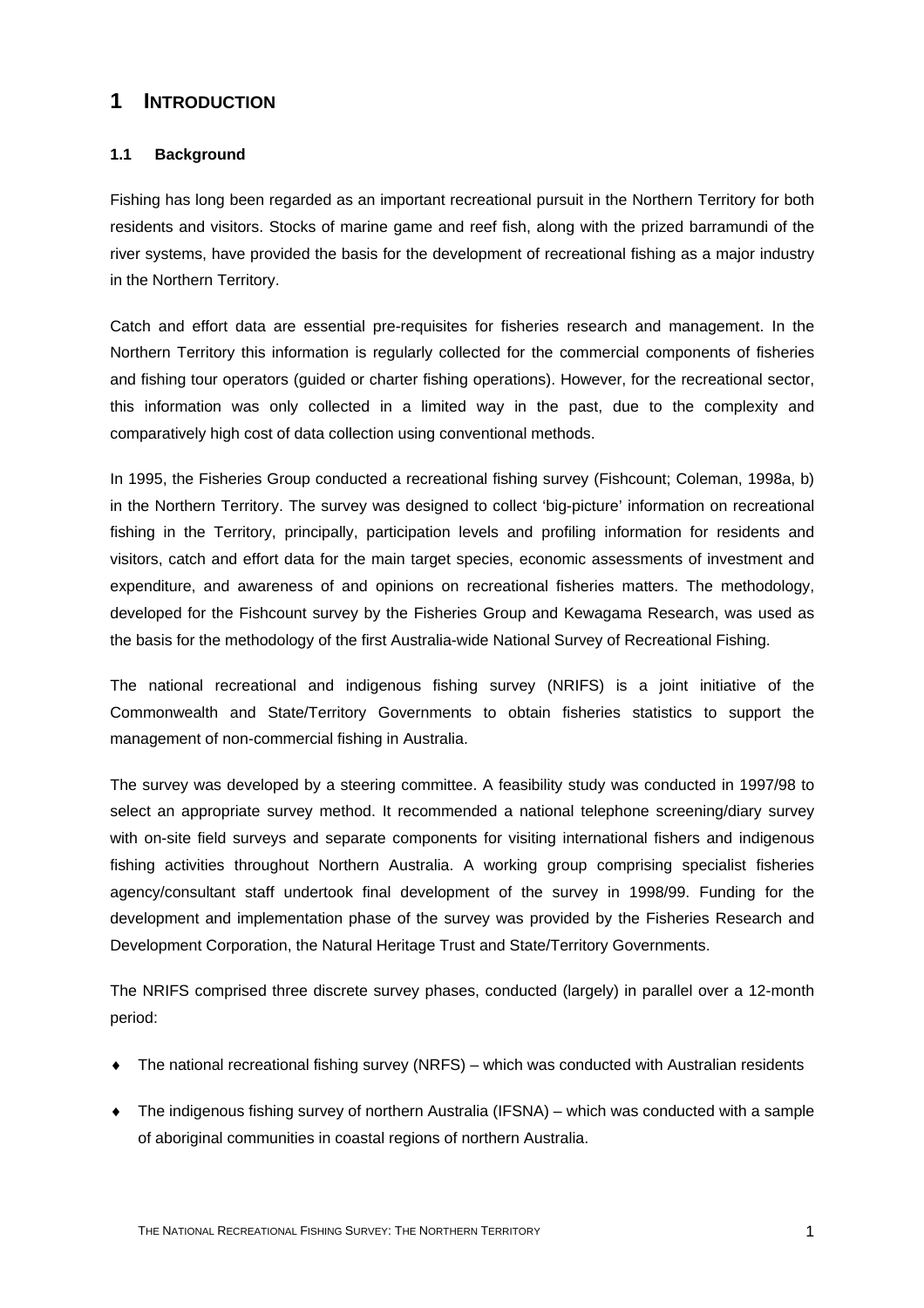$\bullet$  Overseas visitor fishing survey (OVFS) – which was conducted as an exit survey at international airport terminals.

This report presents a summary of the survey methodology, key findings and estimates from the NRFS. (Details of the ISFNA and the OVFS can be found in Henry and Lyle 2003).

The NRFS was designed on experiences from other large-scale recreational fishing surveys and incorporated components which were developed specifically to address data quality issues (Lyle et al*.*, 2002; Henry and Lyle, 2003). The survey was implemented in early 2000 as a series of concurrent state-wide surveys, conducted and managed in-house by each State and Territory fisheries agency, but co-ordinated nationally. Survey interviewers were specifically recruited and trained by project staff and were managed by the respective fisheries agencies.

#### <span id="page-11-0"></span>**1.2 Objectives**

The primary focus of the NRFS was to collect nationally consistent and comparable data on catch, effort, participation rates, demographics, economic activity, attitudes and awareness in 'noncommercial' fishing. Within the Northern Territory, the specific objectives were to:

- determine participation rates among various population sub-groups (age and gender etc);
- determine boat ownership rates and collect information about the boats used for recreational fishing;
- ♦ quantify catch, effort and catch per unit effort for the main target fish and other species;
- collect information on expenditure on recreational fishing:
- ♦ establish awareness of, and attitudes towards, various issues concerning recreational fisheries management; and
- ♦ provide comparison with the information collected during the 1995 Fishcount Survey.

#### <span id="page-11-1"></span>**1.3 Notes to the Reader**

- This report contains a summary of the methodology used for the National Recreational Fishing Survey. More detailed information can be obtained from Henry and Lyle (2003), Lyle et al. (2002) and the Survey Development Working Group (2000).
- ♦ A large amount of information has been collected about recreational fishing in the Territory during the NRFS. This report is a summary of the key findings and contains some disaggregation of the data relating to residents of, and visitors to, the NT. The database is considered as a 'working' database and is available through the Department of Business Industry and Resource Development for further analysis, reports and queries.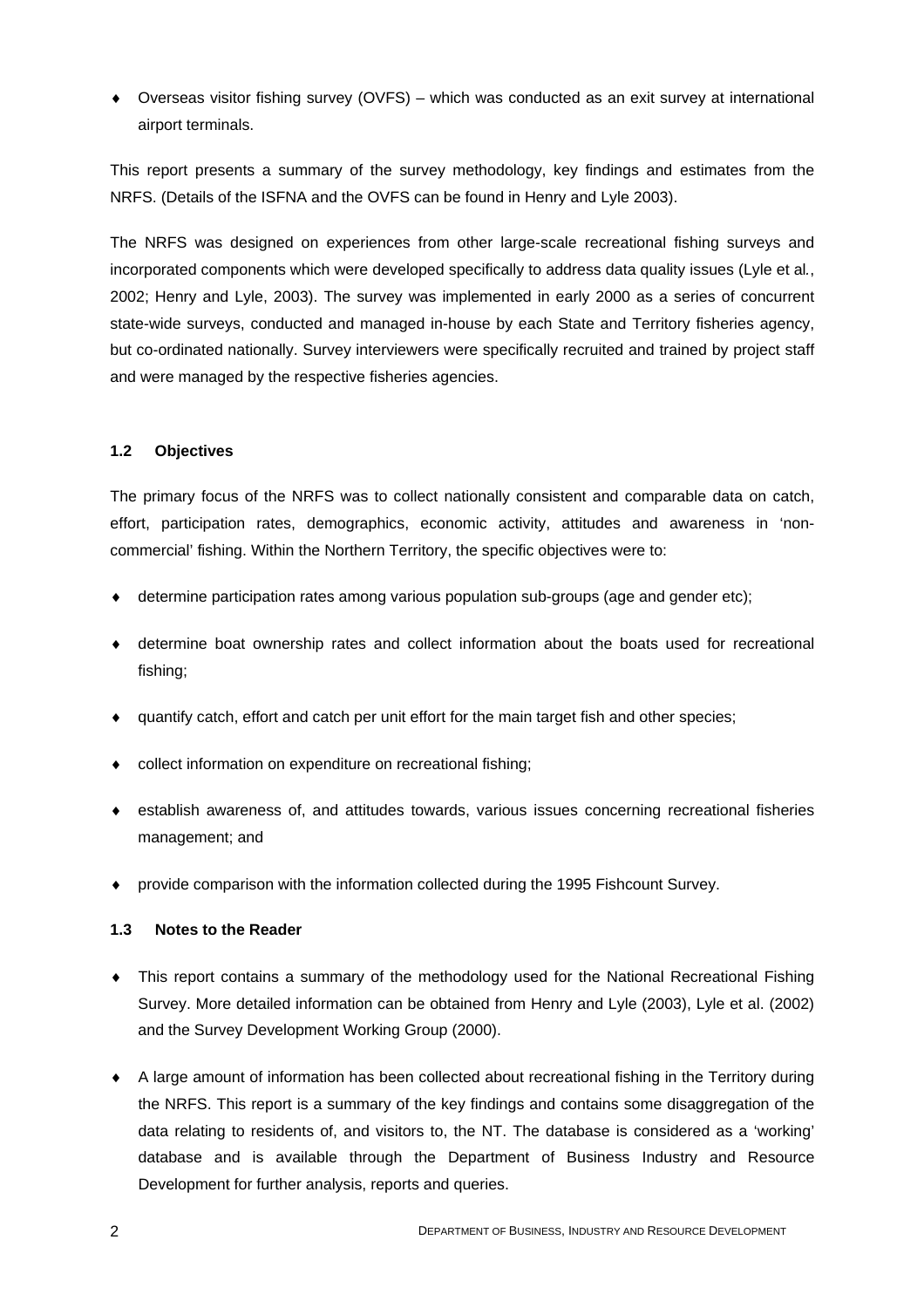- ♦ It is important that the reader is familiar with key definitions and terms used in the document, which can be found in Section 2 and in the appendices.
- The results presented in this summary are largely in the form of expanded population estimates and relative percentages and mostly without commentary or interpretation. In some instances a zero result is presented within a table. This does not indicate that a particular event may never occur, but rather that this is a 'rare' event, which did not occur within the sampling scope of the survey. Also, due to rounding, some internal table cells may not add precisely to row or column totals.
- ♦ Before making any quantitative comparison with the information obtained in 1995 from the Fishcount survey, the minor changes in the survey methodology should be noted, particularly the calibration of non-response bias and sampling of 'visitors'.

#### <span id="page-12-0"></span>**1.4 Acknowledgements**

The Northern Territory component of the NRFS has been successful. The contribution of the following is gratefully acknowledged:

- The interstate team, in particular Gary Henry, Jeff Murphy, Laurie West and Jeremy Lyle.
- ♦ Chris Uttley who was indispensable and had the huge job of data entry and office management. She was also attuned to the needs of the team, which proved invaluable.
- ◆ Garry Eckerman, senior interviewer, who was always there when needed.
- ♦ Sue Rossiter, Anne Camileri, Therese Burstow, Maree Munroe, Paul Barker-Hudson the team of interviewers.
- ♦ Damian White, Chris Tarca, Graham White, Quentin Allsop and Chris Errity the team of boat ramp boys.
- ♦ Fisheries Group and Northern Territory Government staff for their support and assistance.

Finally, thanks to all the people of Australia who willingly cooperated and gave their time to the survey.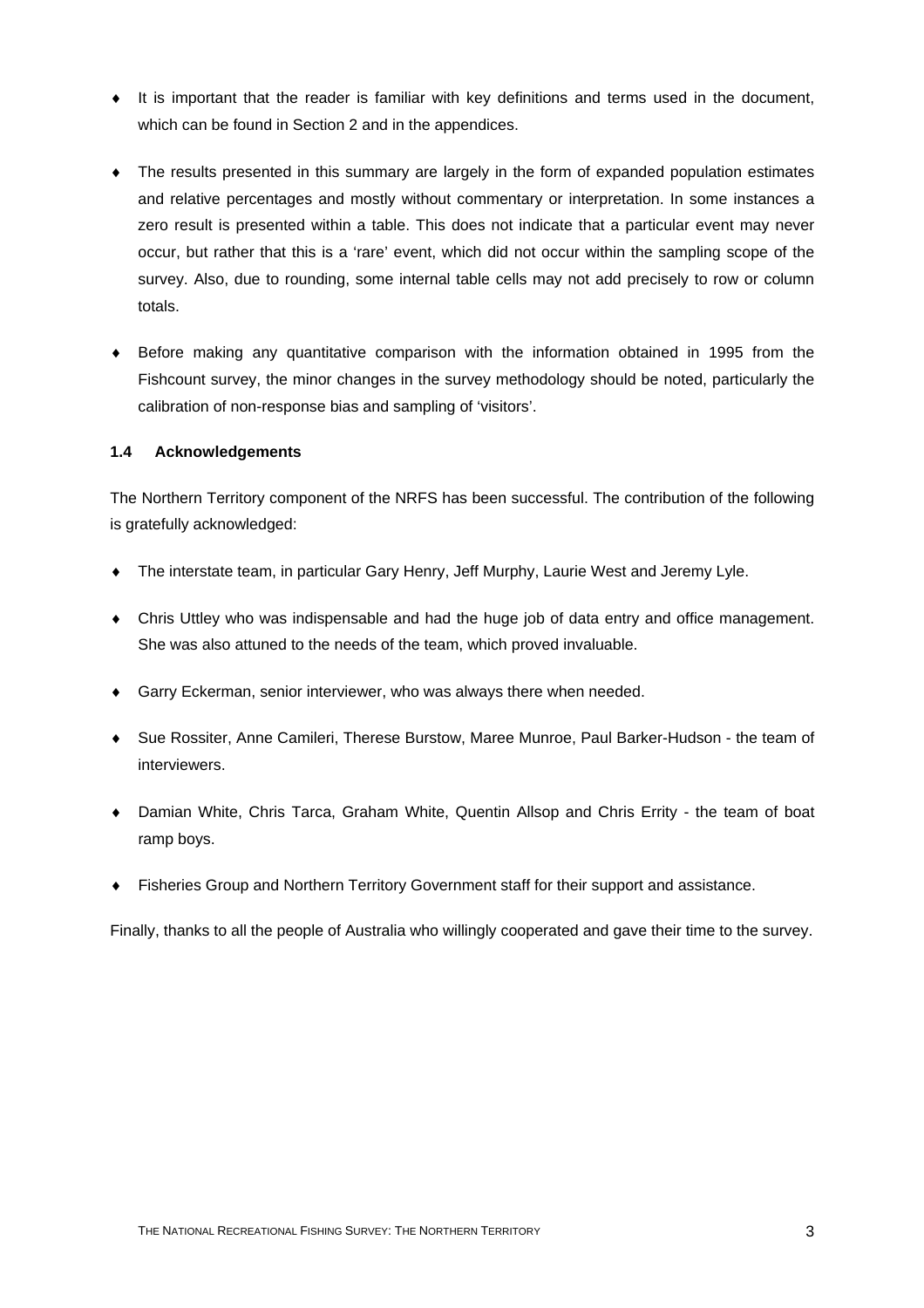## <span id="page-13-0"></span>**2 SURVEY METHODS AND KEY DEFINITIONS**

#### <span id="page-13-1"></span>**2.1 Survey Overview**

The National Recreational Fishing Survey collected a range of information about recreational fishing (including participation, catch and effort, expenditure) from a sample of Australian residents. The respondents were selected from a stratified random sampling of 'White Pages' telephone listings for Australia - a telephone survey of resident households.

The survey had three distinct phases: screening survey; diary survey; and wash-up/attitudinal survey.

- The first phase (the screening survey/initial interview), assessed participation in recreational fishing and obtained socio-demographic information about the household. Boat ownership was also established.
- The second (diary) phase, which lasted 12 months, collected information about recreational fishing activity and related expenditure by Australian residents identified in the initial interview as intending to fish. Fishing activity by respondents was recorded regardless of where in Australia the activity occurred. So, for example, information was recorded from Territorians fishing in Queensland and vice versa. Note: unlike conventional diary surveys, information was collected progressively during the period (by telephone) to maximise response and data quality.
- ♦ The third and final phase (the attitudinal interview), was conducted at the end of the diary phase to assess respondent awareness and opinions on a range of recreational fisheries issues.

Data quality issues were addressed through a series of calibration surveys to provide adjustments for non-response and to assess the extent of behavioural change (unexpected fishing) during the diary period. On-site (creel) surveys were also conducted to assess fish identification skills of recreational fishers, determine the size distribution of common species and provide independent verification of certain recreational fishing activities.

In the Territory, the initial surveys were conducted during April 2000, with the diary phase commencing in May 2000 and continuing to April 2001. The attitudinal surveys were conducted at the end of the diary phase in May 2001. A high response rate (82%) was achieved in the initial survey phase from a gross sample of 1,640 households. Of the respondents eligible for the diary survey, 92% agreed to take part. Among these, 84% completed the diary survey - resulting in a 'sample take' of 1,079 diarists.

Within the rest of the country, initial response rates varied between 78 and 86%, giving an overall response rate of 80%. Diary uptake and complete participation ranged between 81 and 90%, and 83 and 96%, respectively, giving a total diary uptake of 85% and participation of 94%. For further information on the survey methodology and national results see Henry (2003).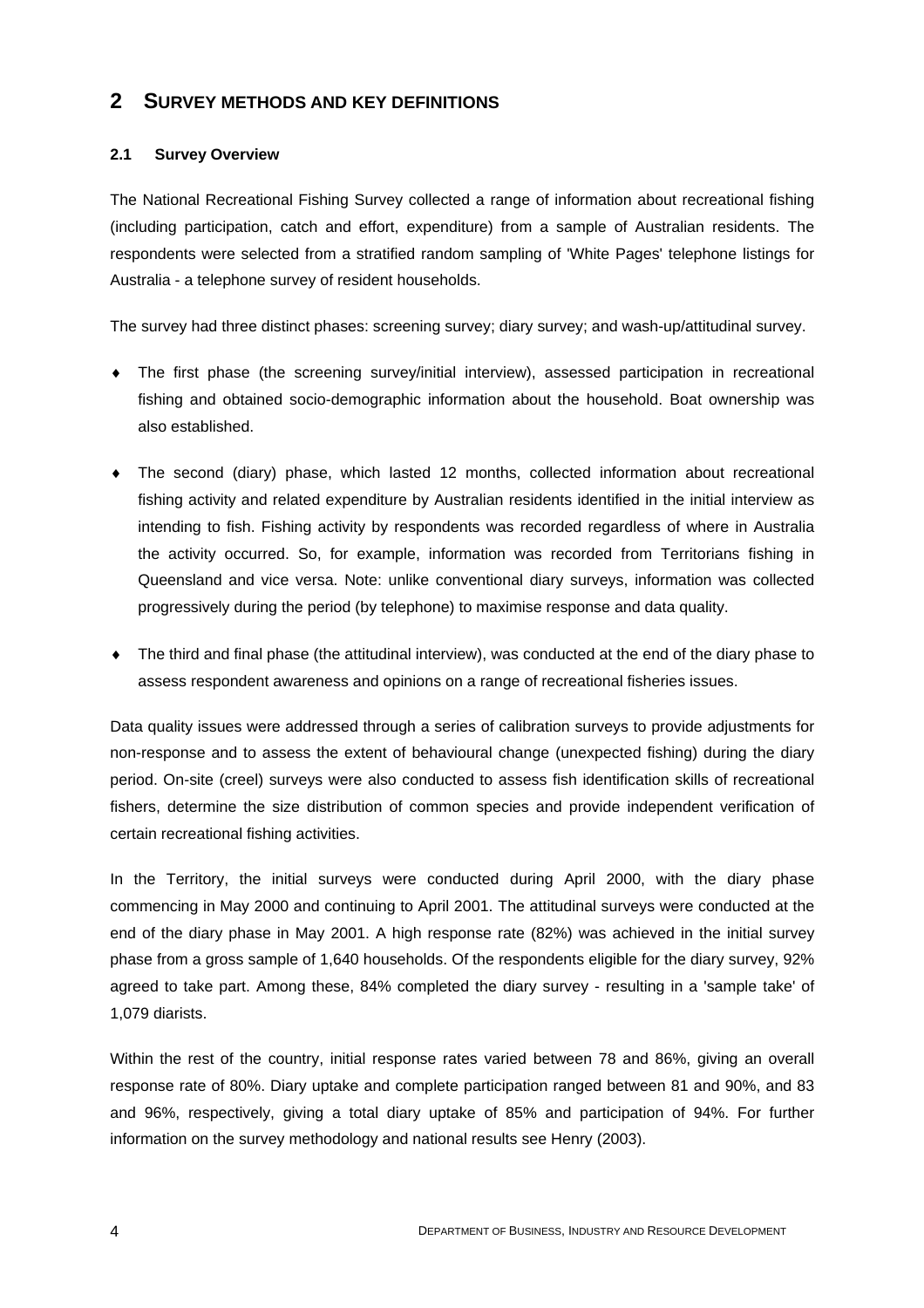#### <span id="page-14-0"></span>**2.2 Scope and Key Definitions**

#### <span id="page-14-1"></span>**2.2.1 Geographic scope**

The geographic boundary for initial sampling incorporated the whole of the NT, including offshore islands (Figure 1). For sampling purposes however, this area has been divided into three zones (home regions) to ensure appropriate numbers were selected from each zone.

**Darwin zone**: comprising the metropolitan area of Darwin and surrounding rural areas.

**Coastal zone**: comprising the area within approximately 300 km of the coast and all islands.

**Inland zone**: comprising the inland remainder of the NT.

The zones mentioned above were for sampling procedures only. A more detailed regional system was used when collecting information on fishing activity (Figure 1 and Appendix 2, Table A1), that included oceanic waters along the Northern Territory coastline and adjacent islands. Inland areas were generally divided into basic river catchment areas. The detailed regional catchment system has been grouped into 14 fishing areas for the purposes of this report (Figures 2 and 3 and Appendix 2, Table A1). These fishing regions and fishing areas were the same as those used for the Fishcount survey.

The Territory was also divided into 10 economic zones to allow reporting of expenditure on a regional basis (Figure 4).

Visitor origins have been classified in terms of the other states of Australia (overseas visitors were included in the overseas visitor fishing survey and the results can be found in Henry and Lyle, 2003).

#### <span id="page-14-2"></span>**2.2.2 Households in scope**

One category of dwelling was used for sampling, these were private dwellings with a home telephone number listed in the Telstra 'White Pages'.

One of the major differences between the Fishcount and the NRFS was the sampling procedure used to obtain information from visitors. As the NRFS was nation-wide, respondents were identified in each state. If they visited the Territory to fish, information about the fishing trip could be collected in their 'home' State. This meant the large scale sampling of non-private dwellings (hotels, motels, caravan parks) that occurred in the Fishcount survey was not required. However, it also meant that:

- Northern Territory residents who live in non-private dwellings were missed, unless they had a 'White Pages' phone listing;
- $\bullet$  international visitors were not included in the NRFS;
- ♦ the sample of visitors in the Fishcount survey was benchmarked against Northern Territory Tourism data, whilst respondents in the NRFS were benchmarked against the Australian Bureau of Statistics (ABS) census data.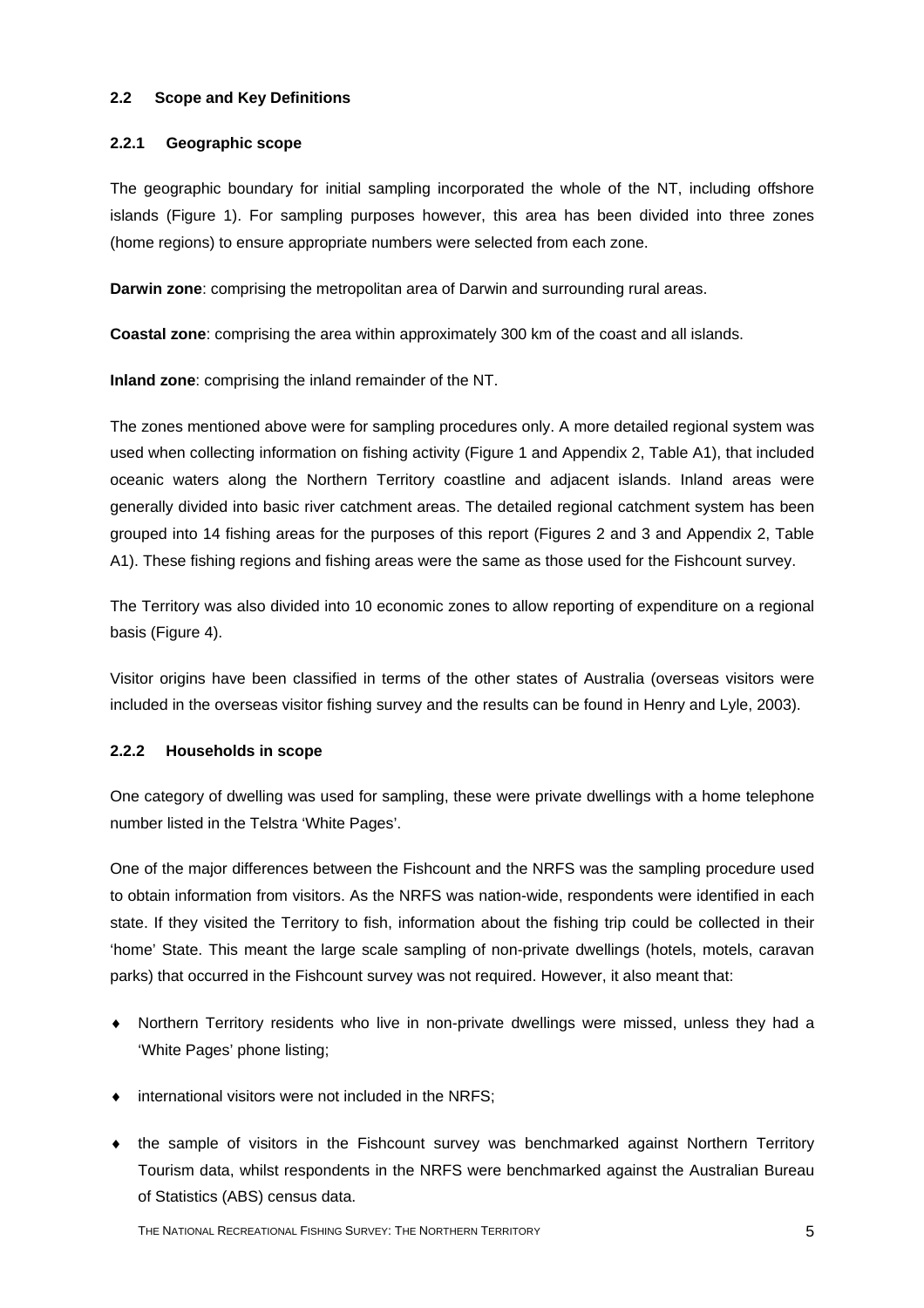#### <span id="page-15-0"></span>**2.2.3 People in scope**

The following is a summary of the key definitions for the survey, further details of which are contained in the appendices:

- ♦ *residents* were defined as having their usual place of residence in the NT.
- ♦ *visitors* were defined as having their usual place of residence elsewhere in Australia.
- ♦ three different *age criteria* were applied for various survey purposes, namely: (i) all ages (for total population purposes); (ii) those aged 5 years or more for eligible fishing activity; and (iii) those aged 15 years or more for attitudinal questioning.

#### <span id="page-15-1"></span>**2.2.4 Activities in scope**

- ♦ For purposes of the survey, *recreational fishing* has been defined as including *"prawning, crabbing, spearfishing, or even collecting oysters or aquarium fish".* By design, commercial fishing activity and indigenous fishing were excluded.
- ♦ When the catch has not been separated into species groups**,** it has been defined as *fish*   including fin-fish, sharks and rays and *non-fish* - including shellfish, crabs and squid.
- ♦ Three terms/definitions have been applied in relation to catch information: (i) *catch* all organisms captured whether harvested or released; (ii) *harvest* - the retained component of the catch; and (iii) *released* - the released component of the catch.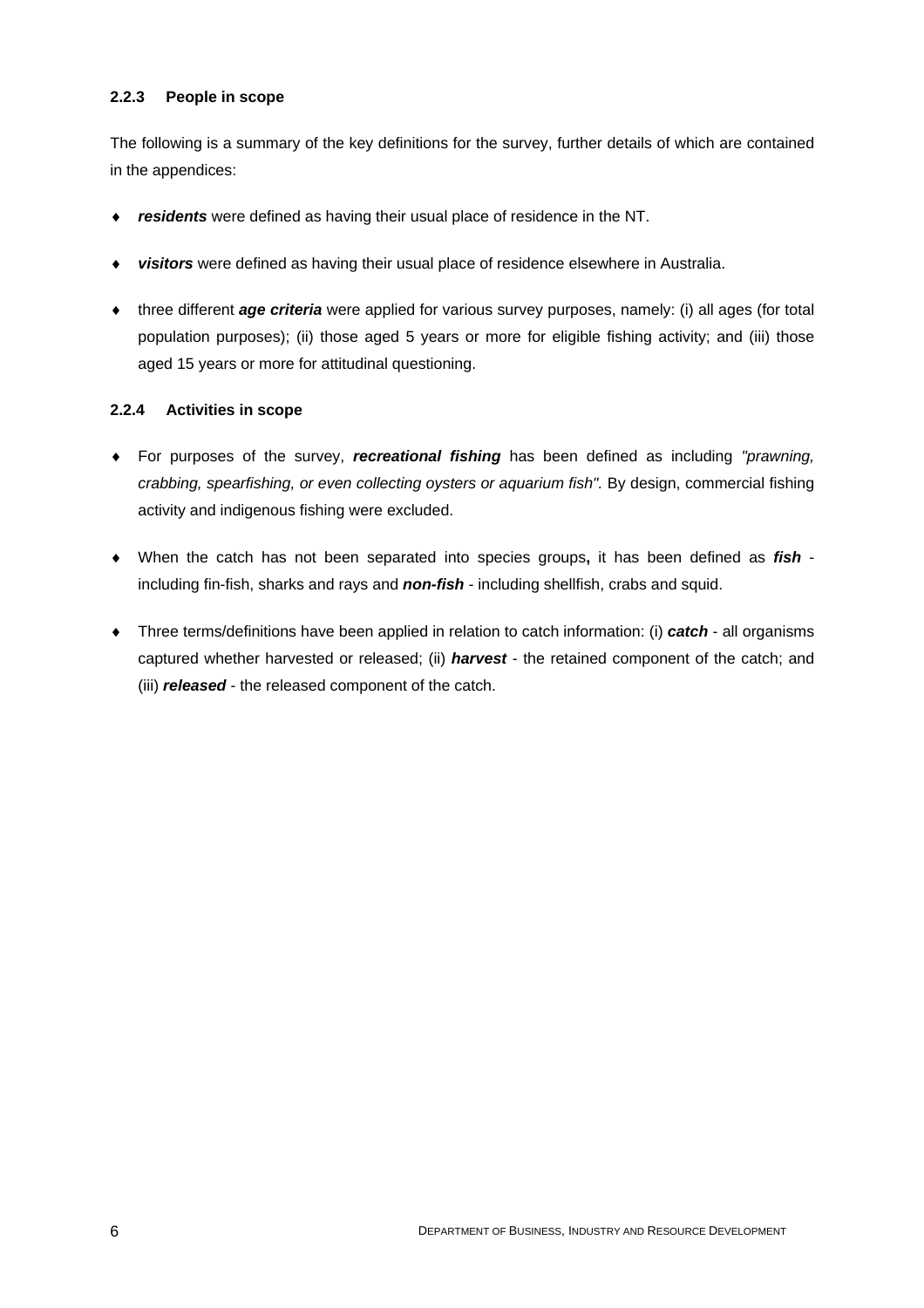

Survey of Recreational Fishing in Australia 2000/01

**Figure 1.** Map of the Northern Territory showing the fishing regions based on river catchments (see Appendix 2 Table A1)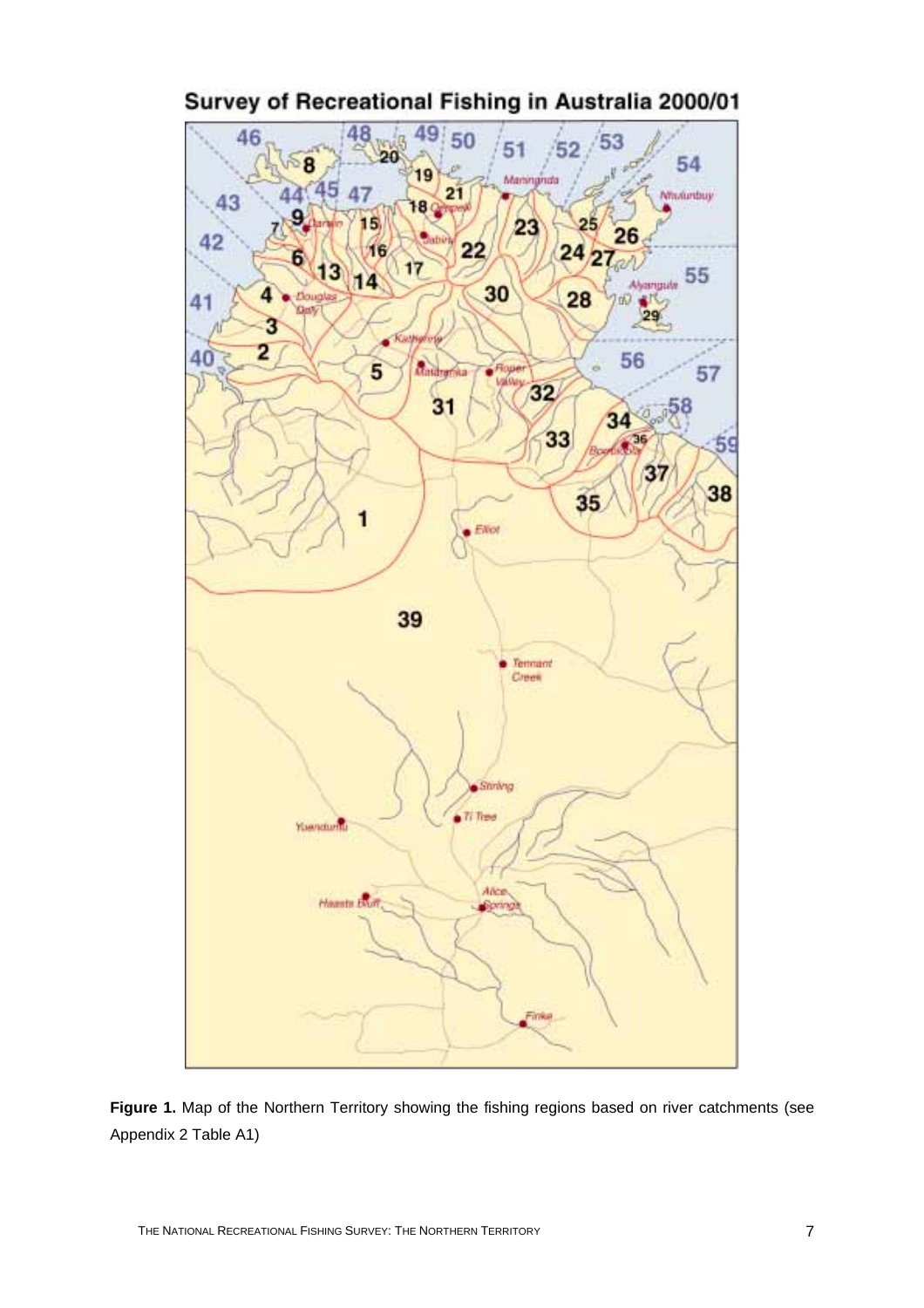

**Figure 2**. Map of the Northern Territory showing the fishing areas (see Appendix 2 Table A1)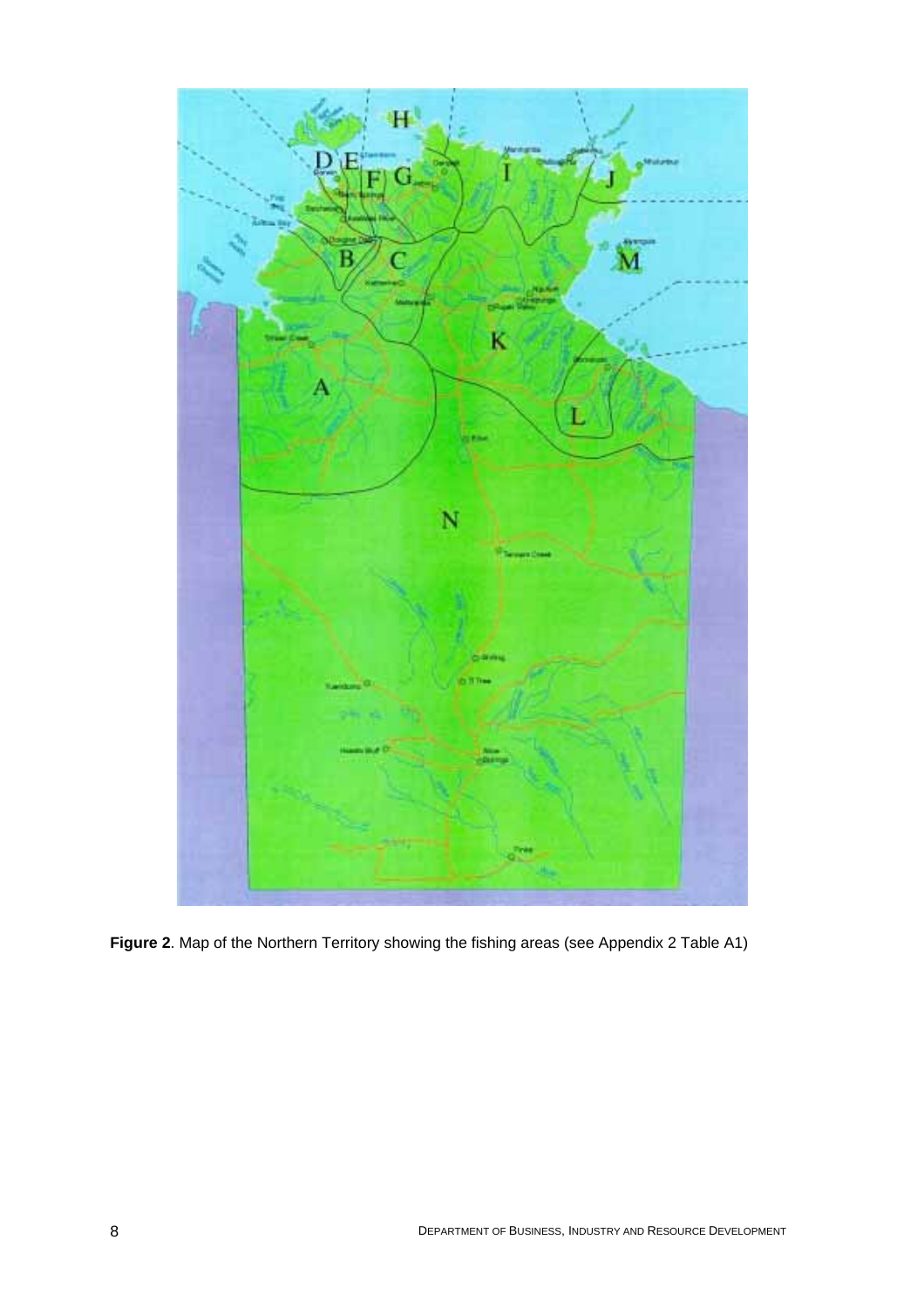

**Figure 3.** Map showing detail of the fishing regions in the Darwin Harbour area (see Appendix 2 Table A1)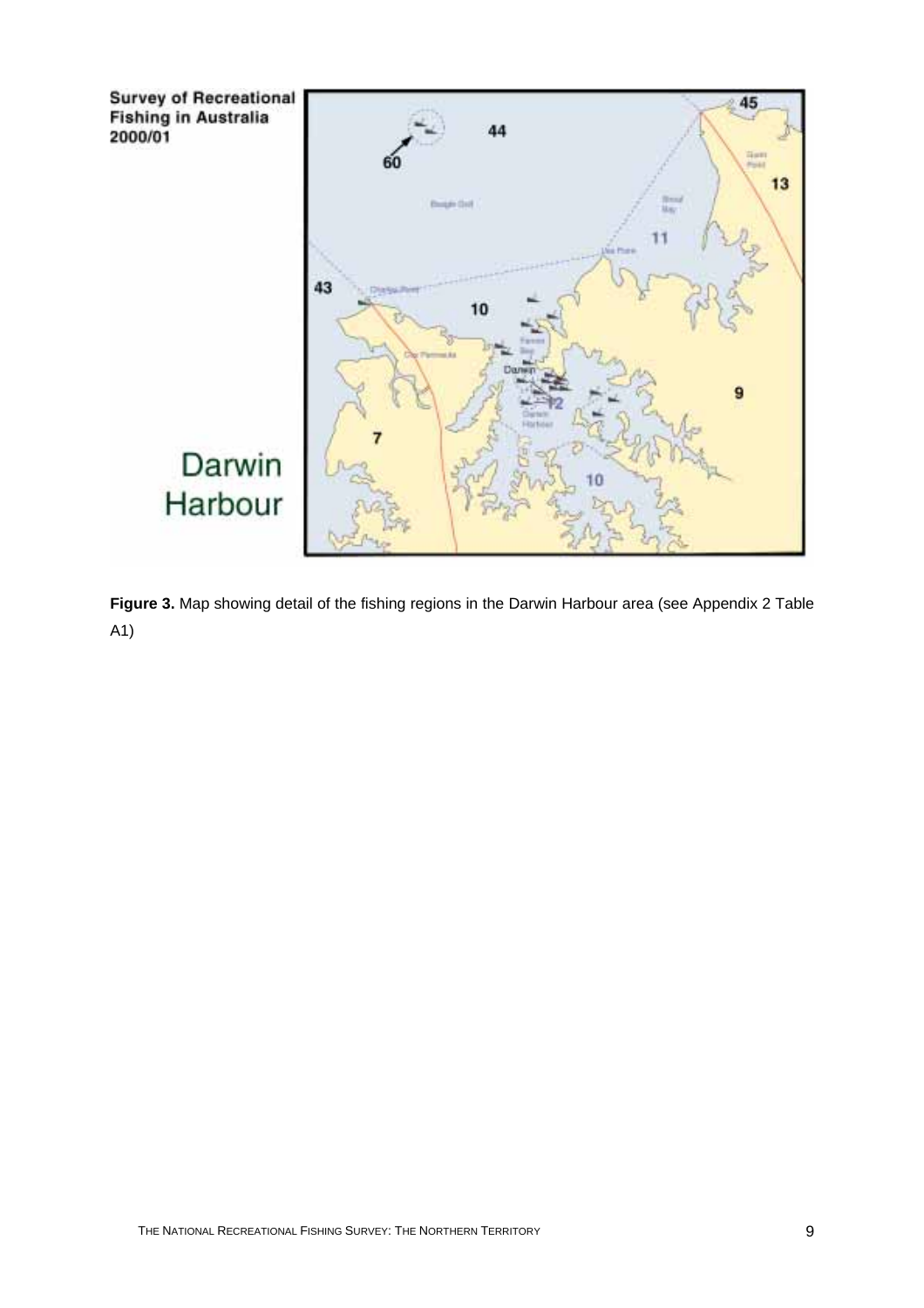

Survey of Recreational Angling in Australia 2000/01 Economic Zones

**Figure 4.** Map of the Northern Territory showing the economic zones (see Appendix 2 Table A2)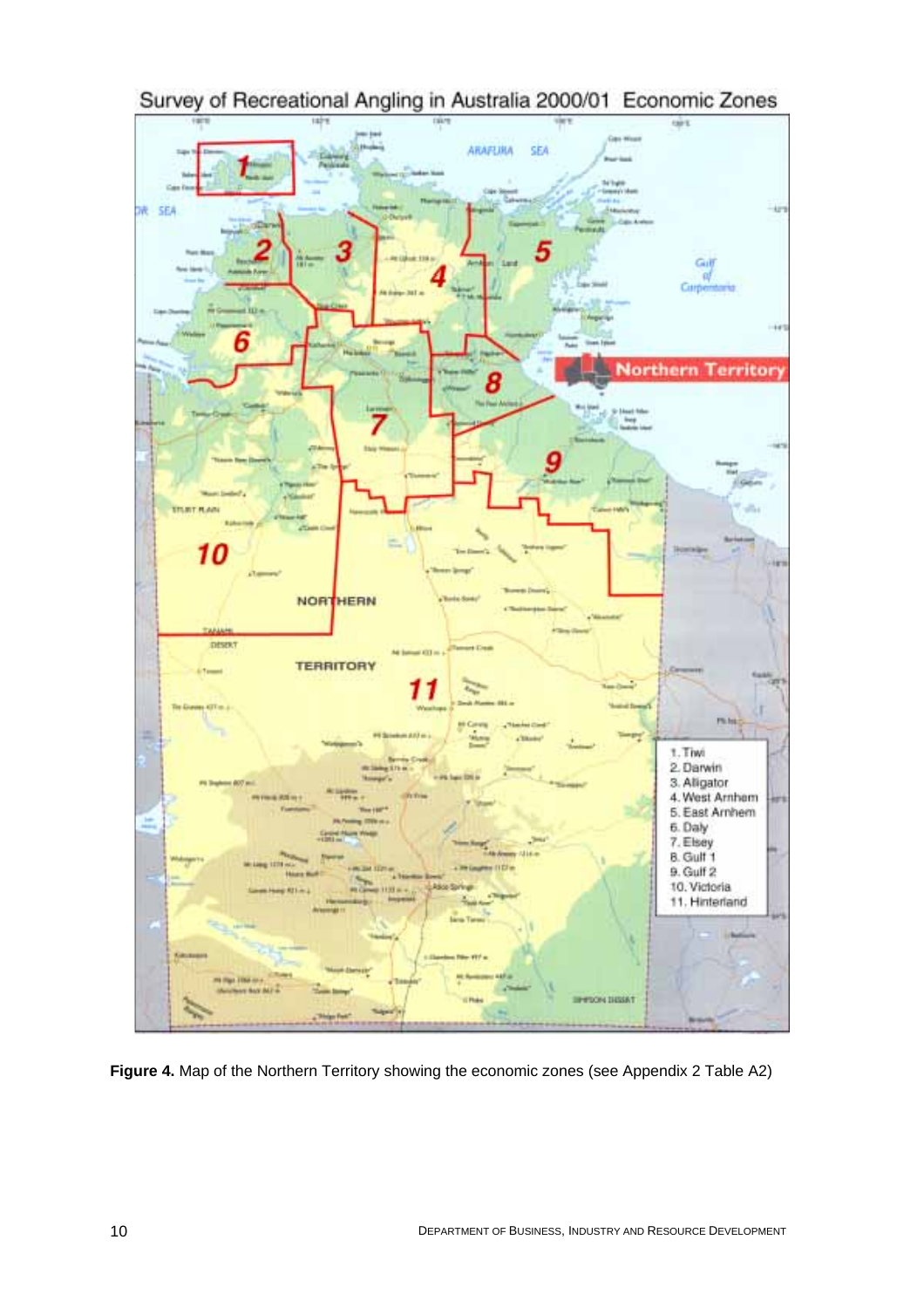## <span id="page-20-0"></span>**3 SURVEY METHODOLOGY**

#### <span id="page-20-1"></span>**3.1 Survey Design**

#### <span id="page-20-2"></span>**3.1.1 Three phase survey**

The NRFS was conducted in three parts, in a similar way to the Fishcount survey:

- ♦ The initial (screening) interview: This part of the survey identified fishing households, collected basic demographic information and data about recent and proposed fishing activities. Vehicle and boat ownership details were also collected. The initial interviews were conducted by telephone for residents in April 2000.
- The diary survey: Respondents who intended to fish in the following 12 months were contacted regularly throughout the diary period by an interviewer (see Section 3.4 for follow-up of 'nonintending' respondents). During the regular contact with the respondent, the interviewer collected any information on fishing or expenditure activity that had occurred since the previous contact. Information on any 'interstate' fishing activity by respondents was also collected during these contacts. The respondent and interviewer planned the timing of contacts and in general the elapsed time was about two weeks. The frequency of contact was based on the level of fishing activity, with more avid recreational fishers being contacted more often. The diary period commenced on 1 May 2000 and finished at the end of April 2001.
- The attitudinal survey: The final part of the survey was at the end of the diary survey for recreational fishers aged 15 years or more. A fisher was selected randomly from each household and asked his/her attitude towards and awareness of fisheries issues. Respondents could also express their views and opinions on recreational fishing in the NT. Although certain questions were asked of respondents irrespective of the State/Territory in which they lived, the Northern Territory attitudinal survey was customised to investigate particular issues of relevance.

#### <span id="page-20-3"></span>**3.2 Sampling**

The survey was based on general population sampling using single-stage cluster sampling (Thompson 1992). The initial sample was the household, with all fishers from the household included in the sample. The 'white pages' telephone directory was used as the sampling frame. The sample size for each State or Territory was calculated to provide consistency in the levels of precision for reporting of state and territory level estimates of participation, catch and effort.

The three geographic zones within the Northern Territory were chosen to account for variation in fishing participation rates within each of the zones. Stratification of the sampling within these three zones was required for sampling efficiency. The telephone numbers for inclusion in the study were chosen at random from a phone list sorted by postcode. There was no substitution of dwellings or respondents for either non-response or sample loss.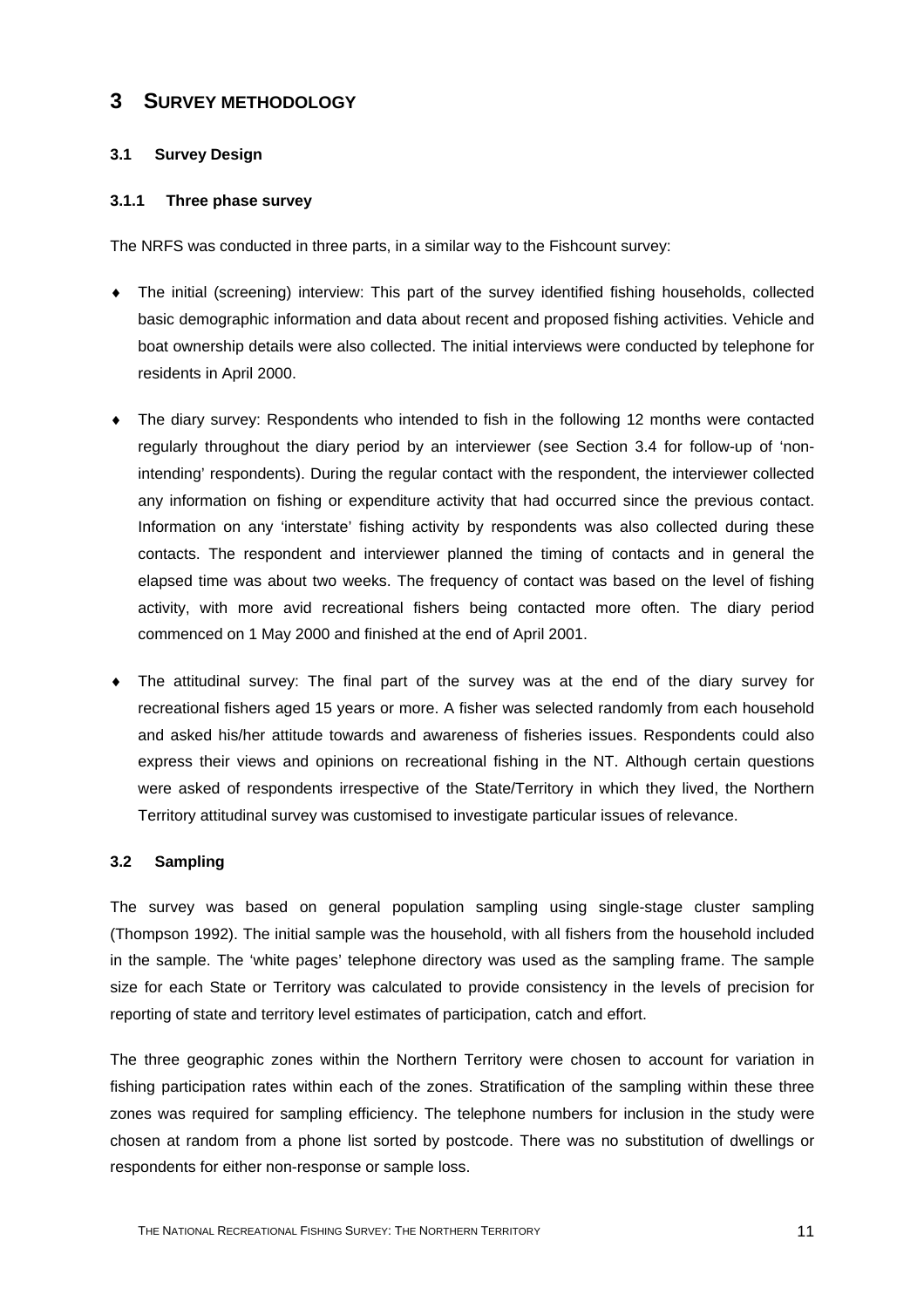#### <span id="page-21-0"></span>**3.3 Field Procedures and Management**

The Fisheries Group was responsible for the day-to-day management of the Northern Territory component of the survey and the analysis of the survey results.

Initially a comprehensive five-day interviewer-training course was conducted and all the interviewers were provided with a detailed Interviewer Manual. The list of telephone numbers to contact was issued to each interviewer, who had two weeks to complete the workload. Although the study was conducted on a voluntary basis, interviewers were instructed to 'politely persist' in convincing any respondents who wished to decline the survey of the importance of their inclusion and therefore minimise nonresponse bias. The number of refusals was extremely low and a total response rate of over 82% was achieved. Survey kits were mailed to respondents who agreed to participate in the diary survey.

#### <span id="page-21-1"></span>**3.4 Quality Control and Calibration**

A rigorous approach to quality control has been applied to all phases of the survey, from design through to analysis and reporting. The need to ensure data quality was addressed in the design phase of the survey, with the wording and order of survey questions, together with the low respondent burden designed to minimise bias and other response errors. Thorough training and supervision of the interviewers, ensured interviewer reliability and integrity. Completed questionnaires were systematically checked and comprehensive computer editing checks for number range and logic were also undertaken.

The calibration work associated with the NRFS was an additional component that was different to the Fishcount survey. The calibration depended on four sources of information – non-response follow-up, unexpected fishing follow-up, on-site boat-ramp surveys and a supplementary economic survey (for details see Henry and Lyle 2003).

- Non-response follow-up loss of respondents from non-response (i.e. refusals or non-contacts) in a survey has a potential to introduce bias if the non-response group is different to the responding group. During Fishcount, due to a high response rate (86%), it was assumed that non-response would not affect the estimates of participation. However during the NRFS, a non-response followup survey was conducted. It found a lower participation rate among the whole of the non-response group and a lower avidity rate among the fishers in the non-response group. An adjustment was made for non-response during data expansion. Non-response adjustment was not made during the expansion of data for the Fishcount survey, which would result in higher levels of participation.
- ♦ Unexpected fishing follow-up a sample of households with respondents who were not intending to fish in the following 12 months were contacted at the end of the diary period to confirm that no fishing had taken place.
- ♦ On-site boat-ramp surveys visits were conducted to boat ramps at times of high fishing activity, to assess fish identification skills of fishers and to monitor the size composition of the recreational harvest. Respondents only reported number of fish caught, so the on-site survey data could be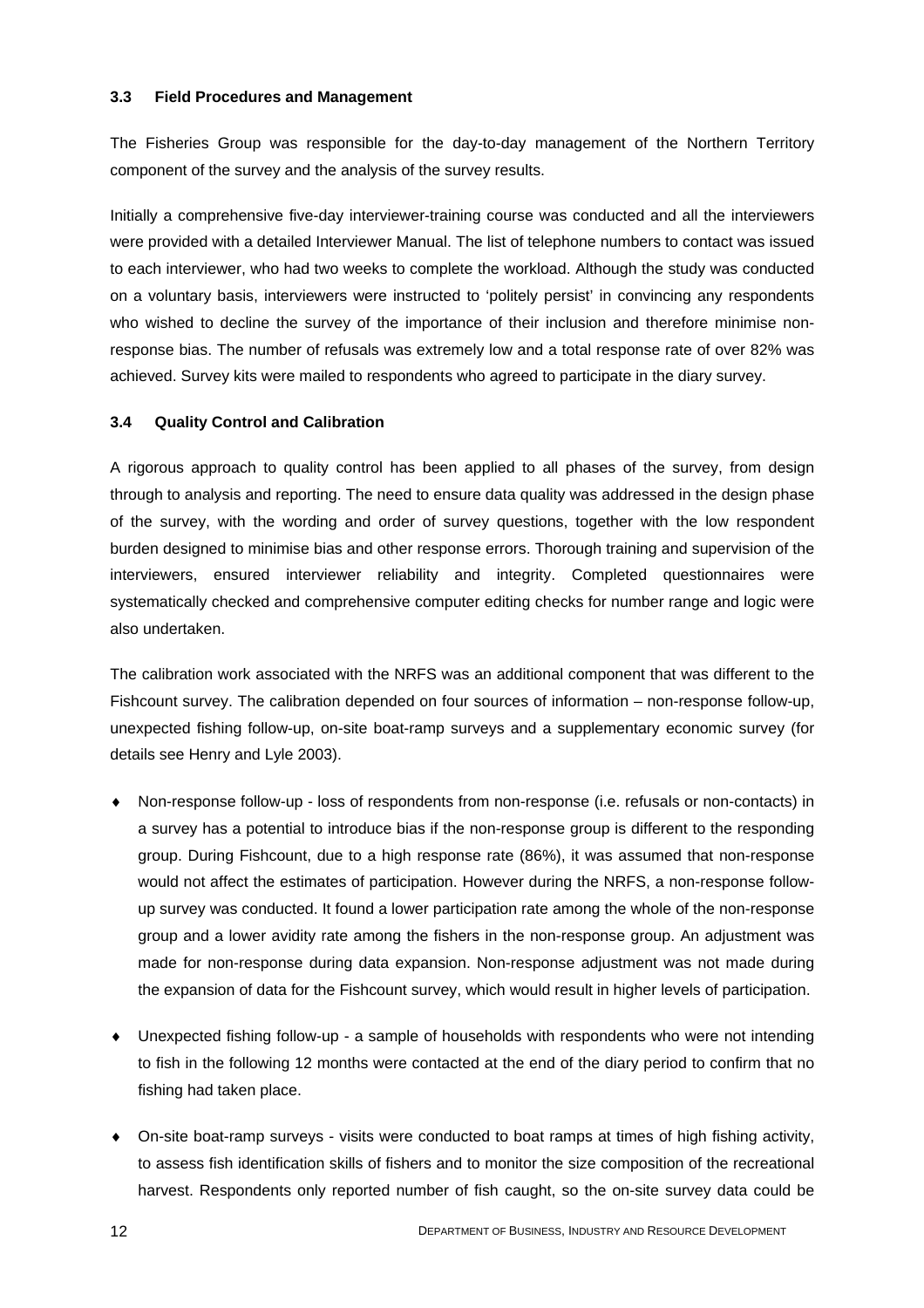used to convert the number of fish caught to weight. This has been done for selected species (see Henry and Lyle, 2003).

♦ Supplementary economic survey – extra information on expenditure was obtained from each household for a two-month period during the diary phase.

#### <span id="page-22-0"></span>**3.5 Data Processing, Expansion and Analysis**

#### <span id="page-22-1"></span>**3.5.1 Initial interview data**

A total of 2,178 households were contacted throughout the NT. There was some sample loss due to business listings and disconnected numbers. From the total sample take there was some nonresponse due to non-contacts (5%), and refusal to take part (12%). However, a high response rate of 82% was achieved, resulting in a sample take of 1,351 households.

Expansion factors were applied to the sample to multiply the data up to the Northern Territory resident (aged five years or older) population basis. These factors were applied both for households and people for each home region.

#### <span id="page-22-2"></span>**3.5.2 Diary data**

In total, 92% of resident recreational fishers eligible for the diary survey agreed to take part and 1079 (84%) completed the diary phase of the survey.

Using estimates of recreational fishing participation from the initial survey as a benchmark, expansion factors were applied to the sample to multiply the data up to the Northern Territory resident recreational fisher population basis. All data from the diary study, including estimates of fishing effort, catch and fishing-related expenditure, were expanded.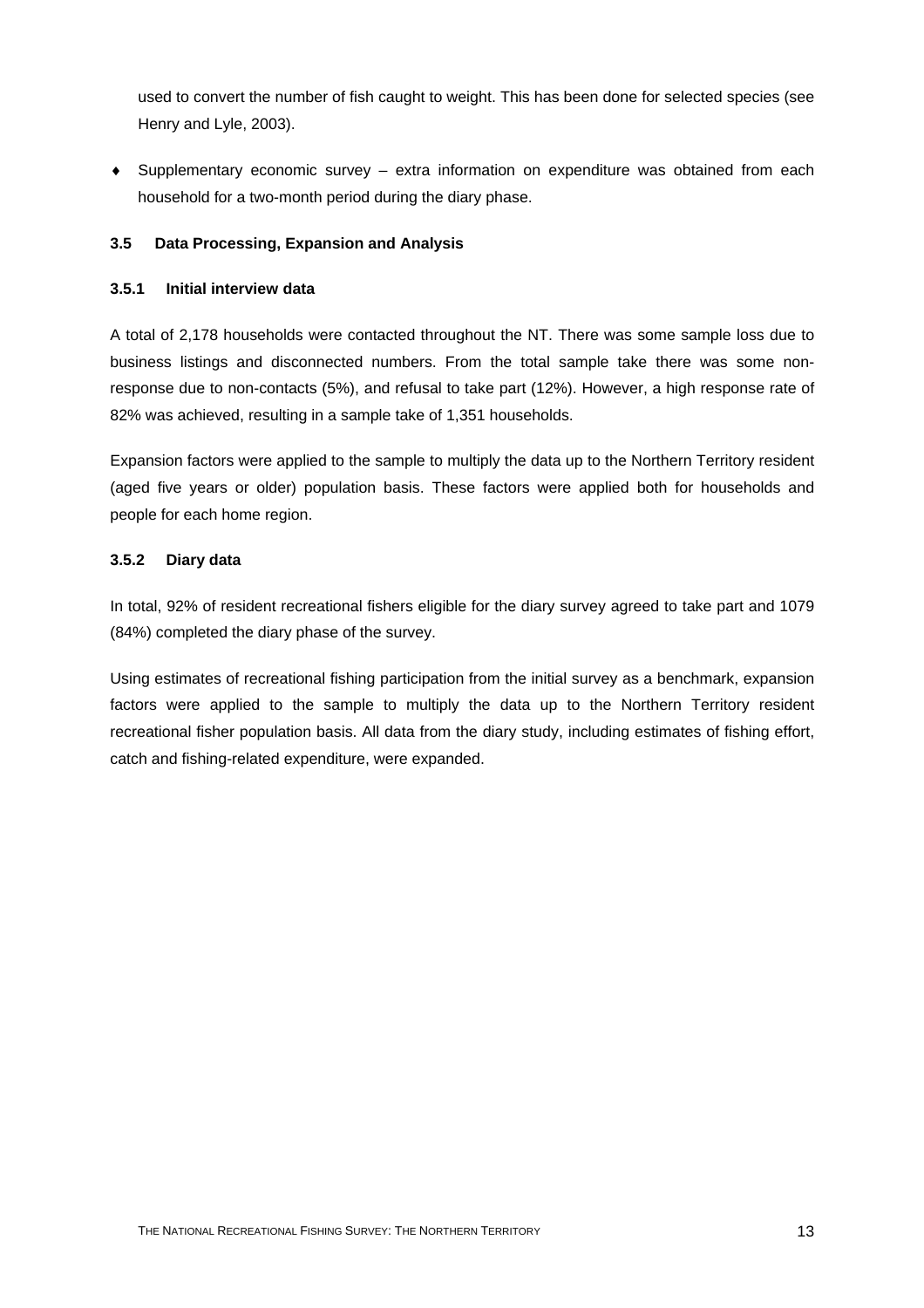## <span id="page-23-0"></span>**4 RECREATIONAL FISHING PARTICIPATION**

The information in this section refers to the first phase of the survey, the initial screening interview for residents of Australia. Results are presented as expanded population estimates, with non-response adjustment, to represent the resident private dwelling population of the Northern Territory. Relative column percentages are also included and, where appropriate, additional information and definitions appear as introductory notes, footnotes to tables or as result summaries.

#### <span id="page-23-1"></span>**4.1 Participation**

Active participation was assessed through a three-tier question sequence for respondents aged five years or older, to ensure all forms of recreational fishing were recorded.

In response to this question sequence, an estimated  $32\%$  ( $\pm 1.5\%$  se) of non-indigenous Northern Territory residents aged five years or over went fishing somewhere in Australia at least once in the 12 months prior to interview (Table 1). This translates to an estimated  $43,932 \pm 2,603$  people.

**Table 1.** Active participation in recreational fishing in the Northern Territory in previous 12 months by home region, residents aged five years or more

|              |      | <b>Darwin</b> | Coastal | <b>Hinterland</b> | <b>Total</b> |
|--------------|------|---------------|---------|-------------------|--------------|
| fisher       | No.  | 31,818        | 7,249   | 4,865             | 43,932       |
|              | %    | 37            | 45      | 13                | 32           |
| non-fisher   | No.  | 53,564        | 8755    | 32,967            | 95,286       |
|              | $\%$ | 63            | 55      | 87                | 67           |
| <b>Total</b> | No.  | 85,409        | 16,046  | 37,764            | 139,218      |
|              | $\%$ | 100           | 100     | 100               | 100          |

A small proportion (2%) of Northern Territory residents only fished in another state and did not fish in the Territory at all (external fishers). These residents were more likely to live in the hinterland (7% of hinterland residents were external fishers).

An estimated 29% of non-indigenous Northern Territory residents aged five years or over went fishing at least once in the 12 months prior to interview within the Northern Territory (Table 2). Compared with previous surveys conducted in the Northern Territory (among residents who fished in the Northern Territory), these results show that although the overall number of fishers has remained similar, the participation rates have declined since 1995 (Coleman 1998b). The Fishcount survey conducted in 1995 found a participation rate of 35% (Coleman 1998b). Declining participation rates have also been observed in successive surveys in Queensland (Higgs and McInnes 2001), and reported from other parts of Australia and elsewhere (Kewagama 2002).

Although participation rates have declined since 1995, they still remain higher than any other State of Australia (Henry and Lyle, 2003). Despite the decrease in the actual participation rate due to 14 DEPARTMENT OF BUSINESS, INDUSTRY AND RESOURCE DEVELOPMENT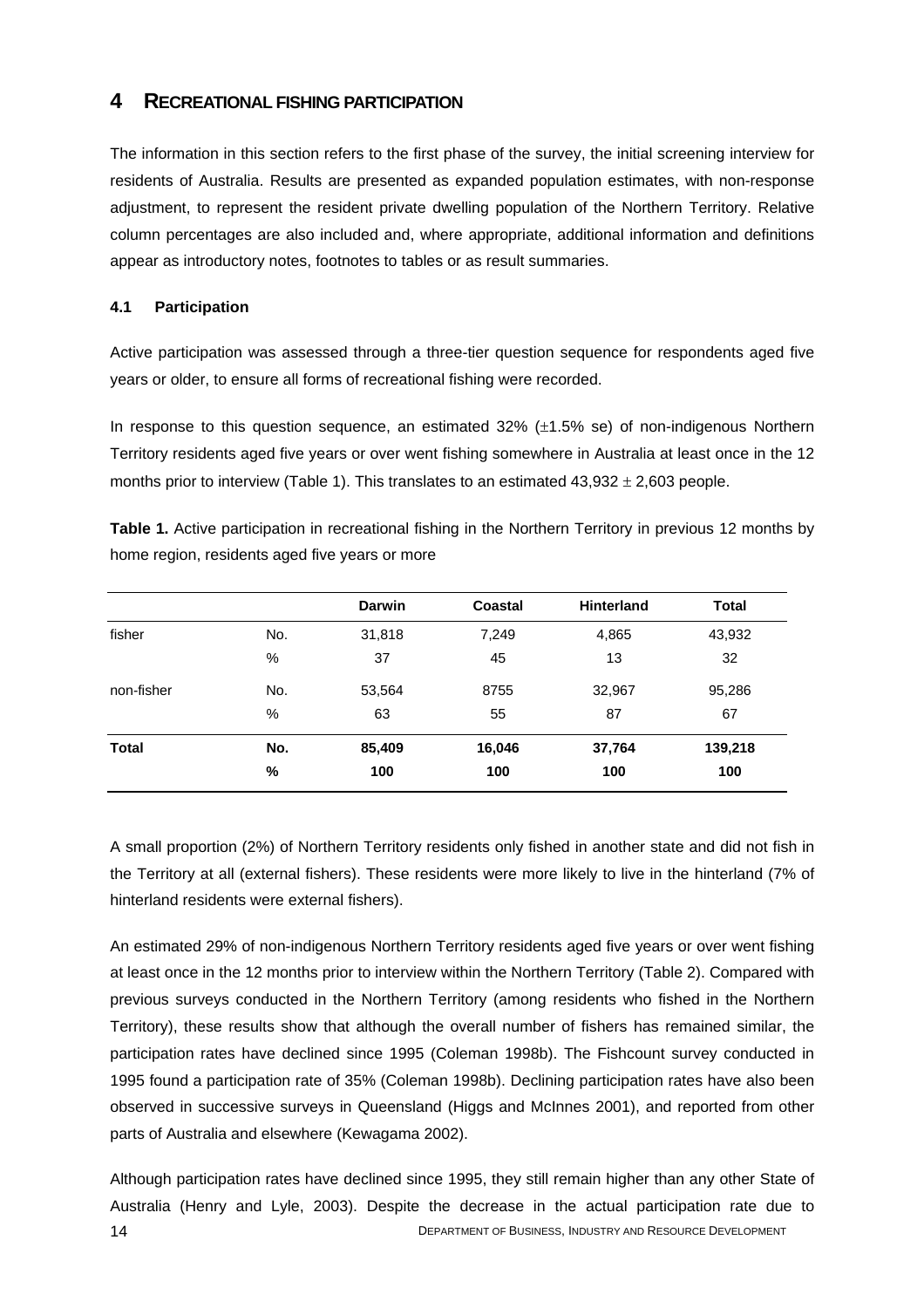population increase, it is likely that the actual number of residents fishing in the Territory has stayed relatively stable.

The remainder of this section refers to disaggregation of participation for a range of sociodemographic variables for Northern Territory residents who fished within the Northern Territory.

#### <span id="page-24-0"></span>**4.1.1 Home region**

The participation in recreational fishing within the Northern Territory for residents aged five years or older in each home region in the 12 months prior to interview is presented in Table 2.

**Table 2.** Participation in recreational fishing in the Northern Territory by home region, aged five years or more

|                      |     | <b>Darwin</b> | Coastal | <b>Hinterland</b> | <b>Total</b> |
|----------------------|-----|---------------|---------|-------------------|--------------|
| fisher<br>non-fisher | No. | 31,386        | 7,035   | 2,047             | 40,468       |
|                      | %   | 37            | 44      | 5                 | 29           |
|                      | No. | 54,022        | 9,011   | 35,717            | 98,750       |
|                      | %   | 63            | 56      | 95                | 71           |
| Total                | No. | 85,409        | 16,046  | 37,764            | 139,218      |
|                      | %   | 100           | 100     | 100               | 100          |

Substantially higher participation rates exist for residents of the Darwin (37%) and Coastal (44 %) regions, than for the hinterland region (5 %). Since 1995, the largest decline in the participation rate is seen in the coastal region (down from 52%).

#### <span id="page-24-1"></span>**4.1.2 Gender**

The active participation in recreational fishing within the Northern Territory for residents aged five years or older in each home region in the 12 months prior to interview by gender is presented in Table 3.

**Table 3.** Participation in recreational fishing in the Northern Territory by gender and home region, residents aged five years or older

|            |      |        | <b>Darwin</b> |             | Coastal       |        | <b>Hinterland</b> |             | Total  |
|------------|------|--------|---------------|-------------|---------------|--------|-------------------|-------------|--------|
|            |      | Male   | Female        | <b>Male</b> | <b>Female</b> | Male   | Female            | <b>Male</b> | Female |
| fisher     | No.  | 21,801 | 9,585         | 4,678       | 2,357         | 1,523  | 524               | 28,002      | 12,466 |
|            | %    | 45     | 26            | 52          | 34            | 8      | 3                 | 37          | 20     |
| non-fisher | No.  | 26,158 | 27,865        | 4,363       | 4,648         | 17,659 | 18,058            | 48.179      | 50,571 |
|            | %    | 55     | 74            | 48          | 66            | 92     | 97                | 63          | 80     |
| Total      | No.  | 47,959 | 37,450        | 9,041       | 7,005         | 19,181 | 18,583            | 76.181      | 50,571 |
|            | $\%$ | 100    | 100           | 100         | 100           | 100    | 100               | 100         | 100    |

THE NATIONAL RECREATIONAL FISHING SURVEY: THE NORTHERN TERRITORY 15 15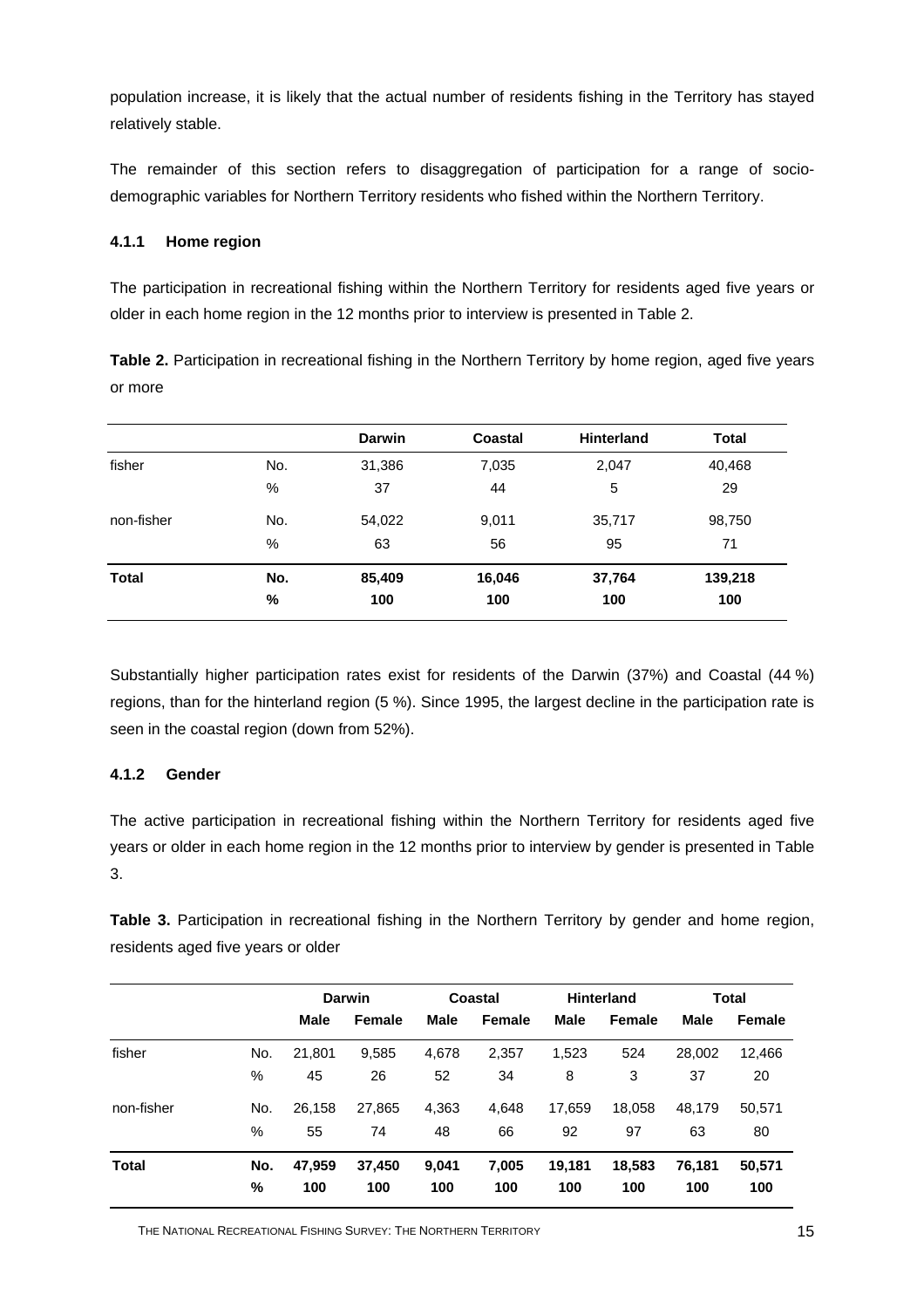A higher participation rate exists among males (37%) than in females (20%) and this trend is consistent across the home regions and Australia (Henry and Lyle 2003). However, the participation rate for females in the Northern Territory is almost double the national average.

Since 1995, the biggest decreases in participation (between 7 and 9%) are within the coastal male and female groups.

#### <span id="page-25-0"></span>**4.1.3 Age**

The number of residents who actively participated in recreational fishing in the Northern Territory in the 12 months prior to interview by age group is presented in Table 4.

Table 4. Participation in recreational fishing in the Northern Territory in the previous 12 months by age group, residents aged five years or older

|            |     |        | $5 - 19$ yrs $20 - 34$ yrs $35 - 49$ yrs $50 - 64$ yrs |        |        | $65 + vrs$ | <b>Total</b> |
|------------|-----|--------|--------------------------------------------------------|--------|--------|------------|--------------|
| fisher     | No. | 10,297 | 13,711                                                 | 11,464 | 4,723  | 272        | 40,468       |
|            | %   | 31     | 33                                                     | 29     | 25     | 5          | 29           |
| non-fisher | No. | 23.234 | 28,306                                                 | 27.936 | 13.859 | 5415       | 98,750       |
|            | %   | 69     | 67                                                     | 71     | 75     | 95         | 71           |
| Total      | No. | 33,532 | 42,017                                                 | 39,400 | 18,582 | 5687       | 139,218      |
|            | %   | 100    | 100                                                    | 100    | 100    | 100        | 100          |

The participation rate in recreational fishing is similar in the younger age groups, 5-19, 20-34 and 35– 49 being 31%, 33% and 29%, respectively. Over the age of 49 there is a substantial decrease in participation, falling to 5% in the 65+ age group. A similar trend is also observed across the different home regions. However, the high participation within the 20-34 year age group derives from a high participation within this group among people from the coastal home region.

Compared with other States, the Northern Territory has the highest participation rate for residents over 35 years old (35-49 and 50–64 yr old age group). However, the participation rate for 5-19 age group is the fourth highest, behind Tasmania, Western Australia and South Australia and for the 20 –34 age group the participation rate is second highest, behind Tasmania (Henry and Lyle 2003).

Since 1995, the biggest decreases in participation (around 10%) are within the 5 -19 and 65+ age group.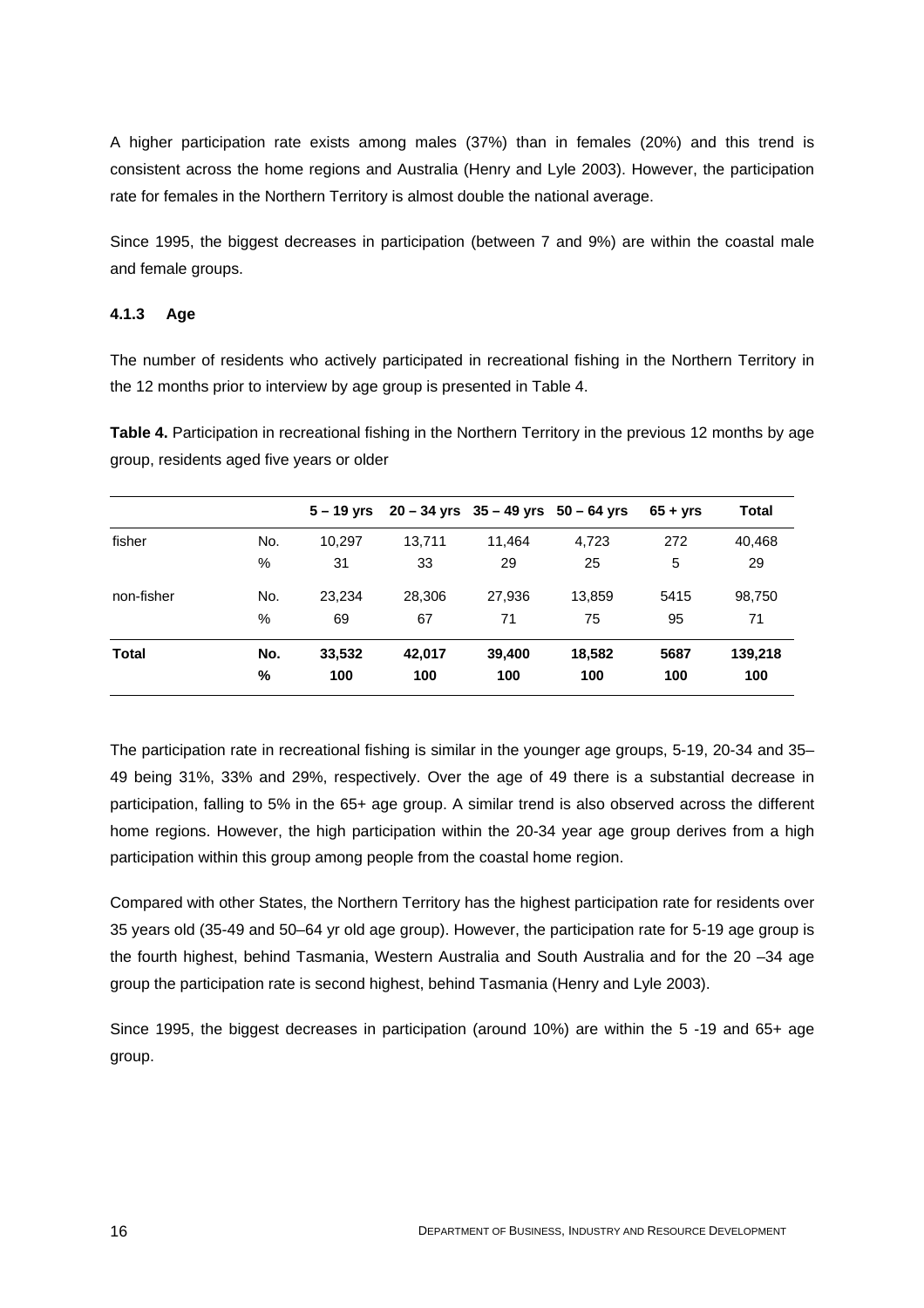## <span id="page-26-0"></span>**5 OTHER PROFILING INFORMATION - NORTHERN TERRITORY RESIDENTS**

#### <span id="page-26-1"></span>**5.1 Introduction**

The information contained in this Section refers to the first phase of the survey, the initial screening interview.

Information on club membership and ownership of interstate recreational fishing licences was based on information obtained from all residents, not just fishers.

Results are presented as expanded population estimates (based on ABS estimated resident population). Relative column percentages are also included and where appropriate, additional information and definitions appear as introductory notes, footnotes to tables or as result summaries.

#### <span id="page-26-2"></span>**5.2 Fishing Club Membership**

An estimated 2% of all Northern Territory residents are members of a fishing club, with slightly higher levels of membership in Darwin and the coastal home region. (Table 5). Overall, the number and proportion of club members has increased since 1995. Most of this increase is due to increased membership in Darwin (from 1% in 1995 to 3% in 2000).

|                 |      | <b>Darwin</b> | Coastal        | <b>Hinterland</b> | <b>Total</b> |
|-----------------|------|---------------|----------------|-------------------|--------------|
| club membership | No.  | 2,344         | 659            | 202               | 3,205        |
|                 | %    | 3             | $\overline{4}$ | 1                 | 2            |
| no membership   | No.  | 83,064        | 15,387         | 37,562            | 136,013      |
|                 | %    | 97            | 96             | 99                | 98           |
| <b>Total</b>    | No.  | 85,409        | 16,046         | 37,764            | 139,218      |
|                 | $\%$ | 100           | 100            | 100               | 100          |

**Table 5.** Membership of fishing clubs, residents aged five years or more

Among only recreational fishers (including those who only fished outside the Northern Territory), 7% are members of a fishing club (Table 6). The proportion of club membership is the same for all recreational fishers and those who have only fished in the Northern Territory. Again, the number and proportion of club members has increased since 1995. Most of this increase is due to increased membership in Darwin (from 1% in 1995 to 7% in 2000). The Northern Territory has the highest level of club membership for any state in Australia, almost double the national average of 4% (Henry and Lyle 2003).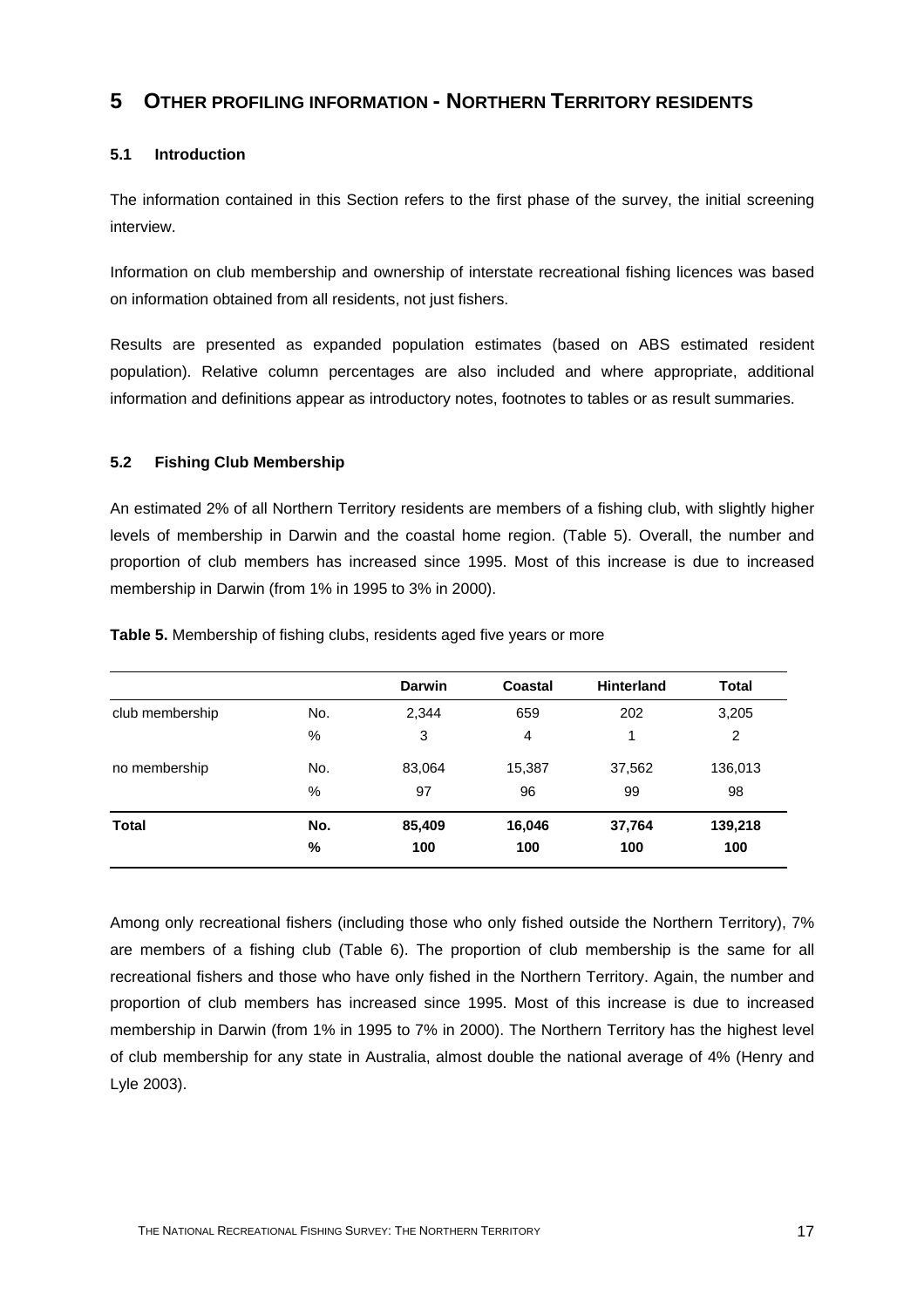**Table 6.** Membership of fishing clubs, resident fishers aged five years or more

|                 |     | <b>Darwin</b> | Coastal | <b>Hinterland</b> | <b>Total</b> |
|-----------------|-----|---------------|---------|-------------------|--------------|
| club membership | No. | 2,176         | 635     | 72                | 2,882        |
|                 | %   | 7             | 9       | 1                 | 7            |
| no membership   | No. | 29,669        | 6,657   | 4,725             | 41,050       |
|                 | %   | 93            | 91      | 99                | 93           |
| <b>Total</b>    | No. | 31,844        | 7,291   | 4,797             | 43,932       |
|                 | %   | 100           | 100     | 100               | 100          |

#### <span id="page-27-0"></span>**5.3 Ownership of Recreational Fishing Licences**

Whilst recreational fishing licences are not required in the NT, all respondents were asked if they held a recreational fishing licence of any kind *"in any other state of Australia*"

Very low numbers (<1%) of Northern Territory residents held an interstate recreational fishing licence, with slightly higher levels of membership in Darwin and the coastal home region. Among all recreational fishers, the proportion of fishers holding a recreational fishing licence is 2%, which is consistent across the home regions (Table 7).

**Table 7.** Holders of recreational fishing licences, resident fishers aged five years or more

|              |     | <b>Darwin</b> | Coastal | <b>Hinterland</b> | <b>Total</b> |
|--------------|-----|---------------|---------|-------------------|--------------|
| licence      | No. | 593           | 114     | 114               | 820          |
|              | %   | 2             | 2       | 2                 | 2            |
| no licence   | No. | 31,252        | 7,177   | 4,683             | 43,112       |
|              | %   | 98            | 98      | 98                | 98           |
| <b>Total</b> | No. | 31,844        | 7,291   | 4,797             | 43,932       |
|              | %   | 100           | 100     | 100               | 100          |

As would be expected, the proportion of fishers that hold a licence is higher among fishers who fished outside the Territory at some time in the previous 12 months (Table 8). The proportion of fishers who have fished outside the Territory and hold a licence is highest in the coastal region (7%) and lowest in the hinterland (3%).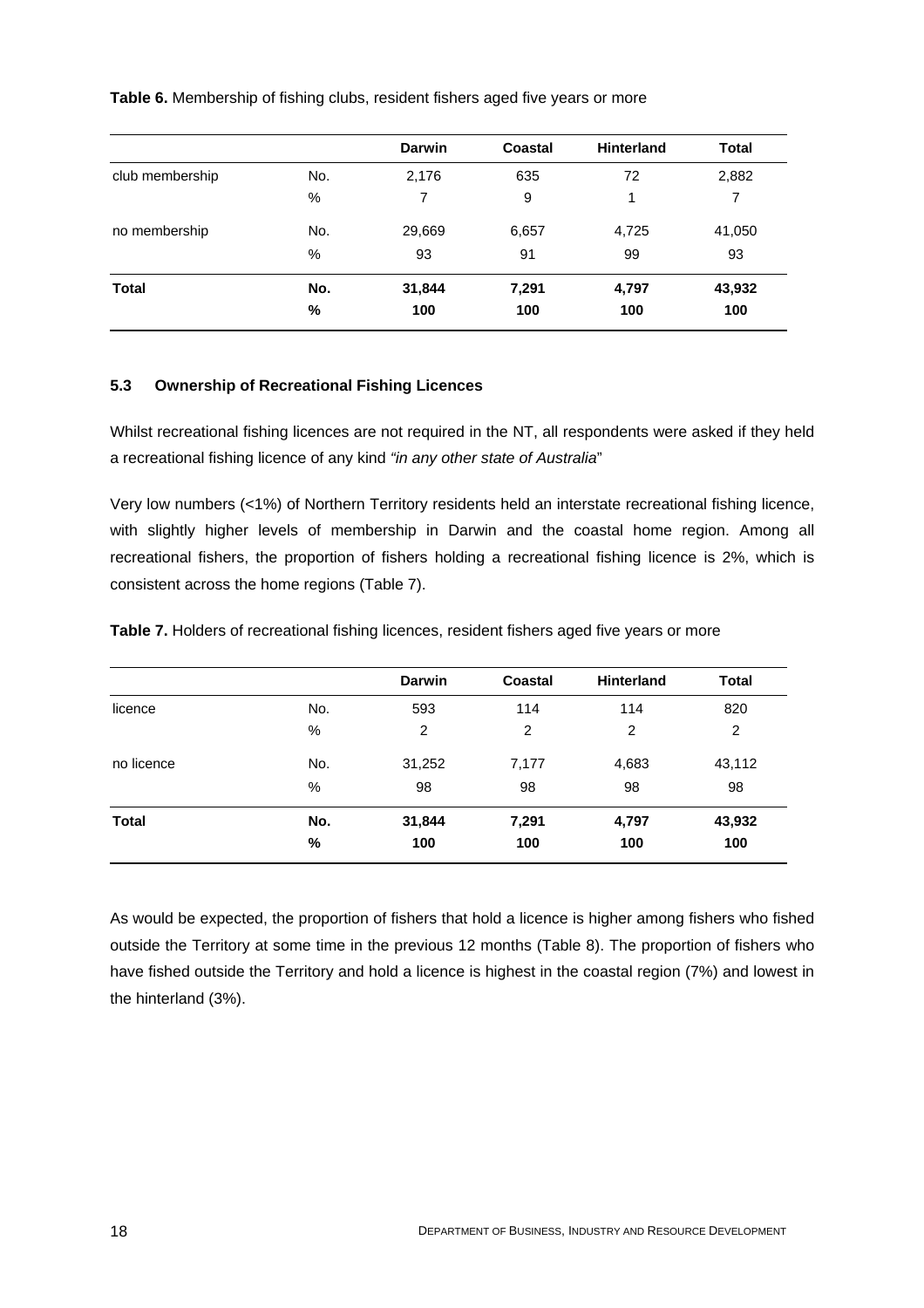**Table 8.** Holders of recreational fishing licences, external fishers aged five years or more

|              |      | <b>Darwin</b> | Coastal | <b>Hinterland</b> | <b>Total</b> |
|--------------|------|---------------|---------|-------------------|--------------|
| licence      | No.  | 325           | 114     | 114               | 553          |
|              | %    | 5             | 7       | 3                 | 5            |
| no licence   | No.  | 5,602         | 1,409   | 3,538             | 10,550       |
|              | $\%$ | 95            | 93      | 97                | 95           |
| <b>Total</b> | No.  | 5,927         | 1,523   | 3,652             | 11,102       |
|              | %    | 100           | 100     | 100               | 100          |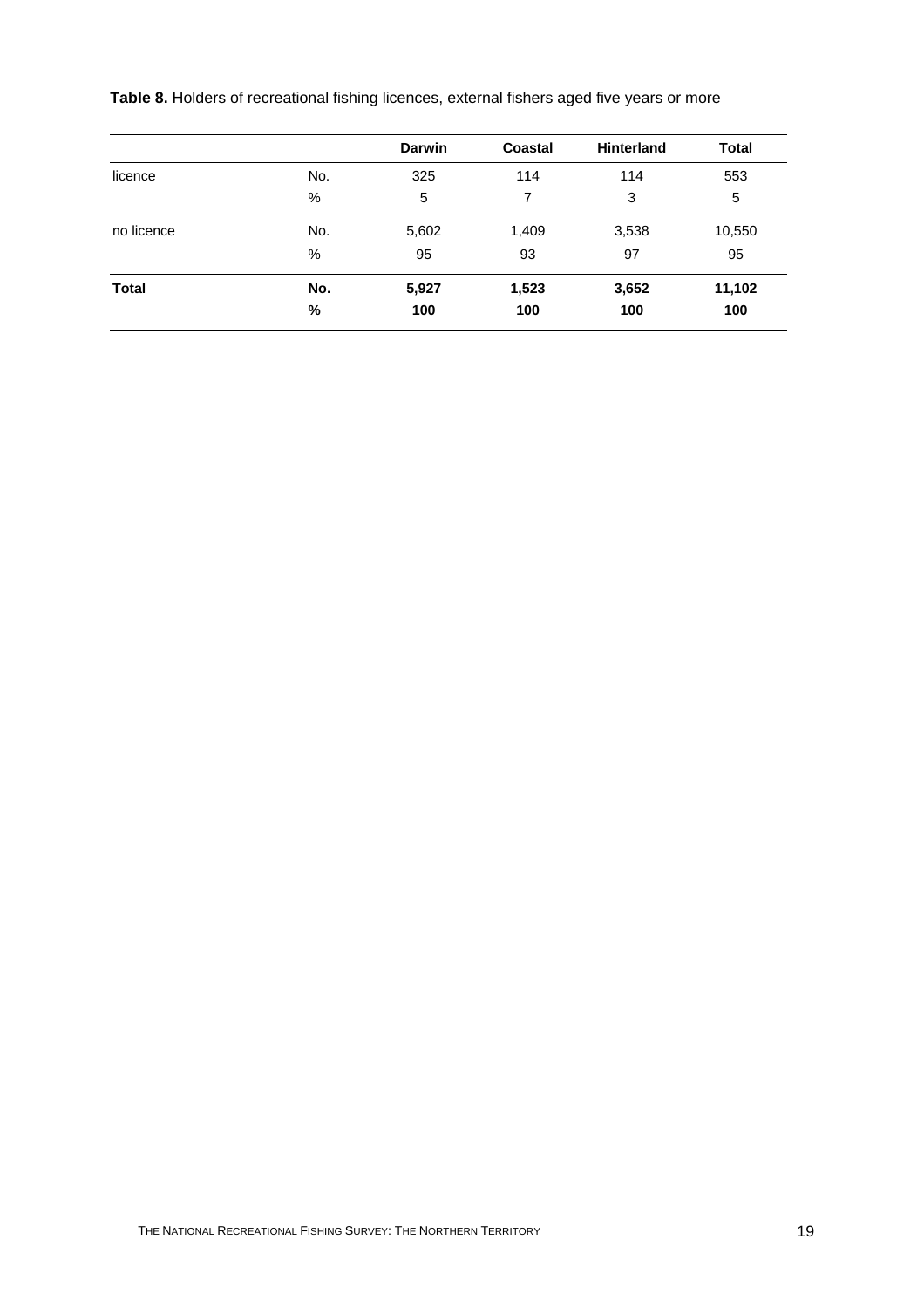## <span id="page-29-0"></span>**6 BOAT OWNERSHIP**

All households were asked about boat ownership. Respondents were asked if anyone in the household owned a boat of any description. Information about boats was collected on a household basis and the boats were classified into three groups according to the main type of propulsion: power, sail or row-boats. Basic information about boats was also collected, including the type of boat, percentage use for recreational fishing and current market value.

#### <span id="page-29-1"></span>**6.1 Number and Type of Boats**

The total number and types of boats owned by Northern Territory residents are presented in Table 9. These boats are not necessarily housed in the Northern Territory.

|              |      | Darwin | Coastal | Hinterland  | <b>Total</b> |
|--------------|------|--------|---------|-------------|--------------|
| power        | No.  | 7,852  | 1,985   | 679         | 10,517       |
|              | $\%$ | 91     | 93      | 83          | 91           |
| sail         | No.  | 275    | 22      | $\mathbf 0$ | 297          |
|              | %    | 3      | 1       | 0           | 3            |
| row          | No.  | 522    | 133     | 140         | 796          |
|              | %    | 6      | $\,6$   | 17          | 7            |
| <b>Total</b> | No.  | 8,649  | 2,141   | 820         | 11,610       |
|              | $\%$ | 100    | 100     | 100         | 100          |

**Table 9.** Number of boats by type and home region, resident owned boats

In total, Northern Territory households own an estimated 11,610 boats. The majority of boats are powerboats (91%), with low numbers of sail and row-boats. Similar trends in boat ownership occur across the home regions. This translates to approximately one boat for every five resident households.

The number of boats owned by Northern Territory residents has not changed substantially since 1995.

The numbers of boats owned within each 'boat' household are given in Table 10. The total number of boats in the Northern Territory are owned within 9,668 separate households, with 26% of these households owning more than one boat. Similar trends occur across the home regions (Table 10).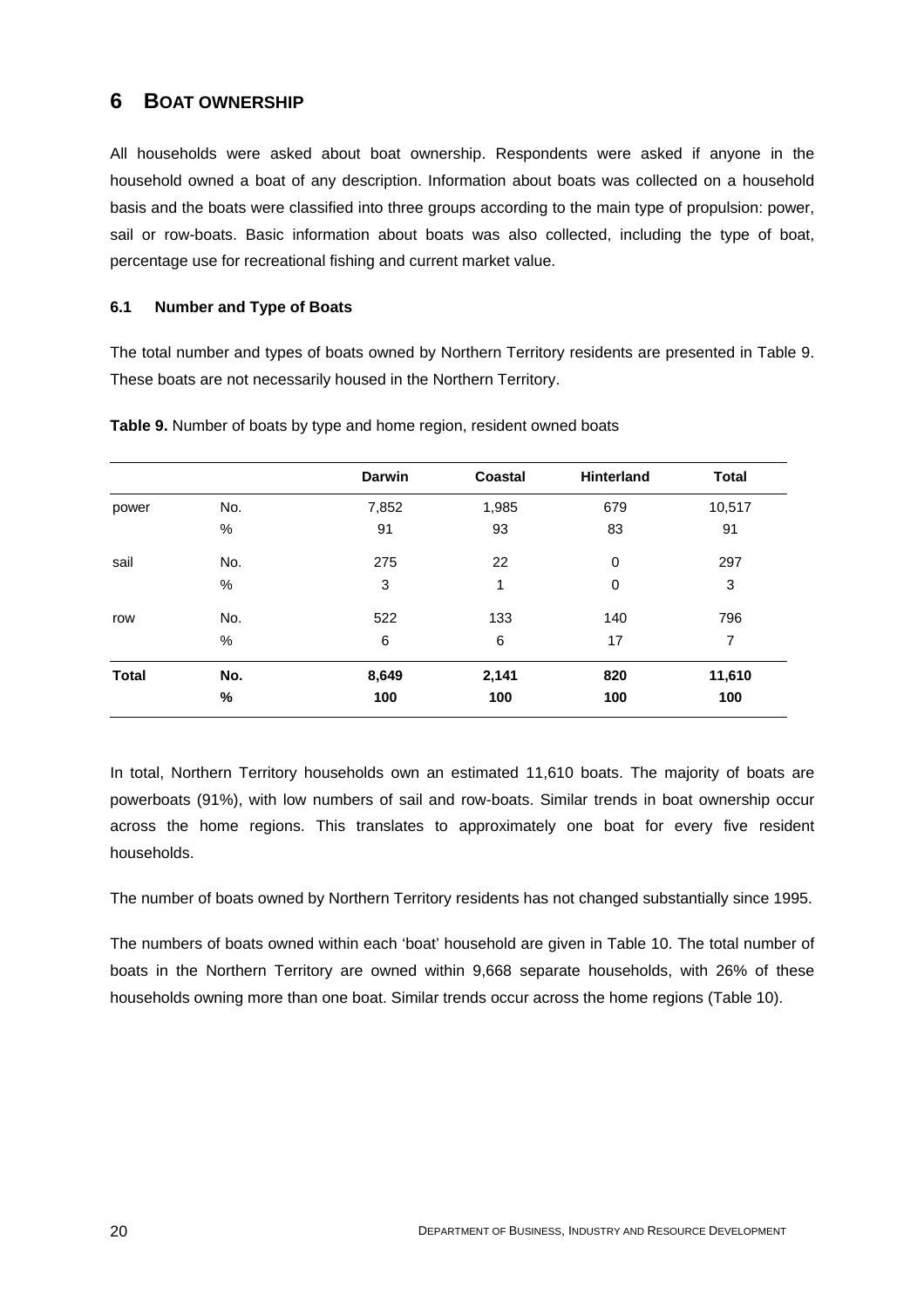|              |      | Darwin      | Coastal | Hinterland  | <b>Total</b> |
|--------------|------|-------------|---------|-------------|--------------|
| one boat     | No.  | 5,843       | 1,778   | 524         | 8,145        |
|              | $\%$ | 83          | 92      | 78          | 84           |
| two boats    | No.  | 868         | 121     | 148         | 1,137        |
|              | $\%$ | 12          | 6       | 22          | 12           |
| three boats  | No.  | 322         | 30      | $\mathbf 0$ | 351          |
|              | $\%$ | $\mathbf 5$ | 2       | $\mathbf 0$ | 14           |
| four boats   | No.  | 26          | 8       | $\mathbf 0$ | 34           |
|              | $\%$ | $<$ 1       | $<$ 1   | 0           | $<$ 1        |
| <b>Total</b> | No.  | 7,059       | 1,937   | 672         | 9,668        |
|              | %    | 100         | 100     | 100         | 100          |

**Table 10.** Number of boats per household by home region, resident households

#### <span id="page-30-0"></span>**6.2 Fishing Participation and Boat Ownership**

Recreational fishing participation by boat ownership and for non-boat owners is presented in Tables 11 and 12, respectively.

**Table 11.** Participation in recreational fishing in the Northern Territory for boat owners by home region, residents aged 5 or more

|                         |     | <b>Darwin</b> | Coastal | <b>Hinterland</b> | <b>Total</b> |
|-------------------------|-----|---------------|---------|-------------------|--------------|
| recreational fisher     | No. | 13,873        | 3,568   | 292               | 17,733       |
|                         | %   | 73            | 73      | 23                | 71           |
| non-recreational fisher | No. | 5,057         | 1,300   | 999               | 7,356        |
|                         | %   | 27            | 27      | 77                | 29           |
| <b>Total</b>            | No. | 18,930        | 4,869   | 1,291             | 25,089       |
|                         | %   | 100           | 100     | 100               | 100          |

A boat owner is more likely to be a recreational fisher than a non-fisher. Among boat owners, the majority (71%) had fished in the 12 months prior to interview. Similar trends occurred among residents of the Darwin and Coastal regions. In the hinterland, boat owners are less likely to fish than in the other regions. However, boat ownership does increase the likelihood of the owner fishing (boat owners have a participation rate of 23% compared to 5% among all residents).

Similar rates of participation were observed among boat owners in 1995.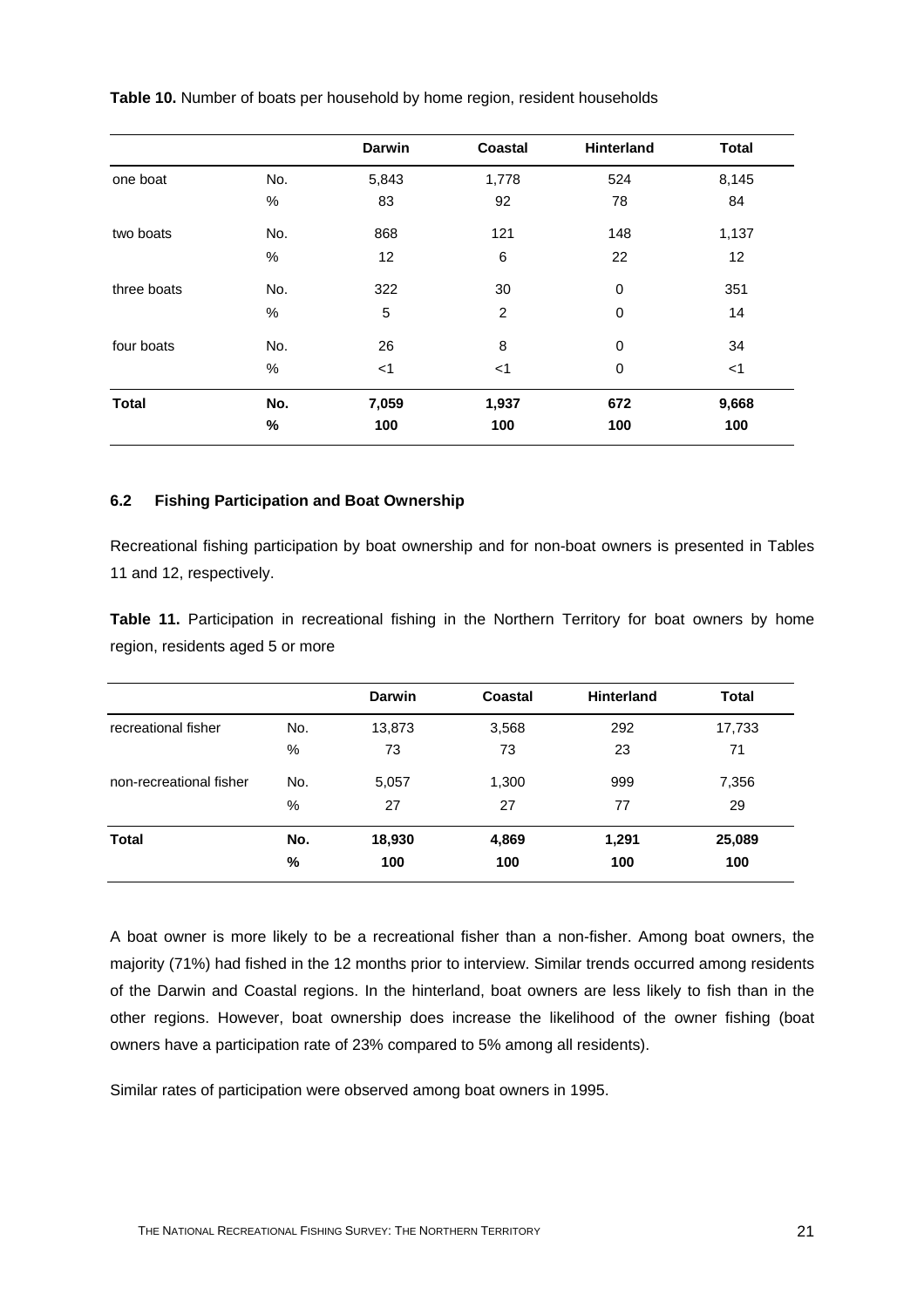**Table 12.** Participation in recreational fishing in the Northern Territory for non-boat owners by home region, residents aged five years or more

|                         |     | <b>Darwin</b> | <b>Coastal</b> | <b>Hinterland</b> | <b>Total</b> |
|-------------------------|-----|---------------|----------------|-------------------|--------------|
| recreational fisher     | No. | 17,514        | 3,437          | 1,755             | 22,706       |
|                         | %   | 26            | 31             | 5                 | 20           |
| non-recreational fisher | No. | 48,965        | 7,521          | 34,470            | 90,956       |
|                         | %   | 74            | 69             | 95                | 80           |
| Total                   | No. | 66,479        | 10,958         | 36,224            | 113,662      |
|                         | %   | 100           | 100            | 100               | 100          |

A non boat owner is less likely to be a recreational fisher. Among non-boat owners, only 20% had fished in the 12 months prior to interview. However, as these figures are similar to the overall participation rates found in the population, it would suggest that not owning a boat is less likely to affect the likelihood of someone fishing. Similar trends occurred across the home regions.

#### <span id="page-31-0"></span>**6.3 Boats and Recreational Fishing**

Not all boats are used exclusively for recreational fishing purposes. The proportion of time a boat was used for recreational fishing in the 12 months prior to interview was assessed for all boats owned by residents aged 16 years or older (Table 13).

|  |  |  |  | Table 13. Number of boats by use for recreational fishing and by type of boat, resident owned boats |
|--|--|--|--|-----------------------------------------------------------------------------------------------------|
|  |  |  |  |                                                                                                     |

|               |      | Power          | Sail        | Row              | <b>Total</b> |
|---------------|------|----------------|-------------|------------------|--------------|
| no use        | No.  | 2,262          | 212         | 653              | 3,127        |
|               | $\%$ | 22             | 71          | 82               | 27           |
| less than 50% | No.  | 231            | 40          | 29               | 299          |
|               | $\%$ | $\overline{c}$ | 13          | 4                | 3            |
| 50% or more   | No.  | 1,817          | $\mathbf 0$ | 114              | 1,931        |
|               | $\%$ | 17             | 0           | 14               | 17           |
| 100%          | No.  | 6,208          | 45          | $\mathbf 0$      | 6,253        |
|               | $\%$ | 59             | 15          | $\boldsymbol{0}$ | 54           |
| <b>Total</b>  | No.  | 10,517         | 297         | 796              | 11,610       |
|               | $\%$ | 100            | 100         | 100              | 100          |

Over 71% of all boats were used for recreational fishing at least half of the time. However, this reflects the large number of powerboats, of which, over 76% are used at least half of the time for fishing and 59% are used solely for recreational fishing. The situation is reversed for sailing boats, with only 15% being used at least half the time for recreational fishing and 71% not being used at all for fishing. These results are consistent with the findings from the 1995 Fishcount survey.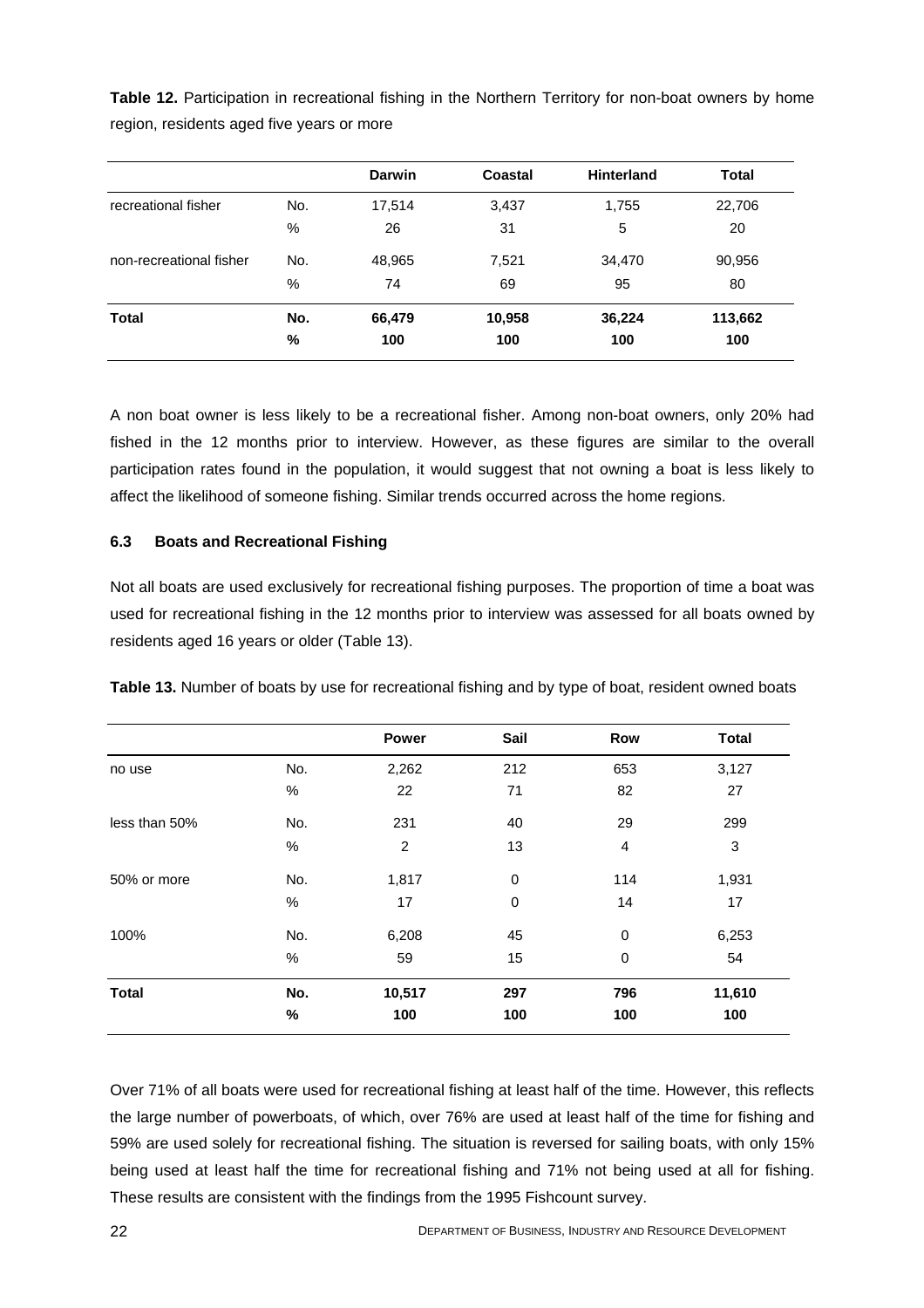Further information was collected about boats that had been used for recreational fishing in the previous 12 months.

|                |      | <b>Power</b>   | Sail        | Row         | <b>Total</b>   |
|----------------|------|----------------|-------------|-------------|----------------|
| trailer        | No.  | 6,695          | 45          | $\mathbf 0$ | 6,740          |
|                | $\%$ | 81             | 53          | 0           | 79             |
| mooring/marina | No.  | 167            | 40          | 0           | 207            |
|                | $\%$ | $\overline{c}$ | 47          | 0           | $\overline{c}$ |
| car topper     | No.  | 384            | 0           | 0           | 1,152          |
|                | $\%$ | 5              | $\mathbf 0$ | 0           | 5              |
| shore-based    | No.  | 1,009          | 0           | 143         | 1,152          |
|                | %    | 12             | $\mathbf 0$ | 100         | 14             |
| <b>Total</b>   | No.  | 8,255          | 85          | 143         | 8,483          |
|                | %    | 100            | 100         | 100         | 100            |

**Table 14.** Housing location by type of boat, resident owned boats used for recreational fishing in the previous 12 months

The majority (79%) of boats that have been used for fishing by residents are kept on trailers (Table 14) and are likely to have an echo sounder (Table 15). Just over half (44%) of the boats used for recreational fishing had a GPS (global positioning system) (Table 16).

**Table 15.** Presence of echo sounder by type of boat, resident owned boats used for recreational fishing in the previous 12 months

|                 |     | <b>Power</b> | Sail | Row | <b>Total</b> |
|-----------------|-----|--------------|------|-----|--------------|
| echo sounder    | No. | 5,807        | 45   | 0   | 5,852        |
|                 | %   | 70           | 53   | 0   | 69           |
| no echo sounder | No. | 2,448        | 40   | 143 | 2,631        |
|                 | %   | 30           | 47   | 100 | 31           |
| <b>Total</b>    | No. | 8,255        | 85   | 143 | 8,483        |
|                 | %   | 100          | 100  | 100 | 100          |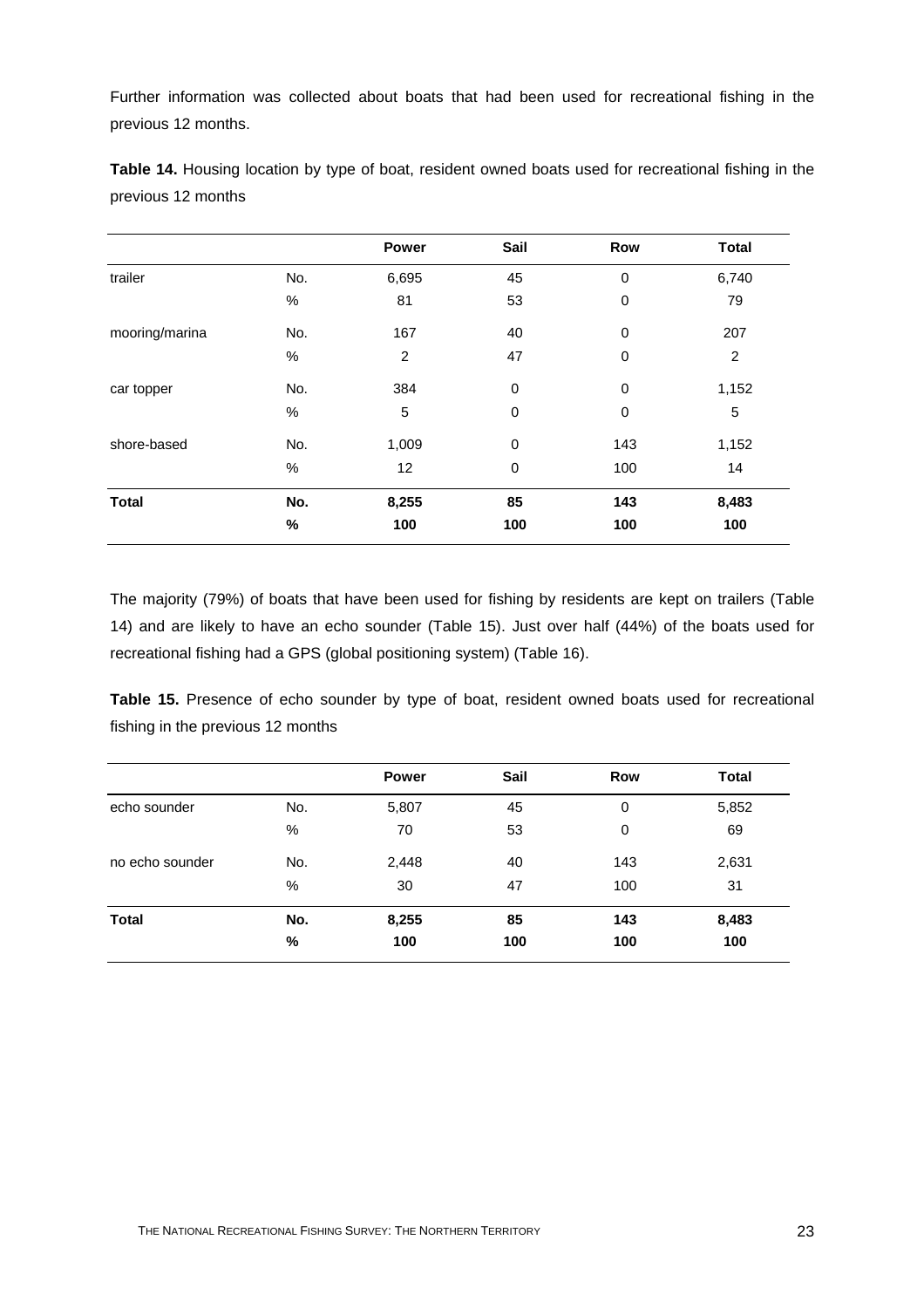**Table 16.** Presence of GPS by type of boat, resident owned boats used for recreational fishing in the previous 12 months

|              |      | <b>Power</b> | Sail | Row | <b>Total</b> |
|--------------|------|--------------|------|-----|--------------|
| yes          | No.  | 3,701        | 45   | 0   | 3,746        |
|              | %    | 45           | 53   | 0   | 44           |
| no           | No.  | 4,554        | 40   | 143 | 4,737        |
|              | %    | 55           | 47   | 100 | 56           |
| <b>Total</b> | No.  | 8,255        | 85   | 143 | 8,483        |
|              | $\%$ | 100          | 100  | 100 | 100          |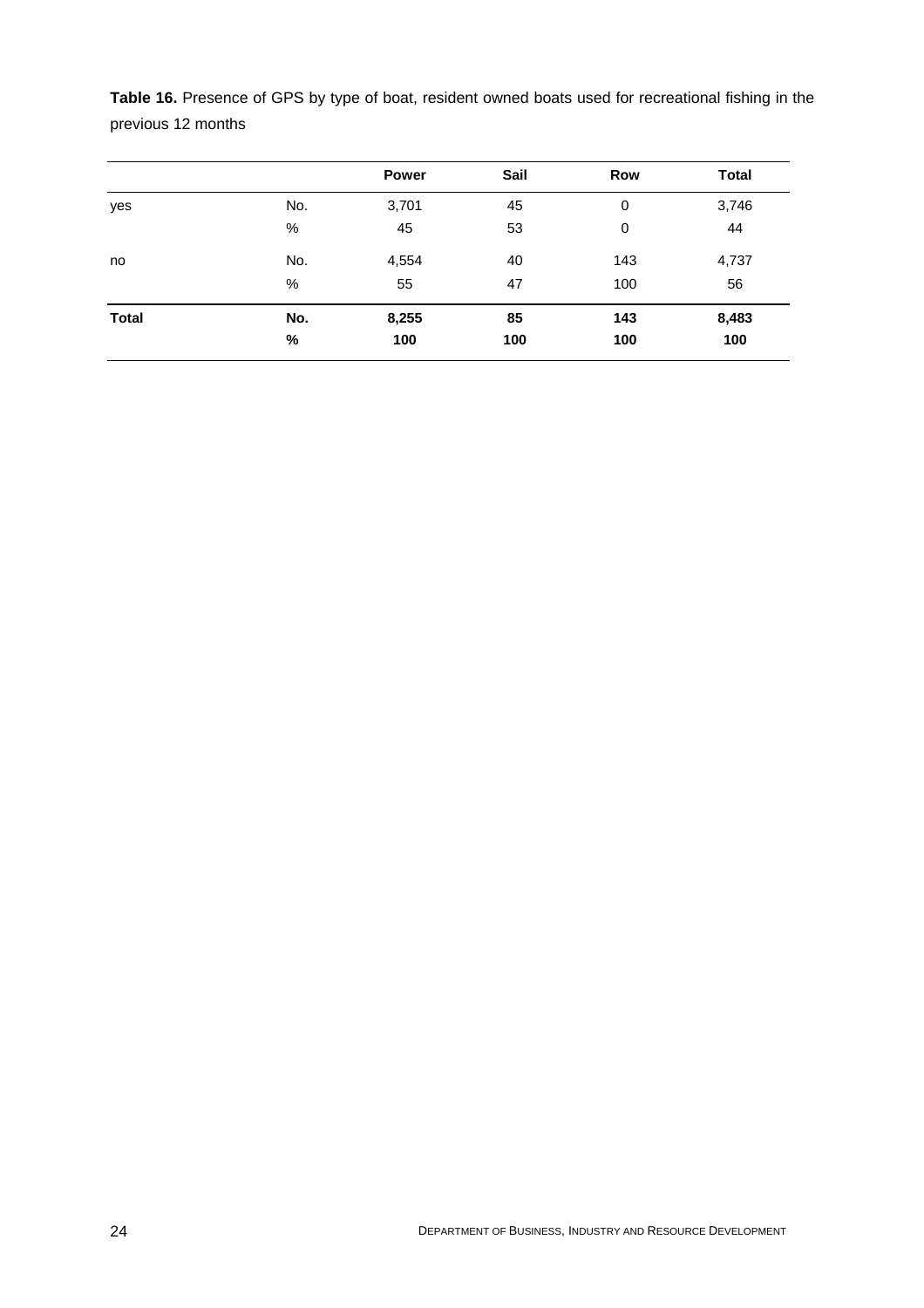## <span id="page-34-0"></span>**7 FISHING EFFORT**

#### <span id="page-34-1"></span>**7.1 Introduction**

The information contained in this section of the report was collected during the diary interview phase and refers to annual estimates of fishing effort in the Northern Territory by residents and interstate visitors between May 2000 and April 2001.

The information was collected on an 'event' basis to enable analysis of the data for different fishing activities. An event was defined as a separate fishing episode, so the time of an event could vary from 10 minutes for fishing for bait to 24 hours for mud crabbing. Separate events were also recorded within one fishing trip if there was a change in fishing region, sub-region, target, fishing methods or a break from fishing of more than six hours. Using this approach three measures of fishing effort can be defined - namely number of days, events or hours fished. The primary reporting base for effort used here is hours fished, which in the case of most fishing is fisher hours (line, net etc), but for other fishing e.g. mud crabbing, the effort measure is pot hours.

A regional system of river catchment and offshore regions was used when collecting fishing activity data (Figure 1). These regions have then been grouped into 14 fishing areas for general data analysis and reporting purposes (Figure 2). These fishing areas were also used for reporting the information from the 1995 Fishcount survey. A fishing sub-region was also recorded to further delineate fishing areas into lakes (dams or billabongs), rivers (freshwater), estuaries (marine), inshore (less than 5 km offshore) and offshore (further than 5 km offshore).

A total of 1,021 recreational fishing respondents included in the diary phase fished on a total of 2,066 days, providing a total of 12,987 recorded fishing hours which were used for data expansion. Results are presented as expanded population estimates (based on ABS estimated resident population and participation rates obtained from the initial survey).

#### <span id="page-34-2"></span>**7.2 Total Fishing Effort – Days, 'Events' and Hours**

The total numbers of days fished by recreational fishers aged five years or older by 'season' are presented in Table 17. The total number of days includes any type of recreational fishing within the Northern Territory.

An estimated annual total of 308,387 fisher days are attributable to recreational fishing in the NT, with resident fishers accounting for a majority of this effort (195,273 days [63%]) (see Table 17). When season is considered, the 'dry season' emerges as more popular in terms of total days fished (54%) than the 'wet season' (16%) and the 'build up' (30%). Similar trends are seen in fishing activity throughout the year for both residents and visitors; however, visitors are far less likely to fish in the wet season (only 6% of visitor days fished).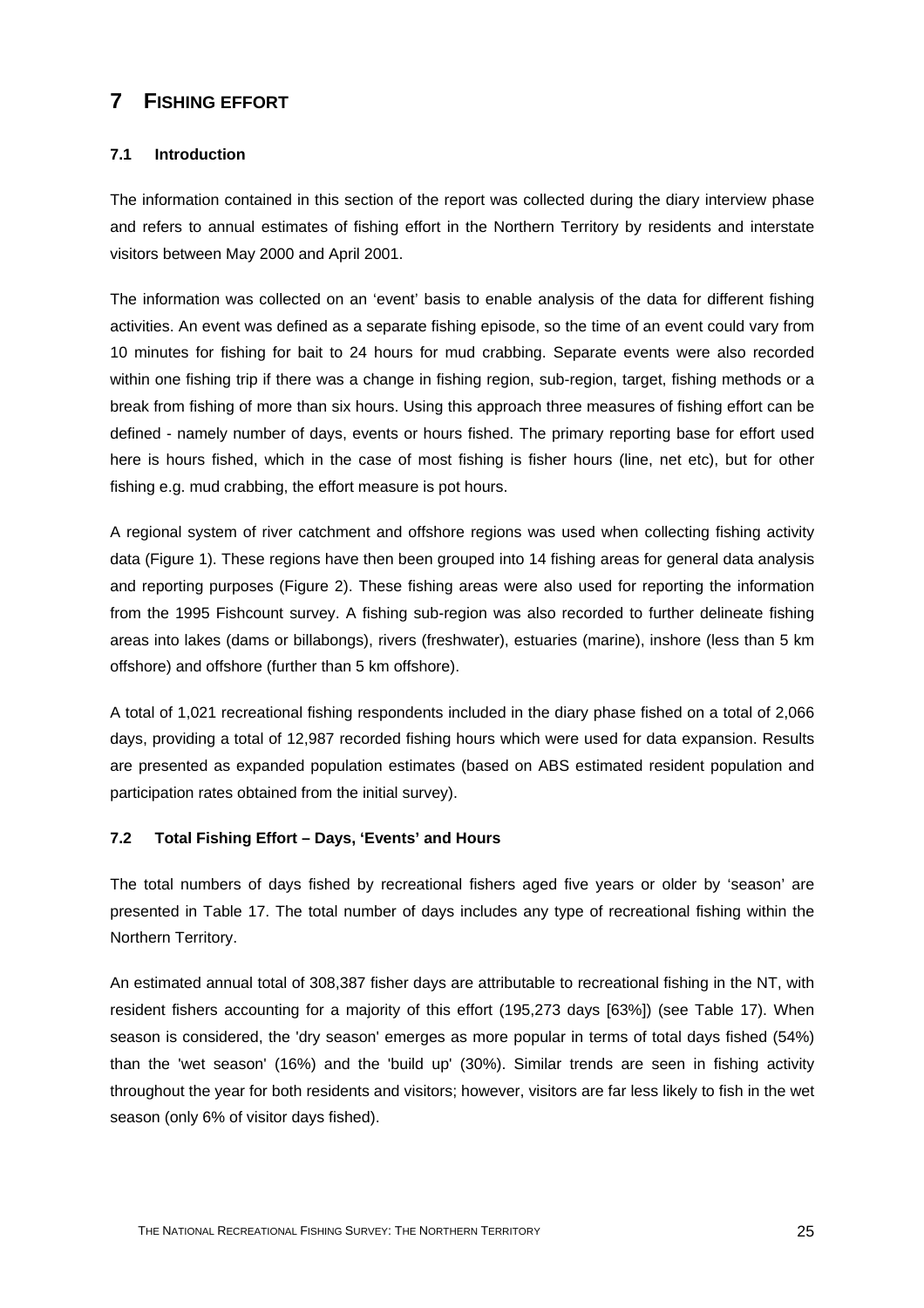|                           |      | <b>Residents</b> | <b>Visitors</b> | <b>Total</b> |
|---------------------------|------|------------------|-----------------|--------------|
| wet (Jan-Apr)             | No.  | 41,291           | 7,060           | 48,351       |
|                           | $\%$ | 21               | 6               | 16           |
| dry (May-Aug)             | No.  | 101,523          | 66,519          | 168,043      |
|                           | %    | 52               | 59              | 54           |
| build up (Sept - Dec) No. |      | 52,459           | 39,534          | 91,993       |
|                           | %    | 27               | 35              | 30           |
| <b>Total</b>              | No.  | 195,273          | 113,114         | 308,387      |
|                           | %    | 100              | 100             | 100          |

**Table 17.** Total number of days fished annually by season and place of residence, recreational fishers aged five years or more

Compared with 1995, there has been a major reduction of over 100,000 days in fishing effort and a redistribution of fishing effort between the seasons. In 1995, the fishing effort was well distributed throughout the year, with slightly more activity in the dry season. In 2000 there was a marked drop in activity during the wet season and over half of the fishing activity occurred in the dry season.

The overall reduction in total fishing effort is attributable to a decrease of over 120,000 days by residents. Most of this reduction (50%) occurred during the wet season, followed by the build up (34%) and dry season (16%).

Visitors fished a similar number of days in 2000 as they did in 1995, but showed a decrease in fishing effort during the wet season, compensated by an increase in effort during the build up and dry season. The increase in visitor fishing effort during the dry season compensated for the decrease in resident fishing effort, producing a net overall increase of fishing effort in the dry season.

The total numbers of days fished by recreational fishers aged five years or older in each of the home regions by 'season' is presented in Table 18. The total number of days includes any type of recreational fishing within the Northern Territory.

**Table 18.** Total number of days fished annually by season by home region, resident recreational fishers aged five years or older

| <b>Season</b>         |     | <b>Darwin</b> | Coastal | <b>Hinterland</b> | <b>Total</b> |
|-----------------------|-----|---------------|---------|-------------------|--------------|
| wet (Jan - Apr)       | No. | 32,192        | 6,611   | 2,488             | 41,291       |
|                       | %   | 21            | 20      | 29                | 21           |
| dry (May - Aug)       | No. | 82,561        | 17,574  | 1,388             | 101,523      |
|                       | %   | 54            | 53      | 16                | 52           |
| build up (Sept - Dec) | No. | 38,615        | 9,078   | 4,766             | 52,459       |
|                       | %   | 25            | 27      | 55                | 27           |
| <b>Total</b>          | No. | 153,368       | 33,263  | 8,642             | 195,273      |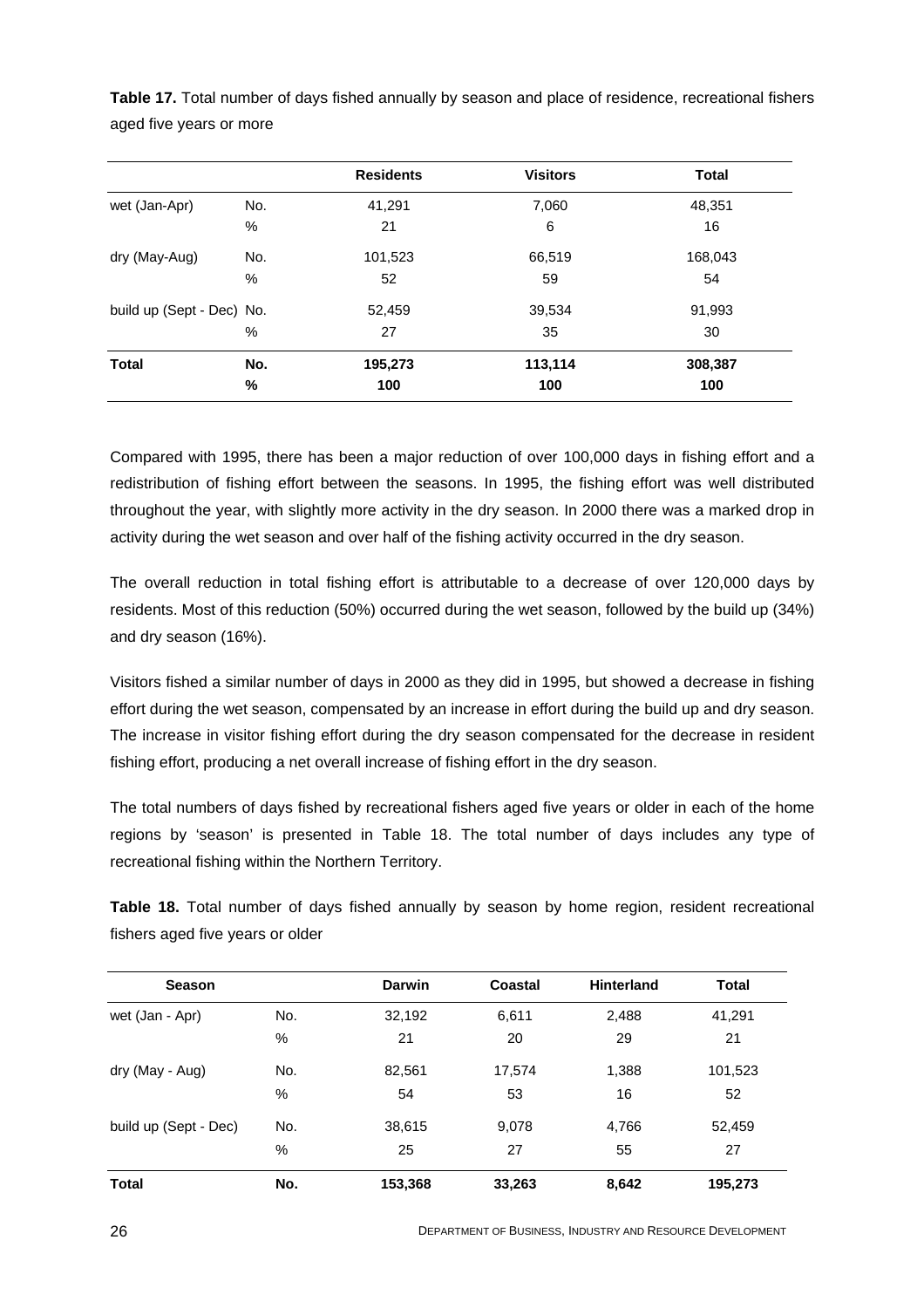| % | 100 | 100 | 100 | 100 |
|---|-----|-----|-----|-----|
|   |     |     |     |     |

Residents fished on an estimated 195,273 days within the Northern Territory, with more days fished during the dry (52%) than during the other seasons. This trend is similar for Darwin and coastal residents, but not for hinterland residents where the number of days fished decreases during the dry season. The highest number of days fished in an individual month was recorded in May (27,938) and the lowest in February (5,843).

In comparison to 1995, the biggest decrease in days fished was among Darwin residents, who accounted for almost 56% of the overall decrease in fishing days.

## **7.2.1 Resident fishing effort – 'events' and hours**

As discussed previously, three measurements of effort were obtained, - days, events and hours. Table 19 presents the links between these effort measures for residents.

**Table 19.** Total days, events and hours fished annually, resident recreational fishers aged five years or older

|                       | Days          |            |               | <b>Events</b> | <b>Hours</b> |           |
|-----------------------|---------------|------------|---------------|---------------|--------------|-----------|
|                       | total<br>mean |            | total<br>mean |               | total        | mean      |
|                       |               | (per year) |               | (per day)     |              | (per day) |
| wet (Jan-Apr)         | 41,291        | 1.0        | 44,669        | 1.1           | 221,312      | 5.0       |
| dry (May-Aug)         | 101,523       | 2.5        | 114.689       | 1.1           | 630,694      | 5.5       |
| build up (Sept - Dec) | 52.459        | 1.3        | 58,985        | 1.1           | 327,830      | 5.6       |
| <b>Total</b>          | 195,273       | 4.8        | 218,343       | 1.1           | 1,179,837    | 5.4       |

Note: The means provided are per recreational fisher.

In total, the 195,273 fishing days give rise to 218,343 individual fishing events, which translates to 1,179,837 hours. On average, there is just over one fishing event per fishing day and a day's fishing will, on average, last between five and six hours.

Overall, resident recreational fishers fish around five days per year, which is similar for Darwin and coastal residents, whilst the average for hinterland recreational fishers is two days fished per year within the Northern Territory.

The number of fishing events per day is constant throughout the year, but the numbers of hours fished per day is higher during the dry and build up.

In comparison to 1995, the average number of days fished has decreased by three days. The number of events per day and the number of hours fished per day have stayed constant.

## **7.2.2 Resident fishing effort outside the Northern Territory – hours**

A small proportion (2%) of Northern Territory residents only fished in another State and did not fish in the Territory (external fishers). Other Northern Territory residents fished both within the Territory and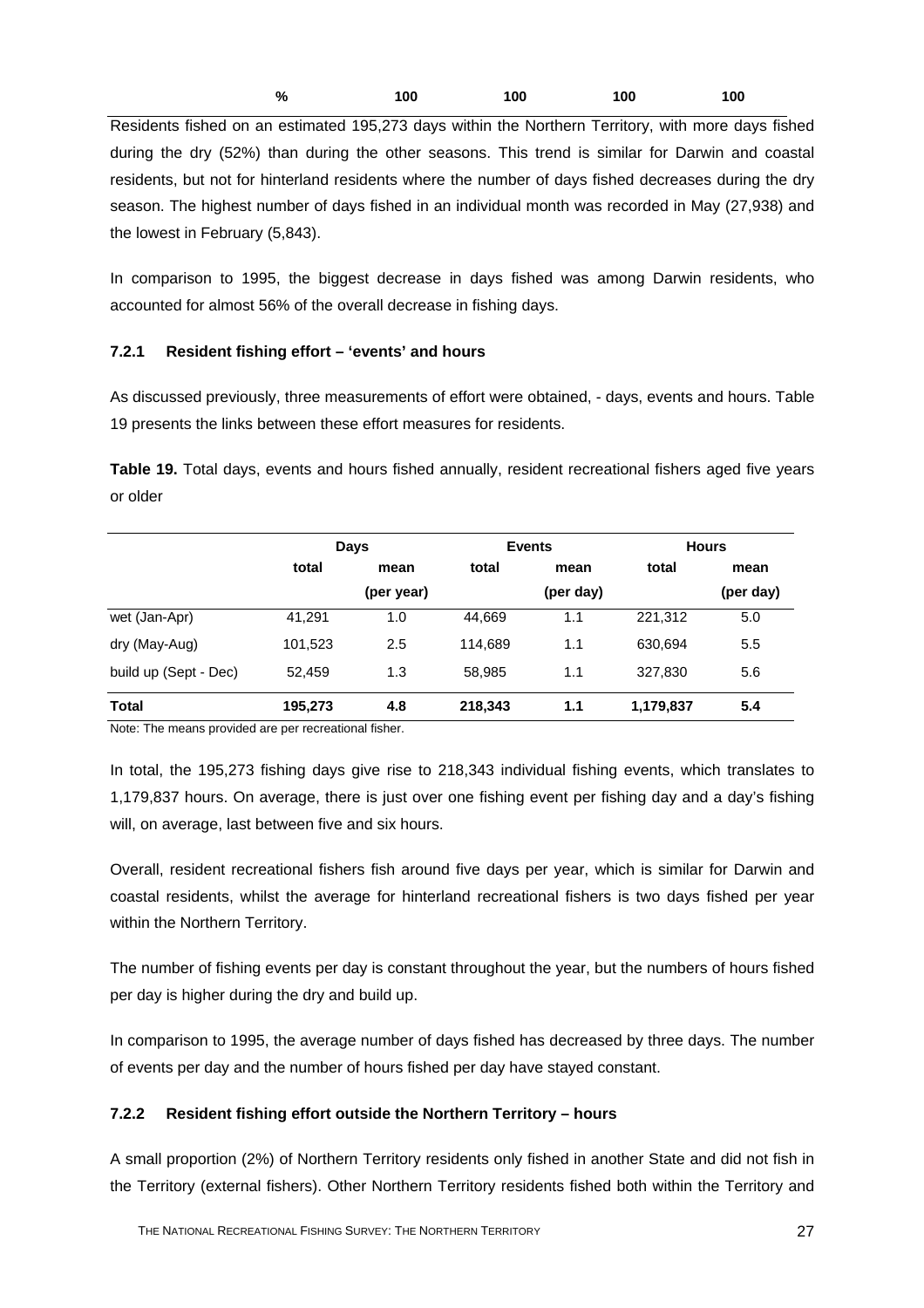elsewhere. Most external fishing effort was expended in Western Australia (43%), Queensland (22%) or South Australia (23%) (Table 20). External fishing comprised 5% of the total fishing effort expended by Northern Territory residents.

**Table 20.** Total hours fished annually outside the Northern Territory by state, residents aged five years or more

|       |     | <b>NSW</b> | Qld    | <b>SA</b> | Tas | <b>Vic</b> | <b>WA</b> | Total  |
|-------|-----|------------|--------|-----------|-----|------------|-----------|--------|
| hours | No. | 3,586      | 13,835 | 14,452    | 148 | 4.127      | 27,346    | 63,493 |
|       | %   | 6          | 22     | 23        |     |            | 43        | 100    |

The coastal and hinterland residents account for most (80%) of the external fishing by all Northern Territory residents. However, different patterns of fishing location emerge between areas. Coastal residents are most likely to fish in Western Australia (87% of coastal residents' external fishing effort). Hinterland residents are most likely to fish in South Australia (50%) and Queensland (37%), whilst the external fishing effort by Darwin residents is reasonably well spread throughout the States, with the exception of Tasmania.

## **7.2.3 Visitor fishing effort – 'events' and hours**

As discussed previously, three measurements of effort were obtained, - days, events and hours. Table 21 presents the links between these effort measures for visitors.

**Table 21.** Total days, events and hours fished annually, visitor recreational fishers aged five years or older

|                       | Days    |         | <b>Events</b> | <b>Hours</b> |      |
|-----------------------|---------|---------|---------------|--------------|------|
|                       | total   | total   | mean          | total        | mean |
|                       |         |         |               | (per day)    |      |
| wet (Jan-Apr)         | 7,060   | 7,354   | 1.0           | 43,013       | 5.8  |
| dry (May-Aug)         | 66,519  | 76,930  | 1.2           | 401,180      | 5.2  |
| build up (Sept - Dec) | 39,534  | 42.758  | 1.1           | 207,790      | 4.9  |
| <b>Total</b>          | 113,114 | 127,041 | 1.1           | 651,983      | 5.1  |

In total, the 113,114 visitor fishing days give rise to 127,041 individual fishing events that translates to 651,983 hours. Visiting fishers account for just over one fishing event per fishing day, at an average of 5.1 fishing hours per day. The number of fishing events per day is constant throughout the year, but the number of hours fished per day increases during the wet.

In comparison to 1995, although the number of days fished and the number of fishing events by visitors per day have stayed relatively constant, the number of hours fished per day has increased by just over one hour. The increased number of hours fished per day is seen in the wet and the dry.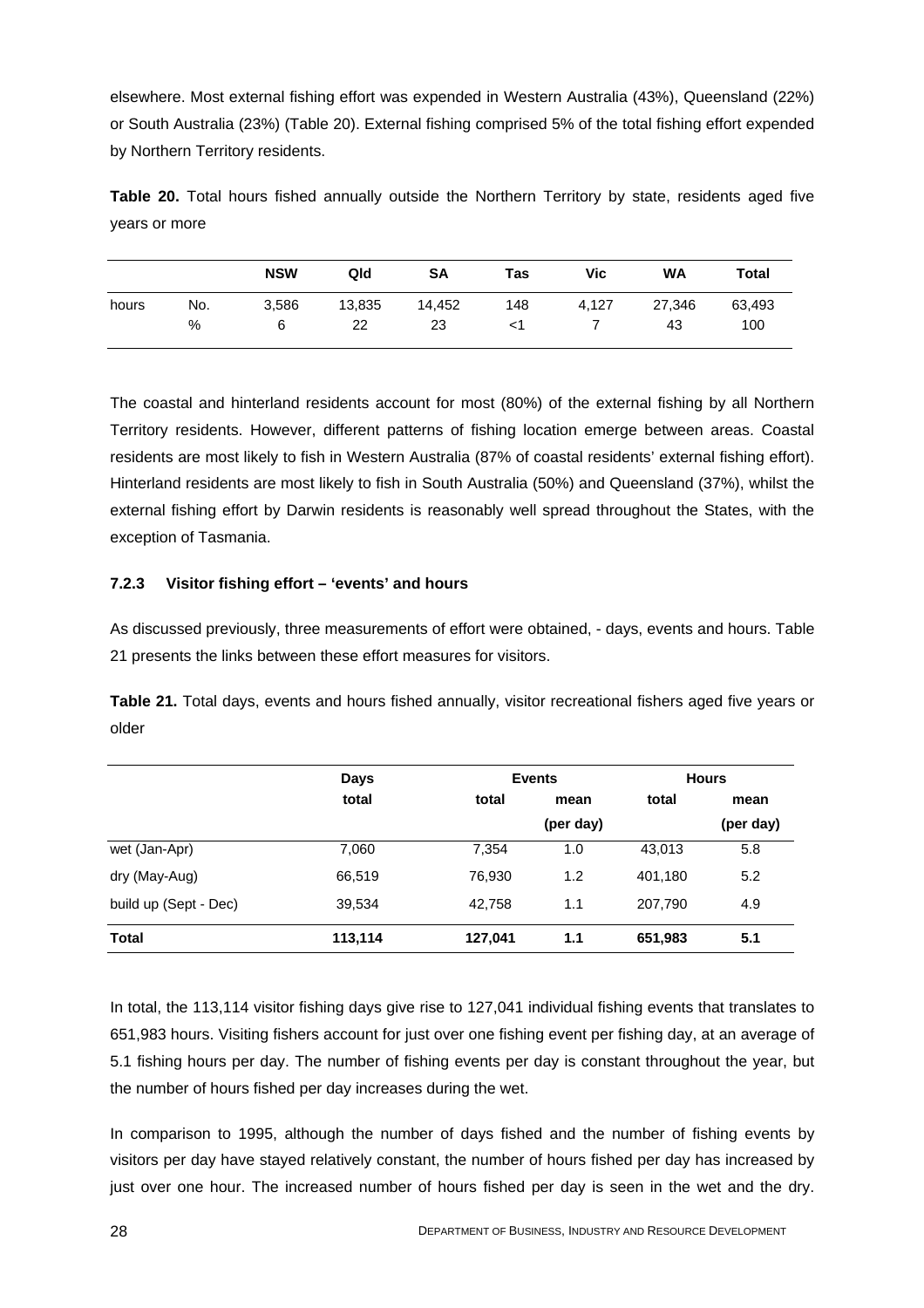Overall, this extra hour has increased the total number of hours fished by visitors by 300,000 hours (50%). Visitor fishing effort now accounts for 37% of the total fishing effort (hours) in the Northern Territory, up from 23% in 1995.

## **7.2.4 Visitor fishing effort by state of residence – hours**

The total number of hours fished in the Northern Territory by visitors is presented by State of origin in Table 22.

**Table 22.** Total hours fished annually by place of residence, visitors aged five years or more

|       |     | <b>NSW</b> | Qld             | SA     | Tas   | <b>Vic</b> | <b>WA</b> | <b>ACT</b> | Total   |
|-------|-----|------------|-----------------|--------|-------|------------|-----------|------------|---------|
| hours | No. |            | 167,406 217,995 | 97,841 | 4,575 | 104,205    | 49.419    | 10.542     | 719.658 |
|       | %   | 26         | -33             | -15    |       | 16         | - 8       | 2          | 100     |

Of the total fishing effort expended by visitors in the Northern Territory, the majority is by Queensland, New South Wales and Victorian residents (33%, 26% and 16%, respectively). The visitors from these three States contribute 75% of the visitor fishing effort.

## **7.3 Fishing Effort - Hours**

All further analysis within this section is based on fishing effort within the Northern Territory in hours for both residents and visitors.

#### **7.3.1 Hours fished by fishing area**

The total fishing effort for each fishing area (see Figure 2) by place of residence is presented in Table 23.

Over a quarter of all recreational fishing effort in the Northern Territory (30% of hours fished) is attributable to the Darwin Harbour area. Of the remainder, the Mary River accounts for 11% of hours fished, with all other areas below the 10% level. When these results are analysed by place of origin, a similar pattern exists for Darwin residents but not for most areas for other Northern Territory residents and visitors. The major areas of fishing effort among coastal residents are close to the main population centres, including the Daly River (18% of coastal resident fishing effort), the Roper River (20%) and Nhulunbuy (18%). Hinterland residents mostly fished in Nhulunbuy (44% of hinterland resident effort), along the north coast (19%) and in the Darwin Harbour area (15%).

The main fishing locations for Darwin residents were less popular with visitors, except for Darwin Harbour, with the Roper River, and McArthur Rivers having the most visitor fishing effort (18% and 17% of visitor fishing effort, respectively).

Within each fishing area, the residents close to that area account for most of the fishing effort, the major exceptions being areas that have a large visitor component within the effort. Darwin residents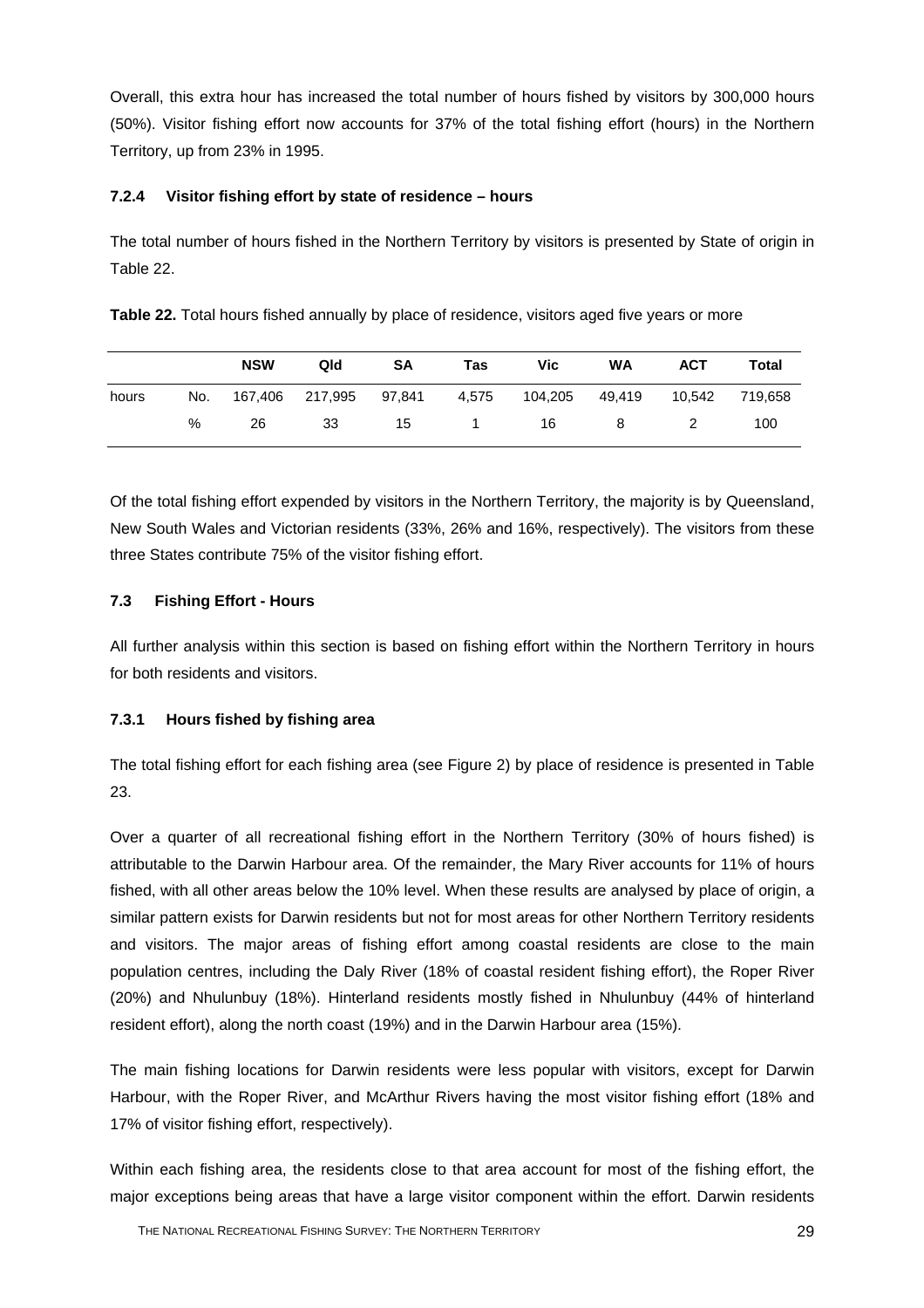are responsible for most of the recreational fishing effort in Darwin Harbour (76%), the Adelaide River (88%), the Mary River (73%) and around the Cobourg Peninsula (88%). Coastal residents are responsible for most of the fishing effort in the Katherine (51%) and Nhulunbuy areas (31%) and the islands (61%). Hinterland residents are responsible for the entire resident fishing effort in the centre. Visitors have a major effect on the fishing effort in the McArthur (98%), the north coast (88%) and the Roper River (73%).

In comparison to 1995, there has been a major change in the patterns of fishing effort, particularly among Darwin residents. The proportion of fishing effort expended by Darwin residents in Darwin Harbour has dropped from 68% to 43%, with the effort being redistributed to areas around Darwin, namely the Mary River, the west coast (including Bynoe Harbour and Fog Bay), and the Adelaide and Daly Rivers. Fishing effort by visitors has also changed, with a substantial drop in fishing effort in Darwin Harbour (from 46% to 16%) and the Mary River (21 % to 7%), with increases in the more remote areas such as the Roper and McArthur Rivers. (Note: the changes observed in the distribution of visitor fishing effort may be partly due to the change in methodology between the NRFS and Fishcount).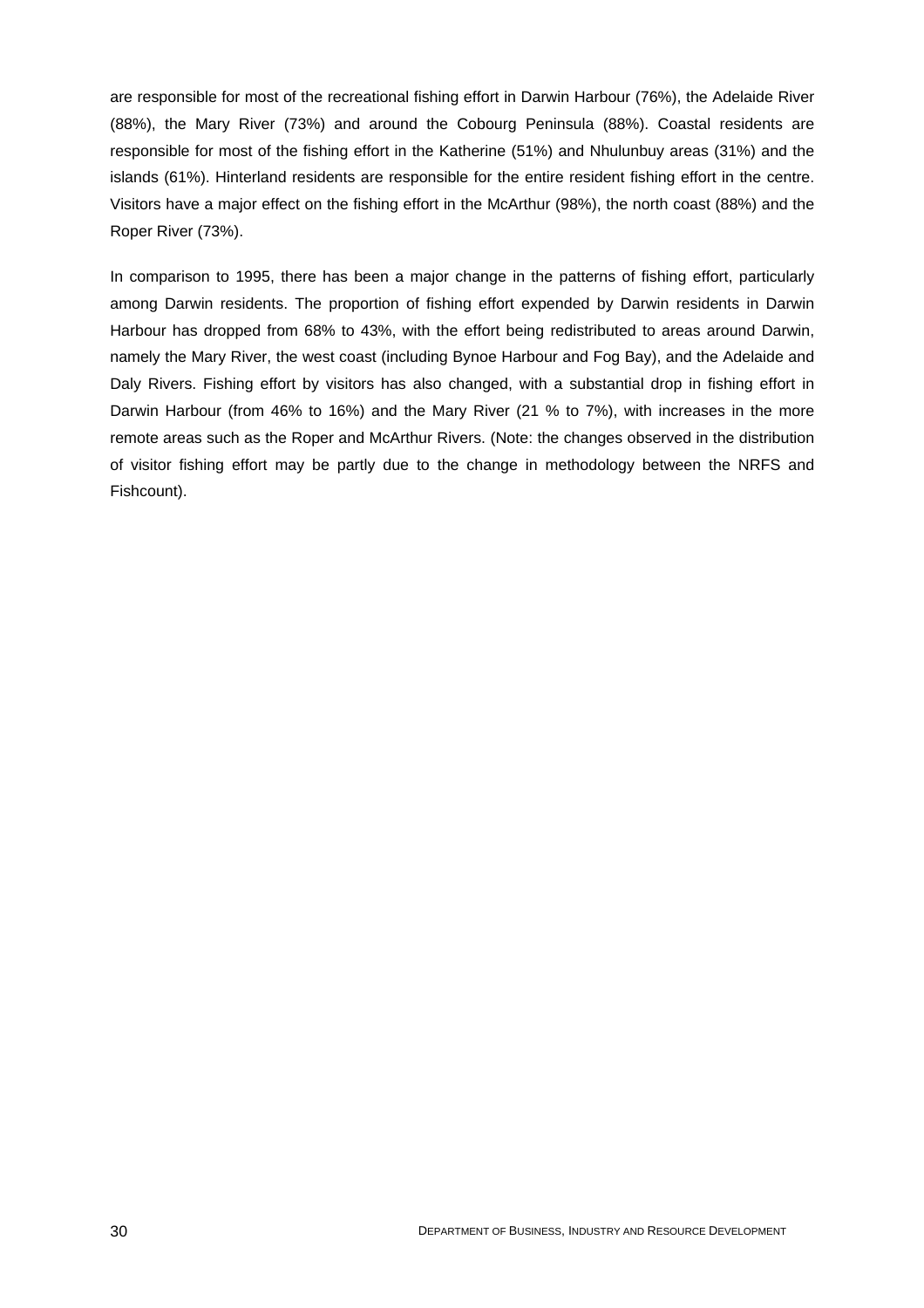**Table 23**. Hours fished annually by area and place of residence, recreational fishers aged five years or older

|                         |      | <b>Darwin</b>           | <b>Residents</b><br><b>Coastal</b> | Hinterland                | <b>Visitors</b> | <b>Total</b> |
|-------------------------|------|-------------------------|------------------------------------|---------------------------|-----------------|--------------|
| Darwin area             | No.  | 411,402                 | 9,881                              | 5,274                     | 113,925         | 540,481      |
|                         | $\%$ | 76                      | $\overline{c}$                     | 1                         | 21              | 100          |
| Mary River              | No.  | 151,539                 | 4,479                              | $\pmb{0}$                 | 51,030          | 207,048      |
|                         | $\%$ | 73                      | $\boldsymbol{2}$                   | $\pmb{0}$                 | 25              | 100          |
| West Coast              | No.  | 123,717                 | 14,520                             | 4,452                     | 34,946          | 177,635      |
|                         | $\%$ | 70                      | $\bf8$                             | $\ensuremath{\mathsf{3}}$ | 20              | 100          |
| Daly River              | No.  | 109,054                 | 35,377                             | 1,119                     | 23,480          | 169,030      |
|                         | $\%$ | 65                      | 21                                 | 1                         | 14              | 100          |
| Roper River             | No.  | 5,187                   | 38,913                             | $\pmb{0}$                 | 120,297         | 164,397      |
|                         | $\%$ | 3                       | 24                                 | $\pmb{0}$                 | 73              | 100          |
| Nhulunbuy               | No.  | 4,351                   | 35,493                             | 15,864                    | 60,581          | 116,289      |
|                         | $\%$ | $\overline{\mathbf{4}}$ | 31                                 | 14                        | 52              | 100          |
| McArthur area           | No.  | 920                     | 964                                | $\pmb{0}$                 | 113,746         | 115,629      |
|                         | $\%$ | $\mathbf 1$             | $\mathbf{1}$                       | $\pmb{0}$                 | 98              | 100          |
| <b>Alligator Rivers</b> | No.  | 42,458                  | 12,922                             | 1,991                     | 55,907          | 113,278      |
|                         | $\%$ | 37                      | 11                                 | $\overline{c}$            | 49              | 100          |
| Adelaide River          | No.  | 65,515                  | 1,386                              | $\mathbf 0$               | 7,783           | 74,684       |
|                         | $\%$ | 88                      | $\boldsymbol{2}$                   | $\pmb{0}$                 | $10$            | 100          |
| North Coast             | No.  | 0                       | 1,124                              | 6,742                     | 57,055          | 64,920       |
|                         | $\%$ | $\mathbf 0$             | $\boldsymbol{2}$                   | 10                        | 88              | 100          |
| Islands                 | No.  | 15,405                  | 23,666                             | $\pmb{0}$                 | 0               | 39,071       |
|                         | $\%$ | 39                      | 61                                 | $\pmb{0}$                 | 0               | 100          |
| Katherine area          | No.  | 3,815                   | 16,420                             | $\pmb{0}$                 | 11,917          | 32,152       |
|                         | $\%$ | 12                      | 51                                 | $\pmb{0}$                 | 37              | 100          |
| Cobourg Peninsula       | No.  | 13,332                  | 1,753                              | $\pmb{0}$                 | $\mathbf 0$     | 15,085       |
|                         | $\%$ | 88                      | 12                                 | $\pmb{0}$                 | 0               | 100          |
| Centre                  | No.  | 0                       | $\pmb{0}$                          | 803                       | 1,316           | 2,120        |
|                         | $\%$ | $\mathsf 0$             | $\pmb{0}$                          | 38                        | 62              | 100          |
| <b>Total</b>            | No.  | 946,696                 | 196,896                            | 36,245                    | 651,983         | 183,1819     |
|                         | $\%$ | 50                      | 10                                 | $\mathbf 2$               | 38              | 100          |

Note: Percentage of totals are given across the columns, i.e. the percentage of effort in each fishing area by place of residence.

## **7.3.2 Hours fished within fishing area – Darwin Harbour**

Within the Darwin Harbour area, there are important fishing areas (Table 24). The actual harbour (within Charles and Lee Points see Figure 3) accounts for most (67%) of the fishing within the Darwin area. Fishing within the Harbour is important regardless of place of residence. Shoal Bay is only

THE NATIONAL RECREATIONAL FISHING SURVEY: THE NORTHERN TERRITORY **31 31**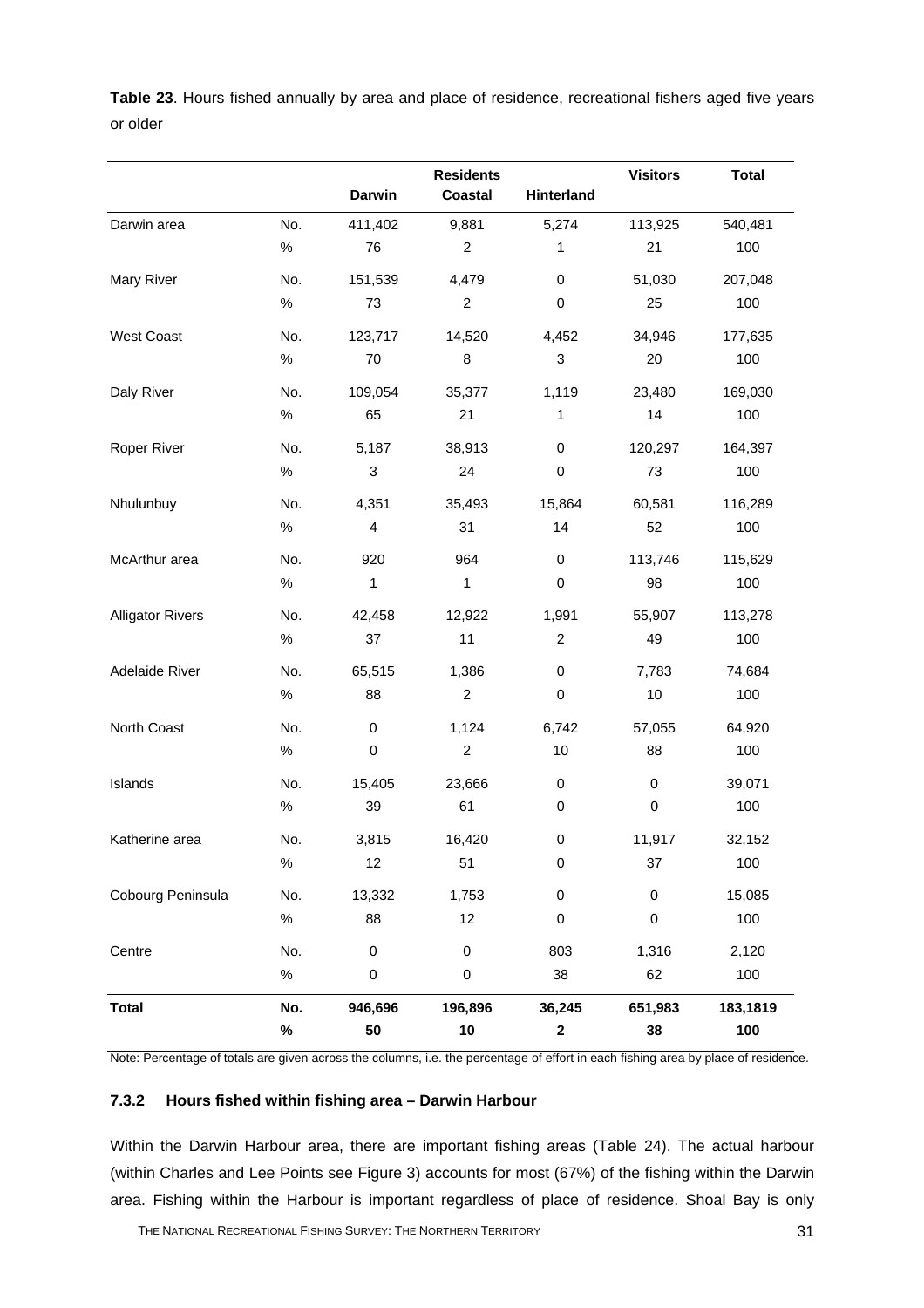important for Darwin residents, who account for 95% of the fishing effort in the Bay. Artificial reefs within the Darwin Harbour area (including the Fenton Patches artificial reef complex, Figure 3, region 60) are more important for visitors, who account for two thirds (66%) of the fishing effort on artificial reefs.

**Table 24.** Hours fished annually by area and place of residence, recreational fishers aged five years or older

|                          |      | <b>Residents</b> |             |                   | <b>Visitors</b> | <b>Total</b> |
|--------------------------|------|------------------|-------------|-------------------|-----------------|--------------|
|                          |      | <b>Darwin</b>    | Coastal     | <b>Hinterland</b> |                 |              |
| <b>Within Harbour</b>    | No.  | 284,741          | 7,096       | 5,274             | 67,024          | 364,134      |
|                          | $\%$ | 69               | 72          | 100               | 59              | 67           |
| Shoal Bay                | No.  | 75,771           | $\mathbf 0$ | 0                 | 4,247           | 80,018       |
|                          | $\%$ | 18               | 0           | 0                 | 4               | 15           |
| <b>Artificial Reefs</b>  | No.  | 11,502           | 339         | 0                 | 23,055          | 34,896       |
|                          | %    | 3                | 3           | 0                 | 20              | 6            |
| other areas              | No.  | 39,388           | 2,446       | 0                 | 19,599          | 61,433       |
|                          | $\%$ | 10               | 25          | 0                 | 17              | 11           |
| <b>Total Darwin area</b> | No.  | 411,402          | 9,881       | 5,274             | 113,925         | 540,481      |
|                          | $\%$ | 100              | 100         | 100               | 100             | 100          |

Note: Within harbour  $=$  saltwater fishing only

#### **7.3.3 Hours fished within fishing area – west coast**

Within the West Coast area, the Victoria River, Fog Bay and Bynoe Harbour are important fishing areas (Table 25). Fog Bay accounts for most (36%) of the fishing effort and is most important for Darwin residents. Darwin residents account for over 90% of the fishing effort in Fog Bay. Within the west coast, Bynoe Harbour is also an important fishing destination for Darwin residents, who account for over three-quarters of the fishing effort in this area. The Victoria River is important for Coastal and Hinterland residents and visitors. Although the Victoria River is less important for Darwin residents, they still account for over a third (38%) of the fishing effort in the River, with visitors accounting for another third.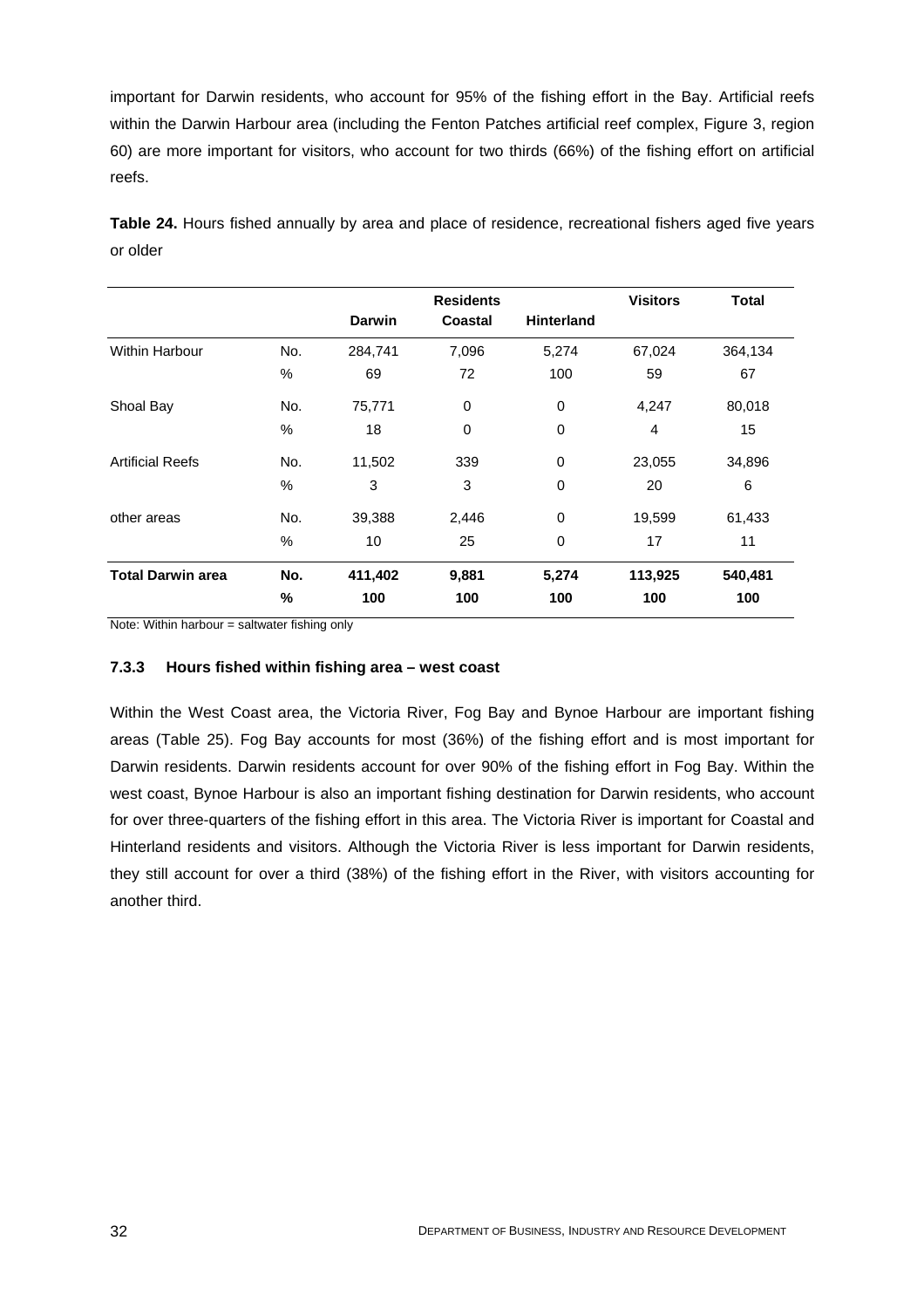**Table 25.** Hours fished annually by area and place of residence, recreational fishers aged five years or older

|                         |      |               | <b>Residents</b> |                   |        | <b>Total</b> |
|-------------------------|------|---------------|------------------|-------------------|--------|--------------|
|                         |      | <b>Darwin</b> | Coastal          | <b>Hinterland</b> |        |              |
| Fog Bay                 | No.  | 58,479        | 276              | 1,151             | 3,539  | 63,445       |
|                         | $\%$ | 47            | $\overline{2}$   | 26                | 10     | 36           |
| <b>Bynoe Harbour</b>    | No.  | 26,294        | 3,445            | 0                 | 4,683  | 34,422       |
|                         | $\%$ | 21            | 24               | 0                 | 13     | 19           |
| Victoria River          | No.  | 21,060        | 9,565            | 3,301             | 21,279 | 55,205       |
|                         | $\%$ | 17            | 66               | 74                | 61     | 31           |
| other areas             | No.  | 17,884        | 1,234            | 0                 | 5,444  | 24,562       |
|                         | $\%$ | 14            | 8                | $\mathbf 0$       | 16     | 14           |
| <b>Total West Coast</b> | No.  | 123,717       | 14,520           | 4,452             | 34,946 | 177,635      |
|                         | %    | 100           | 100              | 100               | 100    | 100          |

Note: The Victoria River, Fog Bay and Bynoe Harbour do not include offshore areas but do include inland freshwater fishing.

#### **7.3.4 Hours fished by fishing sub-area**

The total fishing effort for each fishing sub-area (offshore, inshore, estuaries, rivers and lakes) by place of residence is presented in Table 26 and within each fishing area in Table 27.

**Table 26.** Hours fished annually by fishing sub-area and place of residence, recreational fishers aged five years or more

| <b>Fishing sub-area</b> |      | <b>Residents</b> | <b>Visitors</b> | <b>Total</b> |
|-------------------------|------|------------------|-----------------|--------------|
| offshore $(> 5 km)$     | No.  | 89,505           | 27,113          | 116,618      |
|                         | %    | 8                | 4               | 6            |
| inshore $(< 5$ km)      | No.  | 242,581          | 162,038         | 404,619      |
|                         | %    | 21               | 25              | 22           |
| estuary (marine)        | No.  | 457,619          | 258,272         | 717,378      |
|                         | $\%$ | 39               | 40              | 39           |
| river (fresh)           | No.  | 377,782          | 177,060         | 554,841      |
|                         | %    | 32               | 27              | 30           |
| lake (or dam)           | No.  | 12,350           | 27,501          | 39,851       |
|                         | %    | 1                | $\overline{4}$  | 2            |
| <b>Total</b>            | No.  | 1,179,837        | 651,983         | 1,831,819    |
|                         | %    | 100              | 100             | 100          |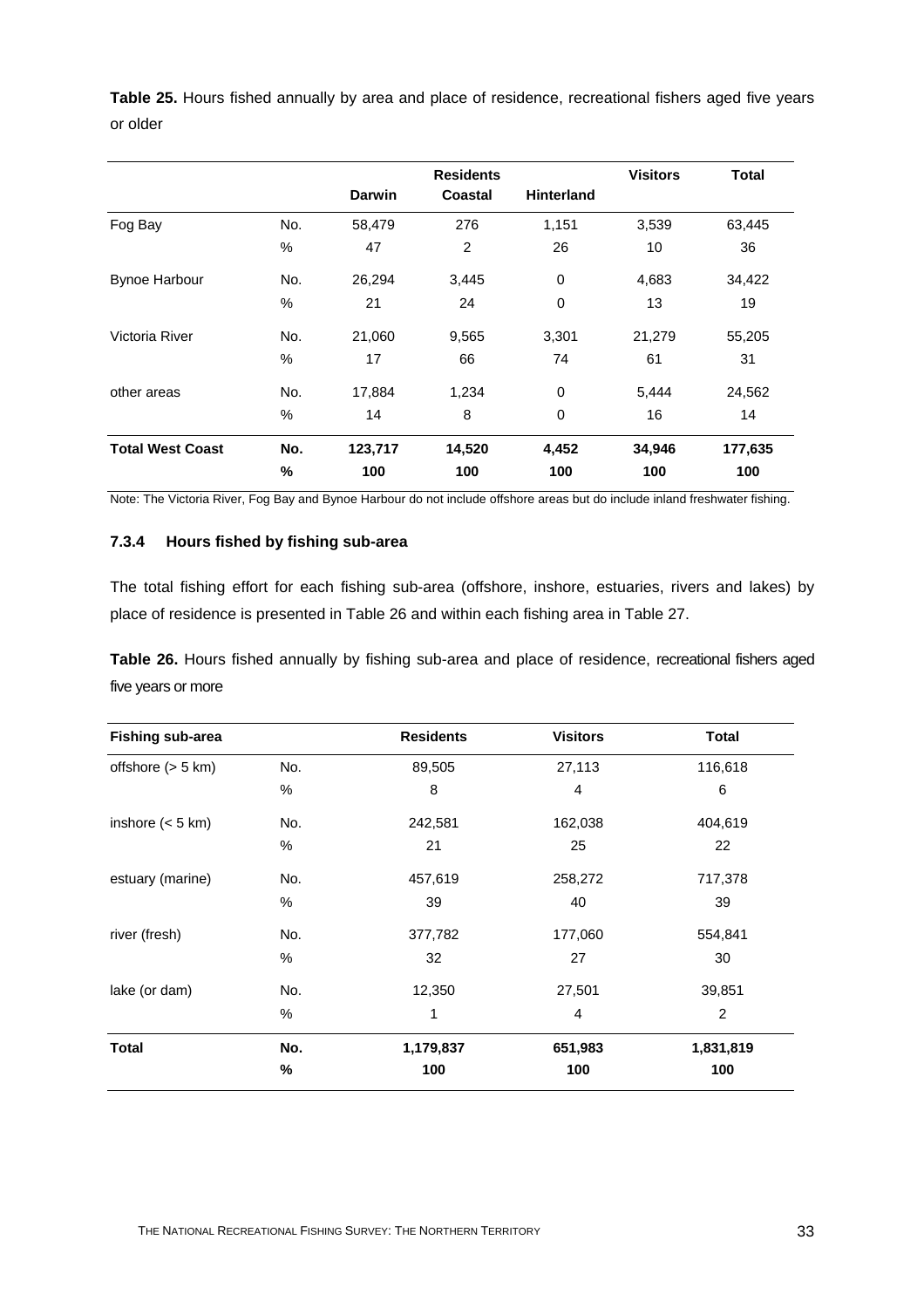Within all fishing areas, over half (61%) of all fishing effort occurs within the marine coastal area (inshore and estuaries). Only 6% of fishing effort occurs offshore, with the remaining 32% occurring in fresh water (rivers and lakes). Similar trends are seen for both residents and visitors, although visitors expend slightly more effort within the coastal marine environment.

The relative importance of each fishing sub-area within each fishing area is presented in Table 27. Freshwater fishing is particularly important in the Mary River, accounting for 80% of fishing effort and the Daly River area (70%) and the Alligator Rivers (68%). The marine coastal area accounts for the majority of the fishing effort along the North Coast (97%), in the Nhulunbuy area (96%), the Cobourg Peninsula (94%) and in Darwin Harbour (88%).

Among sub-regions, the Darwin Harbour area accounts for most of the fishing within the total offshore (36%) and marine coastal area (40%), whilst the Mary River accounts for most of the freshwater fishing activity (53%).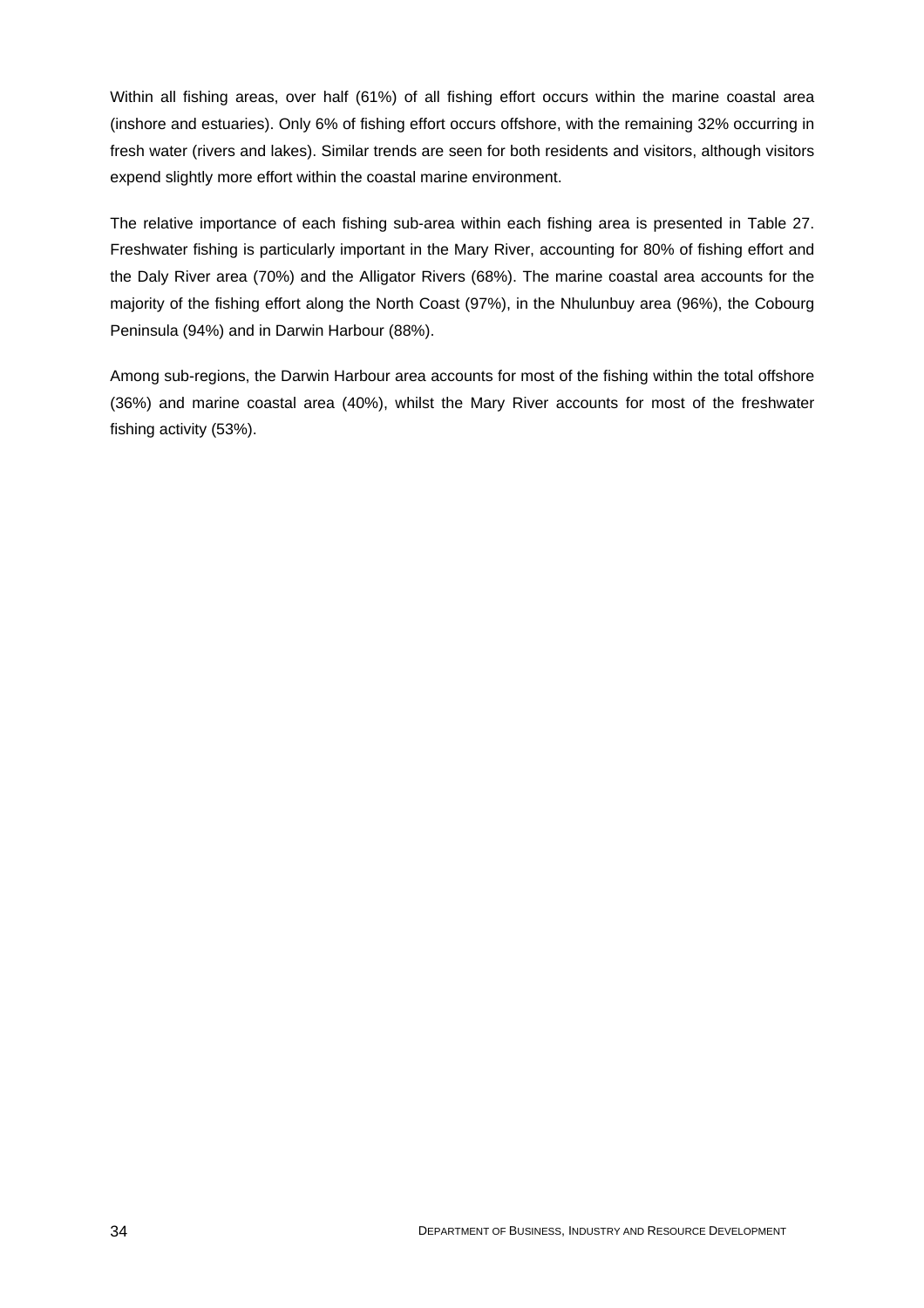**Table 27.** Hours fished annually in each fishing area by sub-area, recreational fishers aged five years or older

| <b>Fishing Area</b>     |      | <b>Offshore</b> | Inshore        | <b>Estuary</b> | River       | Lake           | <b>Total</b> |
|-------------------------|------|-----------------|----------------|----------------|-------------|----------------|--------------|
| Darwin area             | No.  | 42,415          | 151,496        | 322,465        | 21,017      | 2,989          | 540,481      |
|                         | $\%$ | 8               | 28             | 60             | 4           | 1              | 100          |
| Mary River              | No.  | n/a             | 1,083          | 40,159         | 133,002     | 32,803         | 207,048      |
|                         | $\%$ |                 | 1              | 19             | 64          | 16             | 100          |
| <b>West Coast</b>       | No.  | 14,178          | 58,324         | 64,945         | 40,187      | $\pmb{0}$      | 177,635      |
|                         | $\%$ | 8               | 33             | 37             | 23          | $\pmb{0}$      | 100          |
| Daly River              | No.  | 13,420          | 4,195          | 32,322         | 116,316     | 2,778          | 169,030      |
|                         | $\%$ | $\bf 8$         | $\overline{2}$ | 19             | 69          | $\overline{c}$ | 100          |
| Roper River             | No.  | 115             | 4,549          | 57,005         | 102,728     | $\pmb{0}$      | 164,397      |
|                         | $\%$ | 0               | 3              | 35             | 62          | $\pmb{0}$      | 100          |
| Nhulunbuy               | No.  | 3,878           | 97,228         | 14,321         | 862         | $\pmb{0}$      | 116,289      |
|                         | $\%$ | $\sqrt{3}$      | 84             | 12             | 1           | $\pmb{0}$      | 100          |
| McArthur area           | No.  | 13,541          | 53,824         | 44,867         | 3,397       | $\pmb{0}$      | 115,629      |
|                         | $\%$ | 12              | 47             | 39             | 3           | $\pmb{0}$      | 100          |
| <b>Alligator Rivers</b> | No.  | n/a             | 1,571          | 34,636         | 76,603      | 469            | 113,278      |
|                         | $\%$ |                 | 1              | 31             | 68          | $\pmb{0}$      | 100          |
| Adelaide River          | No.  | 5,678           | 3,156          | 39,144         | 26,707      | $\pmb{0}$      | 74,684       |
|                         | $\%$ | 8               | 4              | 52             | 36          | $\pmb{0}$      | 100          |
| North Coast             | No.  | 265             | 858            | 63,235         | 562         | $\pmb{0}$      | 64,920       |
|                         | $\%$ | $\pmb{0}$       | 1              | 97             | 1           | $\pmb{0}$      | 100          |
| Islands                 | No.  | 22,141          | 14,138         | 2,793          | $\mathbf 0$ | $\pmb{0}$      | 39,071       |
|                         | $\%$ | 57              | 36             | $\overline{7}$ | $\pmb{0}$   | $\pmb{0}$      | 100          |
| Katherine area          | No.  | n/a             | n/a            | n/a            | 32,152      | $\pmb{0}$      | 32,152       |
|                         | $\%$ |                 |                |                | 100         | 0              | 100          |
| Cobourg Peninsula No.   |      | 887             | 14,198         | 0              | 0           | 0              | 15,085       |
|                         | $\%$ | 6               | 94             | 0              | $\pmb{0}$   | $\pmb{0}$      | 100          |
| Centre                  | No.  | n/a             | n/a            | n/a            | 1,309       | 811            | 2,120        |
|                         | $\%$ |                 |                |                | 62          | 38             |              |
| <b>Total</b>            | No.  | 116,618         | 404,619        | 717,378        | 55,481      | 39,851         | 1,831,819    |
|                         | %    | 6               | 22             | 39             | 30          | $\mathbf 2$    | 100          |

Note: Percentages given in this table add across and not down, to give the percentage of hours fished in each sub-region for each fishing area.

#### **7.3.5 Hours fished by fishing platform**

The total fishing effort for each fishing platform by place of residence is presented in Table 28 and within each fishing area in Table 29.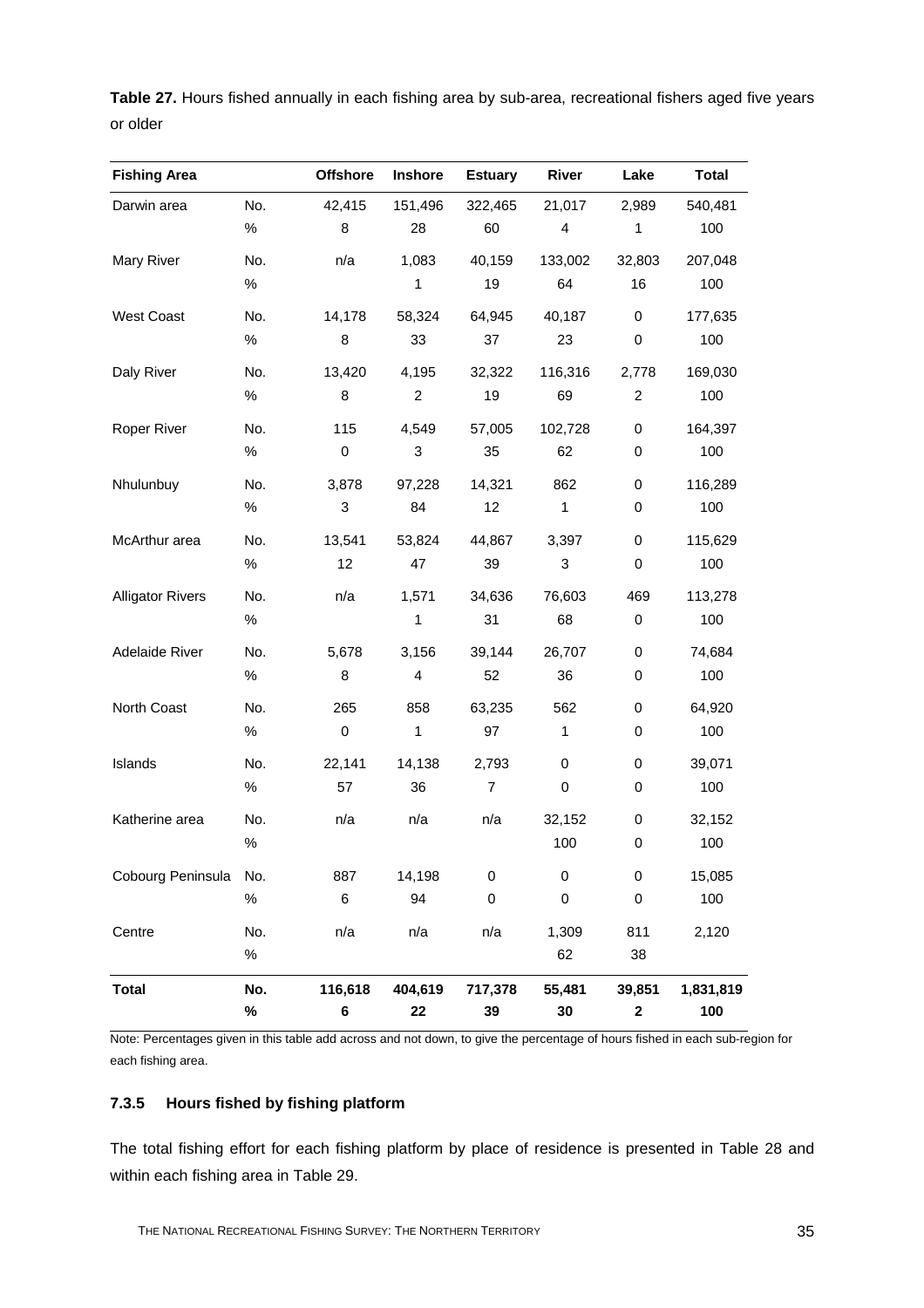| <b>Platform</b> |               | <b>Residents</b> | <b>Visitors</b> | <b>Total</b>   |
|-----------------|---------------|------------------|-----------------|----------------|
| boat            | No.           | 933,440          | 454,644         | 1,388,084      |
|                 | %             | 79               | 70              | 76             |
| shore           | No.           | 245,378          | 127,498         | 372,876        |
|                 | $\%$          | 21               | 20              | 20             |
| both            | No.           | 1,018            | 69,841          | 70,859         |
|                 | $\frac{0}{0}$ | $<$ 1            | 11              | $\overline{4}$ |
| <b>Total</b>    | No.           | 1,179,837        | 651,983         | 1,831,819      |
|                 | %             | 100              | 100             | 100            |

**Table 28.** Hours fished annually by platform and place of residence, recreational fishers aged five years or more

Over three quarters (76%) of all recreational fishing effort is boat based and this is similar for residents and visitors. Most of the remaining effort is shore based with 4% of fishing effort occurring as a combination of boat and shore fishing within a single event. A higher proportion of combination boat and shore-based fishing occurs among visiting fishers (11% of effort) and substantially lower levels among residents (less than 1%).

Compared to 1995, there has been an increase in the proportion of boat fishing for both residents and visitors (up from 64% overall), however the largest change has been for visitors (up from 30%).

The majority of effort in most fishing areas is boat based (Table 29). In the Mary River, Alligator Rivers, north coast and the Cobourg Peninsula area boat fishing accounts for at least 93% of all fishing effort within each area. Only in the Katherine and Nhulunbuy areas does shore-based fishing account for a similar proportion of the fishing effort as boat based fishing. In the centre all fishing is shore-based. Only the Roper River has a significant amount of combined boat and shore-based fishing.

Compared to 1995, most areas have shown an increase in the amount of boat based fishing. The McArthur and Nhulunbuy areas are the only fishing regions to show a decrease in boat based fishing and a subsequent increase in shore based fishing. The Roper River has also shown a decrease in boat based fishing, but this has been compensated by an increase in combined boat and shore based fishing.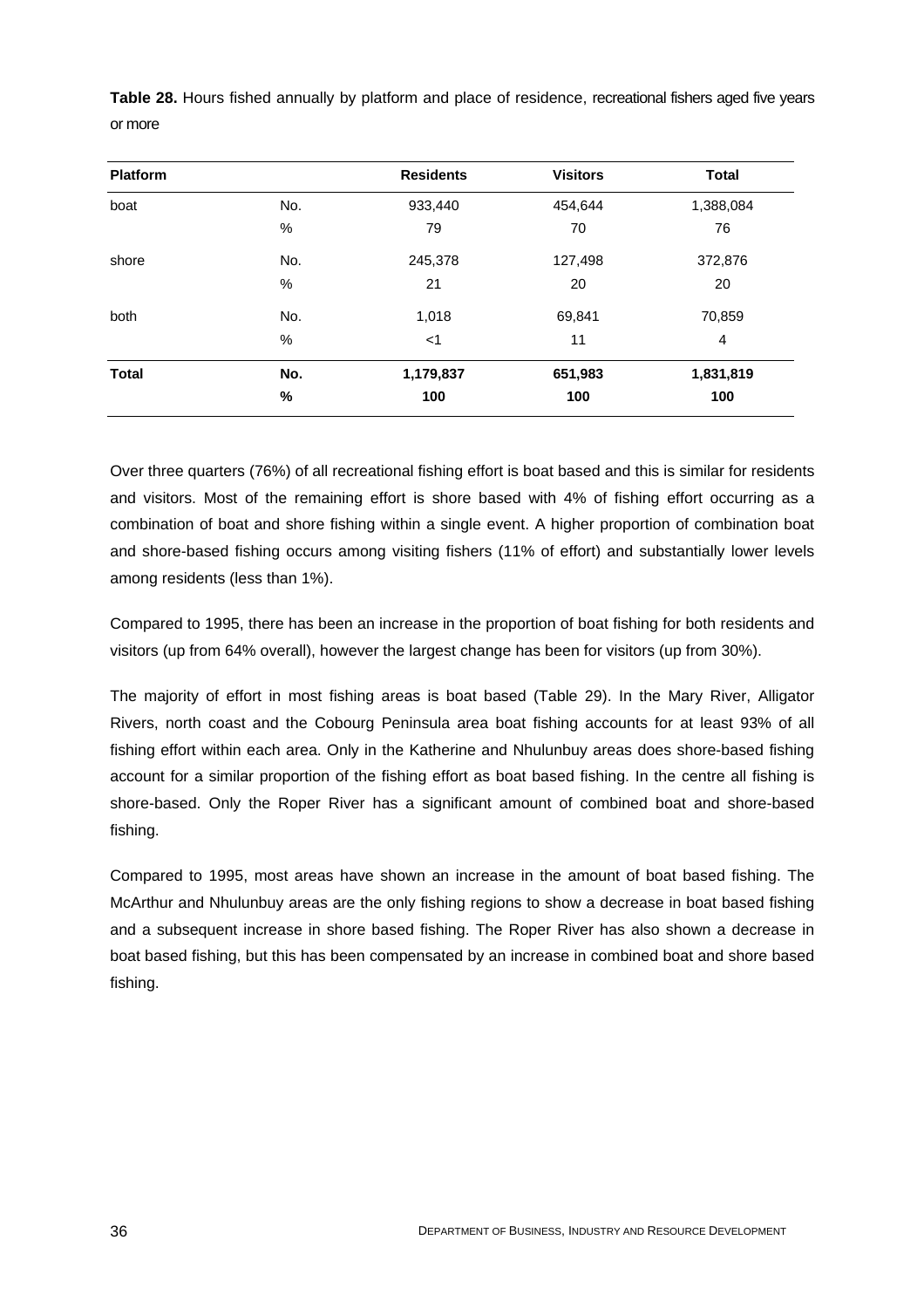**Table 29.** Hours fished annually in each fishing area by platform, recreational fishers aged five years or older

| <b>Fishing Area</b>     |      | <b>Boat</b> | <b>Shore</b>             | <b>Both</b> | <b>Total</b> |
|-------------------------|------|-------------|--------------------------|-------------|--------------|
| Darwin area             | No.  | 430,901     | 108,628                  | 953         | 540,481      |
|                         | $\%$ | 80          | 20                       | < 1         | 100          |
| <b>Mary River</b>       | No.  | 191,548     | 15,499                   | 0           | 207,048      |
|                         | $\%$ | 93          | $\overline{\mathcal{I}}$ | 0           | 100          |
| <b>West Coast</b>       | No.  | 116,911     | 60,723                   | 0           | 177,635      |
|                         | $\%$ | 66          | 34                       | 0           | 100          |
| Daly River              | No.  | 119,208     | 49,822                   | 0           | 169,030      |
|                         | $\%$ | 71          | 29                       | 0           | 100          |
| Roper River             | No.  | 71,896      | 32,547                   | 59,954      | 164,397      |
|                         | $\%$ | 44          | 20                       | 36          | 100          |
| Nhulunbuy               | No.  | 72,366      | 43,923                   | 0           | 116,289      |
|                         | $\%$ | 62          | 38                       | 0           | 100          |
| McArthur area           | No.  | 98,903      | 6,839                    | 9,887       | 115,629      |
|                         | $\%$ | 86          | 6                        | 9           | 100          |
| <b>Alligator Rivers</b> | No.  | 105,583     | 7,695                    | 0           | 113,278      |
|                         | $\%$ | 93          | $\overline{\mathcal{I}}$ | 0           | 100          |
| Adelaide River          | No.  | 60,646      | 14,038                   | 0           | 74,684       |
|                         | $\%$ | 81          | 19                       | 0           | 100          |
| North Coast             | No.  | 60,875      | 4,045                    | 0           | 64,920       |
|                         | $\%$ | 94          | 6                        | 0           | 100          |
| Islands                 | No.  | 33,814      | 5,257                    | 0           | 39,071       |
|                         | $\%$ | 87          | 13                       | 0           | 100          |
| Katherine area          | No.  | 11,412      | 20,674                   | 66          | 32,152       |
|                         | $\%$ | 35          | 64                       | < 1         | 100          |
| Cobourg Peninsula       | No.  | 14,021      | 1,064                    | $\,0\,$     | 15,085       |
|                         | $\%$ | 93          | $\overline{\mathcal{I}}$ | 0           | 100          |
| Centre                  | No.  | 0           | 2,120                    | $\pmb{0}$   | 2,120        |
|                         | $\%$ | 0           | 100                      | $\pmb{0}$   |              |
| <b>Total</b>            | No.  | 1,388,084   | 372,876                  | 70,859      | 1,831,819    |
|                         | %    | 76          | 20                       | 4           | 100          |

Note: Percentages given in this table add across and not down, to give the percentage of hours fished by platform for each fishing area.

#### **7.3.6 Hours fished by target fishery**

The total fishing effort for each target fishery by place of residence is presented in Table 30. Although in the NFRS respondents were asked which species they were targeting, for reporting purposes these targets have been grouped to allow a comparison with the 1995 Fishcount data.

THE NATIONAL RECREATIONAL FISHING SURVEY: THE NORTHERN TERRITORY **37**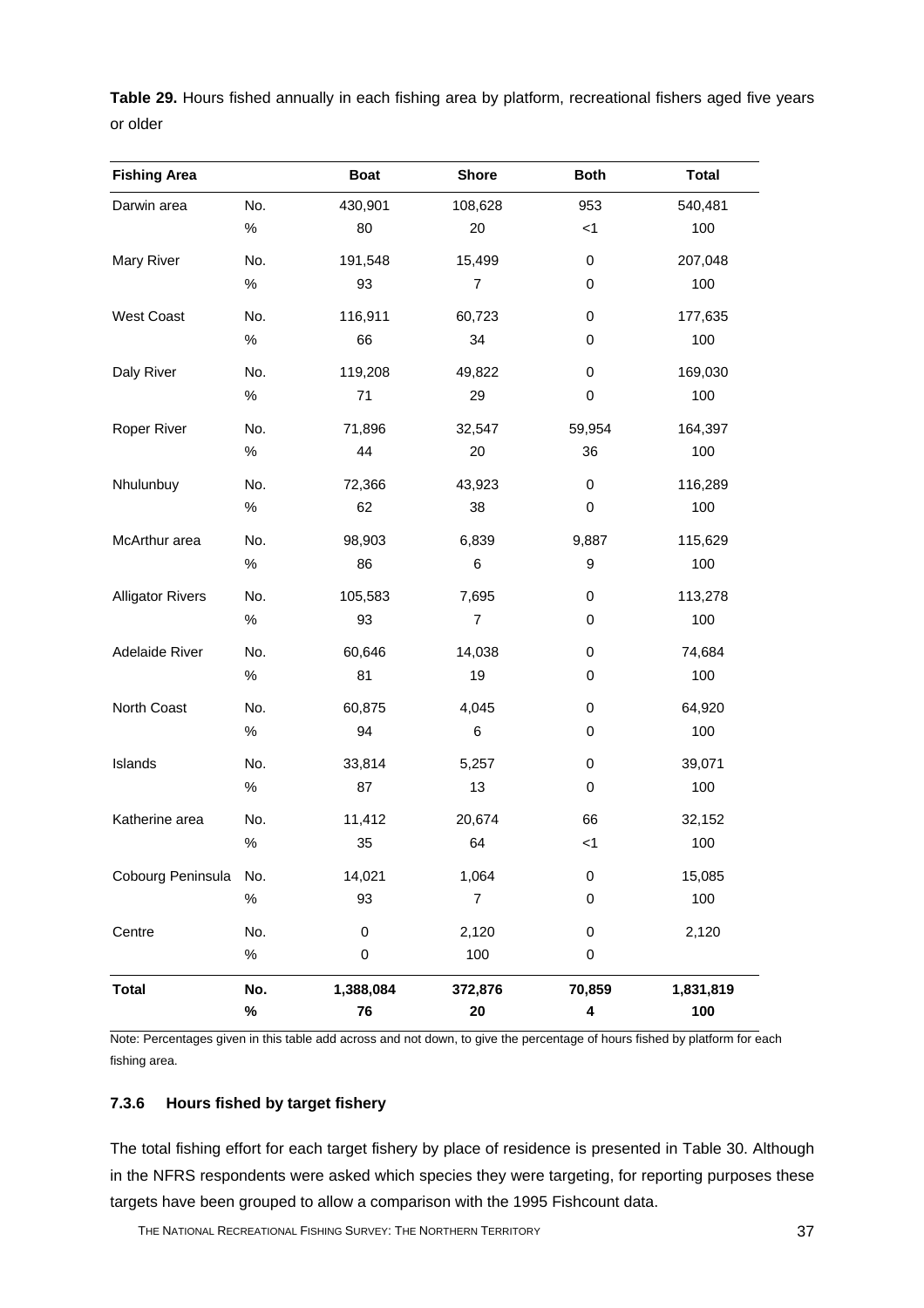| Table 30. Hours fished annually by target fishery and place of residence, recreational fishers aged five |  |  |
|----------------------------------------------------------------------------------------------------------|--|--|
| vears or more                                                                                            |  |  |

| <b>Target Fishery</b> |      | <b>Residents</b> | <b>Visitors</b> | <b>Total</b> |
|-----------------------|------|------------------|-----------------|--------------|
| barramundi            | No.  | 414,555          | 374,172         | 788,726      |
|                       | $\%$ | 35               | 57              | 43           |
| no specific target    | No.  | 339,762          | 77,740          | 417,502      |
|                       | $\%$ | 29               | 12              | 23           |
| reef fish             | No.  | 115,424          | 58,630          | 174,054      |
|                       | $\%$ | 10               | 9               | 10           |
| non-fish              | No.  | 248,681          | 54,352          | 303,033      |
|                       | $\%$ | 21               | 8               | 17           |
| game/sport fish       | No.  | 56,477           | 82,835          | 139,313      |
|                       | $\%$ | $\mathbf 5$      | 13              | 8            |
| fishing for bait      | No.  | 4,937            | 4,254           | 9,191        |
|                       | %    | $<$ 1            | 1               | 1            |
| <b>Total</b>          | No.  | 1,179,837        | 651,983         | 1,831,819    |
|                       | $\%$ | 100              | 100             | 100          |

Barramundi is the most popular target species, attracting 43% of the total recreational fishing effort and is especially popular among visiting fishers (57% of hours fished), compared to 35% for residents. Most of the remaining effort is fishing with no specified target (23%), reef fishing (12%) and fishing for organisms other than fish eg crabs or shellfish (17%).

In comparison to 1995, barramundi remains the most popular target. The most notable changes has been the decrease in reef fishing by both residents and visitors (down from 20% of the total effort) and the increase in game/sport fishing (up from less than 1%) and fishing for non-fish species (up from 1%).

As discussed earlier (Section 6.1), effort data were collected on an event basis. More than one event could occur per day, but each event only had one specific target type. Therefore, the mean duration for each targeted event can be ascertained. Fishing events with no specified target are shorter on average (4.1 hours) than all targeted fishing except fishing for bait (1.0 hours) and game/sport fishing (4.0). Fishing events for barramundi, and reef fish are similar (5.9 and 5.8 hours respectively), with 'non-fish' fishing events being the longest in duration (9.8 hours). Generally, fishing events by residents and visitors are similar for the same target species.

The total fishing effort for each target fishery by home region is presented in Table 31.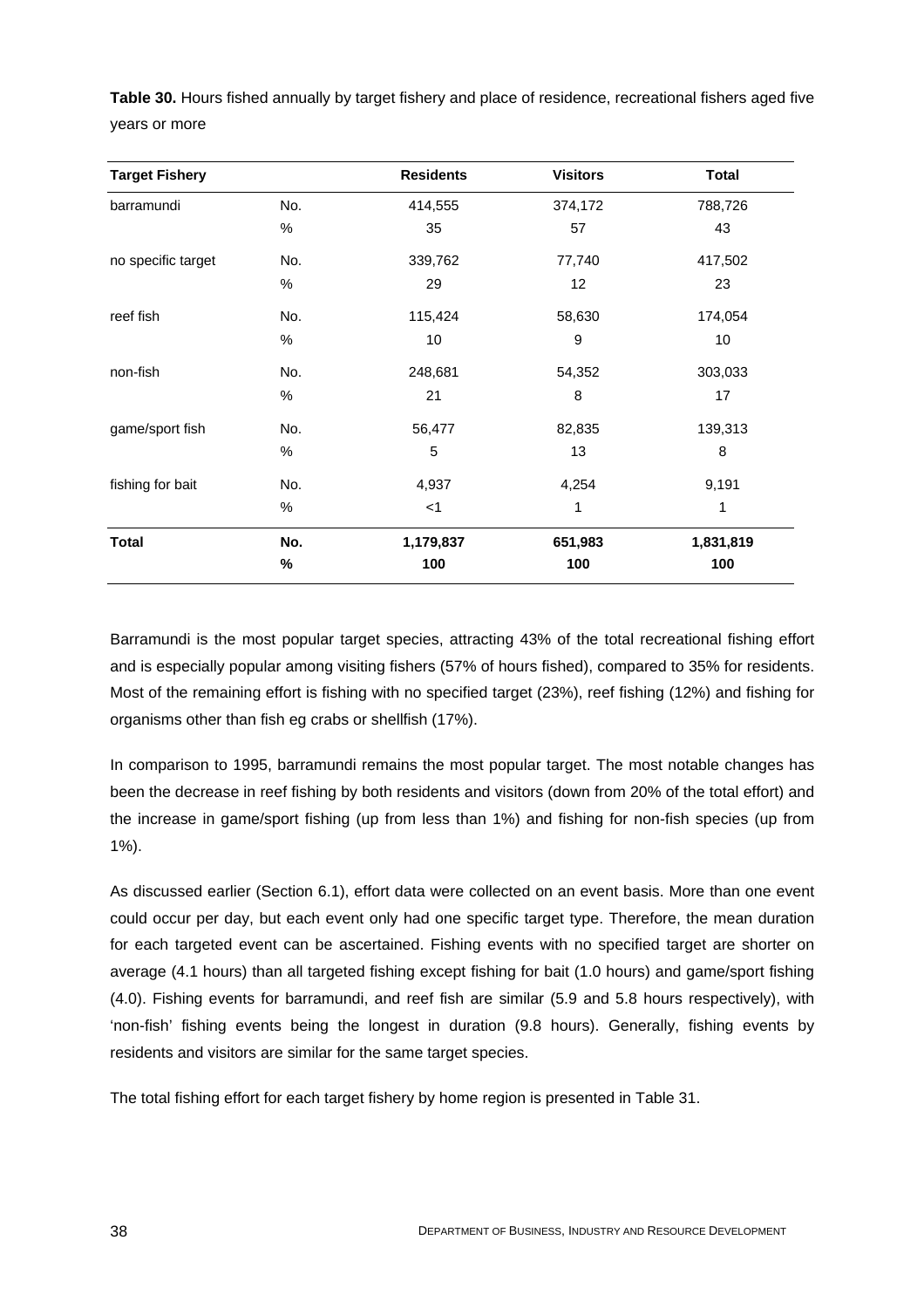**Table 31.** Hours fished annually by target fishery by place of residence, recreational fishers aged five years or older

| <b>Target Fishery</b> |      |         | <b>Residents</b> |             | <b>Visitors</b> | <b>Total</b> |
|-----------------------|------|---------|------------------|-------------|-----------------|--------------|
|                       |      | Darwin  | Coastal          | Hinterland  |                 |              |
| barramundi            | No.  | 350,329 | 55,351           | 8,874       | 374,172         | 788,726      |
|                       | $\%$ | 37      | 28               | 24          | 57              | 43           |
| no specific target    | No.  | 282,923 | 40,706           | 16,133      | 77,740          | 417,502      |
|                       | $\%$ | 30      | 21               | 45          | 12              | 23           |
| reef fish             | No.  | 89,413  | 19,970           | 6,041       | 58,630          | 174,054      |
|                       | $\%$ | 9       | 10               | 17          | 9               | 10           |
| non fish              | No.  | 182,319 | 61,281           | 5,081       | 54,352          | 303,033      |
|                       | $\%$ | 19      | 31               | 14          | 8               | 17           |
| game/sport fish       | No.  | 37,442  | 19,036           | 0           | 82,835          | 139,313      |
|                       | %    | 4       | 10               | $\mathbf 0$ | 13              | 8            |
| fishing for bait      | No.  | 4,271   | 551              | 115         | 4,254           | 9,191        |
|                       | %    | $<$ 1   | $<$ 1            | $<$ 1       | 1               | 1            |
| Total                 | No.  | 946,696 | 1,986,896        | 36,245      | 651,983         | 1,831,819    |
|                       | %    | 100     | 100              | 100         | 100             | 100          |

The overall trend for targeted effort is similar for residents of the Darwin region, but not for coastal and hinterland residents (Table 31). Hinterland residents fish with no specific target (45%) more often than they target barramundi (24%). Coastal residents are likely to fish for barramundi (28%) or no specific target (21%), with greatest effort (31%) directed at organisms other than fish. Overall the high level of fishing effort by residents for non-fish species reflects 'pot-hours', where pots can be left for 24 hours and one recreational fisher may have more than one pot.

In total, most of the fishing effort with no specific target (68%), 'non fish' (60%) and reef fish (51%) is attributable to residents in the Darwin area, but, in comparison, they provide less than half (44%) of the total effort targeting barramundi. This is similar to the targeted fishing activity in 1995.

## **7.3.7 Hours fished by fishing area and target fishery**

The total fishing effort for each fishing area by target fishery is presented in Table 32.

The Darwin Harbour area is the most important region for all types of fishing except barramundi and game fishing. About half (50%, 54% and 51%, respectively) of the total 'non fish' fishing effort, fishing for bait and non-target fishing occurs in the Harbour area and over a third (39%) of reef fishing. Overall, fishing effort for barramundi is more widespread, but the largest proportion (25%) of barramundi effort occurs in the Mary River. The most fishing effort targeting game and sport fish occurs in the Nhulunbuy area (37%), with most of the remainder occurring in the Darwin Harbour area.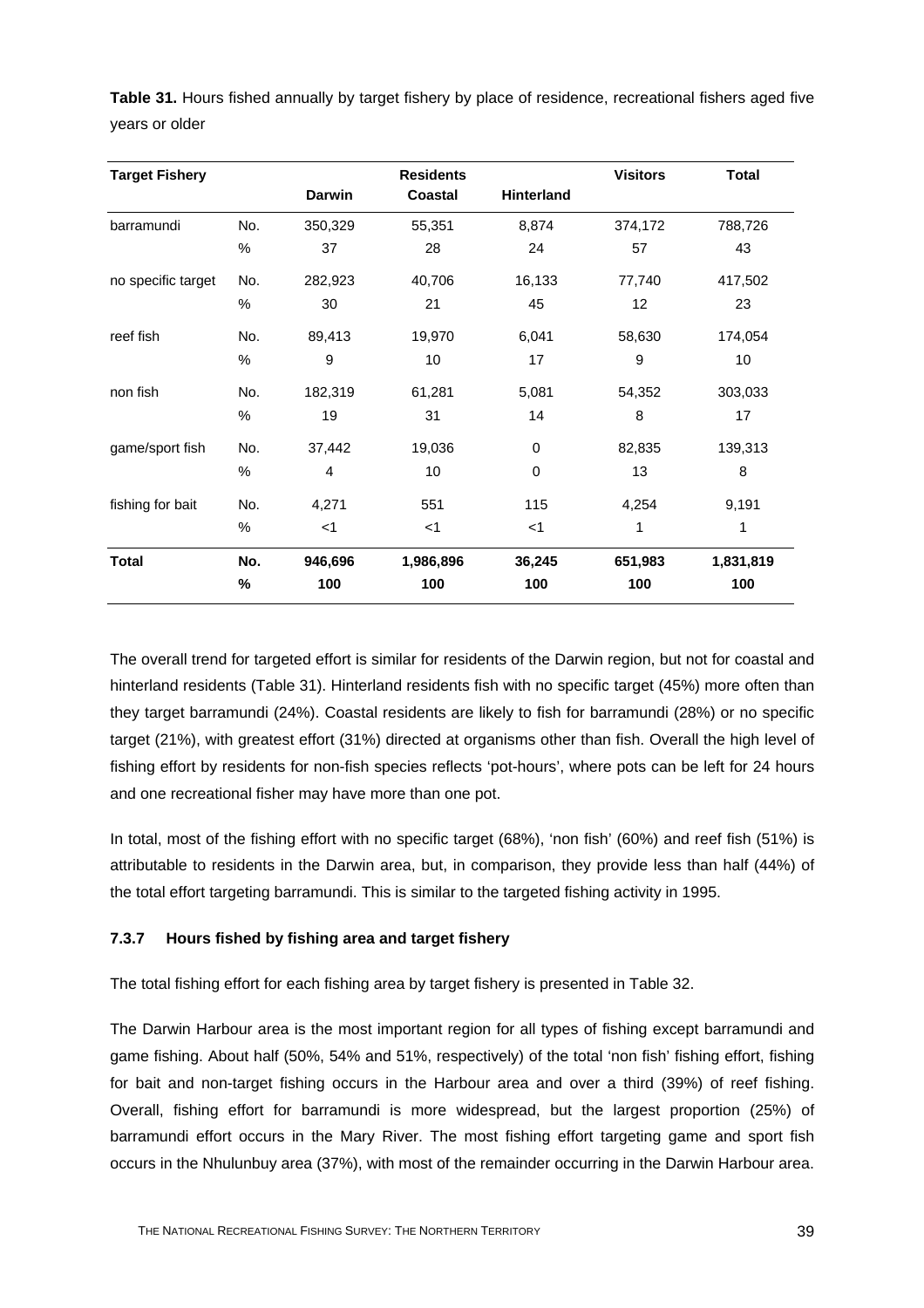|          | Table 32. Hours fished annually by fishing area and target fishery, recreational fishers aged five years |  |  |  |  |
|----------|----------------------------------------------------------------------------------------------------------|--|--|--|--|
| or older |                                                                                                          |  |  |  |  |

|                         |             | Barra-<br>mundi | Game /<br>sport fish | <b>Reef fish</b> | No<br>specific<br>target | <b>Fishing</b><br>for bait | Non fish         | <b>Total</b>     |
|-------------------------|-------------|-----------------|----------------------|------------------|--------------------------|----------------------------|------------------|------------------|
| Darwin area             | No.         | 68,702          | 35,359               | 68,656           | 211,920                  | 4,972                      | 150,872          | 540,481          |
|                         | $\%$        | 9               | 25                   | 39               | 51                       | 54                         | 50               | 30               |
| Mary River              | No.         | 193,582         | $\mathbf 0$          | 2,734            | 7,747                    | 0                          | 2,986            | 207,048          |
|                         | $\%$        | 25              | $\pmb{0}$            | $\overline{c}$   | $\overline{2}$           | 0                          | $\mathbf{1}$     | 11               |
| <b>West Coast</b>       | No.         | 62,019          | 6,417                | 24,748           | 62,186                   | 811                        | 21,453           | 177,635          |
|                         | $\%$        | 8               | 5                    | 14               | 15                       | 9                          | 7                | 10               |
| Daly River              | No.         | 101,205         | 1,732                | 7,800            | 20,104                   | 250                        | 37,940           | 169,030          |
|                         | $\%$        | 13              | $\mathbf{1}$         | $\overline{4}$   | 5                        | 3                          | 13               | 9                |
| Roper River             | No.         | 118,096         | 1,283                | 4,884            | 9,000                    | 1,693                      | 29,441           | 164,397          |
|                         | $\%$        | 15              | $\mathbf{1}$         | 3                | $\overline{2}$           | 18                         | 10               | 9                |
| Nhulunbuy               | No.         | 3,018           | 65,789               | 13,515           | 29,742                   | 287                        | 3,938            | 116,289          |
|                         | $\%$        | $<$ 1           | 47                   | $\overline{7}$   | $\overline{7}$           | 3                          | $\mathbf{1}$     | $\,6$            |
| McArthur area           | No.         | 22,898          | 7,113                | 29,942           | 20,296                   | 1,008                      | 34,372           | 115,629          |
|                         | $\%$        | 3               | $\sqrt{5}$           | 17               | 5                        | 11                         | 11               | $\,6$            |
| <b>Alligator Rivers</b> | No.         | 104,368         | 1,378                | 1,765            | 5,682                    | 0                          | 86               | 113,278          |
|                         | %           | 13              | $\mathbf{1}$         | $\mathbf{1}$     | $\mathbf{1}$             | $\mathbf 0$                | $<$ 1            | $\,6\,$          |
| Adelaide River          | No.         | 39,208          | 6,496                | 5,474            | 13,824                   | 79                         | 9,603            | 74,684           |
|                         | %           | 5               | 5                    | $\mathbf{3}$     | $\mathbf{3}$             | $\mathbf{1}$               | $\mathbf{3}$     | 4                |
| North Coast             | No.         | 60,630          | 67                   | 629              | 111                      | 0                          | 3,484            | 64,920           |
|                         | %           | 8               | $<$ 1                | $<$ 1            | $<$ 1                    | $\mathbf 0$                | $\mathbf{1}$     | $\overline{4}$   |
| Islands                 | No.         | 1,442           | 5,851                | 10,637           | 20,062                   | 61                         | 1,018            | 39,071           |
|                         | %           | $<$ 1           | 4                    | 6                | $\sqrt{5}$               | $\mathbf{1}$               | $<$ 1            | 3                |
| Katherine area          | No.         | 13,558          | 3,136                | $\,0\,$          | 8,396                    | 29                         | 7,033            | 32,152           |
|                         | $\%$        | $\overline{c}$  | $\overline{c}$       | 0                | $\boldsymbol{2}$         | $<$ 1                      | $\boldsymbol{2}$ | $\overline{c}$   |
| Cobourg Peninsula       | No.         | $\mathsf 0$     | 4,694                | 3,271            | 6,313                    | $\mathbf 0$                | 807              | 15,085           |
|                         | $\%$        | 0               | 3                    | $\boldsymbol{2}$ | $\overline{c}$           | $\pmb{0}$                  | < 1              | 1                |
| Centre                  | No.         | 0               | 0                    | $\mathbf 0$      | 2,120                    | $\,0\,$                    | $\mathbf 0$      | 2,120            |
|                         | $\%$        | 0               | 0                    | $\pmb{0}$        | $\mathbf{1}$             | 0                          | $\pmb{0}$        | $<1\,$           |
| <b>Total</b>            | No.<br>$\%$ | 788,726<br>100  | 139,313<br>100       | 174,054<br>100   | 417,502<br>100           | 9,191<br>100               | 302,903<br>100   | 1,831,819<br>100 |

Compared to 1995 there has been no major change in the type of targeted fishing effort in each area, with the exception of the Darwin Harbour area. In the Darwin Harbour area, the amount of nontargeted fishing has decreased to about half of the effort seen in 1995, whilst the game and reef fishing effort has increased.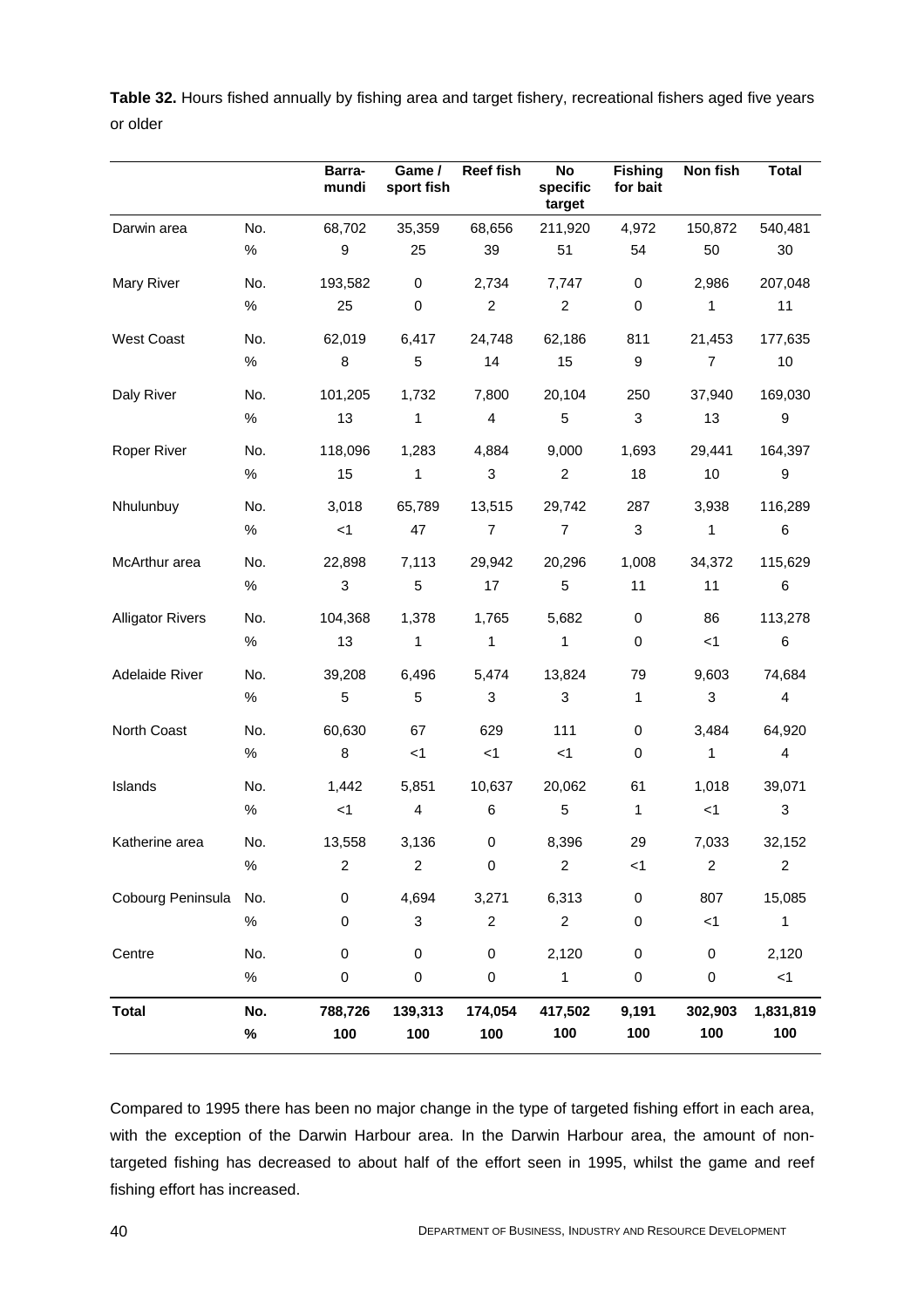#### **7.3.8 Hours fished by gear type**

The total fishing effort for each gear type is presented in Table 33. Although respondents were asked in detail about the fishing gear they used for each event, for reporting purposes, fishing gear types have been grouped.

|               |  |  |  |  |  | Table 33. Hours fished annually by gear type and place of residence, recreational fishers aged five |  |  |
|---------------|--|--|--|--|--|-----------------------------------------------------------------------------------------------------|--|--|
| years or more |  |  |  |  |  |                                                                                                     |  |  |

| <b>Target Fishery</b> |      | <b>Residents</b> | <b>Visitors</b> | <b>Total</b> |
|-----------------------|------|------------------|-----------------|--------------|
| line                  | No.  | 926,364          | 608,018         | 1,534,382    |
|                       | $\%$ | 79               | 93              | 84           |
| pot                   | No.  | 244,621          | 39,337          | 283,958      |
|                       | $\%$ | 21               | $\,6$           | 15           |
| net                   | No.  | 5,114            | 4,487           | 9,600        |
|                       | $\%$ | $<$ 1            | 1               | 1            |
| hand                  | No.  | 3,334            | 141             | 3,476        |
|                       | $\%$ | < 1              | $<$ 1           | $<$ 1        |
| dive                  | No.  | 403              | 0               | 403          |
|                       | $\%$ | $<$ 1            | $\pmb{0}$       | $<$ 1        |
| <b>Total</b>          | No.  | 1,179,837        | 651,983         | 1,831,819    |
|                       | $\%$ | 100              | 100             | 100          |

Fishing with lines and pots accounts for almost all (99%) of the recreational fishing effort in the Northern Territory. Residents use pots more frequently than visitors, reflecting the amount of fishing effort targeted at non-fish species.

Line fishing effort by bait and lure use by home region is presented in Table 34. Generally fishers use either bait or lures during a fishing event. Fishers use both lures and bait for only 10% of the total fishing effort using lines. Lure fishing is slightly more popular than bait fishing (49% of lure fishing effort compared with 41% bait). These trends are similar, regardless of place of residence.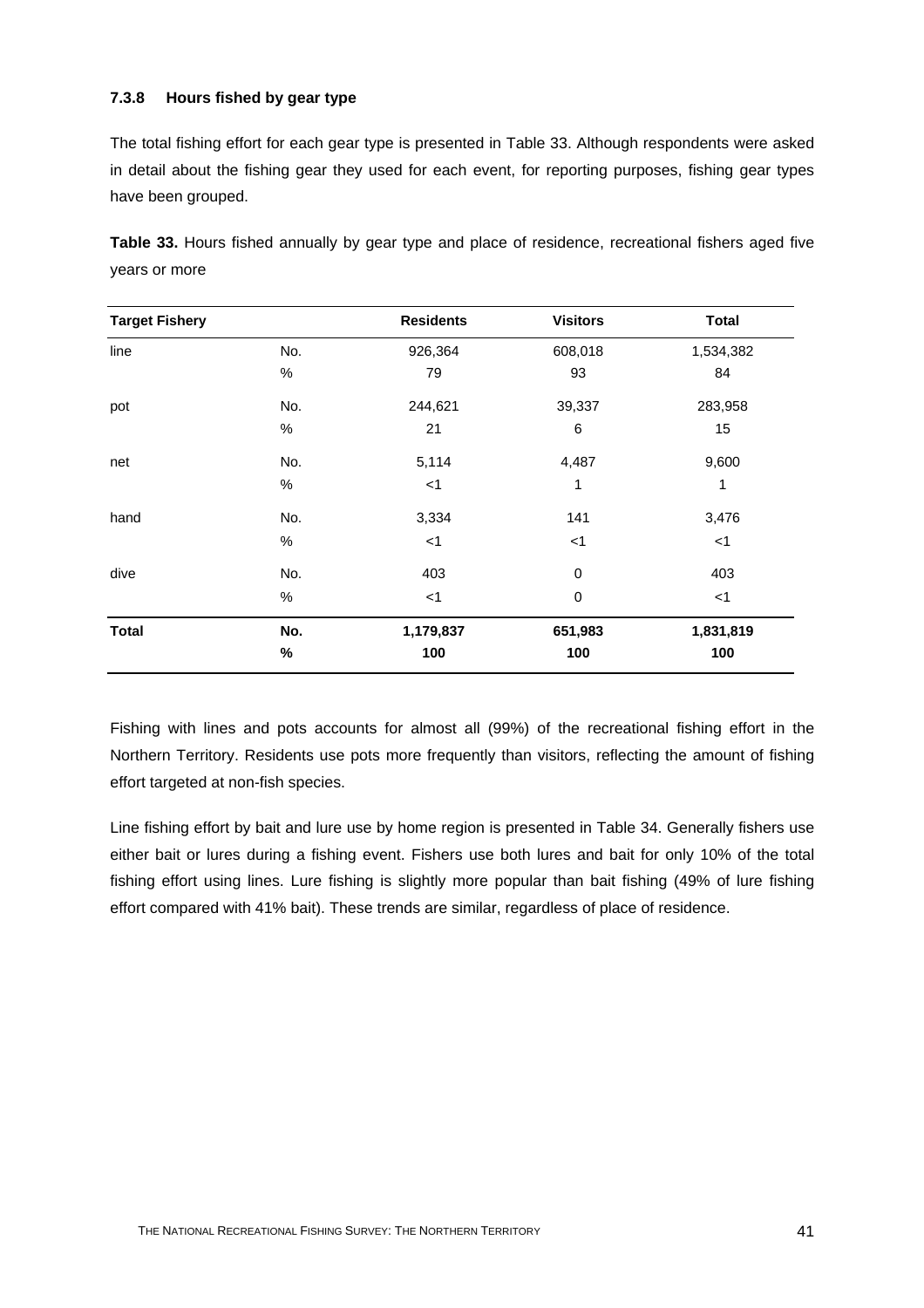**Table 34.** Hours fished annually by target fishery by place of residence, recreational fishers aged five years or older

| <b>Target Fishery</b>  |      |               | <b>Residents</b> |                   | <b>Visitors</b> | <b>Total</b> |
|------------------------|------|---------------|------------------|-------------------|-----------------|--------------|
|                        |      | <b>Darwin</b> | Coastal          | <b>Hinterland</b> |                 |              |
| Lines - bait           | No.  | 302,857       | 63,477           | 10,175            | 252,675         | 629,184      |
|                        | %    | 40            | 47               | 33                | 42              | 41           |
| Lines $-$ lure/fly/jig | No.  | 389,559       | 49,200           | 13,961            | 302,399         | 755,119      |
|                        | $\%$ | 51            | 37               | 45                | 50              | 49           |
| <b>Both</b>            | No.  | 68,279        | 22,058           | 6,797             | 52,944          | 150,078      |
|                        | $\%$ | 9             | 16               | 22                | 9               | 10           |
| Total                  | No.  | 760,695       | 134,735          | 30,934            | 608,018         | 1,534,382    |
|                        | %    | 100           | 100              | 100               | 100             | 100          |

## **7.3.9 Hours fished by gear type and target fishery**

The total fishing effort for each gear type by target fishery is presented in Table 35. As would be expected, line fishing is used when targeting barramundi, game/sport fish and reef fish. Non-targeted fishing is slightly more variable, but still mainly uses line fishing. When fishing for bait, fishers mainly use nets with some line fishing, whilst fishers for non-fish species generally use pots.

**Table 35.** Hours fished annually by gear type by target fishery, recreational fishers aged five years or older

|              |      | Barra-<br>mundi | Game /<br>sport fish | <b>Reef fish</b> | No<br>specific<br>target | <b>Fishing</b><br>for bait | Non fish | Total     |
|--------------|------|-----------------|----------------------|------------------|--------------------------|----------------------------|----------|-----------|
| line         | No.  | 788,726         | 139,295              | 173,925          | 413,039                  | 1,993                      | 17,403   | 1,534,382 |
|              | $\%$ | 100             | 100                  | 100              | 99                       | 22                         | 9        | 84        |
| pot          | No.  | $\mathbf 0$     | $\,0\,$              | $\pmb{0}$        | 2,176                    | $\pmb{0}$                  | 281,782  | 283,958   |
|              | $\%$ | $\mathbf 0$     | $\pmb{0}$            | $\pmb{0}$        | $<$ 1                    | $\mathbf 0$                | 93       | 16        |
| net          | No.  | $\mathbf 0$     | 18                   | $\pmb{0}$        | 1,296                    | 7,198                      | 1,018    | 9,600     |
|              | $\%$ | $\pmb{0}$       | $<$ 1                | $\pmb{0}$        | $<$ 1                    | 78                         | $<$ 1    | 1         |
| hand         | No.  | $\mathbf 0$     | $\,0\,$              | $\pmb{0}$        | 720                      | $\,0\,$                    | 2,756    | 3,476     |
|              | $\%$ | $\mathbf 0$     | $\,0\,$              | $\pmb{0}$        | $<$ 1                    | $\pmb{0}$                  | 1        | $<$ 1     |
| dive         | No.  | $\mathbf 0$     | $\pmb{0}$            | 59               | 270                      | $\mathbf 0$                | 74       | 403       |
|              | %    | $\mathbf 0$     | $\,0\,$              | $<$ 1            | $<$ 1                    | $\mathbf 0$                | $<$ 1    | $<$ 1     |
| <b>Total</b> | No.  | 788,726         | 139,313              | 174,054          | 417,502                  | 9,191                      | 302,903  | 1,831,819 |
|              | %    | 100             | 100                  | 100              | 100                      | 100                        | 100      | 100       |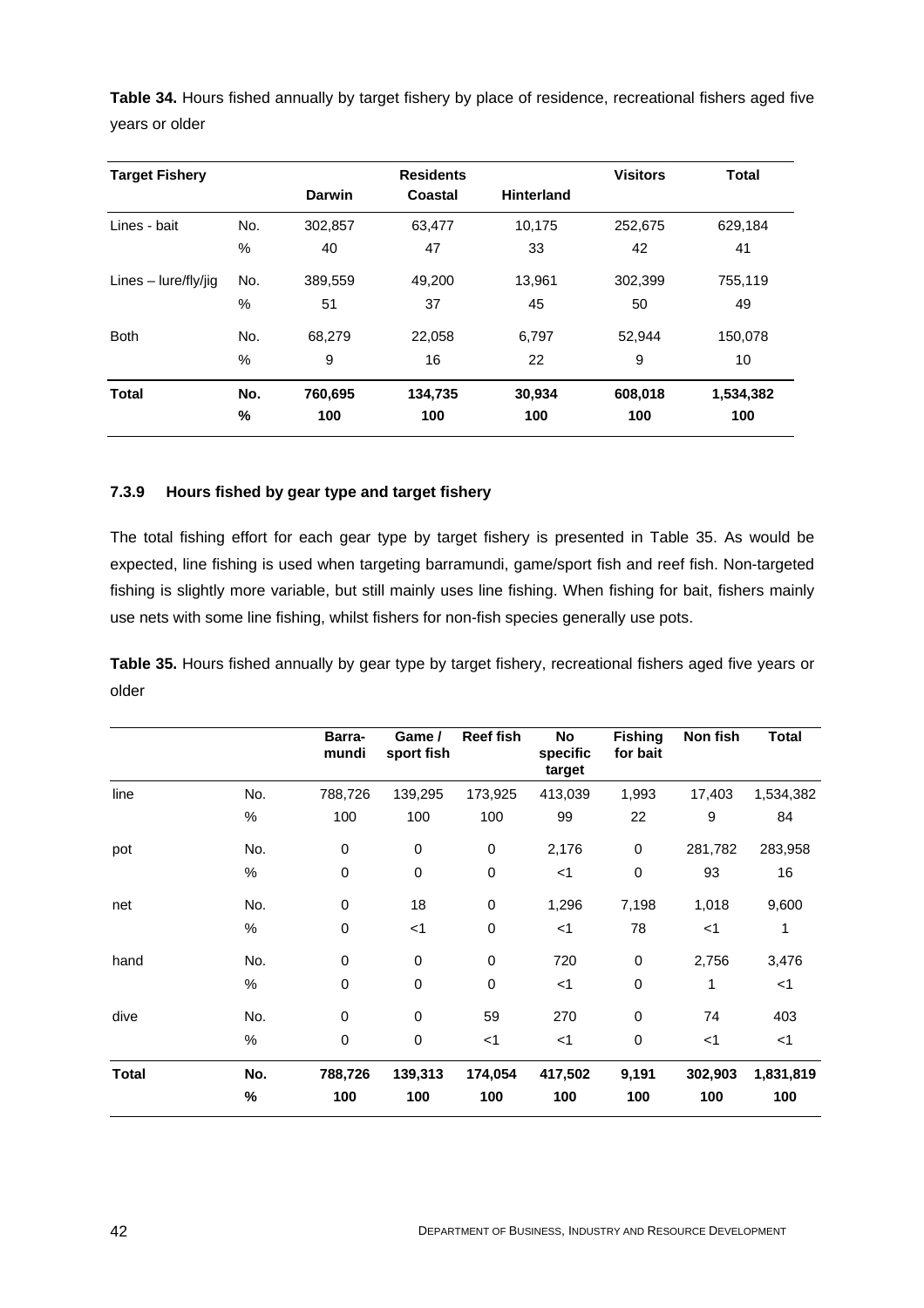# **8 CATCH**

The information contained in this section refers to the second phase of the survey, the diary interview period for recreational fishers aged five years or older. The following catch information is based on the annual catch from May 2000 to April 2001. The catch information was also collected on an event basis as described for fishing effort (Section 6.1).

A regional system of river catchment and offshore regions was used when collecting fishing activity data (Figure 1, Appendix 2 Table A1). These regions have then been grouped into 14 fishing areas for data analysis and reporting (Figure 2, Appendix 2 Table A1). A fishing sub-region was also recorded to further delineate fishing areas into lakes (dams or billabongs), rivers (freshwater), estuaries (marine), inshore (less than 5 km) and offshore (greater than 5 km).

Throughout the diary survey, respondents were asked to record which part of their catch they retained (harvested) for any purpose and which they released. The harvest proportion is the proportion of the total catch that is retained (harvested). For practical purposes, only numbers of fish and aquatic organisms were used, so the following catch data refers to numbers of animals only.

During the diary phase of the survey, resident respondents caught over 25,000 individual specimens of 109 different identified species (see Appendix 2, Table A3) that were used for data expansion. Results are presented as expanded population estimates (based on ABS estimated resident population and participation rates obtained from the initial survey).

#### **8.1 Total Catch**

The total estimated number of fish and non-fish caught annually by recreational fishers aged five years or older is presented in Table 36. The total catch includes all released fish and non-fish.

**Table 36.** Total annual catch of aquatic organisms by place of residence, recreational fishers aged five years or older

|              |     | <b>Residents</b> | <b>Visitors</b> | <b>Total</b> |
|--------------|-----|------------------|-----------------|--------------|
| fish         | No. | 1,118,382        | 516,005         | 1,634,387    |
|              | %   | 88               | 93              | 89           |
| non-fish     | No. | 157,326          | 37,831          | 195,156      |
|              | %   | 12               | 7               | 11           |
| <b>Total</b> | No. | 1,275,708        | 553,836         | 1,829,543    |
|              | %   | 100              | 100             | 100          |

An estimated 1,829,543 individual fish and aquatic organisms were caught by recreational fishers aged five years or older. Of the total, 1,634,387 (89%) were fish and 195,156 (11%) were non-fish. The proportion of fish/non fish was different for residents and visitors, as visitors caught proportionally more fish and less non-fish. Although the amount of fishing effort has decreased since 1995, the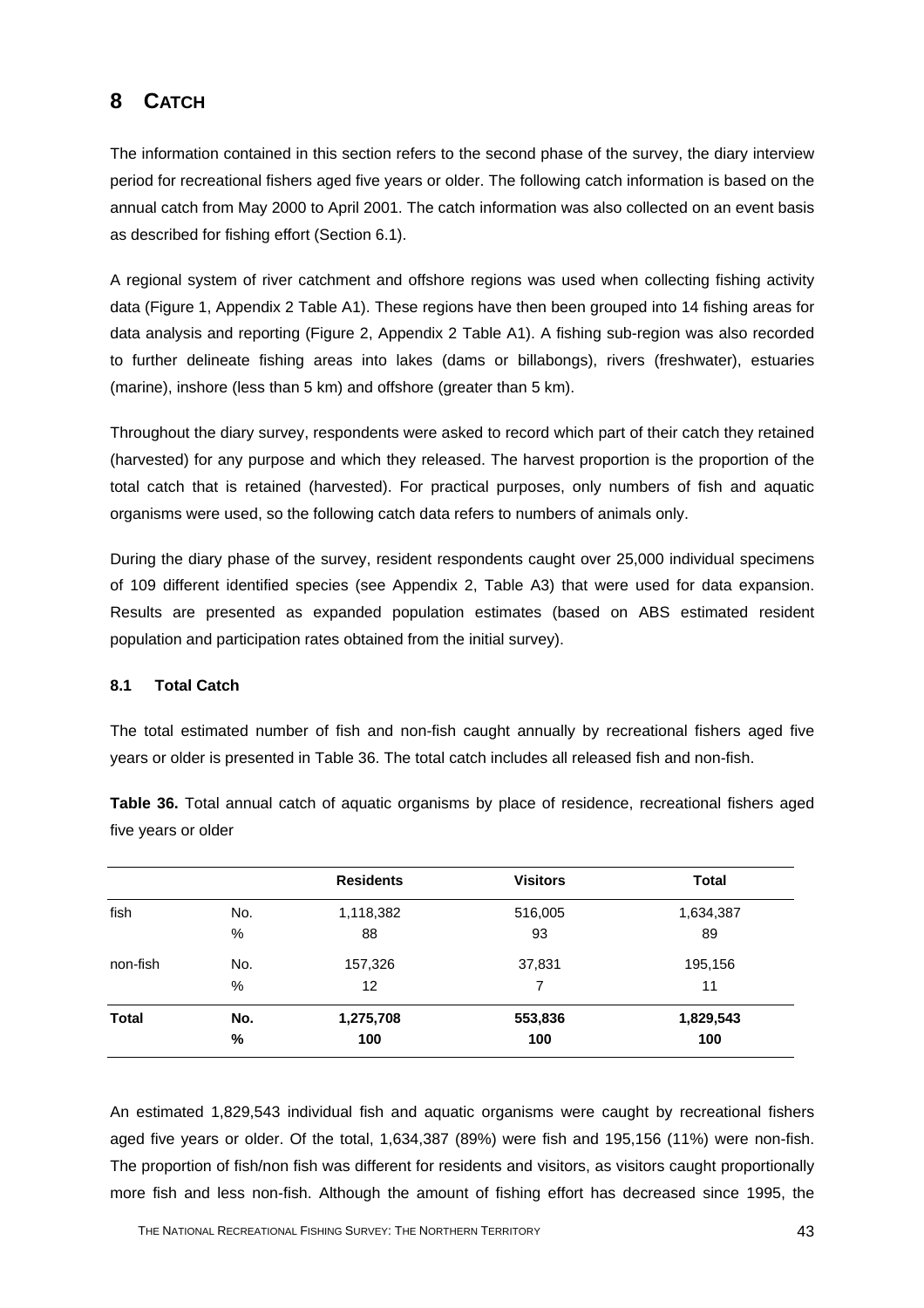overall catch has remained similar, with similar trends between catches of fish and non-fish for both residents and visitors.

The total estimated number of fish and non-fish caught annually by residents and visitors by place of residence is presented in Table 37.

**Table 37**. Total annual catch of aquatic organisms by place of residence, recreational fishers aged five years or older

|      |               | <b>Residents</b> |                   | <b>Visitors</b> | <b>Total</b> |
|------|---------------|------------------|-------------------|-----------------|--------------|
|      | <b>Darwin</b> | Coastal          | <b>Hinterland</b> |                 |              |
| No.  | 908,971       | 178,296          | 31,116            | 516,005         | 1,634,387    |
| %    | 56            | 11               | 2                 | 32              | 100          |
| No.  | 127,866       | 27,773           | 1,686             | 37,831          | 195,156      |
| $\%$ | 66            | 14               | 1                 | 19              | 100          |
| No.  | 1,036,837     | 206,069          | 32,802            | 553,836         | 1,829,543    |
| %    | 57            | 11               | 2                 | 30              | 100          |
|      |               |                  |                   |                 |              |

NT residents are responsible for the majority (70%) of the total recreational catch and the fish (68%) and non-fish (81%) components. Darwin residents catch most of the resident catch (57% of the total), which is mainly due to the fish component of the catch.

The amount of the total catch which was harvested (retained) and released by place of residence is presented in Table 38.

**Table 38.** Total annual catch, harvest and release of aquatic organisms by place of origin, recreational fishers aged five years or older

|              |      | <b>Residents</b> |          |         | <b>Visitors</b> | <b>Total</b> |          |  |
|--------------|------|------------------|----------|---------|-----------------|--------------|----------|--|
|              |      | fish             | non-fish | fish    | non-fish        | fish         | non-fish |  |
| harvest      | No.  | 474,868          | 104,418  | 209,984 | 33,304          | 684,852      | 137,722  |  |
|              | $\%$ | 42               | 66       | 41      | 88              | 42           | 71       |  |
| release      | No.  | 643,514          | 52,908   | 306,021 | 4,527           | 949,535      | 57,435   |  |
|              | %    | 58               | 34       | 59      | 12              | 58           | 29       |  |
| <b>Total</b> | No.  | 1,118,382        | 157,326  | 516,005 | 37,831          | 1,634,387    | 195,156  |  |
|              | %    | 100              | 100      | 100     | 100             | 100          | 100      |  |

Of the total catch by recreational fishers, less than half (45%) is harvested and 55% released. The harvest proportion is different for fish and non-fish, with a higher proportion of non-fish being harvested (71%), than fish (42%). Residents and visitors have different harvesting patterns, with visitors generally having slightly lower harvesting levels of fish (41%) but higher harvesting levels for non-fish (88%) compared to residents (42% and 66%, respectively).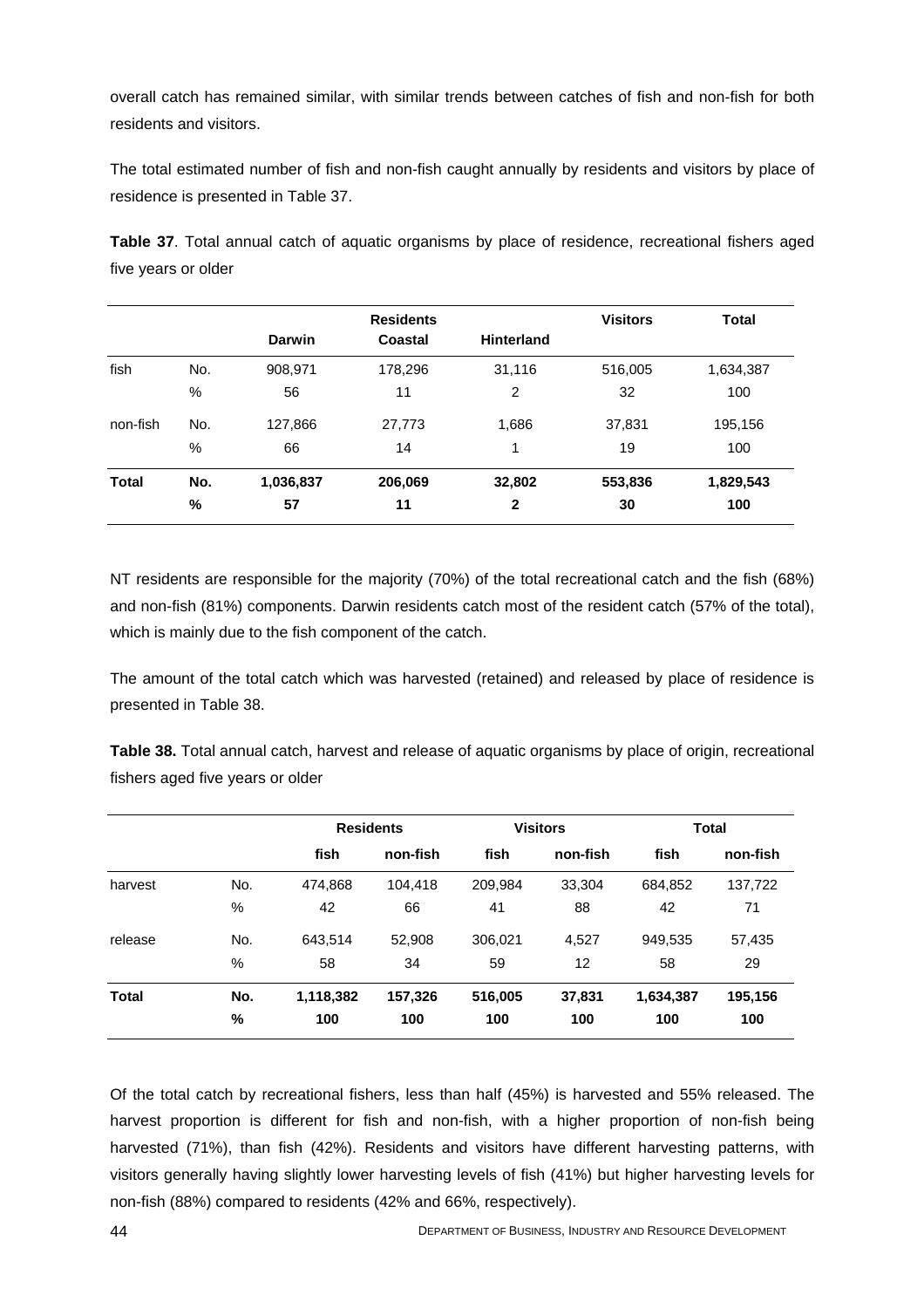Compared to 1995, the overall harvest level was similar but harvest levels are generally lower for residents and higher for visitors, particularly for the visitor harvest of non-fish species.

#### **8.2 Total Catch by Species Groups**

The total number of fish caught, harvested and released by species groups are presented in Table 39. The corresponding numbers of non-fish are presented in Table 40. Any species with a total harvest of less than 1000 individuals have been grouped as other fish or other non-fish.

In total, 109 different species or species groups were reported as being caught during the survey (Appendix 2, Table A3).

Almost half (45%) of the total number of fish caught were barramundi and snappers. As 53% of the tropical snappers are retained, this group provides 23% of the total harvest. However, although barramundi contribute most to the total catch, as the harvest proportion for barramundi is low (24%), barramundi contribute proportionately less (15%) to the total harvest. The total catch of catfish was the third highest, 7% of the total catch, but as the harvest proportion is extremely low (3%), catfish comprise only 1% of the total harvest.

Mackerels form an important component of the harvest of fish in the Northern Territory (by recreational and commercial fishermen). Within this group, three different species were listed for further identification. If the respondent could not identify the mackerel, it was listed as unidentified. Therefore the unidentified group of mackerel could not contain the listed species. Spanish mackerel accounts for the largest identified component of the mackerel catch (8,469 fish or 34%) and harvest (5,747 fish or 37%). However, almost half of the mackerel catch (11,630 fish) and harvest (6,403 fish) remained unidentified.

The highest total catch of non-fish species were mud crabs, 70% of the total non-fish catch and 60% of the total non-fish harvest. Yabbies, macrobrachium (freshwater prawns) and marine prawns contributed between 6 and 9% of the total non-fish catch and between 7 and 11% of the total non-fish harvest. All other species groups are at or below the 5% level (harvest or catch).

Within the total catch of fish and non-fish, snappers contribute 20%, barramundi 12%, and mudcrab 10%. Their contribution to the harvest is 17%, 23% and 7%, respectively.

When these results are analysed by place of residence, it emerges that resident fishers account for the largest proportion of the harvest (70%) as well as of the total catch (70%). Residents account for 85% of the snapper (lutjanid) harvest, 64% of the barramundi harvest and 82% of the mud crab harvest.

Harvest proportions ranged from 3 to 100%, but for fish were generally over 30% and for non-fish, over 60%. Only barramundi, catfish, tuna and sharks have harvest proportions of less than 30%. Catfish and sharks are not prized table species and the low retention of barramundi would generally reflect that the minimum size and personal possession limits are being observed and there is an increase in catch and release fishing.

THE NATIONAL RECREATIONAL FISHING SURVEY: THE NORTHERN TERRITORY 45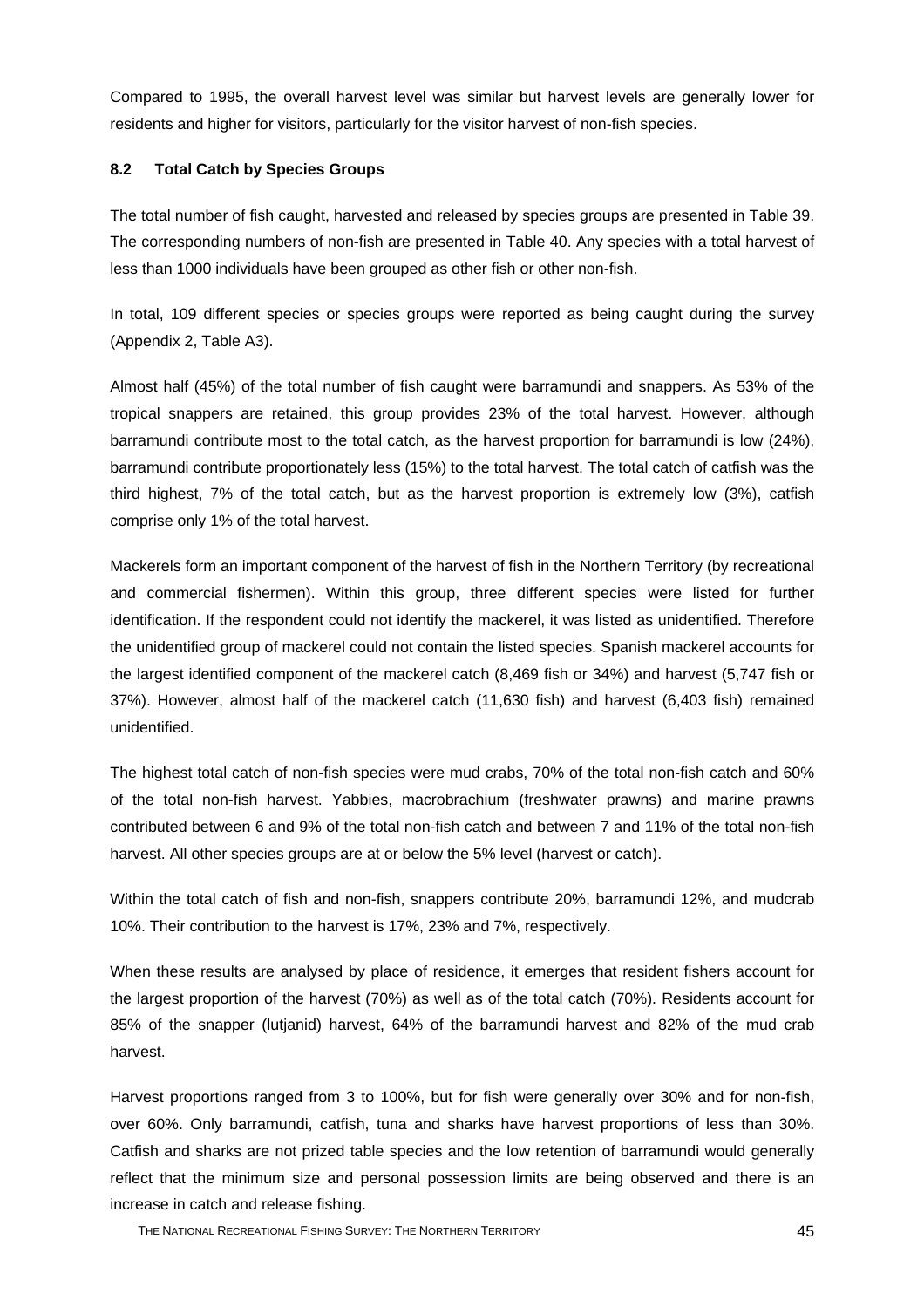Compared to 1995, snappers were also the main component of the harvest, but were also the main component of the catch. Although similar numbers of snappers were caught in both surveys, the harvest proportion was much lower in 2000. In 1995, barramundi were the second most important species in the catch and harvest. Although similar numbers of barramundi were harvested in the two surveys, a larger number was caught and released in 2000, making barramundi the main component of the 2000 catch. The incidence of mullet in the 2000 catch reflects the change in method to quantify bait species from Fishcount to the NRFS.

**Table 39.** Total estimated annual catch of fish by species group, recreational fishers aged five years or older

| <b>Species group</b> | <b>Total</b> | Proportion              | <b>Total</b> | <b>Total</b> | Proportion     | <b>Harvest</b> |
|----------------------|--------------|-------------------------|--------------|--------------|----------------|----------------|
|                      | harvest      | of total                | released     | catch        | of total       | proportion     |
|                      |              | harvest (%)             |              |              | catch (%)      | (%)            |
| snappers (lutjanids) | 160,716      | 23                      | 145,023      | 305,739      | 17             | 53             |
| barramundi           | 100,423      | 15                      | 316,663      | 417,086      | 26             | 24             |
| mullet               | 84,933       | 12                      | 4,708        | 89,641       | 5              | 95             |
| threadfin salmon     | 36,899       | 5                       | 7,654        | 44,553       | 3              | 83             |
| grunters             | 21,836       | 3                       | 22,708       | 44,544       | 3              | 49             |
| bream                | 20,625       | 3                       | 13,830       | 34,455       | $\overline{c}$ | 60             |
| cod                  | 19,924       | 3                       | 42,043       | 61,966       | 4              | 32             |
| trevally             | 17,988       | 3                       | 37,174       | 55,162       | 3              | 33             |
| jewfish              | 17,776       | 3                       | 11,067       | 28,843       | $\overline{c}$ | 62             |
| mackerels            | 15,407       | $\overline{c}$          | 9,827        | 25,233       | $\overline{c}$ | 61             |
| tuskfish             | 14,789       | $\overline{\mathbf{c}}$ | 5,658        | 20,477       | $\mathbf{1}$   | 72             |
| emperors             | 12,195       | $\overline{c}$          | 21,522       | 33,716       | $\overline{c}$ | 36             |
| barracuda            | 11,419       | $\overline{c}$          | 15,688       | 27,108       | $\overline{c}$ | 42             |
| coral trout          | 9,939        | 1                       | 11,255       | 21,194       | 1              | 47             |
| sharks/rays          | 7,942        | 1                       | 68,252       | 76,193       | 5              | 10             |
| garfish              | 4,788        | 1                       | 901          | 5,689        | < 1            | 84             |
| catfish              | 3,624        | 1                       | 123,125      | 126,748      | $\overline{7}$ | $\mathbf{3}$   |
| whiting              | 2,069        | < 1                     | 1,055        | 3,124        | < 1            | 66             |
| flathead             | 1,467        | $<$ 1                   | 239          | 1,706        | $<$ 1          | 86             |
| tuna                 | 1,396        | < 1                     | 2,465        | 3,861        | < 1            | 36             |
| small baitfish       | 76,306       | 11                      | 6,700        | 83,007       | 5              | 92             |
| other fish           | 42,389       | $\,6$                   | 81,977       | 124,366      | 8              | 34             |
| <b>Total</b>         | 684,853      | 100                     | 949,535      | 1,634,387    | 100            | 42             |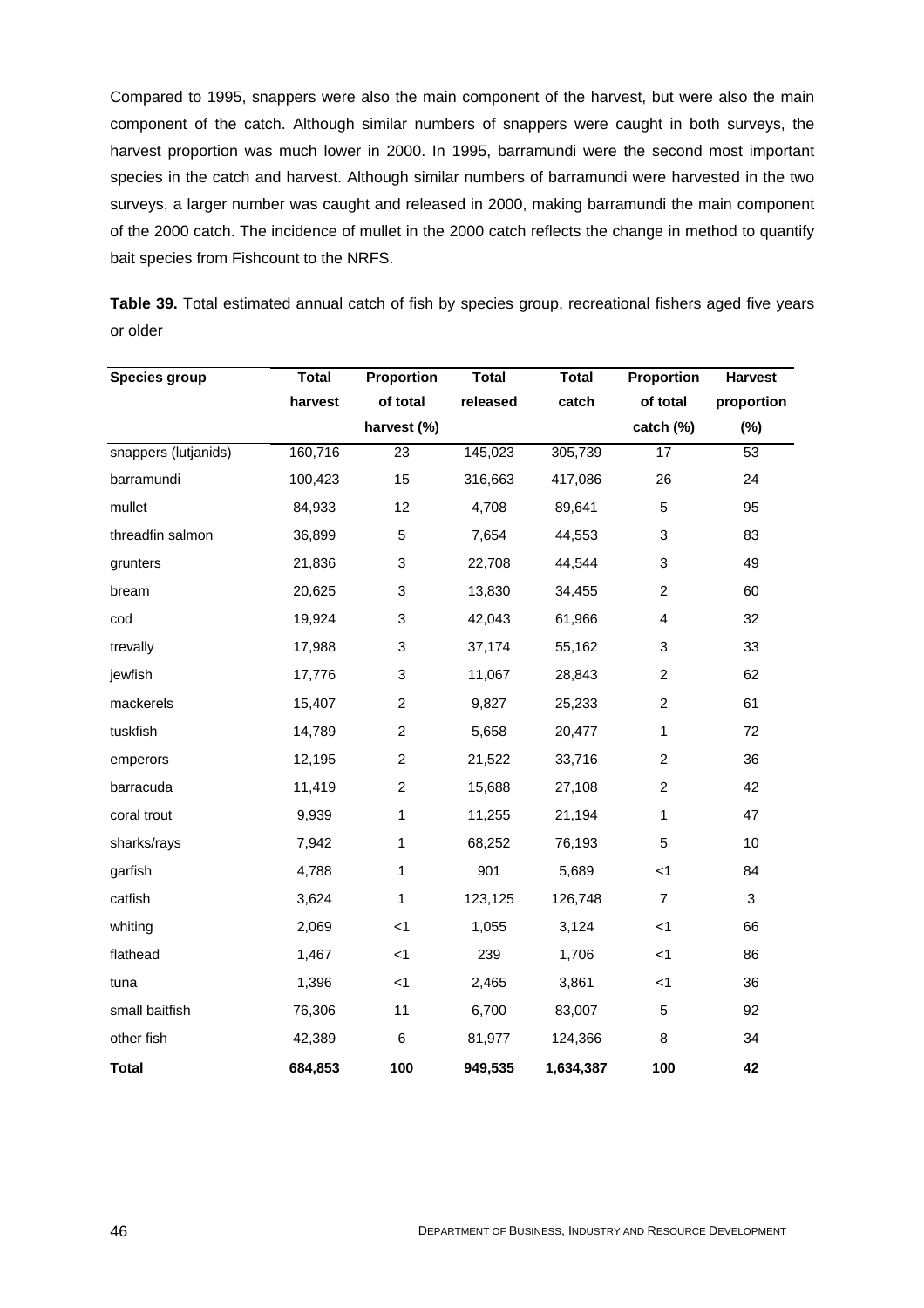**Table 40.** Total estimated annual catch of non-fish by species group, recreational fishers aged five years or older

| Species group    | <b>Total</b> | <b>Proportion</b> | <b>Total</b> | <b>Total</b> | Proportion     | <b>Harvest</b> |
|------------------|--------------|-------------------|--------------|--------------|----------------|----------------|
|                  | harvest      | of total          | released     | catch        | of total       | proportion     |
|                  |              | harvest (%)       |              |              | catch $(\%)$   | $(\%)$         |
| mud crab         | 82,371       | 60                | 53,564       | 135,935      | 70             | 61             |
| macrobrachium    | 15,424       | 11                | 1,571        | 16,994       | 9              | 91             |
| yabbies/red claw | 15,391       | 11                | 82           | 15,473       | 8              | 99             |
| prawns           | 9,731        | 7                 | 1,699        | 11,430       | 6              | 85             |
| mussels          | 7,023        | 5                 | 0            | 7,023        | $\overline{4}$ | 100            |
| shells (other)   | 2,305        | $\overline{2}$    | 0            | 2,305        | 1              | 100            |
| crabs (other)    | 1,561        | 1                 | 519          | 2,080        | 1              | 75             |
| oysters          | 1,176        | 1                 | 0            | 1,176        | 1              | 100            |
| other non-fish   | 2,739        | 2                 | 0            | 2,739        | $\mathbf{1}$   | 100            |
| <b>Total</b>     | 137,722      | 100               | 57,435       | 195,156      | 100            | 71             |

## **8.2.1 Catch by species - snappers**

Tropical snappers (lutjanids) form the largest component of the total harvest of fish in the Northern Territory. Within this group, six different species were listed for further identification (see Table 41). If a snapper was caught that was not one of these six species, it was recorded as 'other' snapper. If the respondent could not identify the snapper, it was listed as unidentified. Therefore the unidentified group of snappers may contain the listed species. The composition of the snapper catch and harvest is presented in Table 41.

**Table 41.** Total estimated annual catch of snappers by species, recreational fishers aged five years or older

| <b>Species</b>         | Total       | Proportion  | <b>Total</b> | <b>Total</b> | Proportion     | <b>Harvest</b> |
|------------------------|-------------|-------------|--------------|--------------|----------------|----------------|
|                        | harvest     | of total    | released     | catch        | of total       | proportion     |
|                        |             | snapper     |              |              | snapper        | $(\%)$         |
|                        |             | harvest (%) |              |              | catch $(\%)$   |                |
| golden snapper         | 68,111      | 48          | 45,417       | 113,529      | 44             | 60             |
| saddletail/red snapper | 22,233      | 16          | 16,936       | 39,168       | 15             | 57             |
| spanish flag/stripey   | 22,077      | 16          | 39,604       | 61,681       | 24             | 36             |
| mangrove jack          | 19,914      | 14          | 9,589        | 29,503       | 11             | 67             |
| red emperor            | 6,342       | 5           | 3,508        | 9,849        | 4              | 64             |
| Russell's/moses        | 2,057       | 1           | 3,617        | 5,674        | $\overline{c}$ | 36             |
| other snapper          | $\mathbf 0$ | $\pmb{0}$   | 37           | 37           | $<$ 1          | $\pmb{0}$      |
| unidentified           | 19,982      | 14          | 26,315       | 46,298       | 18             | 43             |
| <b>Total</b>           | 140,734     | 100         | 118,708      | 259,442      | 100            | 54             |

THE NATIONAL RECREATIONAL FISHING SURVEY: THE NORTHERN TERRITORY 47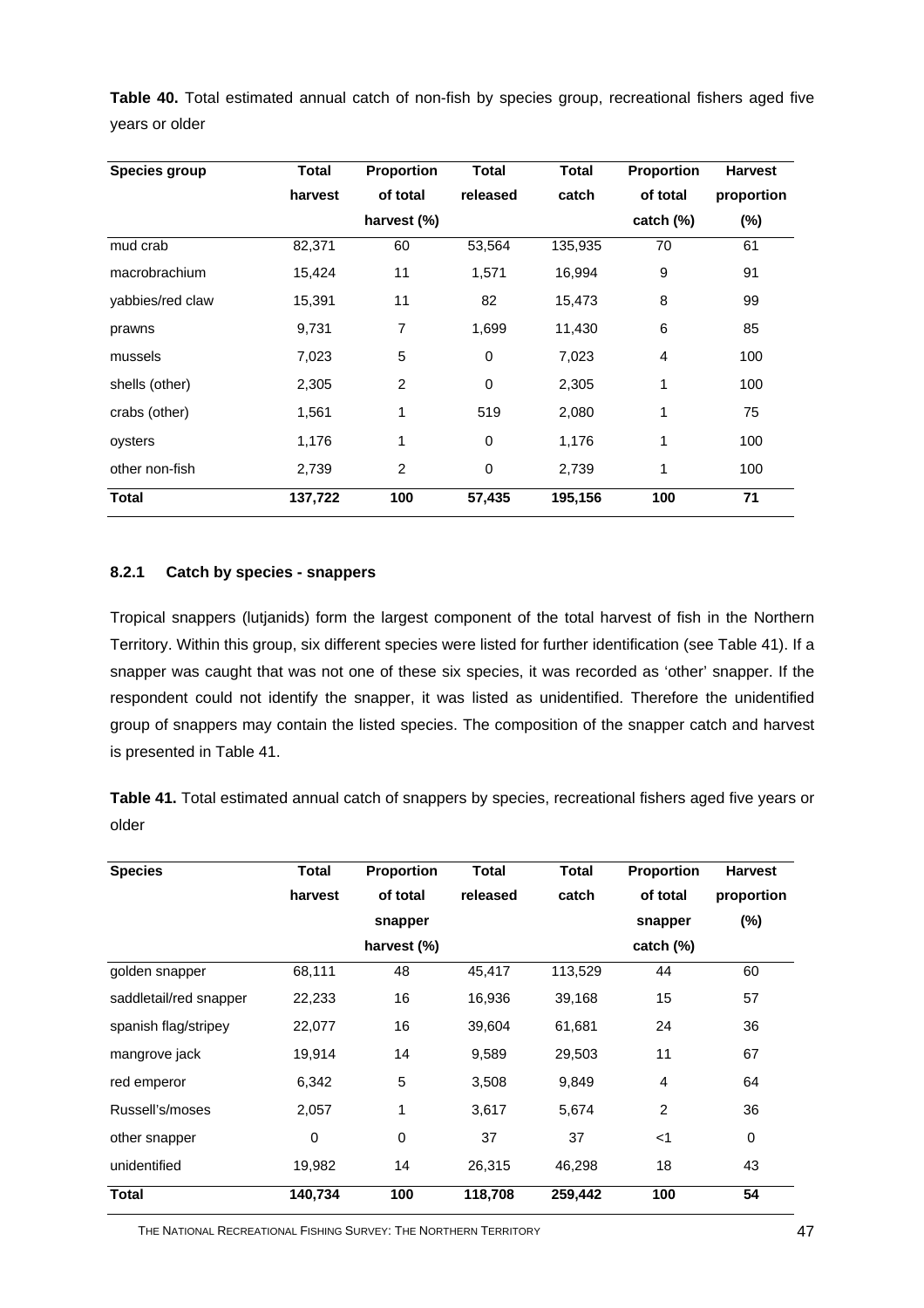Golden snappers account for the largest component of the snapper catch (44%) and harvest (48%). In terms of species, golden snapper are probably the second most important individual species in the total Northern Territory recreational catch and harvest (mullet, as one of the important species groups, were not identified to species).

Golden snapper, mangrove jack and red emperor have the highest harvest levels, where at least 60% of the caught fish of these species are harvested.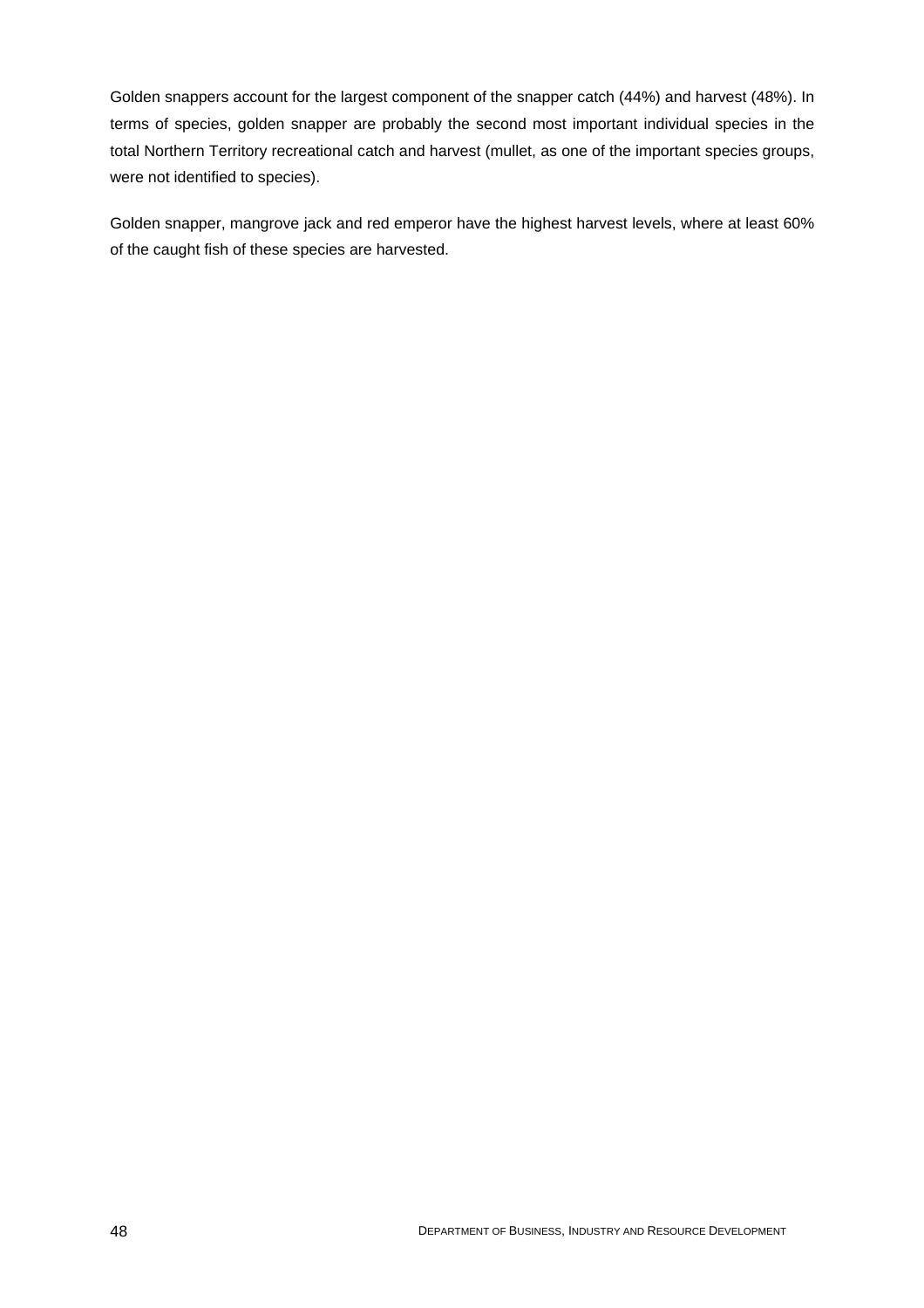#### **8.3 Catch by Fishing Area**

A summary of the total number of fish and aquatic organisms caught in each fishing area (see Figure 2) are presented in Table 42.

| <b>Fishing Area</b>     |      | Fish                    | Non-fish                | <b>Total</b>            |
|-------------------------|------|-------------------------|-------------------------|-------------------------|
| Darwin area             | No.  | 448,264                 | 116,473                 | 564,737                 |
|                         | $\%$ | 25                      | 60                      | 31                      |
| Mary River              | No.  | 110,050                 | 1,662                   | 111,712                 |
|                         | $\%$ | $\,6$                   | $\mathbf{1}$            | $\overline{7}$          |
| West Coast              | No.  | 197,582                 | 12,465                  | 210,047                 |
|                         | $\%$ | 11                      | $\,6$                   | 11                      |
| Daly River              | No.  | 117,749                 | 20,810                  | 138,559                 |
|                         | $\%$ | $\overline{7}$          | 11                      | 8                       |
| Roper River             | No.  | 92,038                  | 4,467                   | 96,504                  |
|                         | $\%$ | $\mathbf 5$             | $\overline{c}$          | $\,$ 5 $\,$             |
| Nhulunbuy               | No.  | 147,814                 | 7,725                   | 155,539                 |
|                         | $\%$ | $\,$ 8 $\,$             | $\overline{\mathbf{4}}$ | 9                       |
| McArthur area           | No.  | 76,265                  | 15,944                  | 92,210                  |
|                         | $\%$ | $\overline{\mathbf{4}}$ | $\,$ 8 $\,$             | $\,$ 5 $\,$             |
| <b>Alligator Rivers</b> | No.  | 115,891                 | 162                     | 116,052                 |
|                         | $\%$ | $\boldsymbol{7}$        | $<1\,$                  | 6                       |
| Adelaide River          | No.  | 131,204                 | 3,783                   | 134,987                 |
|                         | $\%$ | $\boldsymbol{7}$        | $\overline{c}$          | $\overline{7}$          |
| North Coast             | No.  | 79,064                  | 337                     | 79,401                  |
|                         | $\%$ | $\mathbf 5$             | < 1                     | $\overline{\mathbf{4}}$ |
| Islands                 | No.  | 95,673                  | 41                      | 95,714                  |
|                         | $\%$ | $\mathbf 5$             | < 1                     | $\,$ 5 $\,$             |
| Katherine area          | No.  | 13,229                  | 10,878                  | 24,107                  |
|                         | $\%$ | $<$ 1                   | $\,6$                   | 1                       |
| Cobourg Peninsula       | No.  | 4,536                   | 410                     | 4,946                   |
|                         | $\%$ | < 1                     | < 1                     | $<1$                    |
| Centre                  | No.  | 5,027                   | $\pmb{0}$               | 5,027                   |
|                         | $\%$ | < 1                     | < 1                     | $<1$                    |
| <b>Total</b>            | No.  | 1,634,387               | 195,156                 | 1,829,543               |
|                         | $\%$ | 100                     | 100                     | 100                     |

**Table 42.** Total annual catch in each fishing area, recreational fishers aged five years or older

Not surprisingly, as Darwin Harbour accounts for 28% of the total fishing effort, Darwin Harbour supplies 29% of the total catch (Table 42). The total catch from Darwin Harbour is at least more than

THE NATIONAL RECREATIONAL FISHING SURVEY: THE NORTHERN TERRITORY 49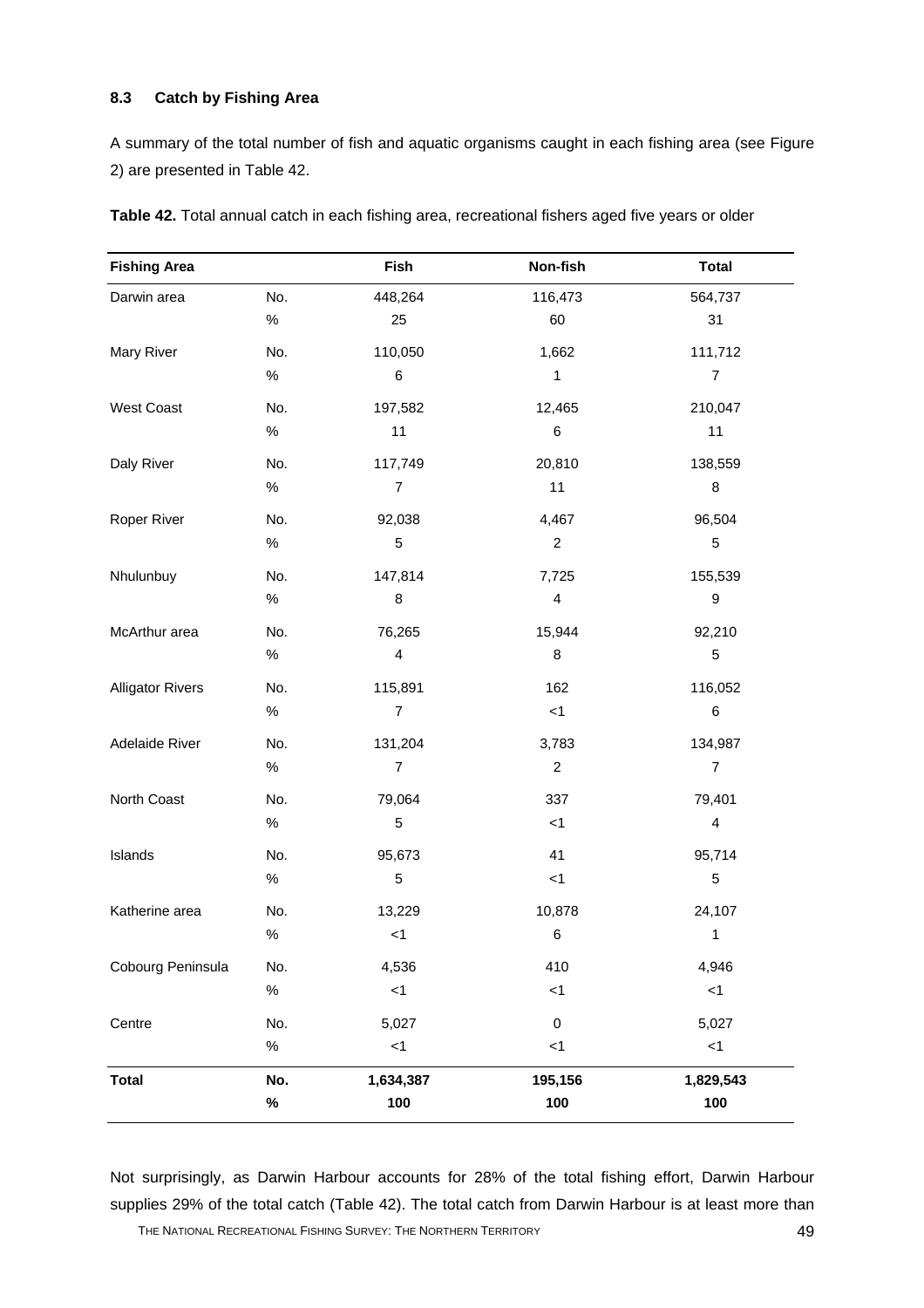double the catch from any of the other fishing areas. Each of these other areas produce between 1% and 11% of the total catch.

## **8.4 Catch of Key Species Groups by Fishing Area**

Details of catch by species groups for each fishing area follow in Tables 43 to 56 without commentary. Harvest proportions for each species group in each area is also included. The letter given in parenthesis e.g. (A) refers to the fishing area key (Figure 2, Appendix 2, Table A1).

|                  |             | <b>Harvest</b>          | <b>Released</b>         | <b>Total catch</b>      | <b>Harvest</b> |
|------------------|-------------|-------------------------|-------------------------|-------------------------|----------------|
|                  |             |                         |                         |                         | proportion     |
| snappers         | No.<br>$\%$ | 29,599<br>27            | 35,692<br>35            | 65,292<br>31            | 45             |
| mullet           | No.<br>$\%$ | 15,875<br>15            | 802<br>1                | 16,678<br>8             | 95             |
| barramundi       | No.<br>%    | 13,049<br>12            | 29,728<br>29            | 42,777<br>20            | 31             |
| small baitfish   | No.<br>%    | 90,65<br>8              | 880<br>1                | 9,945<br>5              | 91             |
| mud crab         | No.<br>$\%$ | 5,823<br>5              | 6,278<br>6              | 12,101<br>6             | 48             |
| cod              | No.<br>$\%$ | 5,247<br>5              | 4,364<br>4              | 9,611<br>5              | 55             |
| tuskfish         | No.<br>$\%$ | 4,208<br>4              | 41<br>$<$ 1             | 4,249<br>$\overline{2}$ | 99             |
| jewfish          | No.<br>$\%$ | 4,127<br>4              | 225<br>$<$ 1            | 4,352<br>2              | 95             |
| threadfin salmon | No.<br>$\%$ | 3,492<br>3              | 809<br>1                | 4,301<br>2              | 81             |
| grunters         | No.<br>%    | 2,064<br>$\overline{c}$ | 887<br>$\mathbf{1}$     | 2,951<br>1              | 70             |
| mackerel         | No.<br>$\%$ | 1,560<br>1              | 1,321<br>1              | 2,881<br>1              | 54             |
| sharks/rays      | No.<br>$\%$ | 1,506<br>1              | 7,532<br>$\overline{7}$ | 9,039<br>4              | 17             |
| emperors         | No.<br>%    | 1,278<br>1              | $\mathbf 0$<br>0        | 1,278<br>1              | 100            |
| bream            | No.<br>$\%$ | 1,056<br>1              | 1,641<br>2              | 2,697<br>1              | 39             |
| other            | No.<br>$\%$ | 10,629<br>10            | 11,265<br>11            | 21,895<br>10            | 49             |
| <b>Total</b>     | No.<br>%    | 108,580<br>100          | 101,467<br>100          | 210,047<br>100          | 52             |

|  |  |  | Table 43. Total annual catch on the West Coast (A), recreational fishers aged five years or older |  |  |
|--|--|--|---------------------------------------------------------------------------------------------------|--|--|
|  |  |  |                                                                                                   |  |  |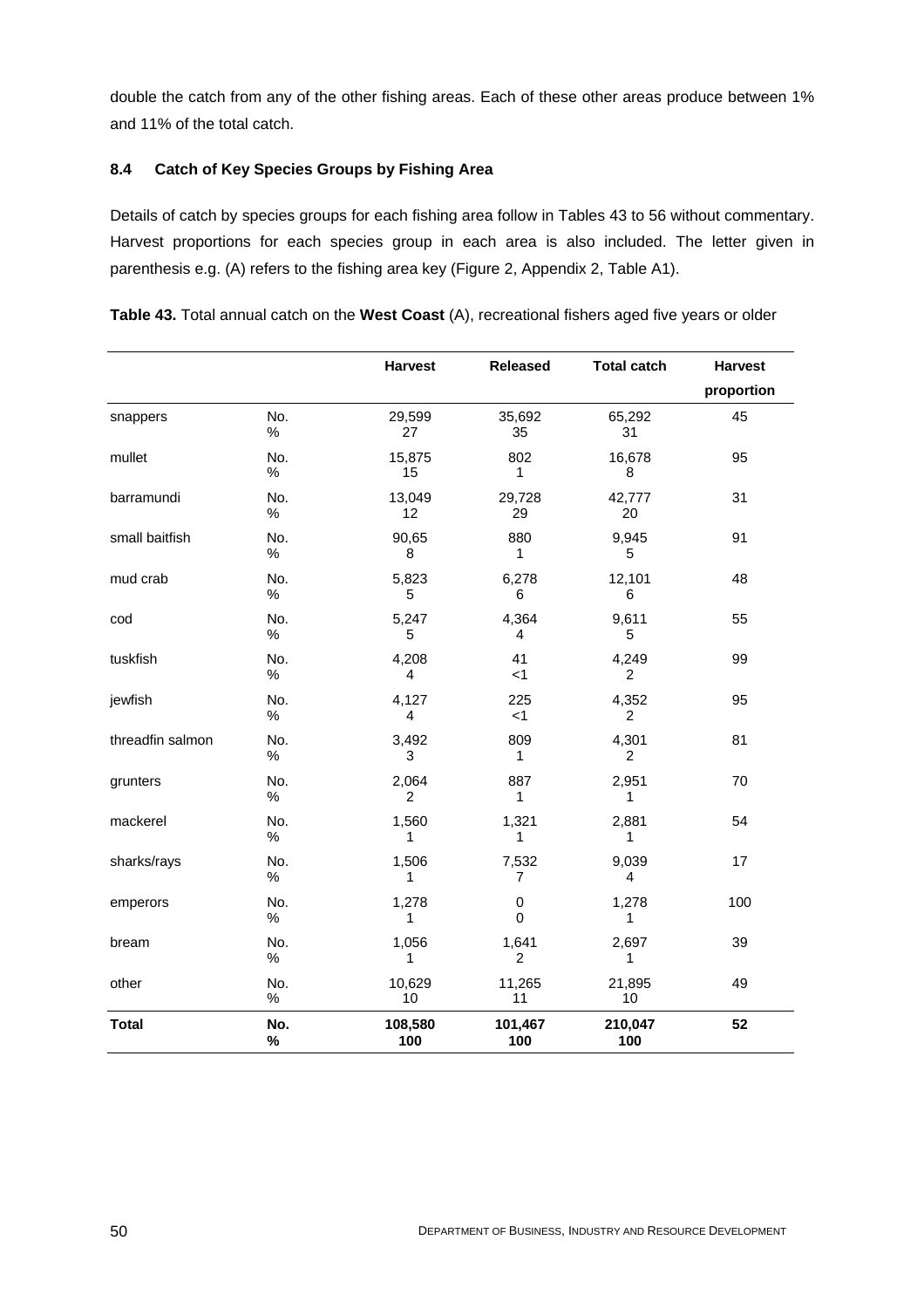|                  |      | <b>Harvest</b>   | <b>Released</b>           | <b>Total catch</b>      | <b>Harvest</b> |
|------------------|------|------------------|---------------------------|-------------------------|----------------|
|                  |      |                  |                           |                         | proportion     |
| barramundi       | No.  | 13,425           | 55,185                    | 68,609                  | 20             |
|                  | $\%$ | 24               | 68                        | 50                      |                |
| yabbies          | No.  | 7,314            | 67                        | 7,381                   | 99             |
|                  | $\%$ | 13               | $<$ 1                     | 5                       |                |
| macrobrachium    | No.  | 7,000            | $\pmb{0}$                 | 7,000                   | 100            |
|                  | $\%$ | 12               | $\pmb{0}$                 | $\sqrt{5}$              |                |
| snapper          | No.  | 6,562            | 3,691                     | 10,254                  | 64             |
|                  | $\%$ | 12               | $\sqrt{5}$                | $\overline{7}$          |                |
| mussels          | No.  | 6,429            | $\pmb{0}$                 | 6,429                   | 100            |
|                  | $\%$ | 11               | $\mathsf{O}\xspace$       | $\overline{5}$          |                |
| threadfin salmon | No.  | 3,838            | 1,039                     | 4,876                   | 79             |
|                  | $\%$ | $\boldsymbol{7}$ | 1                         | $\overline{\mathbf{4}}$ |                |
| mullet           | No.  | 3,121            | $\mathbf 0$               | 3,121                   | 100            |
|                  | $\%$ | $\overline{5}$   | $\mathbf 0$               | $\overline{c}$          |                |
| small baitfish   | No.  | 1,934            | $\pmb{0}$                 | 1,934                   | 100            |
|                  | $\%$ | $\sqrt{3}$       | 0                         | $\mathbf{1}$            |                |
| emperors         | No.  | 1,433            | $\pmb{0}$                 | 1,433                   | 100            |
|                  | $\%$ | $\mathfrak{S}$   | $\pmb{0}$                 | $\mathbf{1}$            |                |
| grunters         | No.  | 1,075            | 1,500                     | 2,575                   | 42             |
|                  | $\%$ | $\boldsymbol{2}$ | $\sqrt{2}$                | $\boldsymbol{2}$        |                |
| cod              | No.  | 1,000            | 2,356                     | 3,356                   | 30             |
|                  | $\%$ | $\overline{c}$   | $\ensuremath{\mathsf{3}}$ | $\overline{c}$          |                |
| other            | No.  | 3,832            | 17,759                    | 21,591                  | 18             |
|                  | $\%$ | $\overline{7}$   | 22                        | 16                      |                |
| <b>Total</b>     | No.  | 56,964           | 81,595                    | 138,559                 | 41             |
|                  | $\%$ | 100              | 100                       | 100                     |                |

**Table 44.** Total annual catch in the **Daly area** (B), recreational fishers aged five years or older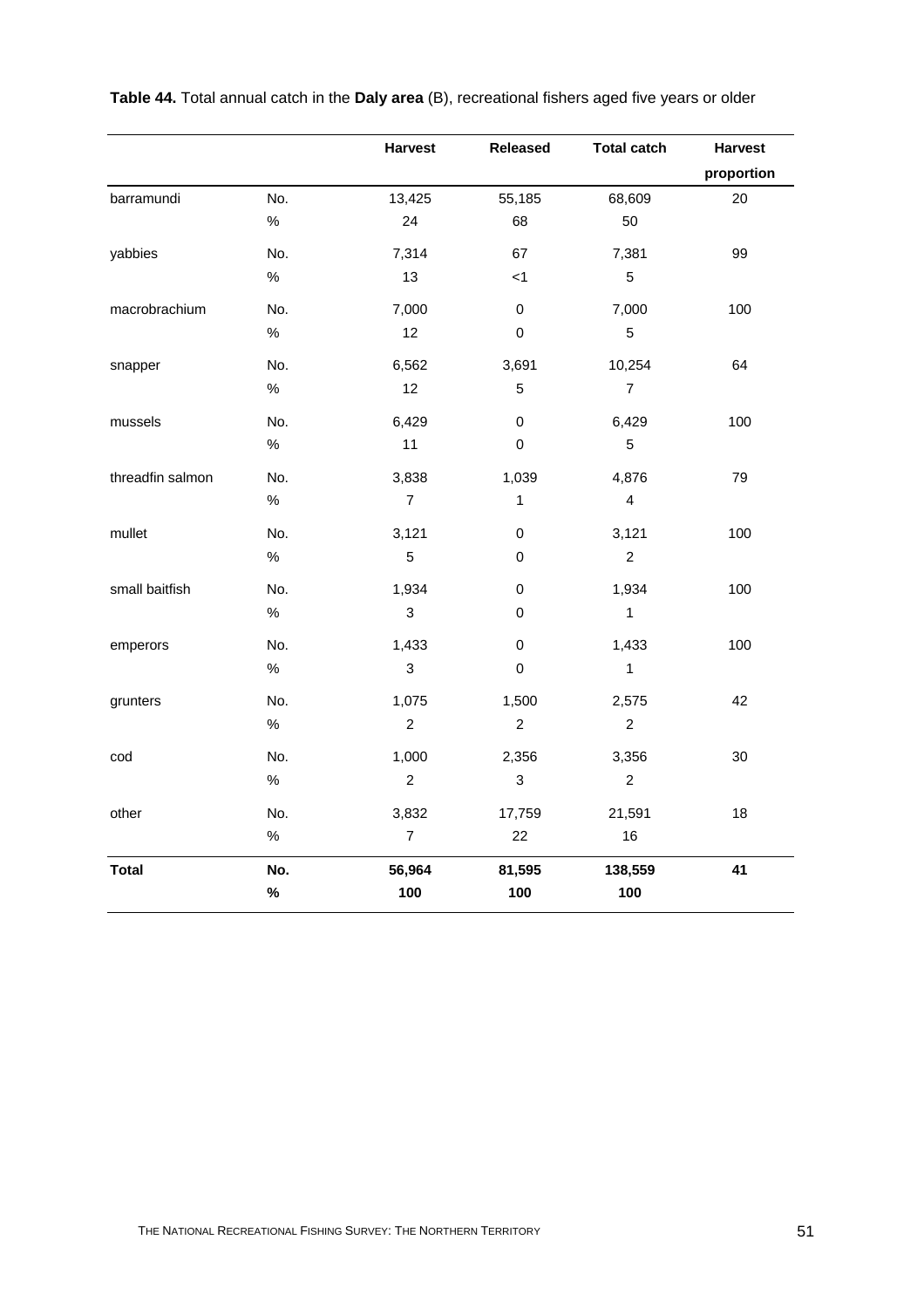|               |      | <b>Harvest</b> | <b>Released</b> | <b>Total catch</b> | <b>Harvest</b> |
|---------------|------|----------------|-----------------|--------------------|----------------|
|               |      |                |                 |                    | proportion     |
| macrobrachium | No.  | 8,162          | 2,139           | 10,301             | 79             |
|               | %    | 58             | 21              | 43                 |                |
| barramundi    | No.  | 1,928          | 3,083           | 5,011              | 38             |
|               | %    | 14             | 31              | 21                 |                |
| other         | No.  | 3,937          | 4,858           | 8,795              | 45             |
|               | $\%$ | 28             | 48              | 36                 |                |
| <b>Total</b>  | No.  | 14,028         | 10,080          | 24,107             | 58             |
|               | %    | 100            | 100             | 100                |                |

**Table 45.** Total annual catch in the **Katherine area** (C), recreational fishers aged five years or older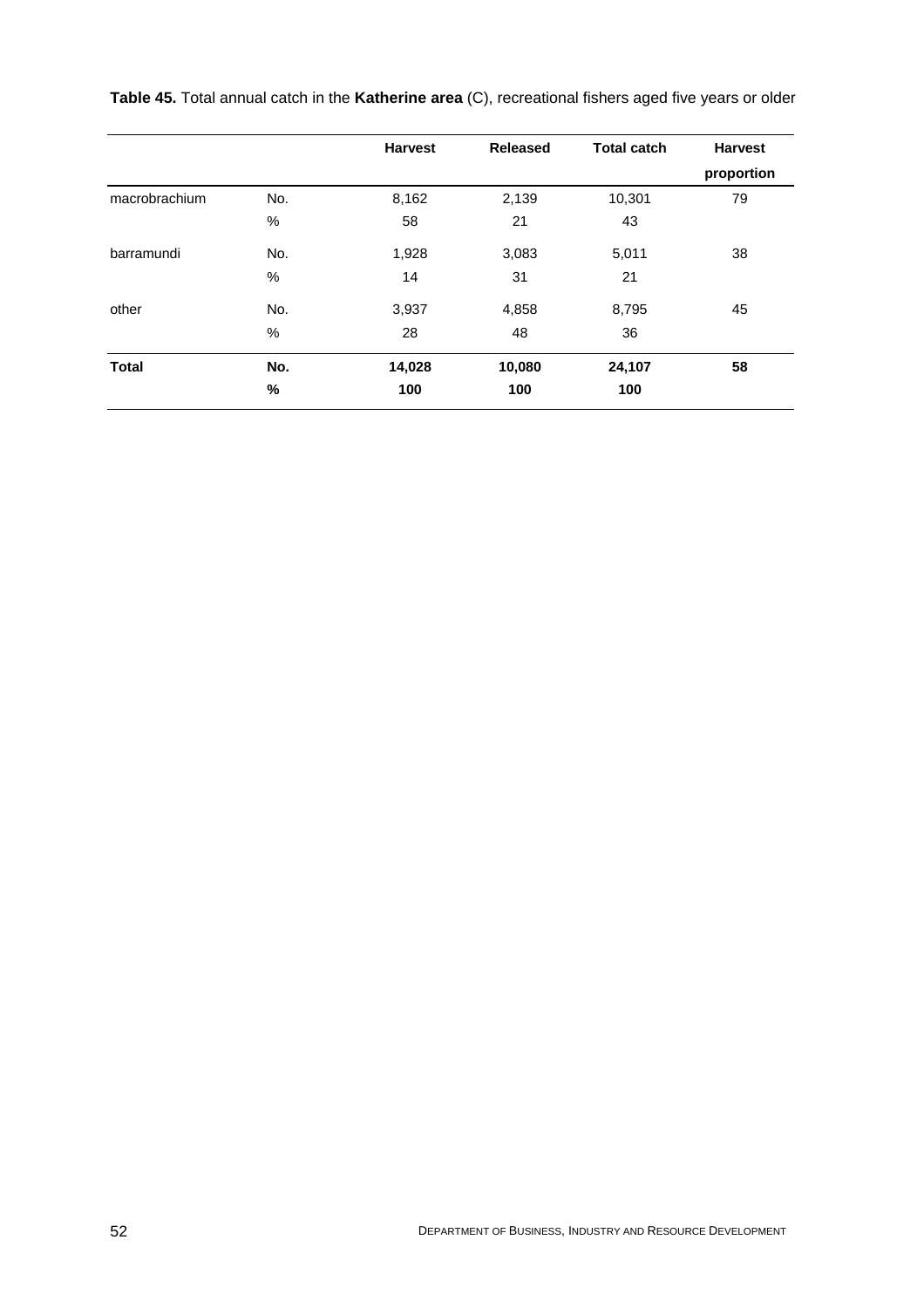|                  |             | <b>Harvest</b>          | <b>Released</b> | <b>Total catch</b> | <b>Harvest</b> |
|------------------|-------------|-------------------------|-----------------|--------------------|----------------|
|                  |             |                         |                 |                    | proportion     |
| snappers         | No.<br>$\%$ | 78,084<br>24            | 60,941<br>25    | 139,026<br>25      | 56             |
| mud crabs        | No.<br>$\%$ | 61,906<br>19            | 41,509<br>17    | 103,415<br>18      | 60             |
| small baitfish   | No.<br>$\%$ | 50,910<br>16            | 2,524<br>1      | 53,434<br>9        | 95             |
| mullet           | No.<br>$\%$ | 18,851<br>6             | 3,753<br>2      | 22,604<br>4        | 83             |
| barramundi       | No.<br>$\%$ | 13,428<br>4             | 14,537<br>6     | 27,965<br>5        | 48             |
| threadfin salmon | No.<br>$\%$ | 12,263<br>4             | 1,396<br>1      | 13,659<br>2        | 90             |
| bream            | No.<br>$\%$ | 12,086<br>4             | 4,250<br>2      | 16,336<br>3        | 74             |
| trevally         | No.<br>$\%$ | 9,952<br>3              | 1,487<br>1      | 11,440<br>2        | 87             |
| cod              | No.<br>$\%$ | 9,009<br>3              | 19,842<br>8     | 28,851<br>5        | 31             |
| yabbies/red claw | No.<br>$\%$ | 6,631<br>2              | 15<br>$<$ 1     | 6,646<br>1         | 100            |
| grunters         | No.<br>$\%$ | 6,157<br>$\overline{2}$ | 3,425<br>1      | 9,582<br>2         | 64             |
| tuskfish         | No.<br>$\%$ | 6,094<br>2              | 2,361<br>1      | 8,455<br>1         | 72             |
| garfish          | No.<br>$\%$ | 4,788<br>1              | 901<br>$<$ 1    | 5,689<br>1         | 84             |
| jewfish          | No.<br>$\%$ | 4,552<br>1              | 3,026<br>1      | 7,578<br>1         | 60             |
| sharks/rays      | No.<br>$\%$ | 3,648<br>1              | 24,333<br>10    | 27,981<br>5        | 13             |
| whiting          | No.<br>%    | 1,255<br>$<$ 1          | 987<br>$<$ 1    | 2,241<br><1        | 56             |
| prawns           | No.<br>$\%$ | 1,047<br>$<$ 1          | 1,131<br>$<$ 1  | 2,178<br>< 1       | 48             |
| other            | No.<br>$\%$ | 20,984<br>7             | 55,673<br>23    | 77,656<br>14       | 27             |
| <b>Total</b>     | No.<br>$\%$ | 321,646<br>100          | 243,091<br>100  | 564,737<br>100     | 57             |

**Table 46.** Total annual catch in **Darwin Harbour** (D), recreational fishers aged five years or older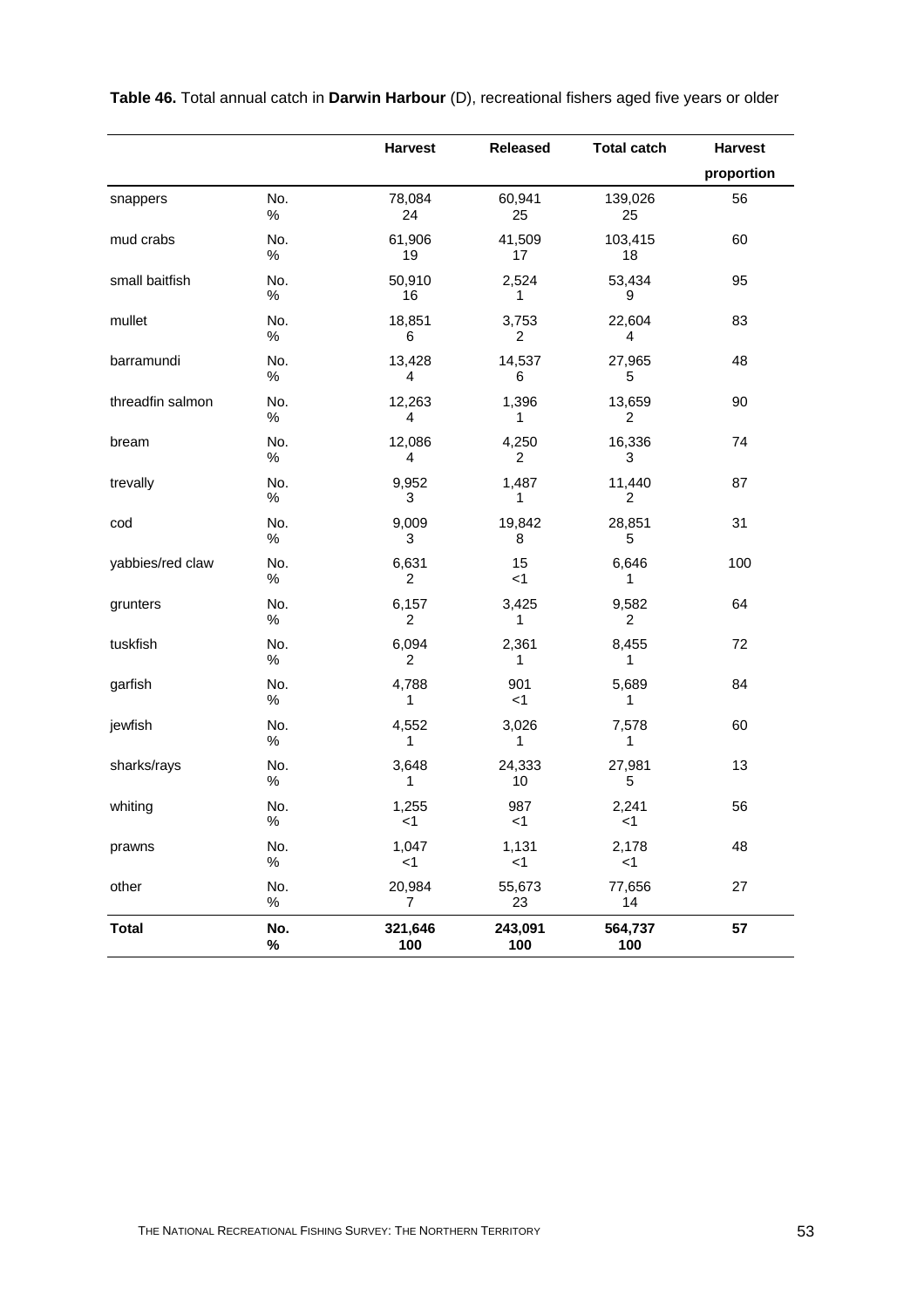|                  |      | <b>Harvest</b>            | <b>Released</b> | <b>Total catch</b> | <b>Harvest</b> |
|------------------|------|---------------------------|-----------------|--------------------|----------------|
|                  |      |                           |                 |                    | proportion     |
| threadfin salmon | No.  | 6,530                     | 1,188           | 7,718              | 85             |
|                  | $\%$ | 20                        | $\mathbf{1}$    | 6                  |                |
| barramundi       | No.  | 5,324                     | 13,624          | 18,948             | 28             |
|                  | $\%$ | 16                        | 13              | 14                 |                |
| snappers         | No.  | 4,955                     | 6,601           | 11,556             | 43             |
|                  | $\%$ | 15                        | $\overline{7}$  | $\boldsymbol{9}$   |                |
| jewfish          | No.  | 3,267                     | 5,854           | 9,121              | 36             |
|                  | $\%$ | 10                        | $\,6$           | $\overline{7}$     |                |
| grunters         | No.  | 2,618                     | 6,484           | 9,102              | 29             |
|                  | $\%$ | 8                         | $\,6\,$         | $\overline{7}$     |                |
| mud crab         | No.  | 2,395                     | 1,374           | 3,769              | 64             |
|                  | $\%$ | $\overline{7}$            | 1               | 3                  |                |
| small baitfish   | No.  | 1,309                     | $\pmb{0}$       | 1,309              | 100            |
|                  | $\%$ | $\overline{\mathbf{4}}$   | $\pmb{0}$       | $\mathbf 1$        |                |
| cod              | No.  | 1,097                     | 685             | 1,785              | 62             |
|                  | $\%$ | $\ensuremath{\mathsf{3}}$ | $\mathbf{1}$    | 1                  |                |
| other species    | No.  | 5,968                     | 65,713          | 71,681             | 8              |
|                  | $\%$ | 19                        | 65              | 53                 |                |
| <b>Total</b>     | No.  | 33,464                    | 101,523         | 134,987            | 25             |
|                  | $\%$ | 100                       | 100             | 100                |                |

**Table 47.** Total annual catch in the **Adelaide River** (E), recreational fishers aged five years or older

# **Table 48.** Total annual catch in the **Mary River** (F), recreational fishers aged five years or older

|                  |     | <b>Harvest</b> | <b>Released</b> | <b>Total catch</b> | <b>Harvest</b> |
|------------------|-----|----------------|-----------------|--------------------|----------------|
|                  |     |                |                 |                    | proportion     |
| barramundi       | No. | 18,060         | 52,829          | 70,889             | 25             |
|                  | %   | 69             | 62              | 63                 |                |
| jewfish          | No. | 2,375          | 293             | 2,669              | 89             |
|                  | %   | 9              | $<$ 1           | 2                  |                |
| threadfin salmon | No. | 1,000          | 293             | 1,293              | 77             |
|                  | %   | $\overline{4}$ | $<$ 1           | 1                  |                |
| other species    | No. | 4,727          | 32,134          | 36,862             | 13             |
|                  | %   | 18             | 38              | 33                 |                |
| <b>Total</b>     | No. | 26,162         | 85,550          | 111,712            | 23             |
|                  | %   | 100            | 100             | 100                |                |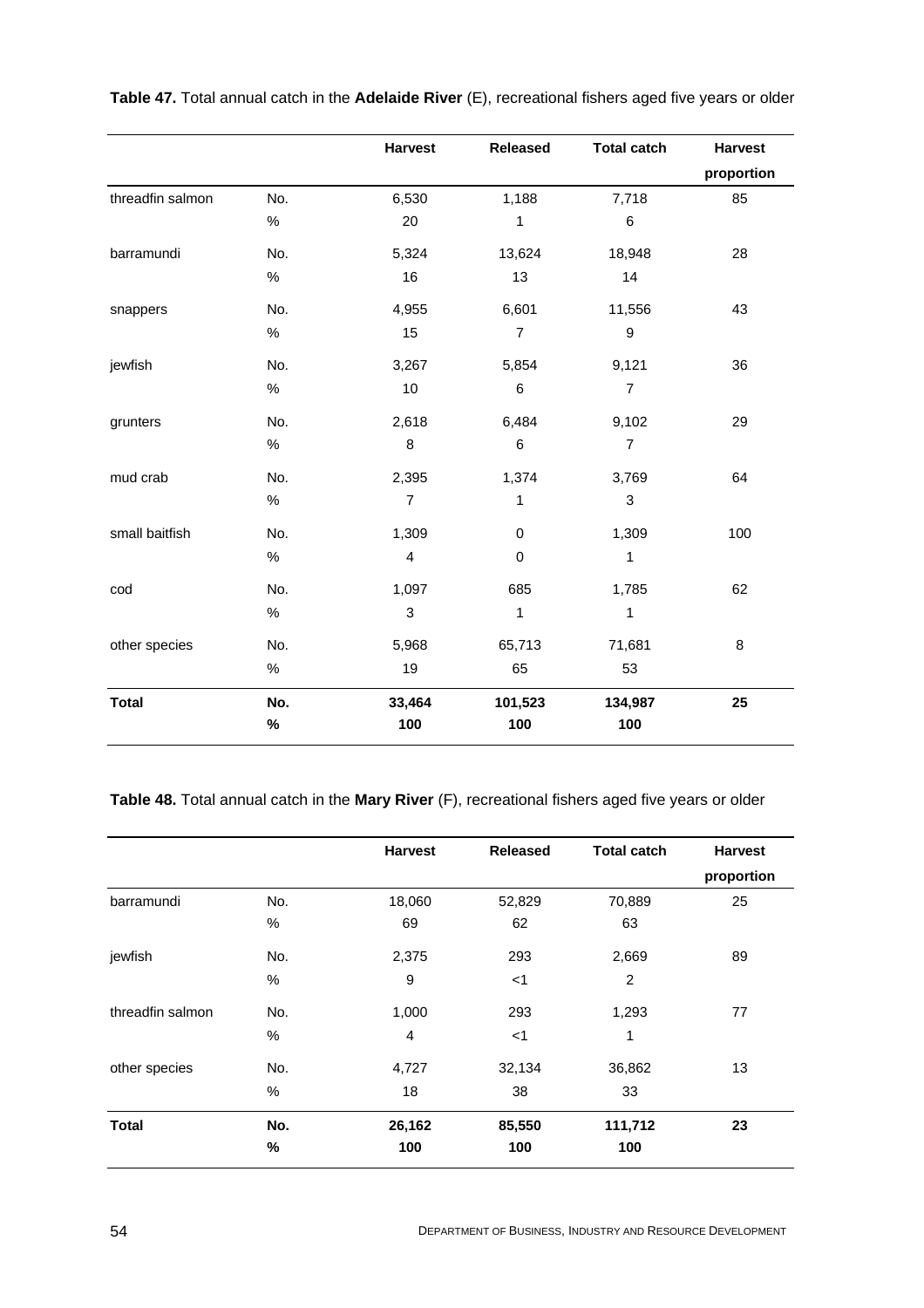|              |      | <b>Harvest</b> | <b>Released</b> | <b>Total catch</b> | <b>Harvest</b> |
|--------------|------|----------------|-----------------|--------------------|----------------|
|              |      |                |                 |                    | proportion     |
| barramundi   | No.  | 15,855         | 79,346          | 95,201             | 17             |
|              | $\%$ | 71             | 85              | 82                 |                |
| snappers     | No.  | 5,075          | 3,292           | 8,367              | 61             |
|              | $\%$ | 23             | $\overline{4}$  | 7                  |                |
| other        | No.  | 1,332          | 11,153          | 12,485             | 11             |
|              | $\%$ | 6              | 12              | 11                 |                |
| <b>Total</b> | No.  | 22,262         | 93,791          | 116,052            | 19             |
|              | $\%$ | 100            | 100             | 100                |                |

**Table 49.** Total annual catch in the **Alligator Rivers** (G), recreational fishers aged five years or older

**Table 50.** Total annual catch in the **Cobourg Peninsula area** (H), recreational fishers aged five years or older

|              |      | <b>Harvest</b> | <b>Released</b> | <b>Total catch</b> | <b>Harvest</b> |
|--------------|------|----------------|-----------------|--------------------|----------------|
|              |      |                |                 |                    | proportion     |
| trevally     | No.  | 493            | 474             | 968                | 51             |
|              | $\%$ | 31             | 14              | 20                 |                |
| snappers     | No.  | 374            | 237             | 611                | 61             |
|              | $\%$ | 23             | 7               | 12                 |                |
| mud crab     | No.  | 277            | 133             | 410                | 68             |
|              | $\%$ | 17             | 4               | 8                  |                |
| other        | No.  | 463            | 2,495           | 2,958              | 16             |
|              | $\%$ | 29             | 75              | 60                 |                |
| <b>Total</b> | No.  | 1,607          | 3,339           | 4,946              | 32             |
|              | $\%$ | 100            | 100             | 100                |                |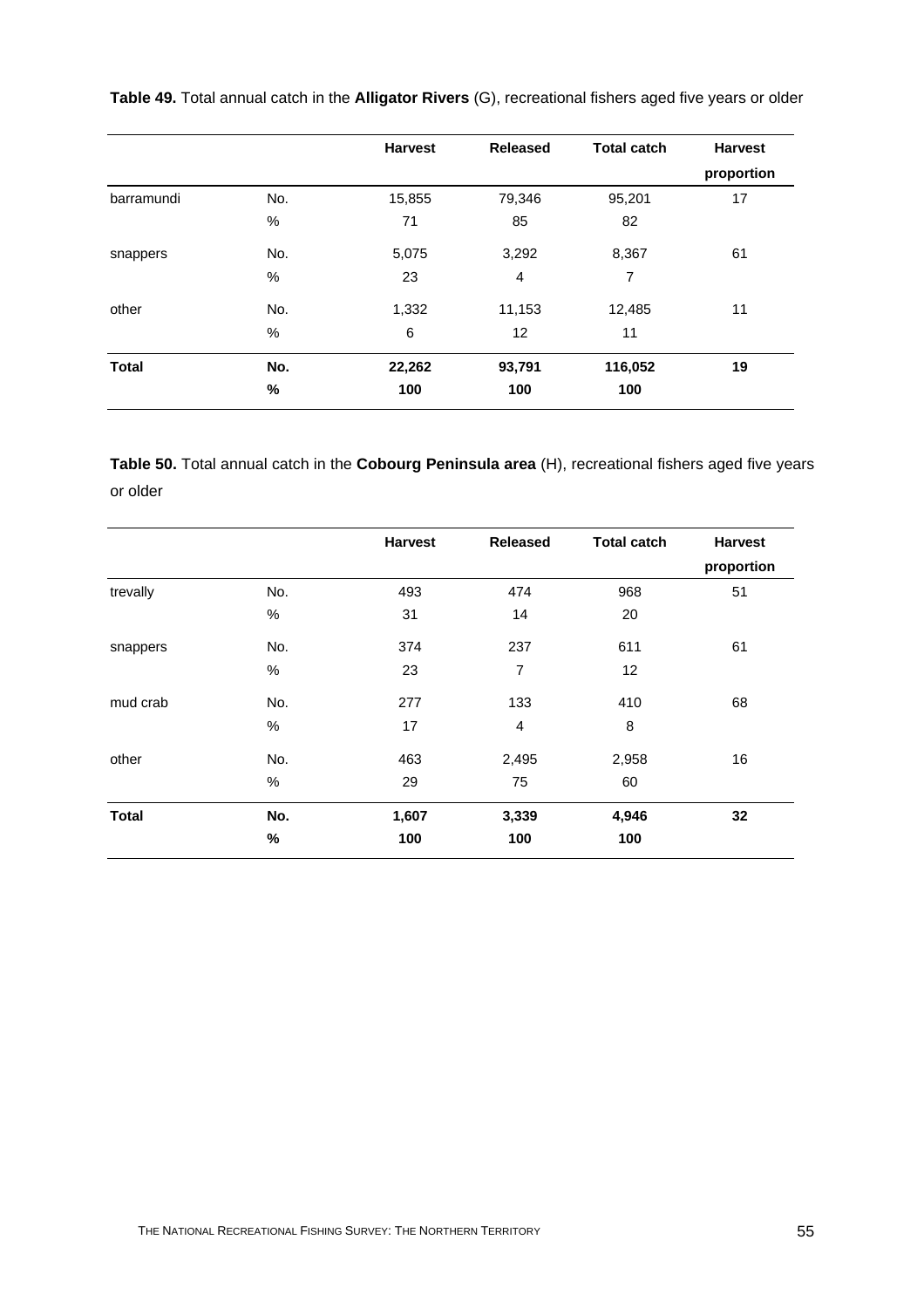|                  |      | <b>Harvest</b> | <b>Released</b> | <b>Total catch</b> | <b>Harvest</b> |
|------------------|------|----------------|-----------------|--------------------|----------------|
|                  |      |                |                 |                    | proportion     |
| barramundi       | No.  | 7,137          | 53,762          | 60,899             | 12             |
|                  | %    | 61             | 79              | 77                 |                |
| mackerel         | No.  | 11             | 88              | 99                 | 11             |
|                  | %    | $<$ 1          | $<$ 1           | $<$ 1              |                |
| snappers         | No.  | 2,505          | 815             | 3,320              | 75             |
|                  | %    | 21             | $<$ 1           | $\overline{4}$     |                |
| threadfin salmon | No.  | 1,375          | 408             | 1,783              | 77             |
|                  | %    | 12             | 1               | $\overline{c}$     |                |
| other species    | No.  | 713            | 12,588          | 13,301             | 5              |
|                  | %    | 6              | 19              | 17                 |                |
| <b>Total</b>     | No.  | 11,740         | 67,661          | 79,402             | 15             |
|                  | $\%$ | 100            | 100             | 100                |                |

**Table 51.** Total annual catch along the **North Coast** (I), recreational fishers aged five years or older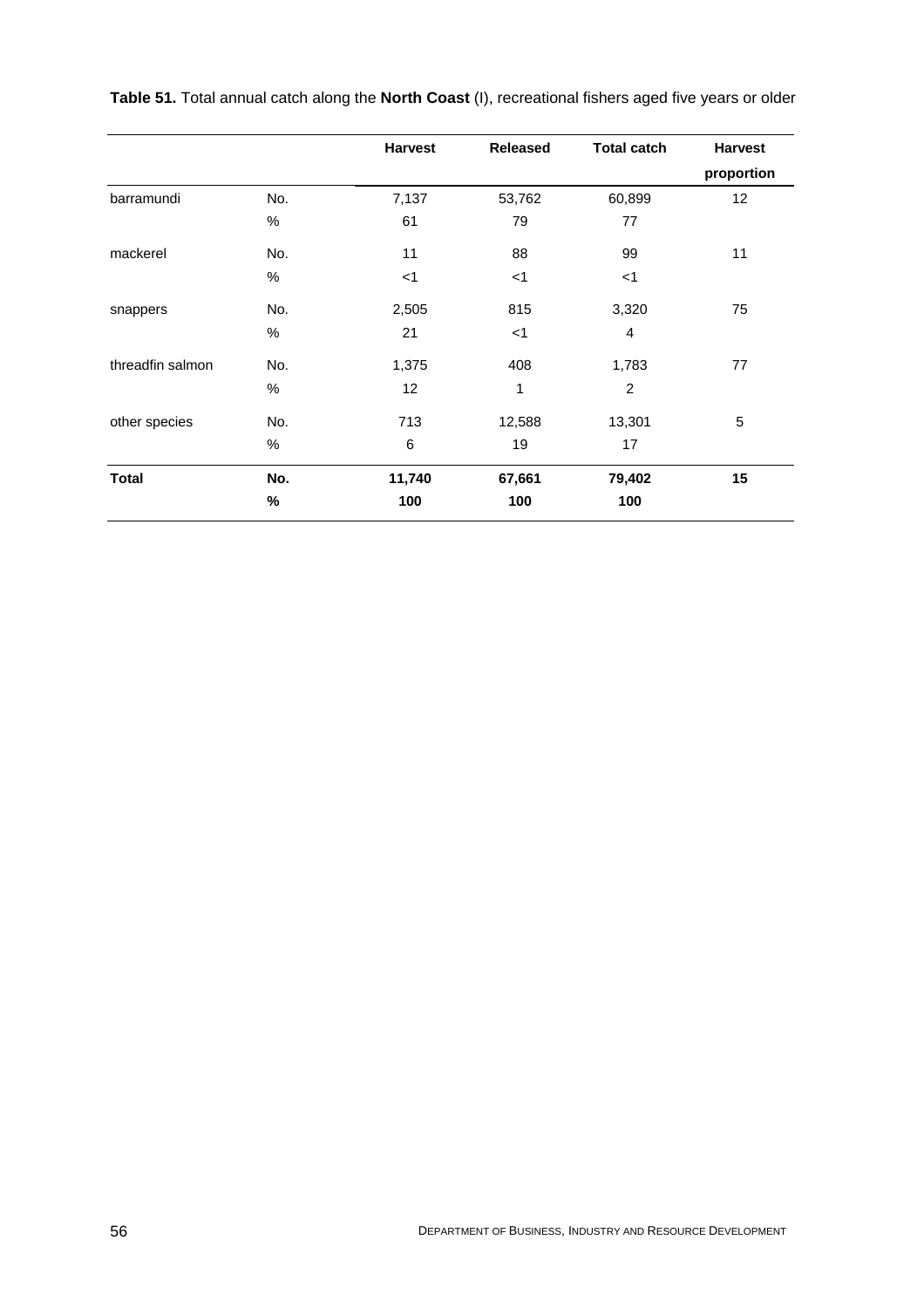|                      |               | <b>Harvest</b>          | <b>Released</b>           | <b>Total catch</b>        | <b>Harvest</b> |
|----------------------|---------------|-------------------------|---------------------------|---------------------------|----------------|
|                      |               |                         |                           |                           | proportion     |
| mackerels            | <b>No</b>     | 11,348                  | 4,615                     | 15,963                    | $71$           |
|                      | $\%$          | 16                      | 6                         | 10                        |                |
| snappers (lutjanids) | No            | 10,678                  | 12,131                    | 22,809                    | 47             |
|                      | $\%$          | 15                      | 15                        | 15                        |                |
| barracuda            | No            | 10,096                  | 11,893                    | 21,989                    | 46             |
|                      | $\%$          | 14                      | 14                        | 14                        |                |
| mullet               | No            | 6,650                   | $\pmb{0}$                 | 6,650                     | 100            |
|                      | $\%$          | $\boldsymbol{9}$        | $\pmb{0}$                 | $\overline{\mathbf{4}}$   |                |
| coral trout          | No            | 4,596                   | 179                       | 4,775                     | 96             |
|                      | $\%$          | $\,6$                   | $<1\,$                    | $\ensuremath{\mathsf{3}}$ |                |
| trevally             | No            | 3,972                   | 11,042                    | 15,013                    | 26             |
|                      | $\%$          | $\sqrt{5}$              | 13                        | 10                        |                |
| bream                | No            | 3,020                   | 3,120                     | 6,141                     | 49             |
|                      | $\%$          | $\overline{\mathbf{4}}$ | $\overline{4}$            | $\overline{\mathbf{4}}$   |                |
| mud crab             | No            | 2,790                   | 841                       | 3,631                     | 77             |
|                      | $\%$          | $\overline{\mathbf{4}}$ | $\mathbf{1}$              | $\boldsymbol{2}$          |                |
| small baitfish       | No            | 2,734                   | 133                       | 2,867                     | 95             |
|                      | $\%$          | $\overline{\mathbf{4}}$ | $<1\,$                    | $\boldsymbol{2}$          |                |
| tuskfish             | No            | 2,563                   | 2,618                     | 5,181                     | 49             |
|                      | %             | $\overline{\mathbf{4}}$ | $\ensuremath{\mathsf{3}}$ | $\ensuremath{\mathsf{3}}$ |                |
| shells (other)       | No            | 2,001                   | $\pmb{0}$                 | 2,001                     | 100            |
|                      | $\%$          | $\sqrt{3}$              | $\pmb{0}$                 | $\mathbf{1}$              |                |
| oysters              | $\mathsf{No}$ | 1,176                   | $\pmb{0}$                 | 1,176                     | 100            |
|                      | $\%$          | $\overline{c}$          | $\pmb{0}$                 | $\mathbf{1}$              |                |
| $\text{cod}$         | No            | 1,052                   | 6,194                     | 7,246                     | 15             |
|                      | $\%$          | 1                       | $\boldsymbol{7}$          | $\mathbf 5$               |                |
| other                | No            | 9,860                   | 30,237                    | 40,097                    | 25             |
|                      | $\%$          | 14                      | 36                        | 26                        |                |
| <b>Total</b>         | No            | 72,536                  | 83,003                    | 155,539                   | 47             |
|                      | $\%$          | 100                     | 100                       | 100                       |                |
|                      |               |                         |                           |                           |                |

**Table 52.** Total annual catch in the **Nhulunbuy area** (J), recreational fishers aged five years or older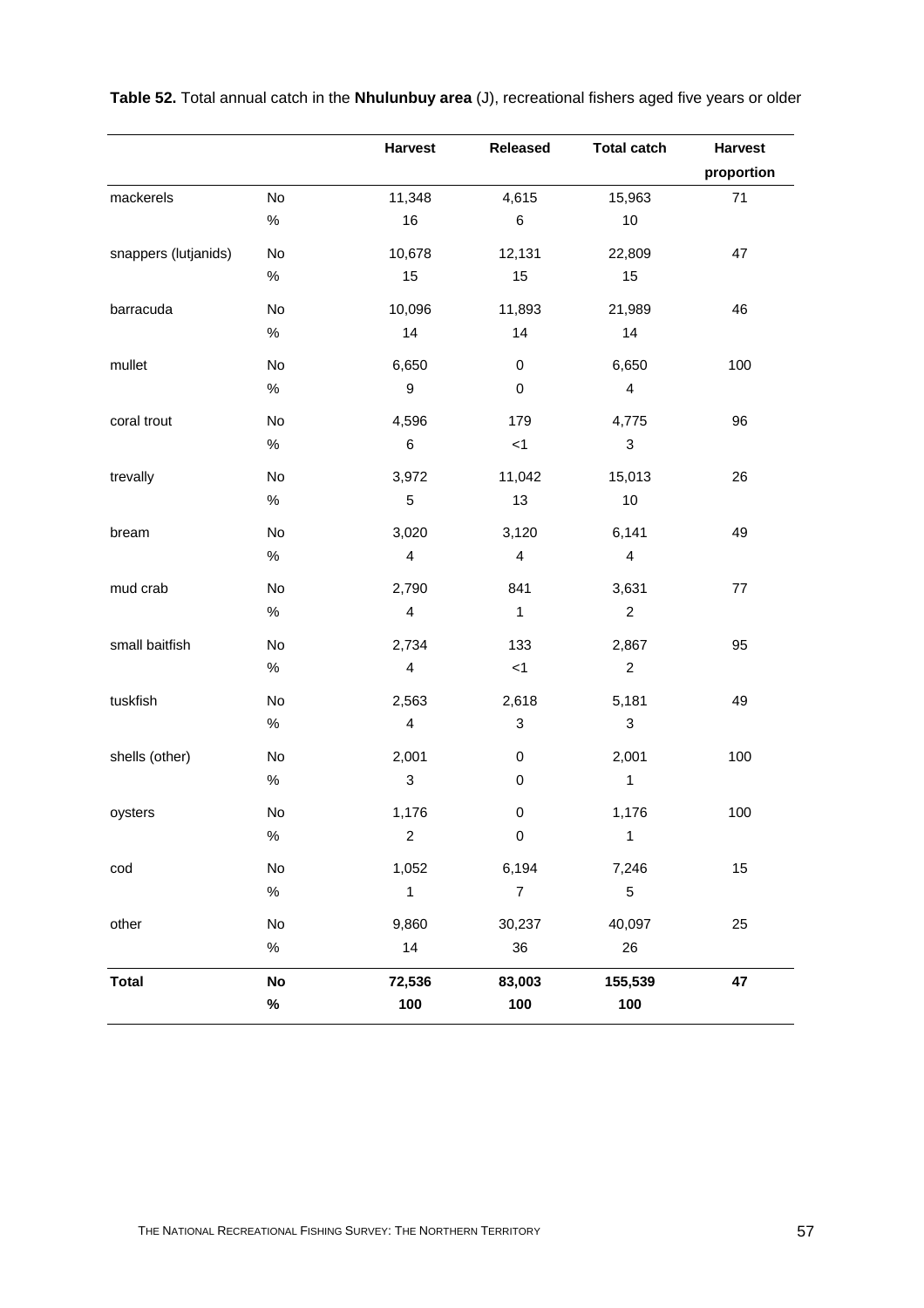|                  |      | <b>Harvest</b>   | <b>Released</b> | <b>Total catch</b> | <b>Harvest</b> |
|------------------|------|------------------|-----------------|--------------------|----------------|
|                  |      |                  |                 |                    | proportion     |
| mullet           | No.  | 34,186           | $\mathbf 0$     | 34,186             | 100            |
|                  | $\%$ | 43               | $\pmb{0}$       | 35                 |                |
| grunters         | No.  | 8,400            | 2199            | 10,599             | 79             |
|                  | $\%$ | 11               | 13              | 11                 |                |
| barramundi       | No.  | 8,377            | 7,927           | 16,304             | 51             |
|                  | $\%$ | 11               | 46              | 17                 |                |
| small baitfish   | No.  | 7,908            | 1,064           | 8,973              | 88             |
|                  | $\%$ | 10               | 6               | $\mathsf g$        |                |
| threadfin salmon | No.  | 5,540            | 49              | 5,589              | 99             |
|                  | $\%$ | $\overline{7}$   | $<$ 1           | 6                  |                |
| snappers         | No.  | 4,994            | 848             | 5,843              | 85             |
|                  | $\%$ | $\,6\,$          | $\mathbf 5$     | 6                  |                |
| bream            | No.  | 2,481            | 874             | 3,355              | 74             |
|                  | $\%$ | 3                | $\mathbf 5$     | 3                  |                |
| mud crab         | No.  | 2,011            | 792             | 2,802              | 72             |
|                  | $\%$ | 3                | 5               | 3                  |                |
| macrobrachium    | No.  | 1,559            | $\pmb{0}$       | 1,559              | 100            |
|                  | $\%$ | $\boldsymbol{2}$ | $\pmb{0}$       | $\boldsymbol{2}$   |                |
| other            | No.  | 3,820            | 3,475           | 7,295              | 52             |
|                  | $\%$ | 5                | 20              | 8                  |                |
| <b>Total</b>     | No.  | 79,276           | 17,228          | 96,504             | 82             |
|                  | $\%$ | 100              | 100             | 100                |                |

**Table 53.** Total annual catch in the **Roper area** (K), recreational fishers aged five years or older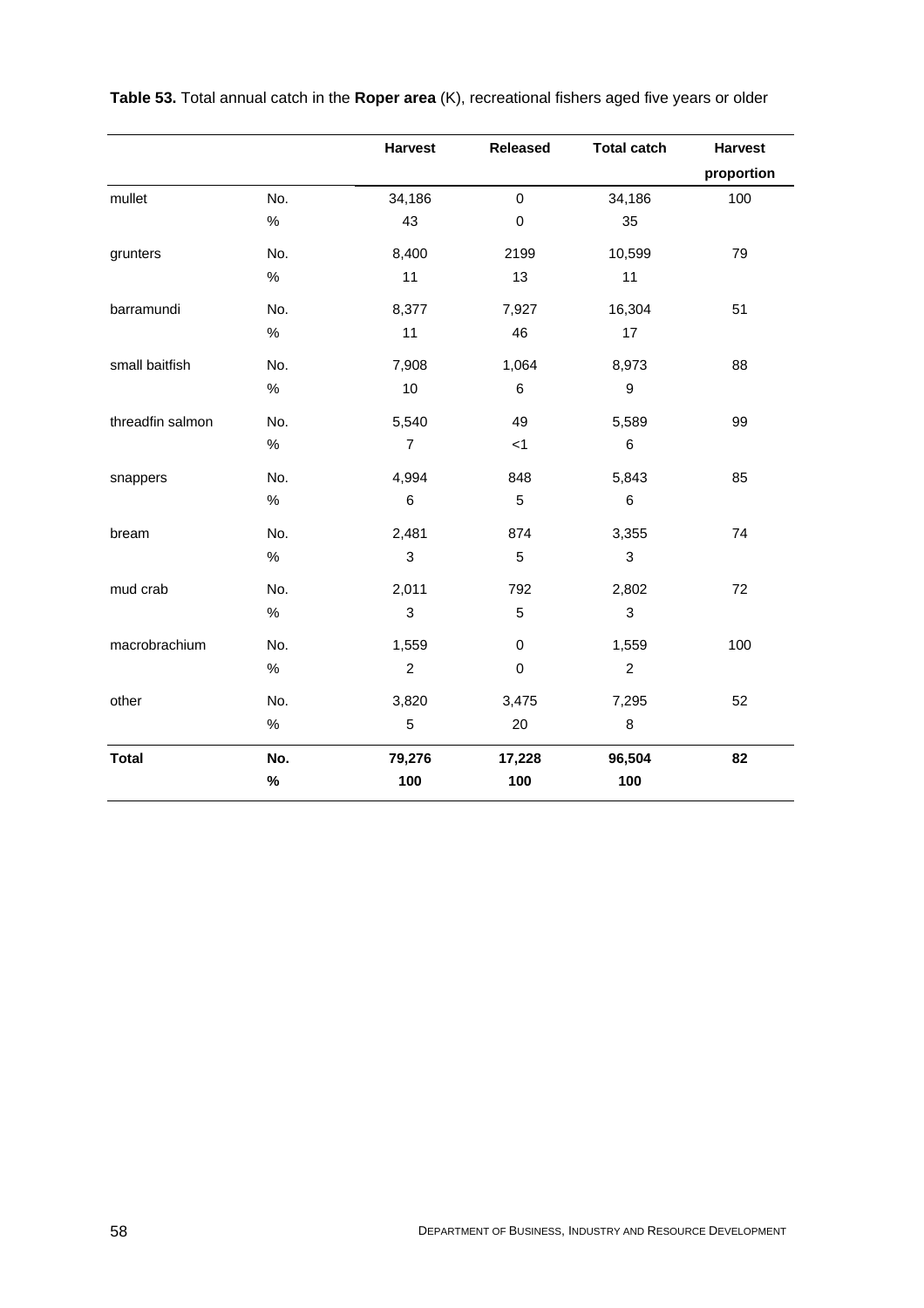|                  |      | <b>Harvest</b>            | <b>Released</b>         | <b>Total catch</b>      | <b>Harvest</b>   |
|------------------|------|---------------------------|-------------------------|-------------------------|------------------|
|                  |      |                           |                         |                         | proportion       |
| mud crab         | No.  | 6,433                     | 2,623                   | 9,056                   | 71               |
|                  | $\%$ | 15                        | 5                       | $10$                    |                  |
| prawns           | No.  | 6,250                     | $\mathbf 0$             | 6,250                   | 100              |
|                  | $\%$ | 15                        | $\mathbf 0$             | $\overline{7}$          |                  |
| snappers         | No.  | 5,191                     | 7,88                    | 5,979                   | 87               |
|                  | $\%$ | 15                        | $\boldsymbol{2}$        | $\,6$                   |                  |
| mullet           | No.  | 5,000                     | $\pmb{0}$               | 5,000                   | 100              |
|                  | $\%$ | 12                        | $\pmb{0}$               | 5                       |                  |
| barramundi       | No.  | 2,872                     | 3,838                   | 6,710                   | 43               |
|                  | $\%$ | $\overline{7}$            | 8                       | $\overline{7}$          |                  |
| threadfin salmon | No.  | 2,678                     | 2,473                   | 5,151                   | 52               |
|                  | $\%$ | $\,6$                     | 5                       | $\,6$                   |                  |
| small baitfish   | No.  | 2,083                     | 505                     | 2,589                   | 80               |
|                  | $\%$ | 5                         | 1                       | 3                       |                  |
| coral trout      | No.  | 1,778                     | 2,136                   | 3,914                   | 45               |
|                  | $\%$ | $\overline{\mathbf{4}}$   | $\overline{\mathbf{4}}$ | $\overline{\mathbf{4}}$ |                  |
| catfish          | No.  | 1,437                     | 14,185                  | 15,622                  | $\boldsymbol{9}$ |
|                  | $\%$ | $\ensuremath{\mathsf{3}}$ | 28                      | 17                      |                  |
| cod              | No.  | 1,174                     | 3,218                   | 4,393                   | 27               |
|                  | $\%$ | 3                         | 6                       | 5                       |                  |
| emperors         | No.  | 1,005                     | 7,547                   | 8,552                   | 12               |
|                  | %    | $\overline{c}$            | 15                      | 9                       |                  |
| other            | No.  | 6,394                     | 12,599                  | 18,994                  | 34               |
|                  | $\%$ | 15                        | 25                      | 21                      |                  |
| <b>Total</b>     | No.  | 42,296                    | 49,914                  | 92,210                  | 46               |
|                  | $\%$ | 100                       | 100                     | 100                     |                  |

**Table 54.** Total annual catch in the **McArthur River area** (L), recreational fishers aged five years or older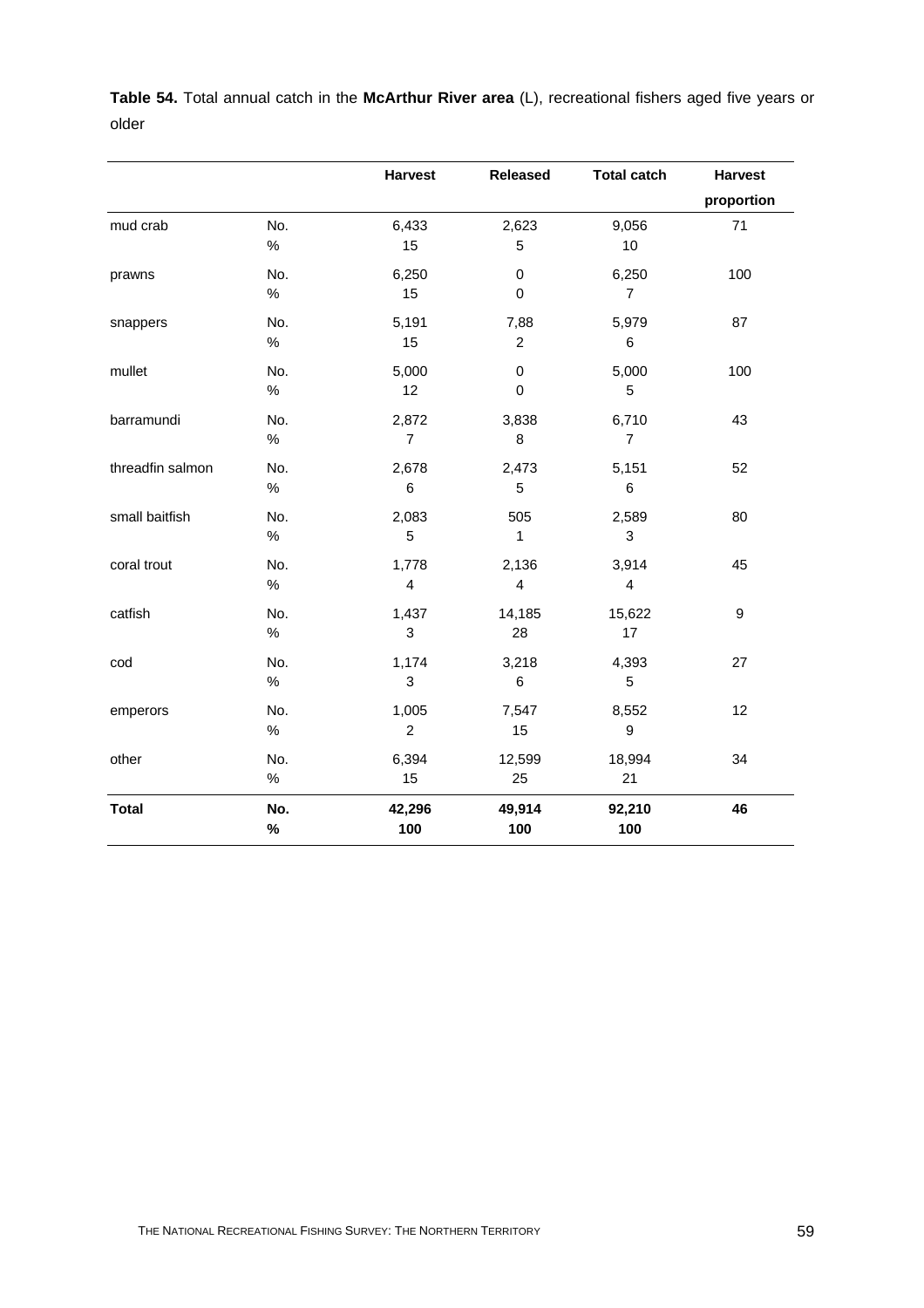|                       |      | <b>Harvest</b> | <b>Released</b> | <b>Total catch</b> | <b>Harvest</b> |
|-----------------------|------|----------------|-----------------|--------------------|----------------|
|                       |      |                |                 |                    | proportion     |
| snappers (lutjanids)  | No.  | 9,668          | 18,846          | 28,514             | 34             |
|                       | $\%$ | 31             | 29              | 30                 |                |
| emperors (lethrinids) | No.  | 6,733          | 2,875           | 9,608              | 70             |
|                       | $\%$ | 22             | $\overline{4}$  | 10                 |                |
| coral trout           | No.  | 2,456          | 7,237           | 9,693              | 25             |
|                       | %    | 8              | 11              | 10                 |                |
| other                 | No.  | 12,059         | 35,839          | 47,898             | 25             |
|                       | %    | 39             | 55              | 50                 |                |
| <b>Total</b>          | No.  | 30,916         | 64,798          | 95,714             | 32             |
|                       | %    | 100            | 100             | 100                |                |

**Table 55.** Total annual catch in the **Islands area** (M), recreational fishers aged five years or older

**Table 56.** Total annual catch in the **Centre** (N), recreational fishers aged five years or older

|              |          | <b>Harvest</b> | <b>Released</b> | <b>Total catch</b> | <b>Harvest</b><br>proportion |
|--------------|----------|----------------|-----------------|--------------------|------------------------------|
| fish         | No.<br>% | 1,096<br>100   | 3,931<br>100    | 5,027<br>100       | 22                           |
| <b>Total</b> | No.<br>% | 1,096<br>100   | 3,931<br>100    | 5,027<br>100       | 22                           |

# **8.5 Catch by Target Fishery**

A summary of the total number of fish and aquatic organisms caught, harvested and released during targeted fishing are presented in Table 57. Harvest proportions (percentage kept) in each area are also included.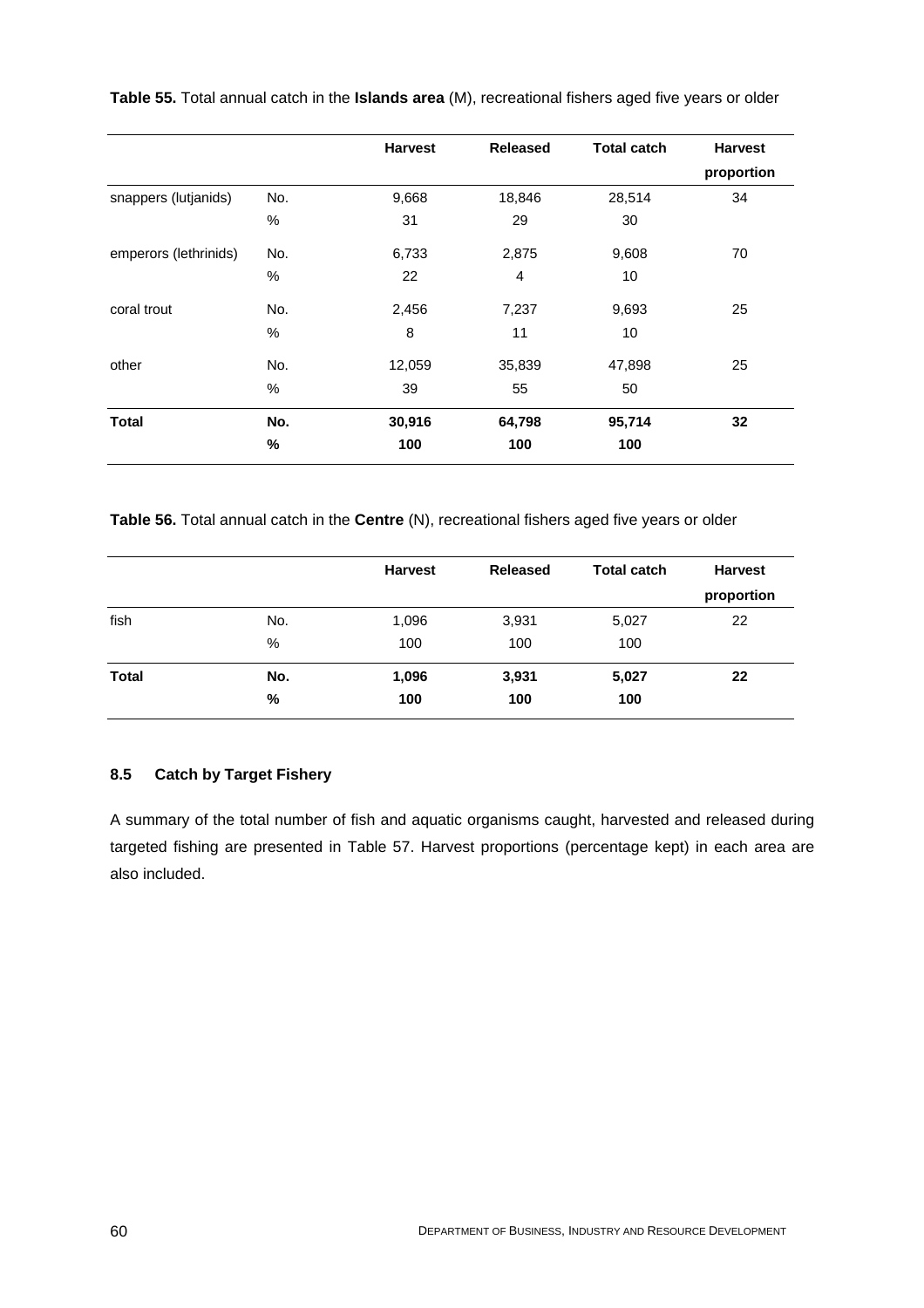**Table 57.** Total catch of aquatic organisms by target fishery, recreational fishers aged five years or older

| <b>Target</b>      |      | <b>Harvest</b> | <b>Released</b> | <b>Total catch</b> | <b>Harvest</b> |
|--------------------|------|----------------|-----------------|--------------------|----------------|
|                    |      |                |                 |                    | proportion     |
| barramundi         | No.  | 143,125        | 404,426         | 547,551            | 27             |
|                    | $\%$ | 17             | 40              | 30                 |                |
| no specific target | No.  | 249,818        | 254,175         | 503,993            | 50             |
|                    | $\%$ | 30             | 25              | 28                 |                |
| reef               | No.  | 145,927        | 212,529         | 358,456            | 34             |
|                    | $\%$ | 18             | 21              | 20                 |                |
| non fish           | No.  | 122,541        | 55,892          | 178,433            | 69             |
|                    | $\%$ | 15             | 6               | 10                 |                |
| game/sport         | No.  | 61,718         | 77,686          | 139,403            | 44             |
|                    | $\%$ | 8              | 8               | 8                  |                |
| fishing for bait   | No.  | 99,444         | 2,263           | 101,707            | 98             |
|                    | $\%$ | 12             | $<$ 1           | 6                  |                |
| Total              | No.  | 822,573        | 1,006,970       | 1,829,543          | 43             |
|                    | %    | 100            | 100             | 100                |                |

Barramundi fishing emerges as a dominant activity, accounting for 30% of the total catch but only 17% of the harvest. Reef fishing and 'non-target' fishing account for lesser proportions (28% and 20% respectively) of the total catch, but non-targeted fishing accounts for 30% of the harvest, given the higher harvest proportion.

The catch during fishing for bait was recorded differently in 1995, never the less, the only major change from 1995 is the proportion of the catch obtained from targeted reef fishing. In 1995, 38% of the total catch was obtained from reef fishing, compared to 20% in 2000.

Details of catch by species groups for each targeting category follow in Tables 58 to 63. Any species group with less than 1,000 harvested individuals for each target group has been grouped as other.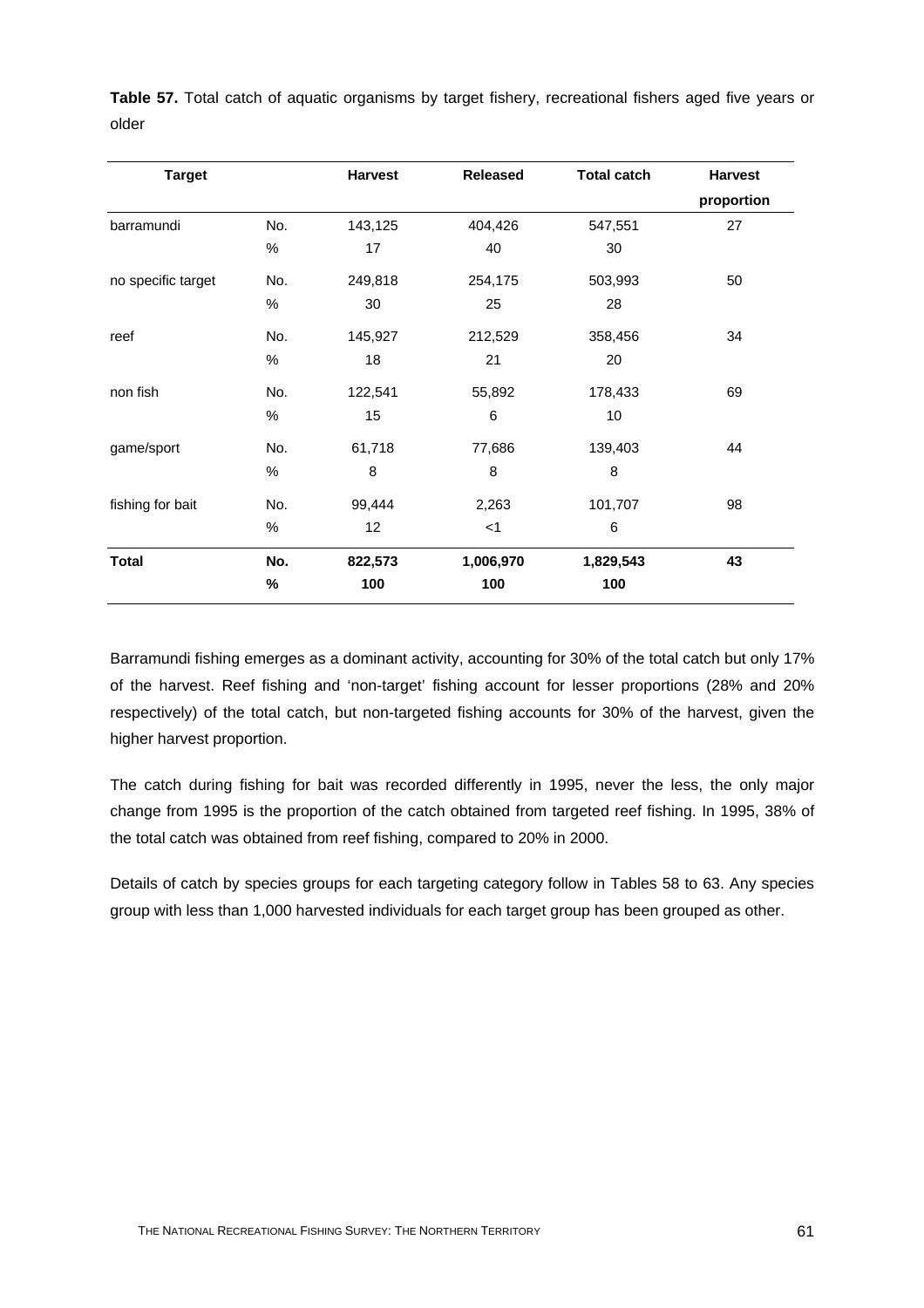|                  |      | <b>Harvest</b>            | Released         | <b>Total</b>   | <b>Harvest</b>   |
|------------------|------|---------------------------|------------------|----------------|------------------|
|                  |      |                           |                  |                | proportion       |
| barramundi       | No.  | 84,915                    | 294,041          | 378,956        | 22               |
|                  | $\%$ | 57                        | 73               | 69             |                  |
| snappers         | No.  | 12,050                    | 5,377            | 17,427         | 69               |
|                  | $\%$ | $\bf8$                    | $\mathbf{1}$     | $\sqrt{3}$     |                  |
| threadfin salmon | No.  | 11,226                    | 1,390            | 12,616         | 89               |
|                  | $\%$ | 8                         | < 1              | $\overline{c}$ |                  |
| grunters         | No.  | 6,030                     | 7,356            | 13,386         | 45               |
|                  | $\%$ | $\overline{\mathbf{4}}$   | $\overline{c}$   | $\overline{c}$ |                  |
| mullet           | No.  | 4,836                     | 974              | 5,809          | 83               |
|                  | $\%$ | $\mathbf{3}$              | < 1              | 1              |                  |
| bream            | No.  | 3,630                     | 2,279            | 5,908          | 61               |
|                  | $\%$ | $\ensuremath{\mathsf{3}}$ | $\mathbf{1}$     | $\mathbf{1}$   |                  |
| jewfish          | No.  | 2,885                     | 675              | 3,560          | 81               |
|                  | %    | $\overline{c}$            | $<1$             | $\mathbf{1}$   |                  |
| $\text{cod}$     | No.  | 2,015                     | 5,762            | 7,777          | 26               |
|                  | $\%$ | 1                         | $\mathbf 1$      | $\mathbf{1}$   |                  |
| sharks/rays      | No.  | 1,341                     | 5,263            | 6,604          | 20               |
|                  | %    | $\mathbf{1}$              | $\mathbf{1}$     | $\mathbf{1}$   |                  |
| tuskfish         | No.  | 1,077                     | 63               | 1,140          | 94               |
|                  | $\%$ | $\mathbf{1}$              |                  |                |                  |
| perch            | No.  | 1,033                     | $\pmb{0}$        | 1,033          | 100              |
|                  | $\%$ | $\mathbf{1}$              |                  |                |                  |
| catfish          | No.  | 1,006                     | 39,901           | 40,907         | $\boldsymbol{2}$ |
|                  | $\%$ | $\mathbf{1}$              | $\boldsymbol{9}$ | $\overline{7}$ |                  |
| other            | No.  | 11,083                    | 41,295           | 52,379         | 21               |
|                  | %    | 8                         | 11               | 10             |                  |
| <b>Total</b>     | No.  | 143,125                   | 404,426          | 547,551        | 26               |
|                  | %    | 100                       | 100              | 100            |                  |

**Table 58.** Total catch, harvest and release by species groups during targeted **barramundi** fishing, recreational fishers aged five years or older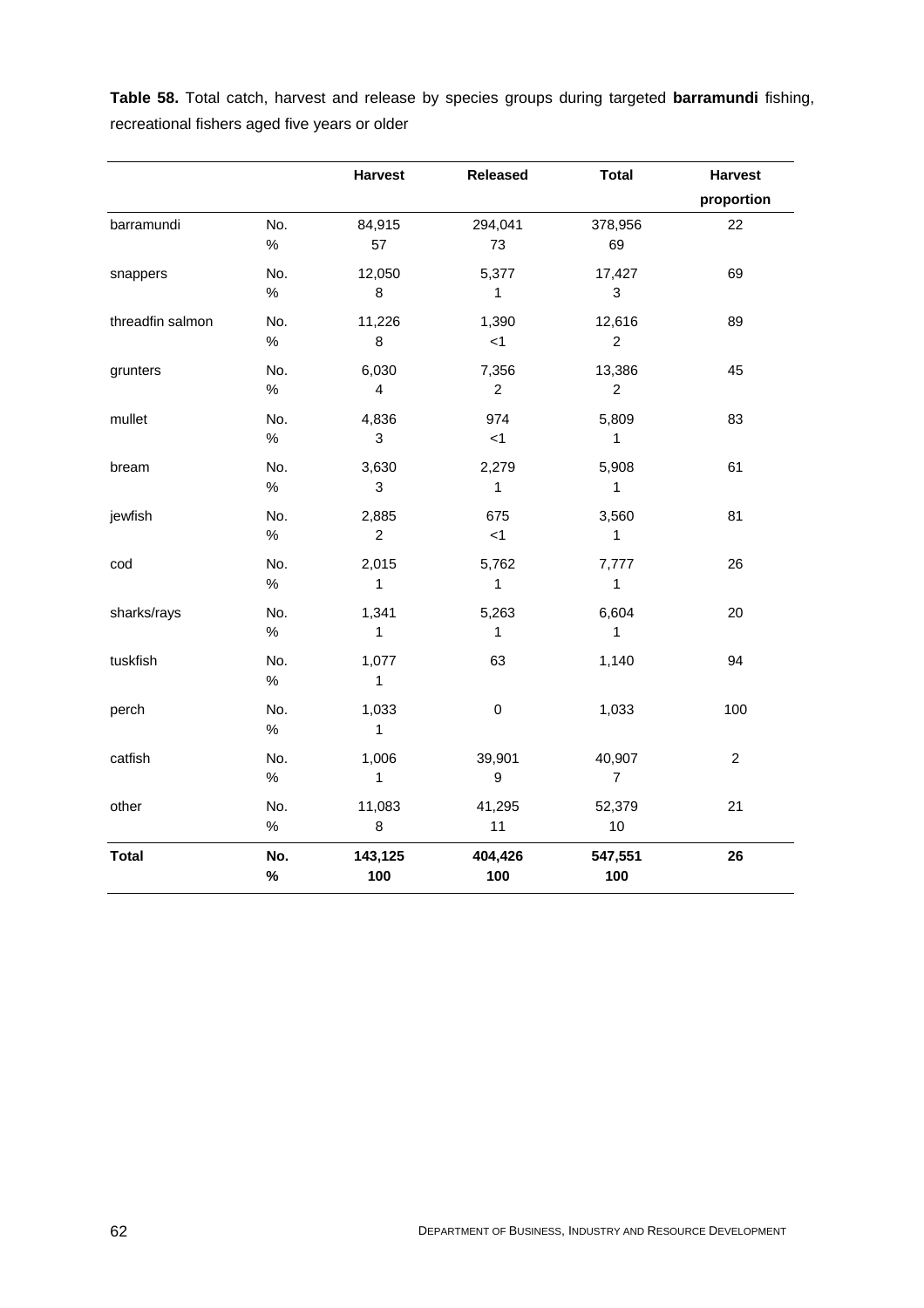**Table 59.** Total catch, harvest and release by species groups during **'non-specific'** target fishing, recreational fishers aged five years or older

|                  |             | <b>Harvest</b>          | <b>Released</b> | <b>Total</b>             | <b>Harvest</b> |
|------------------|-------------|-------------------------|-----------------|--------------------------|----------------|
|                  |             |                         |                 |                          | proportion     |
| snappers         | No.<br>%    | 61,734<br>25            | 61,338<br>24    | 123,072<br>24            | 50             |
| small baitfish   | No.<br>$\%$ | 41,748<br>17            | 3,428<br>1      | 45,176<br>9              | 92             |
| mullet           | No.<br>$\%$ | 14,147<br>6             | 2,762<br>1      | 16,909<br>3              | 84             |
| trevally         | No.<br>$\%$ | 13,086<br>5             | 9,849<br>4      | 22,935<br>5              | 57             |
| barramundi       | No.<br>%    | 13,060<br>5             | 18,306<br>7     | 31,367<br>6              | 42             |
| threadfin salmon | No.<br>$\%$ | 12,329<br>5             | 2,523<br>1      | 14,853<br>3              | 83             |
| cod              | No.<br>$\%$ | 11,503<br>5             | 24,469<br>10    | 35,972<br>7              | 32             |
| grunters         | No.<br>$\%$ | 11,439<br>5             | 8,636<br>3      | 20,075<br>$\overline{4}$ | 57             |
| bream            | No.<br>%    | 7,998<br>3              | 2,564<br>1      | 10,562<br>2              | 76             |
| emperors         | No.<br>$\%$ | 6,926<br>3              | 1,258<br>$<$ 1  | 8,183<br>$\overline{2}$  | 85             |
| tuskfish         | No.<br>$\%$ | 6,858<br>3              | 979<br>$<$ 1    | 7,837<br>$\overline{2}$  | 88             |
| jewfish          | No.<br>$\%$ | 4,767<br>$\overline{c}$ | 6,160<br>2      | 10,927<br>$\overline{2}$ | 44             |
| garfish          | No.<br>%    | 4,743<br>2              | 436<br>$<$ 1    | 5,179<br>1               | 92             |
| mud crab         | No.<br>$\%$ | 3,394<br>1              | 1,349<br>1      | 4,742<br>1               | 72             |
| mackerel         | No.<br>$\%$ | 3,383<br>1              | 3,094<br>1      | 6,477<br>1               | 52             |
| sharks/rays      | No.<br>%    | 3174<br>1               | 36,400<br>14    | 39,574<br>8              | 8              |
| coral trout      | No.<br>$\%$ | 2,946<br>1              | 7,554<br>3      | 10,500<br>2              | 28             |
| prawns           | No.<br>$\%$ | 2,434<br>1              | 568<br>$<$ 1    | 3,002<br>1               | 81             |
| barracuda        | No.<br>$\%$ | 2,059<br>1              | 1559<br>1       | 3,618<br>1               | 57             |
| whiting          | No.<br>$\%$ | 1,399<br>1              | 30<br>< 1       | 1,429<br>$<$ 1           | 98             |
| other            | No.<br>$\%$ | 20,691<br>8             | 60,912<br>24    | 81,603<br>16             | 25             |
| <b>Total</b>     | No.<br>$\%$ | 249,818<br>100          | 254,175<br>100  | 503,993<br>100           | 50             |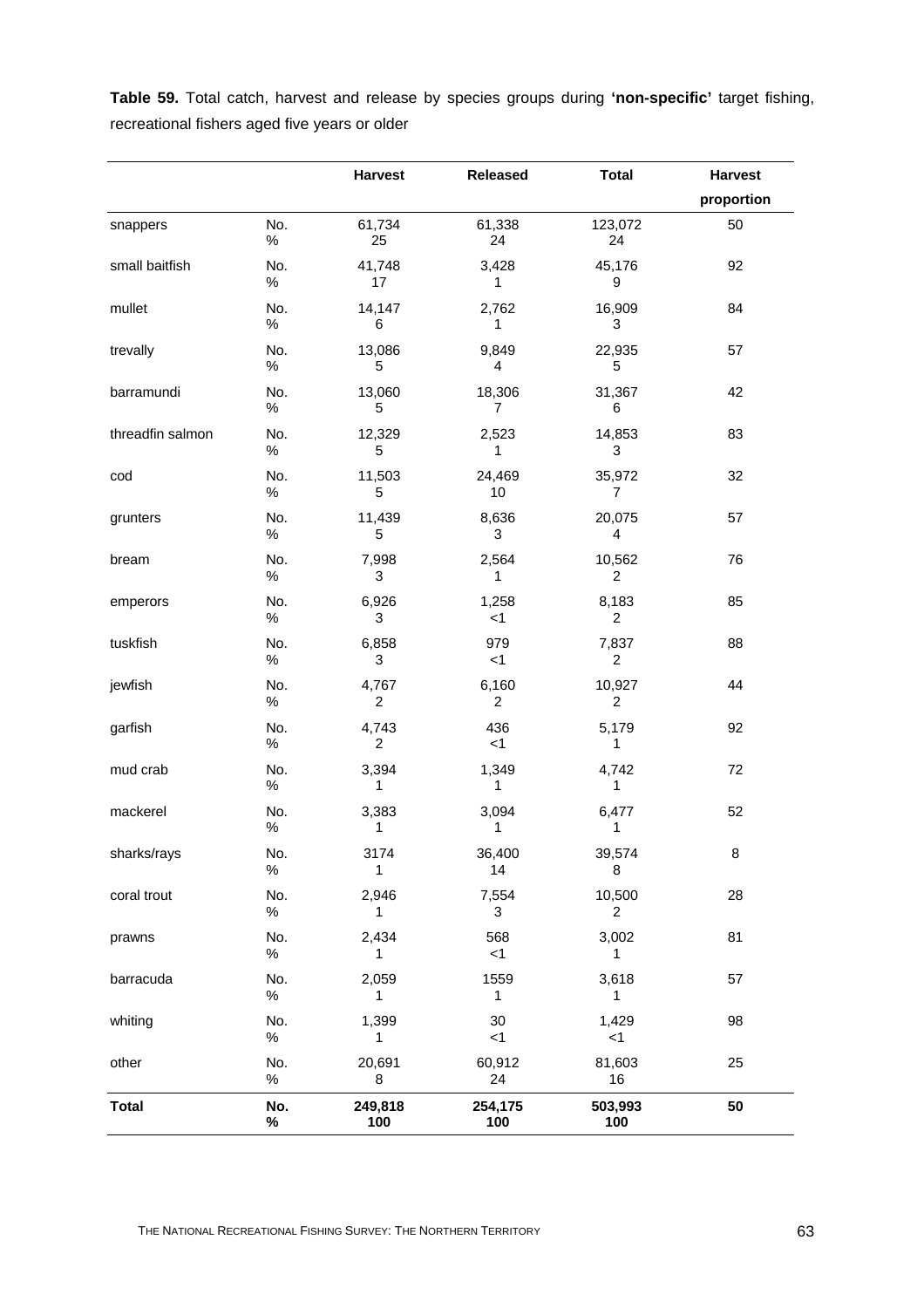|                  |             | <b>Harvest</b>          | Released                         | <b>Total</b>            | <b>Harvest</b>            |
|------------------|-------------|-------------------------|----------------------------------|-------------------------|---------------------------|
|                  |             |                         |                                  |                         | proportion                |
| snappers         | No.<br>$\%$ | 82,694<br>57            | 75,127<br>35                     | 157,821<br>44           | 52                        |
| jewfish          | No.<br>$\%$ | 9,739<br>$\overline{7}$ | 4,117<br>$\overline{\mathbf{c}}$ | 13,857<br>4             | 70                        |
| threadfin salmon | No.<br>$\%$ | 9,095<br>6              | 3,333<br>1                       | 12,428<br>3             | 73                        |
| emperors         | No.<br>$\%$ | 4,772<br>3              | 20,149<br>$\overline{7}$         | 24,920<br>5             | 19                        |
| cod              | No.<br>$\%$ | 4,746<br>3              | 8,091<br>3                       | 12,836<br>3             | 37                        |
| tuskfish         | No.<br>$\%$ | 4,468<br>3              | 2,113<br>1                       | 6,581<br>1              | 68                        |
| bream            | No.<br>$\%$ | 4,161<br>3              | 2,697<br>1                       | 6,858<br>$\overline{2}$ | 61                        |
| coral trout      | No.<br>$\%$ | 3,465<br>$\overline{c}$ | 2,726<br>1                       | 6,191<br>1              | 56                        |
| grunters         | No.<br>$\%$ | 3,213<br>$\overline{c}$ | 5,176<br>$\boldsymbol{2}$        | 8,388<br>$\overline{2}$ | 38                        |
| sharks/rays      | No.<br>$\%$ | 2,002<br>1              | 17,428<br>6                      | 19,430<br>4             | 10                        |
| barramundi       | No.<br>$\%$ | 1,899<br>1              | 2,976<br>$\overline{7}$          | 4,875<br>5              | 39                        |
| trevally         | No.<br>$\%$ | 1,756<br>1              | 9,993<br>3                       | 11,749<br>3             | 15                        |
| mackerels        | No.<br>$\%$ | 1588<br>$\mathbf{1}$    | 276<br>< 1                       | 1863<br>$<$ 1           | 85                        |
| mullet           | No.<br>$\%$ | 1461<br>$\mathbf{1}$    | 0<br>0                           | 1461<br>$<$ 1           | 100                       |
| catfish          | No.<br>$\%$ | 1,437<br>$\mathbf{1}$   | 46,160<br>22                     | 47,598<br>13            | $\ensuremath{\mathsf{3}}$ |
| mud crabs        | No.<br>$\%$ | 1,024<br>1              | 938<br>< 1                       | 1,962<br>$<$ 1          | 52                        |
| other            | No.<br>$\%$ | 8,407<br>8              | 11,230<br>11                     | 19,637<br>$10$          | 43                        |
| <b>Total</b>     | No.<br>%    | 145,927<br>100          | 212,529<br>100                   | 358,456<br>100          | 41                        |

**Table 60.** Total catch, harvest and release by species groups during targeted **reef fishing**, recreational fishers aged five years or older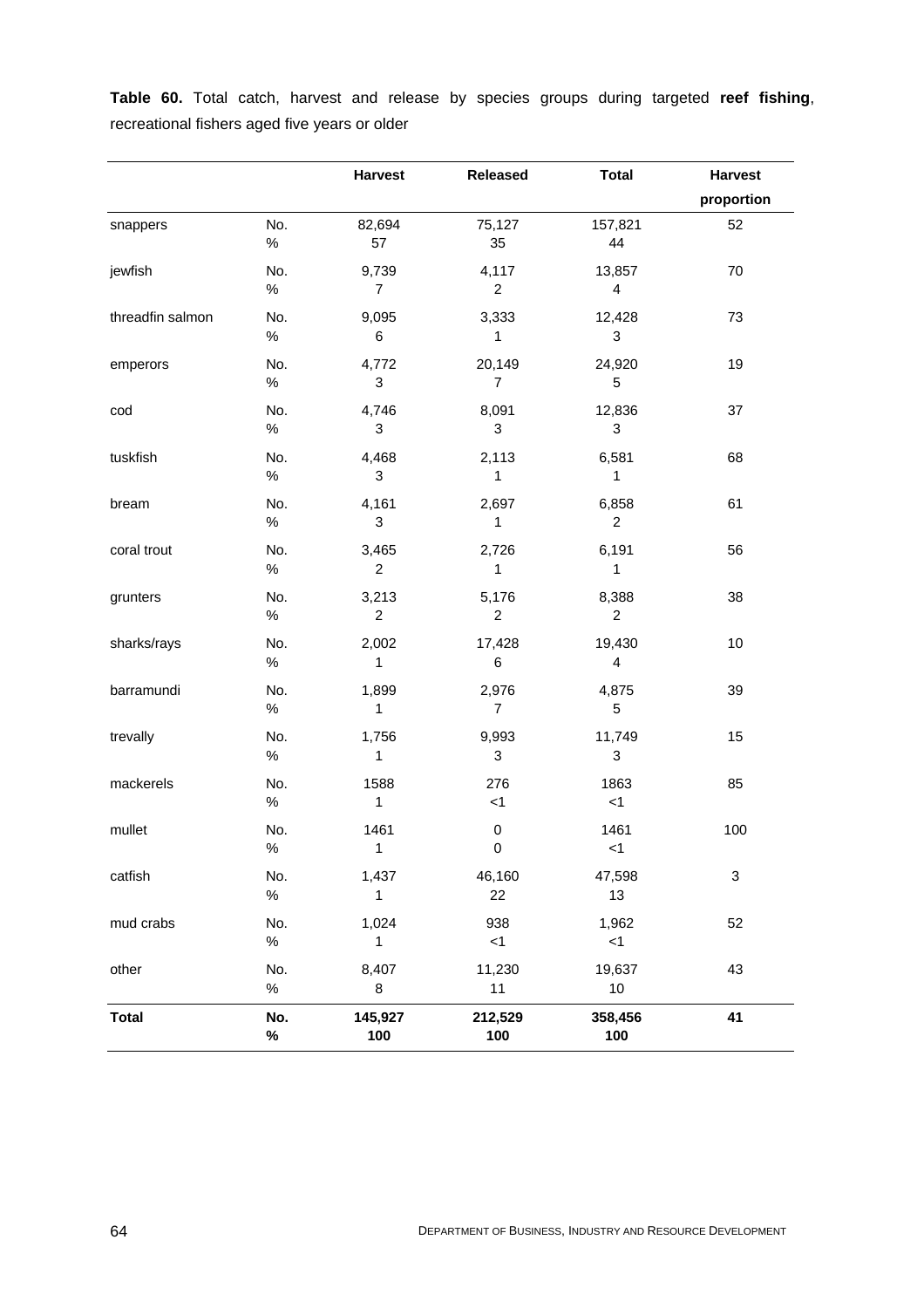|                |      | <b>Harvest</b> | <b>Released</b>           | <b>Total</b>     | <b>Harvest</b> |
|----------------|------|----------------|---------------------------|------------------|----------------|
|                |      |                |                           |                  | proportion     |
| mud crabs      | No.  | 77,041         | 51,046                    | 128,087          | 60             |
|                | $\%$ | 63             | 91                        | 72               |                |
| yabbies        | No.  | 15,255         | 15                        | 15,270           | 100            |
|                | $\%$ | 12             | $<$ 1                     | 9                |                |
| macrobrachium  | No.  | 14,769         | 1,571                     | 16,340           | 90             |
|                | $\%$ | 12             | $\ensuremath{\mathsf{3}}$ | $\boldsymbol{9}$ |                |
| mussels        | No.  | 6,429          | $\pmb{0}$                 | 6,429            | 100            |
|                | $\%$ | 5              | 0                         | $\overline{4}$   |                |
| small baitfish | No.  | 2,046          | $\pmb{0}$                 | 2,046            | 100            |
|                | $\%$ | $\overline{c}$ | $\pmb{0}$                 | 1                |                |
| oysters        | No.  | 1,176          | 0                         | 1,176            | 100            |
|                | $\%$ | 1              | $\pmb{0}$                 | 1                |                |
| other shells   | No.  | 1,832          | 0                         | 1,832            | 100            |
|                | $\%$ | 1              | $\pmb{0}$                 | 1                |                |
| other          | No.  | 3,993          | 3,259                     | 7,252            | 55             |
|                | $\%$ | $\sqrt{3}$     | 6                         | $\overline{4}$   |                |
| <b>Total</b>   | No.  | 122,541        | 55,892                    | 178,433          | 69             |
|                | %    | 100            | 100                       | 100              |                |

**Table 61.** Total catch, harvest and release by species groups during fishing for **organisms other than fish**, recreational fishers aged five years or older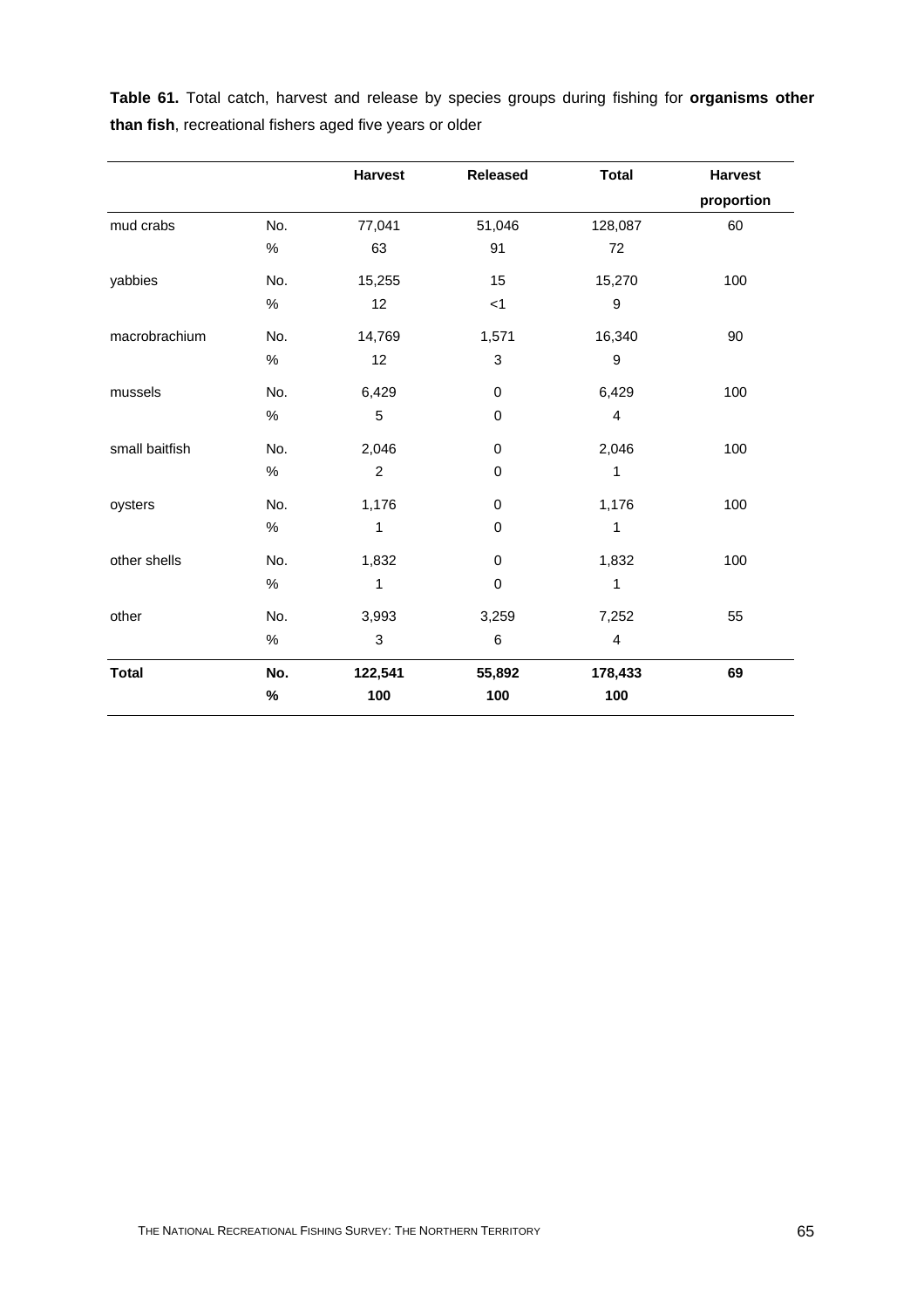|                                               |  |  |  |  |  | Table 62. Total catch, harvest and release by species groups during targeted sport/game fishing, |  |
|-----------------------------------------------|--|--|--|--|--|--------------------------------------------------------------------------------------------------|--|
| recreational fishers aged five years or older |  |  |  |  |  |                                                                                                  |  |

|                  |      | <b>Harvest</b>          | <b>Released</b>           | <b>Total</b>              | <b>Harvest</b> |
|------------------|------|-------------------------|---------------------------|---------------------------|----------------|
|                  |      |                         |                           |                           | proportion     |
| mackerel         | No.  | 10,437                  | 6,407                     | 16,844                    | 62             |
|                  | $\%$ | 17                      | $\bf8$                    | 12                        |                |
| barracuda        | No.  | 8,847                   | 12,371                    | 21,217                    | 42             |
|                  | $\%$ | 14                      | 16                        | 15                        |                |
| bream            | No.  | 4,837                   | 5,801                     | 10,637                    | 45             |
|                  | $\%$ | 8                       | $\overline{7}$            | $\bf 8$                   |                |
| threadfin salmon | No.  | 4,249                   | 408                       | 4,657                     | 91             |
|                  | $\%$ | $\overline{7}$          | $\mathbf{1}$              | $\sqrt{3}$                |                |
| small abitfish   | No.  | 3,855                   | 2,076                     | 5,931                     | 65             |
|                  | $\%$ | 6                       | $\ensuremath{\mathsf{3}}$ | $\overline{4}$            |                |
| snappers         | No.  | 3,611                   | 3,181                     | 6,792                     | 53             |
|                  | $\%$ | 6                       | $\overline{\mathbf{4}}$   | $\sqrt{5}$                |                |
| coral trout      | No.  | 3,528                   | 861                       | 4,389                     | 80             |
|                  | $\%$ | 6                       | $\mathbf{1}$              | $\ensuremath{\mathsf{3}}$ |                |
| tuskfish         | No.  | 2,386                   | 2,503                     | 4,889                     | 49             |
|                  | $\%$ | $\overline{\mathbf{4}}$ | $\ensuremath{\mathsf{3}}$ | $\overline{4}$            |                |
| trevally         | No.  | 2,385                   | 6,636                     | 9,021                     | 26             |
|                  | $\%$ | $\overline{\mathbf{4}}$ | $\boldsymbol{9}$          | $\,6\,$                   |                |
| mullet           | No.  | 2,234                   | $\pmb{0}$                 | 2,234                     | 100            |
|                  | $\%$ | $\overline{\mathbf{4}}$ | $\pmb{0}$                 | $\overline{c}$            |                |
| cod              | No.  | 1,531                   | 3,341                     | 4,872                     | 31             |
|                  | %    | $\boldsymbol{2}$        | $\overline{\mathbf{4}}$   | $\ensuremath{\mathsf{3}}$ |                |
| sharks/rays      | No.  | 1,426                   | 9,099                     | 10,525                    | 14             |
|                  | $\%$ | $\overline{c}$          | 12                        | $\bf 8$                   |                |
| tuna             | No.  | 1,017                   | 2,312                     | 3,329                     | 31             |
|                  | $\%$ | $\overline{c}$          | 3                         | $\overline{c}$            |                |
| other            | No.  | 11,376                  | 22,691                    | 34,066                    | 33             |
|                  | $\%$ | 18                      | 29                        | 24                        |                |
| <b>Total</b>     | No.  | 61,718                  | 77,686                    | 139,403                   | 44             |
|                  | $\%$ | 100                     | 100                       | 100                       |                |

Targeted barramundi fishing accounts for 87% of all the barramundi caught in the Northern Territory by recreational fishers aged five years or older. However, barramundi only account for over half of the total catch (66%), and the harvest (57%) during targeted barramundi fishing (Table 58). A variety of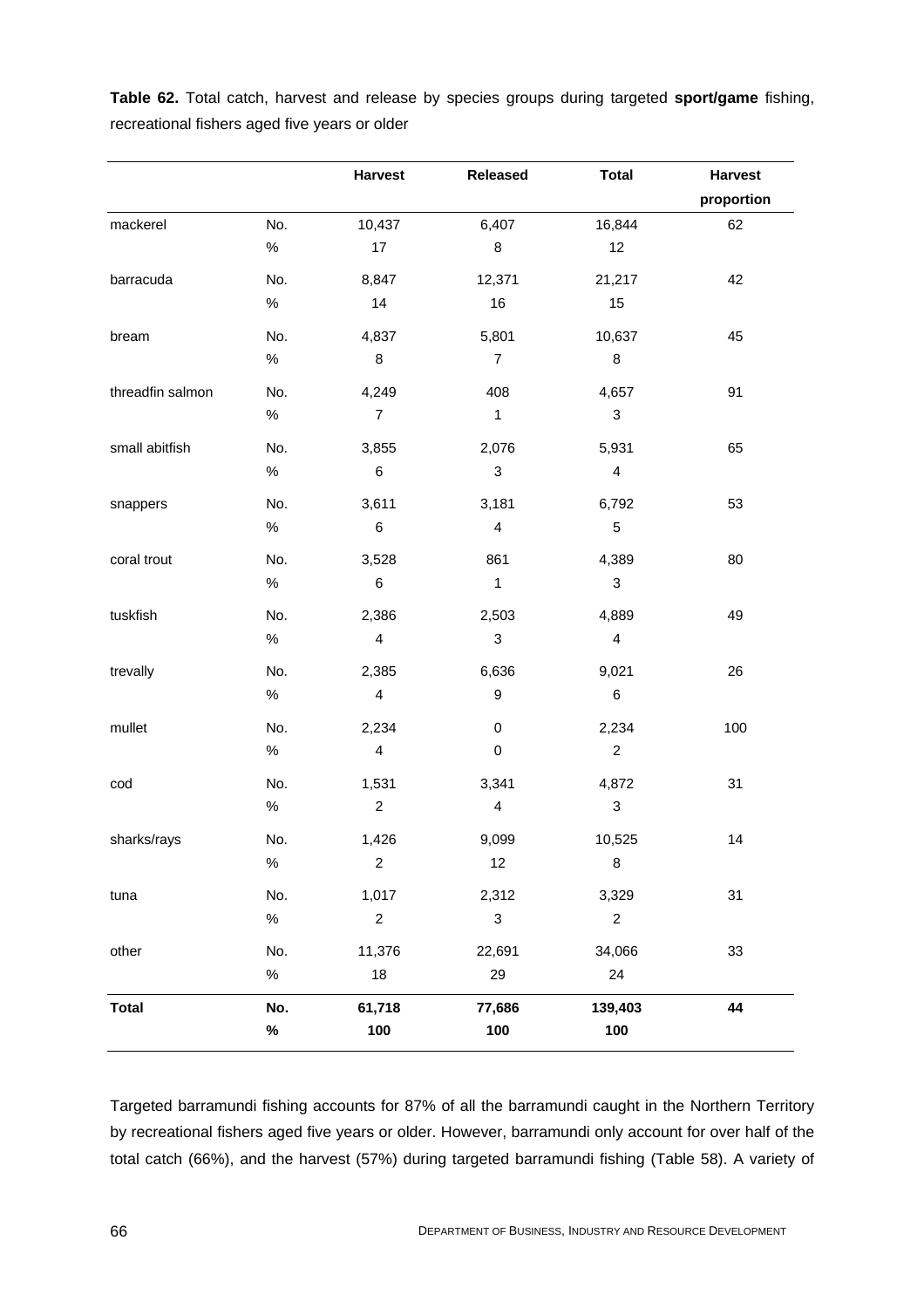species are caught during barramundi fishing, however they each comprise less than 8% of the harvest.

As would be expected, a greater variety of species was caught during fishing for no specific target and the total catch spread more evenly between the species groups (Table 59). Snapper are the largest component of the total catch (24%) and harvest (25%). Snappers caught during non-target fishing comprise 40% of the total snapper catch and 38% of the total snapper harvest.

Targeted reef fishing accounts for half (52%) of the total Northern Territory snapper (lutjanid) catch and half of the snapper harvest. Snappers are the largest component (54%) of the harvest from this target fishery (Table 60), with all other species at or below 6% of the harvest. Jewfish and threadfin salmon are important minor species. Emperors are an important species group in terms of catch, but they have a low harvest rate.

Mud crabs are the largest component of the total catch from 'non-fish' targeting, comprising 72% of the catch from this target fishery and 63% of the harvest (Table 61). The crabs caught during non-fish targeting account for 94% of the total Northern Territory mud crab catch and of the harvest.

Mackerel account for 12% of the catch and 17% of the harvest during game (Table 63). A quarter (24%) of the total mackerel catch and about half (50%) of the mackerel harvest comes from game fishing, most of the remainder of the catch is divided between reef (39%) and barramundi fishing (28%) and fishing for no specific target (9%).

**Table 63.** Total catch, harvest and release by species groups (of listed species) during **fishing for bait**, recreational fishers aged five years or older

|                |      | <b>Harvest</b> | <b>Released</b> | <b>Total</b> | <b>Harvest</b> |
|----------------|------|----------------|-----------------|--------------|----------------|
|                |      |                |                 |              | proportion     |
| mullet         | No.  | 62,255         | 972             | 63,227       | 98             |
|                | $\%$ | 63             | 43              | 62           |                |
| small baitfish | No.  | 28,054         | 638             | 28,692       | 98             |
|                | $\%$ | 28             | 28              | 28           |                |
| prawns         | No.  | 7,297          | $\pmb{0}$       | 7,297        | 100            |
|                | $\%$ | 7              | $\pmb{0}$       | 7            |                |
| other          | No.  | 1,838          | 653             | 2,491        | 74             |
|                | %    | 2              | 29              | 2            |                |
| <b>Total</b>   | No.  | 99,444         | 2,263           | 101,707      | 98             |
|                | %    | 100            | 100             | 100          |                |

By design, the catch reported for the 'fishing for bait' category was quantified and identified as one of the species groups listed (see Appendix 2, Table A3) or was recorded as small baitfish if the catch could not be identified. Mullet, garfish, herring, whiting, yabbies and macrobrachium were among the 'listed' species groups as being taken during fishing for bait. Mullet comprised the highest proportion

THE NATIONAL RECREATIONAL FISHING SURVEY: THE NORTHERN TERRITORY **67**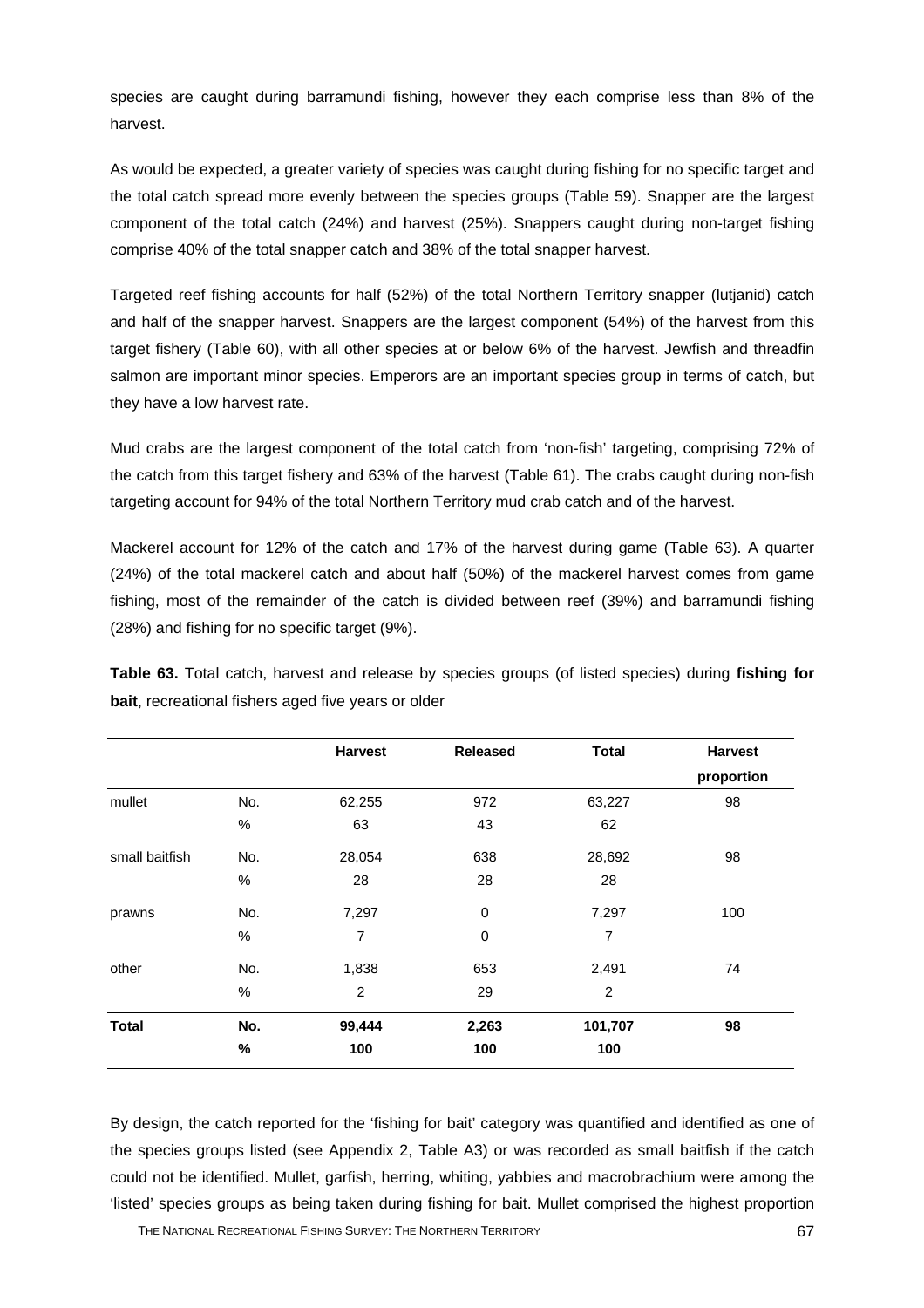(63%) of the harvest, with small baitfish comprising 28% of the harvest. The total harvest proportion of these species during fishing for bait was 98% (Table 62).

# **9 CATCH, HARVEST AND RELEASE RATES**

The information contained in this section refers to the second phase of the survey, the diary interview period for recreational fishers aged five years or older.

Catch per unit effort (cpue), harvest per unit effort (hpue) and release per unit effort (rpue) are defined as follows: cpue - total numbers caught per hour, hpue – total numbers harvested per hour and rpue – total numbers released per hour for fish and non fish. The effort measure used to calculate total catch, harvest and release rates was all appropriate effort i.e. all line effort for fish and non-fish effort for nonfish species.

Note: Any quantitative comparisons of catch rates with the information obtained from Fishcount (Coleman 1998b) should be treated with caution due to the natural high variation in catch rates and the factors which affect these catch rates.

## **9.1 Total Catch, Harvest and Release Rates**

A summary of the total catch and harvest within the Northern Territory, per resident recreational fisher aged five years or older is given in Table 64. Note: some of the equivalent information for visitors is unavailable due to the survey design.

**Table 64.** Number of fish and non-fish caught per year, resident recreational fishers aged five years or older

|              |     | <b>Residents</b> |               |  |  |  |
|--------------|-----|------------------|---------------|--|--|--|
|              |     | fish/year        | non-fish/year |  |  |  |
| harvest      | No. | 12               | 3             |  |  |  |
| release      | No. | 16               |               |  |  |  |
| <b>Total</b> | No. | 28               | 4             |  |  |  |

On average a resident recreational fisher catches approximately 28 fish and four non-fish per year, of which, 12 fish and three non-fish are harvested. This translates to a catch of approximately six fish and one non-fish per day of fishing. Visitors catch approximately five fish and less than a half non-fish per day of fishing.

The catch and harvest rates for residents and visitors are similar to the catch and harvest rates observed in 1995.

The total catch rates for fish and non-fish species by residents and visitors are presented in Table 65.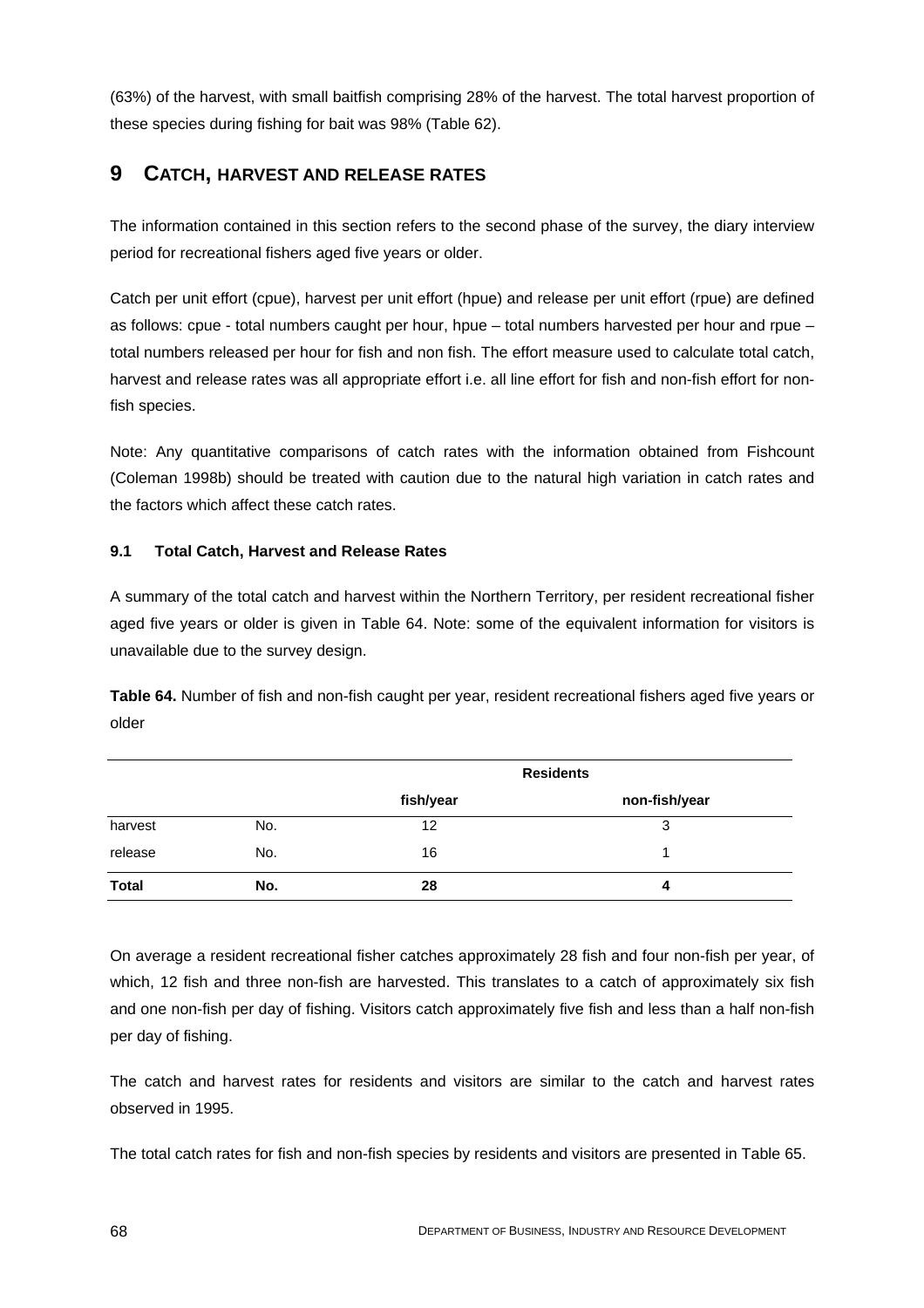|          | <b>Residents</b> | <b>Visitors</b> | Total |
|----------|------------------|-----------------|-------|
| fish     | 1.2              | 0.9             | 1.1   |
| non-fish | 0.6              | 0.7             | 0.6   |
| total    | 1.1              | 0.8             | 1.0   |

**Table 65**. Total catch rates for fish and non fish (number per hour), recreational fishers aged five years or older

The total catch rate (cpue) of all aquatic (fish and non-fish) organisms in the NT is 1.0 organisms/hour, with higher catch rates emerging for fish compared to non-fish (Table 65). Residents have a higher catch rate of fish than visitors (1.2 and 0.9 fish/hour respectively) but similar catch rates in terms of non-fish species.

**Table 66.** Catch, harvest and release rates for fish and non fish (number per hour), recreational fishers aged five years or older

|      |      | <b>Residents</b> |      | <b>Visitors</b> | Total |          |
|------|------|------------------|------|-----------------|-------|----------|
|      | Fish | Non-fish         | Fish | Non-fish        | Fish  | Non-fish |
| hpue | 0.51 | 0.42             | 0.35 | 0.61            | 0.45  | 0.45     |
| rpue | 0.69 | 0.21             | 0.51 | 0.08            | 0.62  | 0.19     |
| cpue | 1.20 | 0.63             | 0.86 | 0.70            | 1.07  | 0.64     |

Although overall harvest rates for fish and non-fish are similar, catch and release rates are higher for fish than non fish. The overall harvest is approximately one fish and one non-fish per two hours of fishing.

Visitors catch and release fewer fish per hour than residents and although overall catch rates of nonfish are similar for residents and visitors, visitors have a higher harvest rate and much lower release rate.

# **9.2 Catch, Harvest and Release Rates by Fishing Area**

Total catch rates (cpue) for fish and non-fish for each fishing area are presented in Table 67.

The highest overall catch rates occur in the Centre and the Islands, with catch rates of over two fish/non-fish per hour, which is influenced by the highest catch rates for fish (of over two fish per hour). The lowest catch rates for fish occur in the Cobourg Peninsula and Katherine areas. Areas with high catch rates for non-fish species are the Alligator Rivers and the Nhulunbuy area. The areas with the lowest catch rates for non-fish species are the Islands and the Roper River areas.

Compared to 1995, major reductions occurred in the catch rates of non-fish species in the Nhulunbuy and north coast areas. This is probably influenced by the high harvest of shellfish observed in these areas in 1995.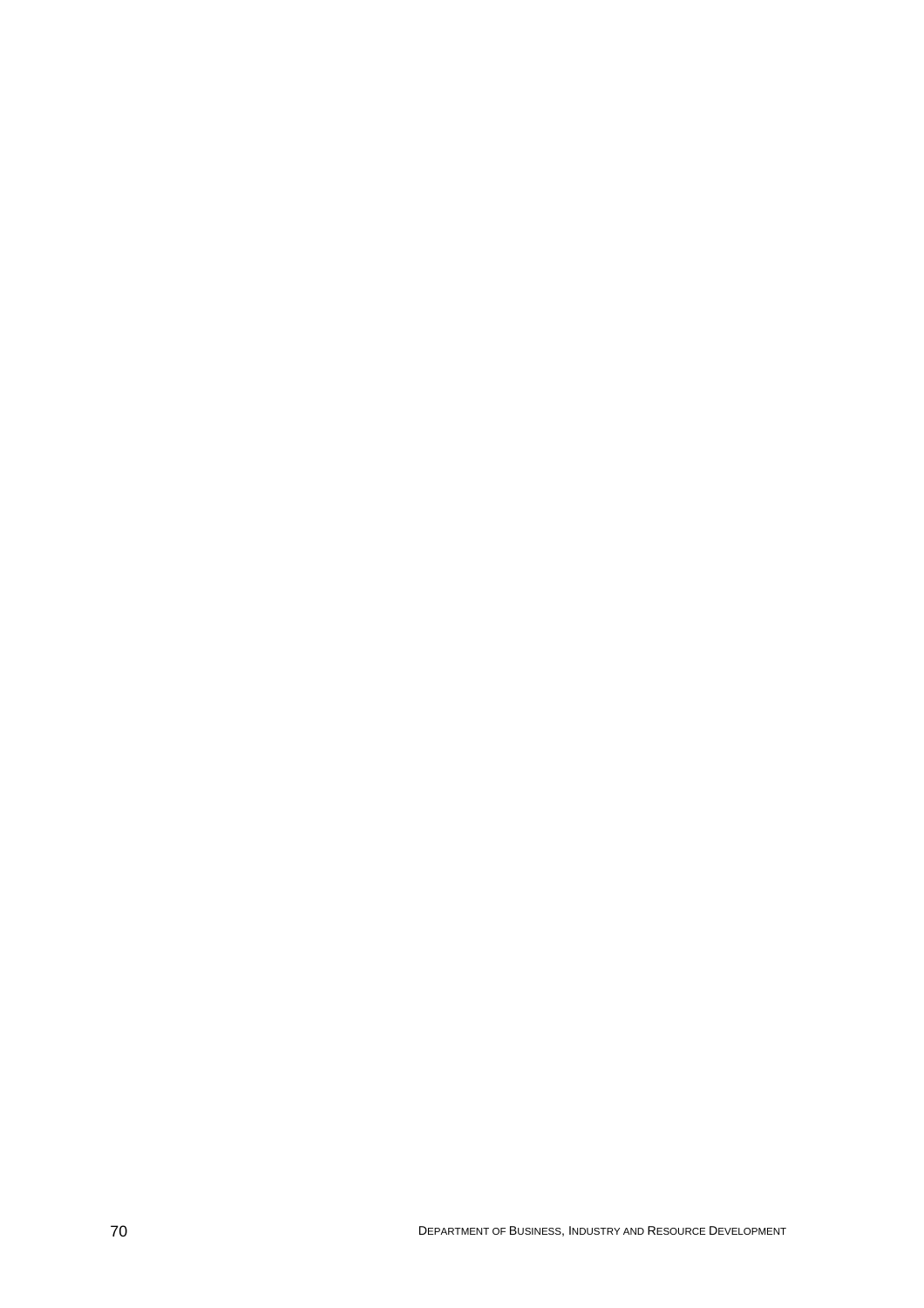|                         | <b>Fish</b> | Non-fish | <b>Total</b> |
|-------------------------|-------------|----------|--------------|
| Darwin area             | 1.15        | 0.77     | 1.04         |
| Mary River              | 0.54        | 0.56     | 0.54         |
| <b>West Coast</b>       | 1.27        | 0.58     | 1.18         |
| Daly River              | 0.9         | 0.55     | 0.82         |
| Roper River             | 0.68        | 0.15     | 0.59         |
| Nhulunbuy               | 1.32        | 1.96     | 1.34         |
| McArthur area           | 0.94        | 0.46     | 0.8          |
| <b>Alligator Rivers</b> | 1.02        | 1.88     | 1.02         |
| Adelaide River          | 2.02        | 0.39     | 1.81         |
| North Coast             | 1.29        | 0.10     | 1.22         |
| Islands                 | 2.51        | 0.04     | 2.45         |
| Katherine area          | 0.53        | 1.55     | 0.75         |
| Cobourg Peninsula       | 0.32        | 0.51     | 0.33         |
| Centre                  | 2.37        | n/a      | 2.37         |
| <b>Total</b>            | 1.07        | 0.64     | 1.00         |

**Table 67**. Total catch rates for fish and non fish (number per hour) for each fishing area, recreational fishers aged five years or older

#### **9.3 Catch, Harvest and Release Rates by Target Fishery**

A summary of total cpue, hpue and rpue for all aquatic organisms for target fishing by resident recreational fishers aged five years or older are presented in Table 68.

**Table 68.** Total cpue, hpue and rpue (number per hour) for all aquatic organisms by target fishery, recreational fishers aged five years or older

|                    | hpue  | rpue | cpue  |
|--------------------|-------|------|-------|
| barramundi         | 0.18  | 0.51 | 0.69  |
| game/sport fish    | 0.44  | 0.56 | 1.00  |
| reef fish          | 0.84  | 1.22 | 2.06  |
| no specific target | 0.60  | 0.61 | 1.21  |
| non fish           | 0.40  | 0.18 | 0.59  |
| fishing for bait   | 10.82 | 0.25 | 11.07 |
| <b>Total</b>       | 0.45  | 0.55 | 1.00  |

Except for bait fishing, reef fishing has the highest catch rate of the targeted fisheries (2.06 fish/hour) and fishing for non-fish species the lowest (0.59 organisms/hour) (Table 68). Bait fishing has the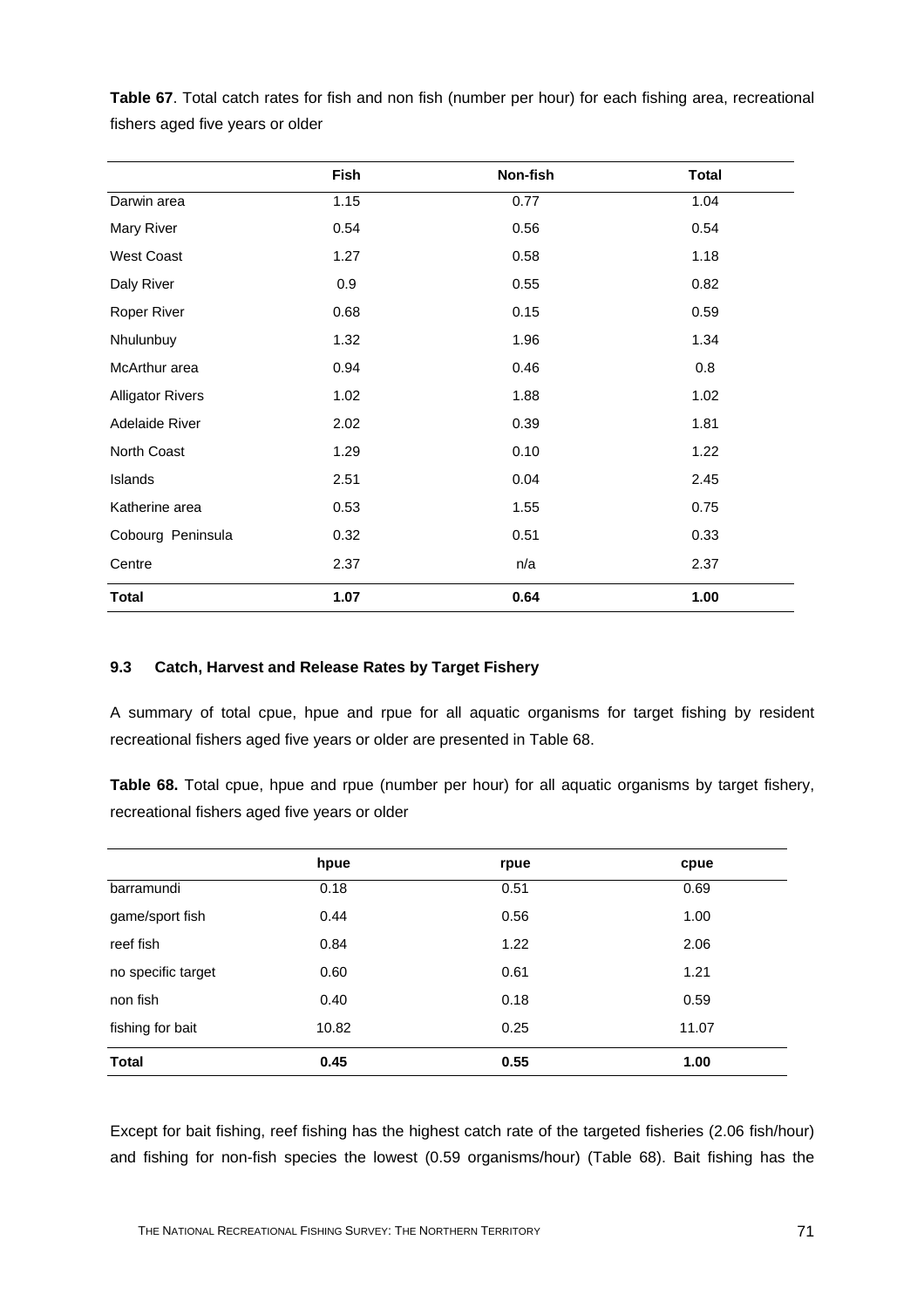highest harvest rate (approximately 11 organisms per hour) followed by reef fishing (about one fish per hour). Barramundi fishing has the lowest harvest rate of one fish every five hours.

Details of catch rates by species groups for each target fishery follow, in Tables 69 to 74.

**Table 69.** Cpue, hpue and rpue (number per hour) for barramundi and other species during targeted **barramundi fishing**, recreational fishers aged five years or older

|                   | hpue | rpue | cpue |
|-------------------|------|------|------|
| barramundi        | 0.11 | 0.37 | 0.48 |
| all other species | 0.07 | 0.14 | 0.21 |
| <b>Total</b>      | 0.18 | 0.51 | 0.69 |

**Table 70.** Cpue, hpue and rpue (number per hour) by species during targeted **game fishing**, recreational fishers aged five years or older

|                   | hpue | rpue   | cpue |
|-------------------|------|--------|------|
| mackerel          | 0.07 | 0.05   | 0.12 |
| barracuda         | 0.06 | 0.09   | 0.15 |
| threadfin salmon  | 0.03 | < 0.01 | 0.03 |
| trevally          | 0.02 | 0.05   | 0.06 |
| tuna              | 0.01 | 0.02   | 0.02 |
| all other species | 0.25 | 0.36   | 0.61 |
| <b>Total</b>      | 0.44 | 0.56   | 1.00 |

**Table 71.** Cpue, hpue and rpue (number per hour) by species during targeted **reef fishing**, recreational fishers aged five years or older

|                   | hpue | rpue | cpue |
|-------------------|------|------|------|
| snappers          | 0.48 | 0.43 | 0.91 |
| jewfish           | 0.06 | 0.02 | 0.08 |
| threadfin salmon  | 0.05 | 0.02 | 0.07 |
| emperors          | 0.03 | 0.12 | 0.14 |
| cod               | 0.03 | 0.05 | 0.07 |
| all other species | 0.20 | 0.58 | 0.78 |
| <b>Total</b>      | 0.84 | 1.22 | 2.06 |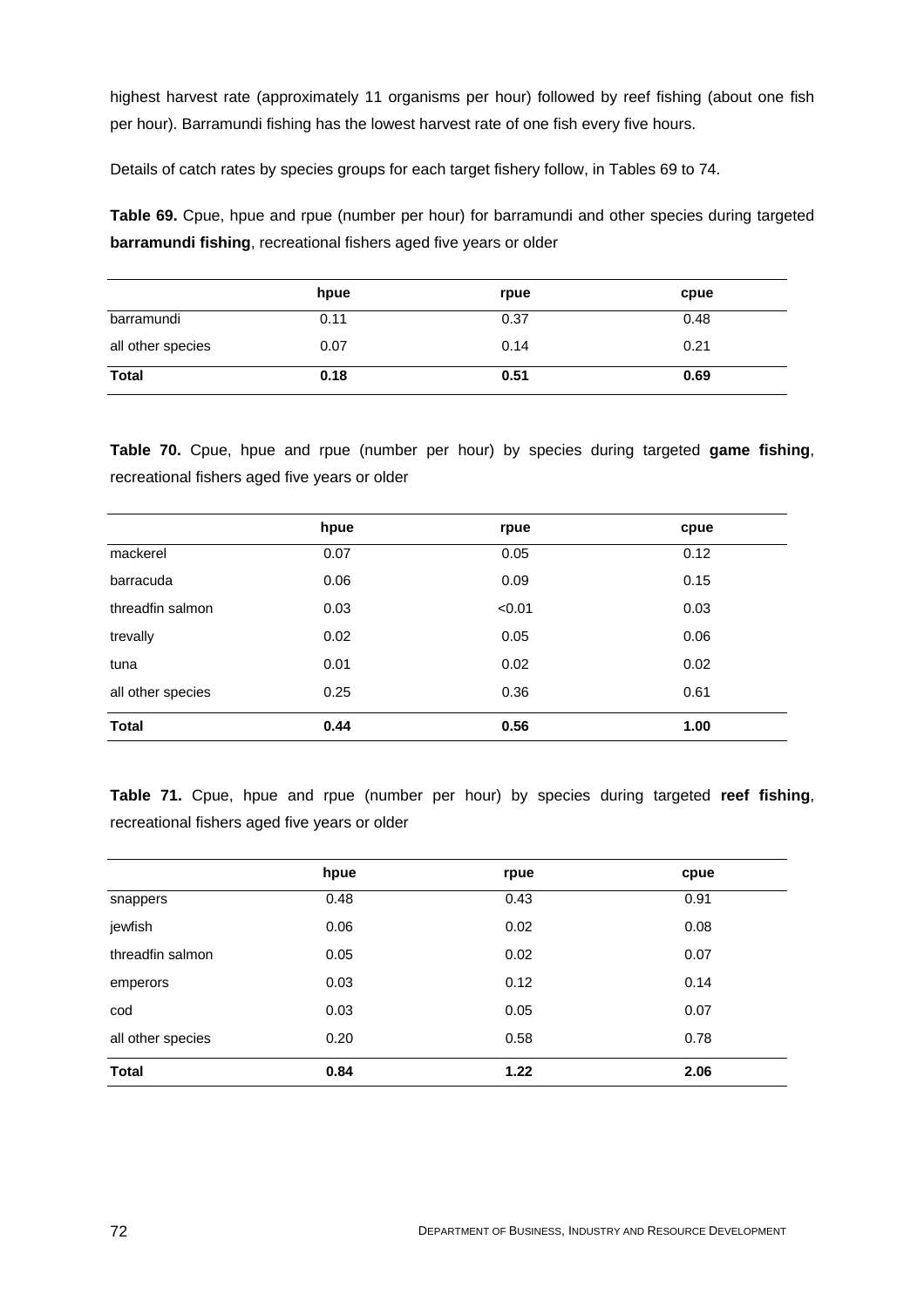|                   | hpue | rpue | cpue |
|-------------------|------|------|------|
| snappers          | 0.15 | 0.15 | 0.29 |
| mullet            | 0.03 | 0.01 | 0.04 |
| trevally          | 0.03 | 0.02 | 0.05 |
| barramundi        | 0.03 | 0.04 | 0.08 |
| threadfin salmon  | 0.03 | 0.01 | 0.04 |
| mackerel          | 0.01 | 0.01 | 0.02 |
| all other species | 0.32 | 0.37 | 0.69 |
| <b>Total</b>      | 0.60 | 0.61 | 1.21 |
|                   |      |      |      |

**Table 72.** Cpue, hpue and rpue (number per hour) by species during **non target fishing**, recreational fishers aged five years or older

**Table 73.** Cpue, hpue and rpue (number per hour) by species during fishing for species **other than fish**, recreational fishers aged five years or older

|                   | hpue | rpue   | cpue |
|-------------------|------|--------|------|
| mud crab          | 0.25 | 0.17   | 0.42 |
| yabbies           | 0.05 | < 0.01 | 0.05 |
| macrobrachium     | 0.05 | 0.01   | 0.05 |
| all other species | 0.05 | 0.01   | 0.06 |
| <b>Total</b>      | 0.40 | 0.18   | 0.59 |

**Table 74.** Cpue, hpue and rpue (number per hour) by species during fishing for **bait**, recreational fishers aged five years or older

|                   | hpue  | rpue   | cpue  |
|-------------------|-------|--------|-------|
| mullet            | 6.77  | 0.11   | 6.88  |
| small baitfish    | 3.05  | 0.07   | 3.12  |
| prawns (marine)   | 0.79  | < 0.01 | 0.79  |
| all other species | 0.20  | 0.07   | 0.27  |
| <b>Total</b>      | 10.82 | 0.25   | 11.07 |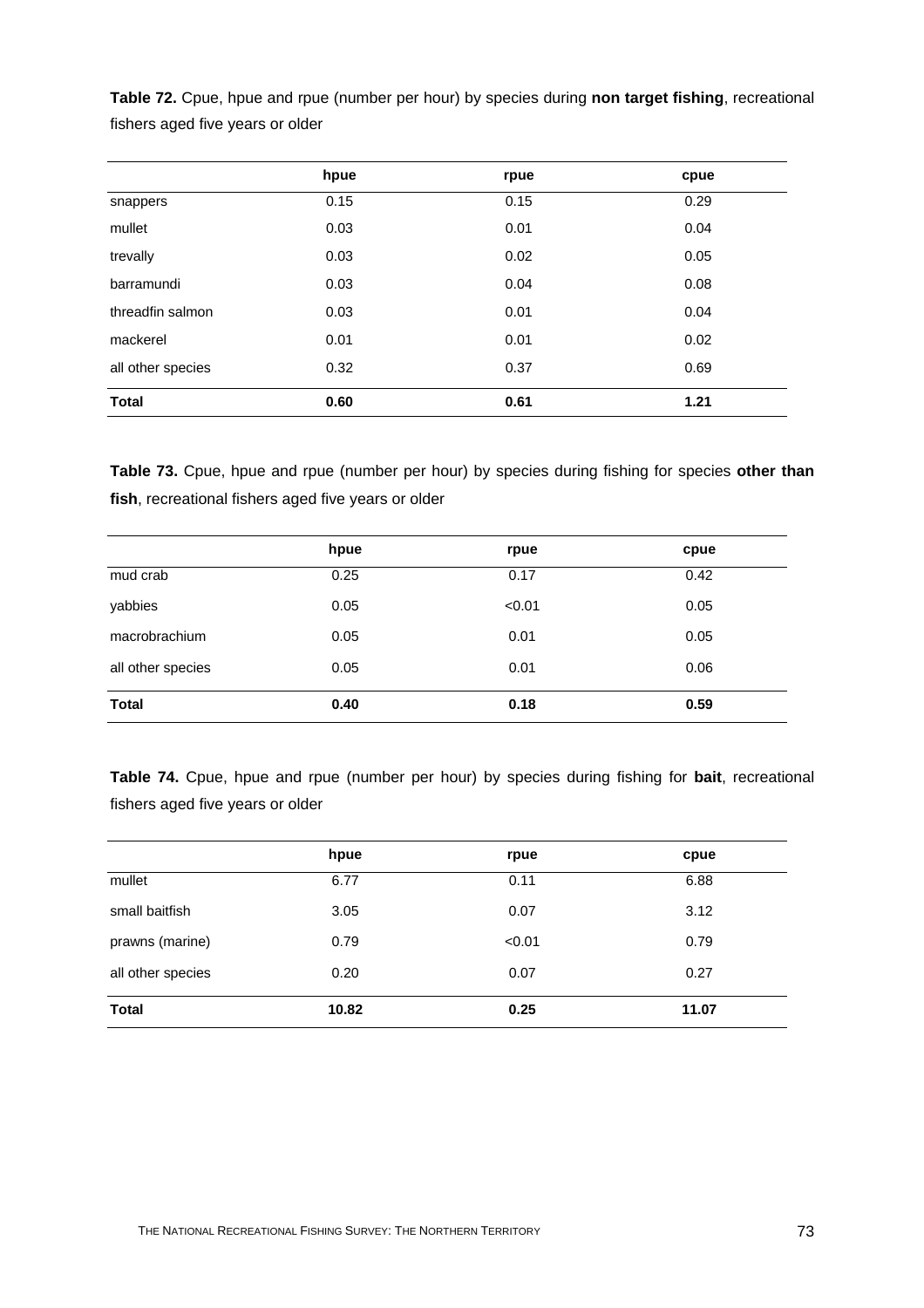# **10 EXPENDITURE**

## **10.1 Introduction**

Information on direct expenditure was collected from resident fishers aged five years or older during the second phase of the survey, during the diary interviews. Respondents were also asked where the expenditure occurred and each expenditure event was allocated an economic zone, either in the Northern Territory (Figure 4) or interstate (expenditure outside of Australia was not included). Only expenditure related to vehicle fuel was not allocated an economic zone.

Results are presented as expanded population estimates (based on ABS estimated resident population and participation rates obtained from the initial survey).

#### **10.2 Expenditure**

All expenditure related to recreational fishing personally incurred by the respondent was recorded during the diary survey. Such expenditure could either be directly associated with a fishing event or occur as an 'expenditure only' event. In this way, any expenditure related to recreational fishing was obtained even if a recreational fisher did not actively fish during the diary phase of the survey. Note: by design, the study did not attempt to assess the economic 'value' of the recreational fishery and it is recognised that expenditure information (although an important measure of economic activity) equates to the 'cost of inputs', in terms of any such valuation.

Direct expenditure was obtained for several categories. When an expense was incurred, the proportion of this amount directly attributable to fishing was also ascertained e.g. if a boat outing included fishing and water-skiing, only that proportion of the fuel and costs directly attributable to fishing was recorded.

#### **10.3 Direct Expenditure within the Northern Territory**

Both residents of and visitors to the Territory incurred direct expenditure on recreational fishing within the Northern Territory. Expenditure by residents and visitors by expenditure category is presented in Table 75.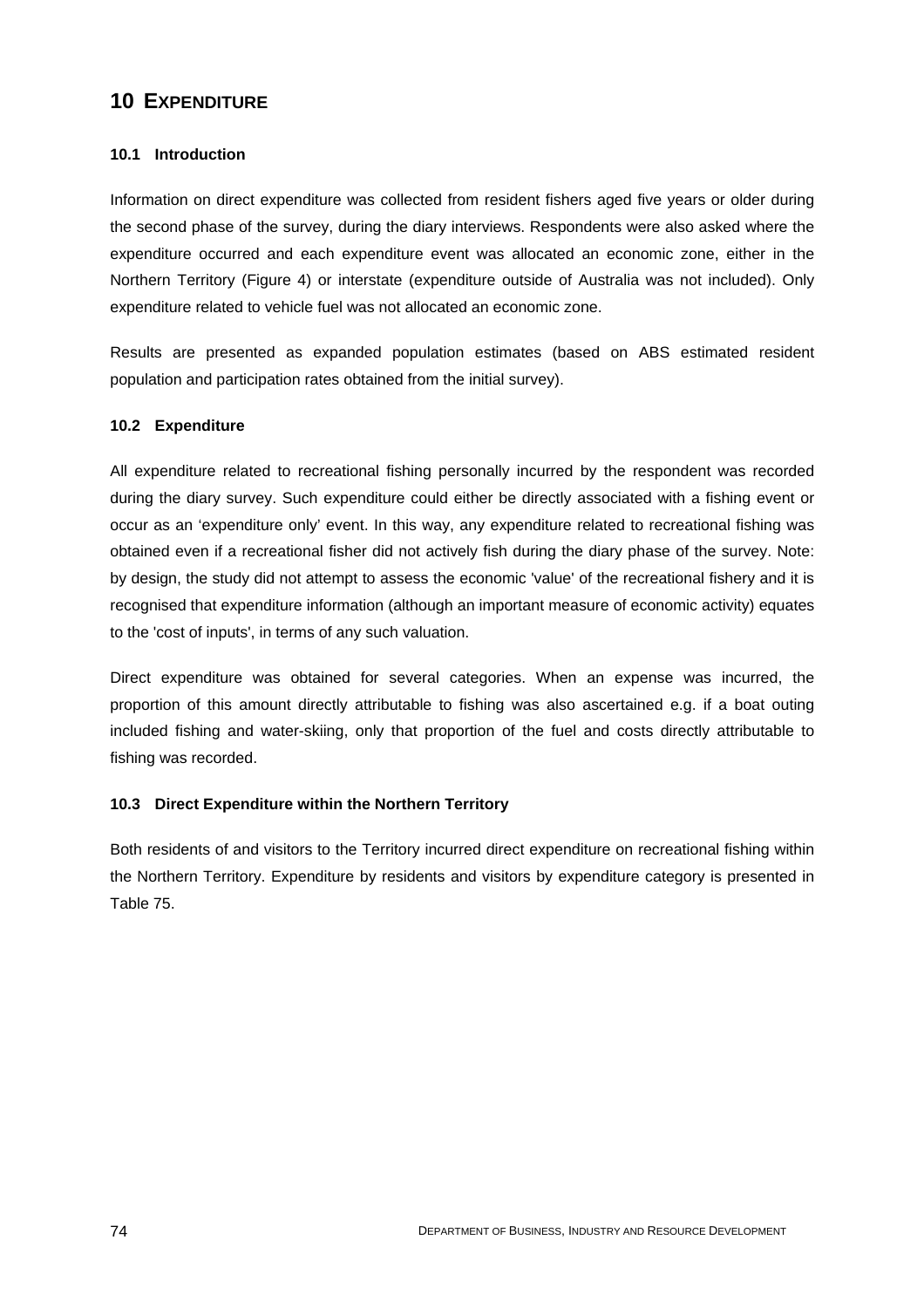**Table 75.** Total expenditure per year within the Northern Territory by expenditure category, recreational fishers aged five years or older

|                                       | Residents (\$) | Visitors(\$) | Total (\$) |
|---------------------------------------|----------------|--------------|------------|
| boat - capital                        | 10,426,166     | 9,393        | 10,435,559 |
| car – daily running costs and fuel    | 5,590,590      | 16,553       | 5,607,143  |
| boat - hire/charter                   | 954,592        | 4,215,135    | 5,169,727  |
| accommodation                         | 220,363        | 3,289,762    | 3,510,125  |
| boat/trailer - maintenance            | 3,027,117      | 11,689       | 3,038,806  |
| boat - fuel                           | 1,693,812      | 451,918      | 2,145,729  |
| tackle - capital and maintenance      | 1,314,538      | 140,985      | 1,455,523  |
| fees (clubs, licence, access etc)     | 918,528        | 40,044       | 958,571    |
| tackle - terminal (eg hooks and line) | 588,276        | 74,912       | 663,188    |
| camping equipment                     | 499,009        | 20,434       | 519,443    |
| bait                                  | 354,172        | 132,249      | 486,421    |
| other travel (within the NT)          | 248,321        | 218,232      | 466,553    |
| clothing                              | 121,183        | 3,373        | 124,556    |
| car - capital                         | 47,613         | 43,782       | 91,395     |
| ice                                   | 83,115         | 1,384        | 84,499     |
| books/magazines                       | 16,842         | 5,093        | 21,935     |
| diving - equipment/air refills etc    | 1,548          | 0            | 1,548      |
| other                                 | 96,836         | 34,820       | 131,655    |
| <b>Total</b>                          | 26,105,784     | 8,674,938    | 34,780,721 |

Total annual expenditure, **directly** attributable to recreational fishing in the NT is estimated at almost \$35 million. Resident fishers account for a substantial majority (\$26 million or 75%) of the total expenditure. Overall, capital expenditure on boats was the highest expenditure category, with over \$10 million being spent, representing 30% of the total net expenditure and 40% of the total expenditure by residents. Daily running costs for vehicles were the second highest expenditure category overall and for residents. Overall, the most expensive aspect of recreational fishing for residents is buying, maintaining and running boats, which is over half (62%) of their yearly expenditure at over \$16 million. The patterns of expenditure by residents were similar across the home regions. The highest level of expenditure for visitors was on boat hire and charter (49%) followed by accommodation (38%).

The average resident recreational fisher spends \$594 per year within the Northern Territory directly on recreational fishing.

In 1995 capital expenditure on boats and daily running costs of vehicles were also the highest expenditure categories, however boat capital did not include expenditure on new boats (in 1995 this was included as capital investment in boats). The average resident fisher spent \$460 per year on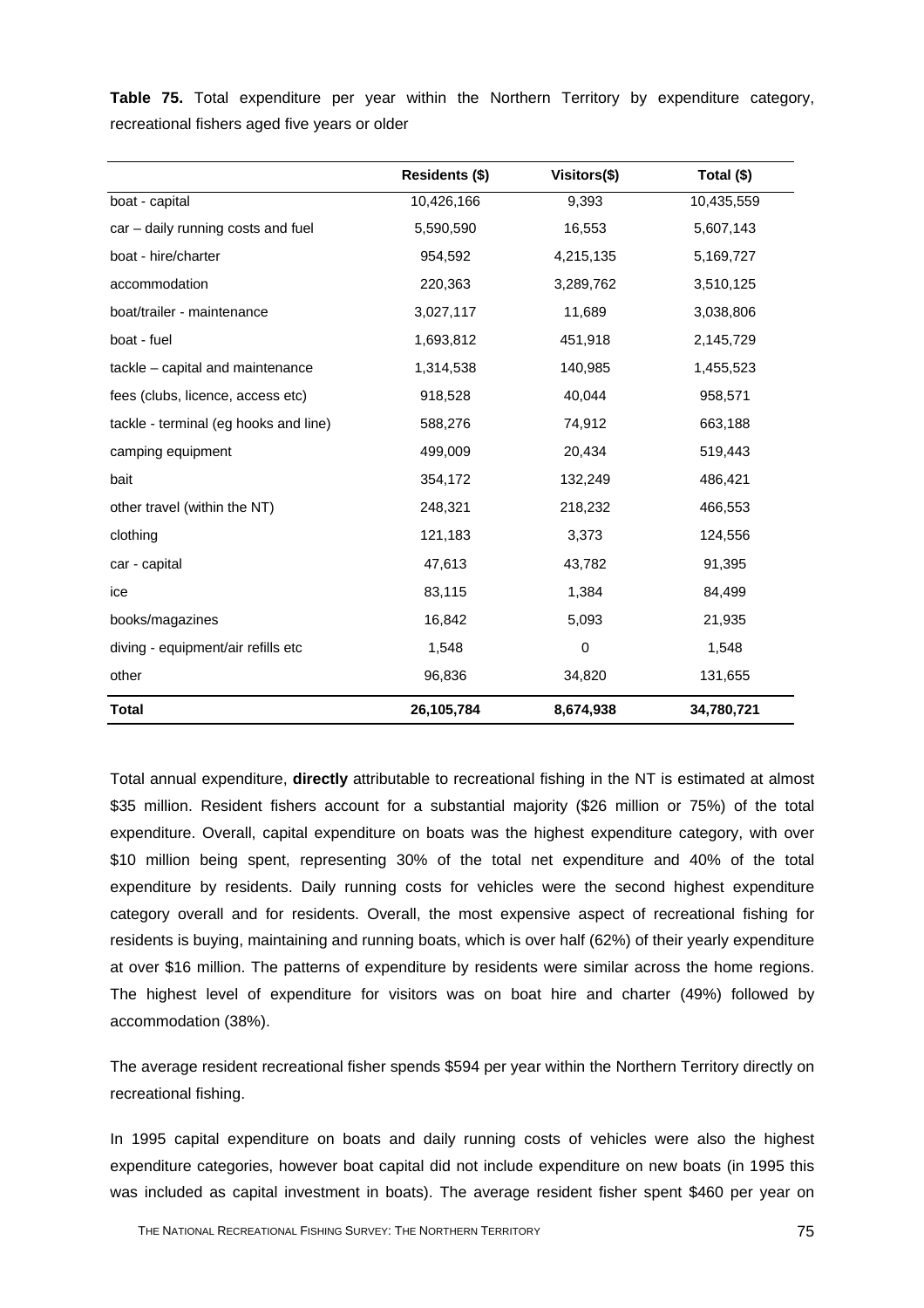recreational fishing in 1995, within the Northern Territory, however this did not include some expenditure categories, such as accommodation.

# **10.3.1 Regional direct expenditure within the Northern Territory**

The direct expenditure on recreational fishing by residents and visitors within each economic zone is presented in Table 76 (see Figure 4). The Darwin region accounts for the majority (75%) of the direct expenditure. However expenditure in the east and west Arnhem zones is significant, particularly by visitors.

|                       |      | Residents (\$)            | Visitors(\$) | Total (\$)                |
|-----------------------|------|---------------------------|--------------|---------------------------|
| Darwin region (Y1)    | No.  | 17,400,503                | 4,416,901    | 21,817,403                |
|                       | $\%$ | 85                        | 51           | 75                        |
| West Arnhem (Y4)      | No.  | 38,681                    | 2,950,832    | 2,989,514                 |
|                       | $\%$ | $<$ 1                     | 34           | 10                        |
| East Arnhem (Y5)      | No.  | 1,680,687                 | 275,478      | 1,956,165                 |
|                       | $\%$ | $\bf 8$                   | 3            | $\overline{7}$            |
| Arnhem H'way (Y3)     | No.  | 497,051                   | 399,741      | 896,791                   |
|                       | $\%$ | $\boldsymbol{2}$          | 5            | $\ensuremath{\mathsf{3}}$ |
| Katherine (Y7)        | No.  | 656,378                   | 40,732       | 697,110                   |
|                       | $\%$ | $\ensuremath{\mathsf{3}}$ | < 1          | $\overline{c}$            |
| McArthur Coast (Y8)   | No.  | 29,085                    | 413,349      | 438,734                   |
|                       | $\%$ | < 1                       | 5            | $\overline{c}$            |
| Douglas - Daly (Y6)   | No.  | 104,420                   | 63,605       | 168,025                   |
|                       | $\%$ | 1                         | 1            | 1                         |
| Tmber Creek West (Y9) | No.  | 67,273                    | 81,251       | 148,525                   |
|                       | $\%$ | $\,<$                     | 1            | 1                         |
| Center (Y10)          | No.  | 79,953                    | $\mathbf 0$  | 79,953                    |
|                       | $\%$ | < 1                       | $<$ 1        | $<$ 1                     |
| Tiwi (Y2)             | No.  | 22,086                    | $\mathbf 0$  | 22,086                    |
|                       | $\%$ | < 1                       | $\mathbf 0$  | < 1                       |
| <b>Total</b>          | No.  | 20,576,117                | 8,641,889    | 29,214,306                |
|                       | $\%$ | 100                       | 100          | 100                       |

**Table 76.** Total expenditure per year by economic zones, recreational fishers aged five years or older

# **10.4 Direct Expenditure Outside the Northern Territory**

Residents of the Territory also incurred direct expenditure on recreational fishing within other states of Australia (expenditure outside Australia was not included in the survey). External expenditure by residents by expenditure category is presented in table 66.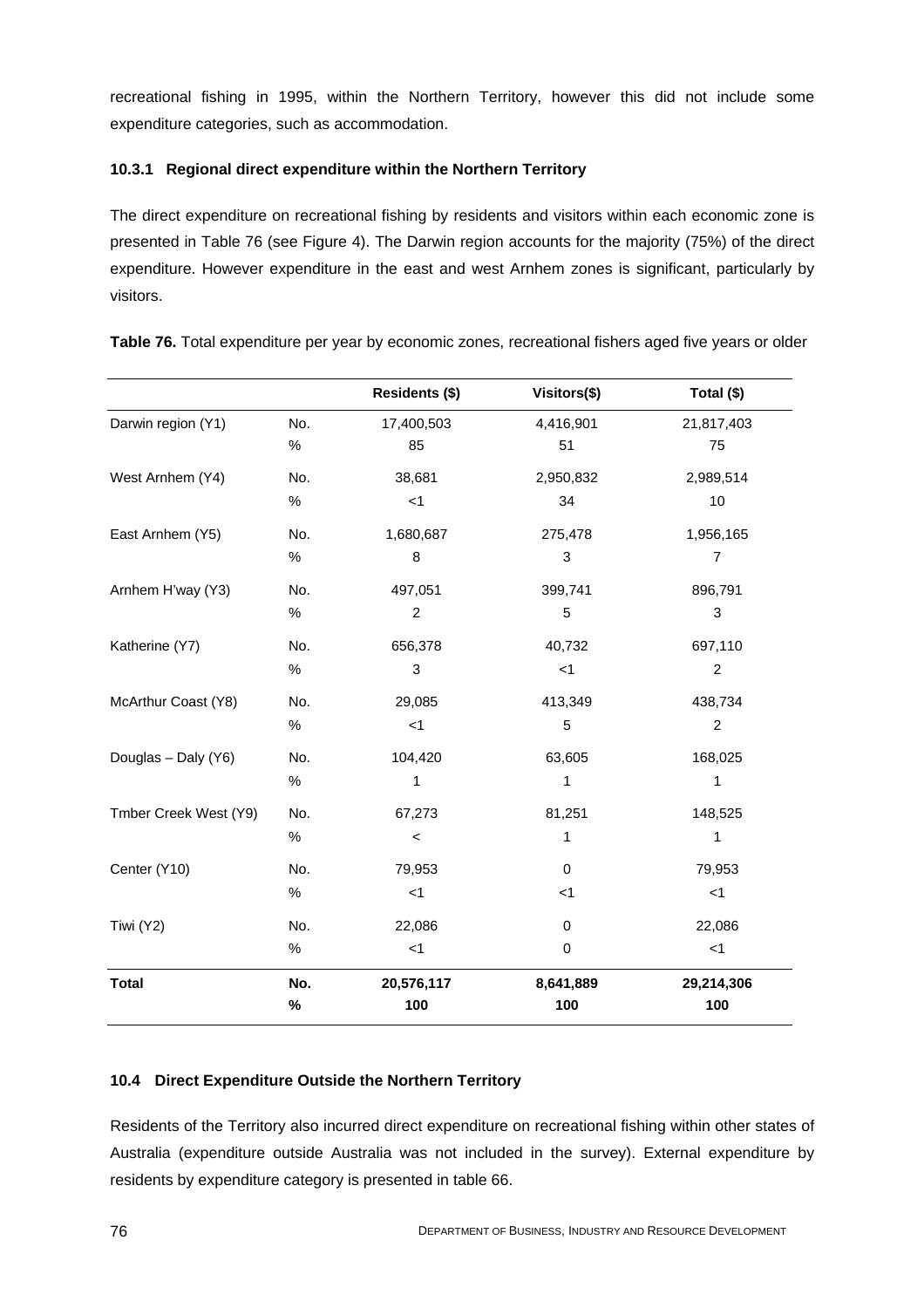Total annual expenditure, by Northern Territory residents in other states of Australia, **directly**  attributable to recreational fishing is estimated at almost half a million dollars. Overall, capital expenditure and maintenance of fishing tackle was the highest expenditure category, with over \$150,000 being spent, representing 36% of the total external expenditure.

**Table 77.** Total expenditure per year by expenditure category, recreational fishers aged five years or older

|                                       | Residents (\$) |
|---------------------------------------|----------------|
| tackle - capital and maintenance      | 157,630        |
| boat - capital                        | 63,601         |
| boat - fuel                           | 55,268         |
| tackle - terminal (eg hooks and line) | 45,748         |
| boat hire                             | 37,755         |
| camp                                  | 22,839         |
| fees                                  | 22,233         |
| bait                                  | 13,275         |
| accommodation                         | 10,456         |
| books                                 | 4,464          |
| boat m                                | 1,923          |
| car c                                 | 1,038          |
| ice                                   | 771            |
| dive                                  | 190            |
| <b>Total</b>                          | 437,191        |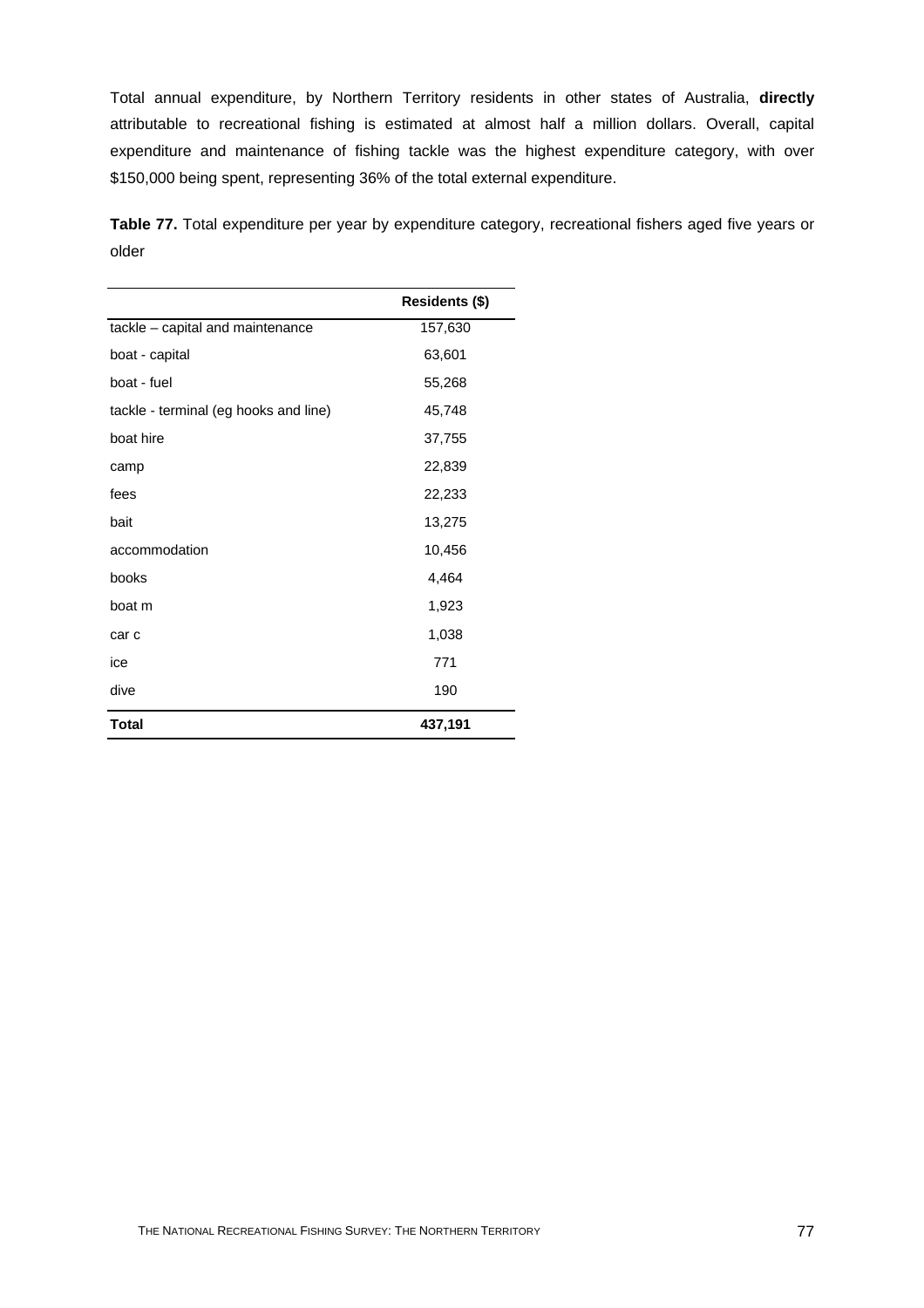# **11 AWARENESS AND OPINIONS**

# **11.1 Introduction**

The information contained in this section of the report was collected at the end of the diary phase for residents, to ensure that the educational effects of certain questions (e.g. enhanced awareness of size and possession limits) did not influence the behaviour of respondents during the diary phase. A diarist (aged 15 or more) was selected randomly from each household and asked a series of questions to assess opinions on a range of fishing related issues.

Results are presented as expanded population estimates (based on ABS estimated resident population).

#### **11.2 Motivation for Fishing**

As the first question in this phase of the survey, respondents were questioned about their motivations to go fishing. They were asked to rate eight factors according to their importance.

| <b>Motivation</b>      |      | <b>Very</b> | quite | Not very | Not at all | unsure   |
|------------------------|------|-------------|-------|----------|------------|----------|
| relax or unwind        | %    | 63          | 31    | 5        |            | $\Omega$ |
| to be outdoors         | %    | 65          | 31    | 3        | 0          | 0        |
| solitude               | $\%$ | 16          | 28    | 36       | 20         |          |
| time with family       | $\%$ | 31          | 30    | 29       | 10         | 0        |
| time with friends      | %    | 24          | 52    | 21       | 3          | 0        |
| fishing competitions   | $\%$ | 1           | 5     | 22       | 72         |          |
| sport of catching fish | %    | 29          | 45    | 17       | 8          |          |
| catch fish for food    | $\%$ | 20          | 29    | 31       | 20         |          |
| <b>Total</b>           | $\%$ | 31          | 31    | 20       | 17         | 0        |

**Table 78.** Importance of factors, recreational fishers aged 16 years or older

The most important factors were to 'relax and unwind' and to be outdoors. Both of these factors were important to at least 94% of respondents. The least important motivation for fishing was fishing competitions, only being important to 6% of respondents. These results were similar to fishers in the rest of Australia (Henry and Lyle 2003)

Respondents were then asked their primary reason for fishing. The primary reason for most residents to go fishing is to be outdoors (32%), followed by relaxing and unwinding (28%) (Table 79). This result differed quite significantly for fishers in other states of Australia (Henry and Lyle 2003). In other States the primary reason for fishing was to relax and unwind, followed by fishing for sport. Overall, being outdoors ranked fourth as the primary reason to go fishing, with most States ranking it at least third.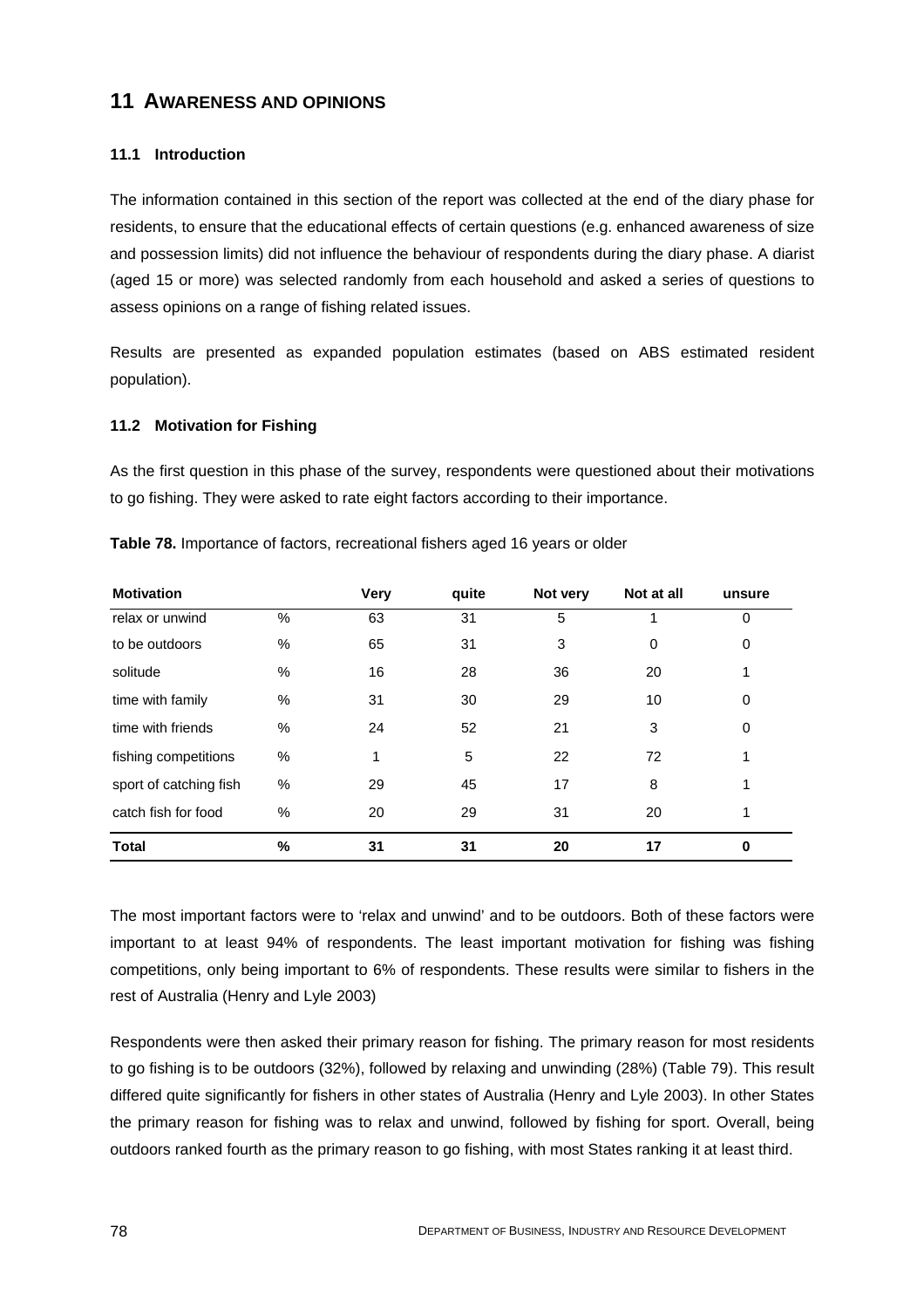| <b>Motivation</b>      |      | <b>Residents</b> | <b>National</b> |
|------------------------|------|------------------|-----------------|
| relax or unwind        | ℅    | 28               | 37              |
| to be outdoors         | ℅    | 32               | 13              |
| solitude               | ℅    | 4                | $\overline{2}$  |
| time with family       | %    | 11               | 15              |
| time with friends      | $\%$ | 10               | 5               |
| fishing competitions   | %    | 0                | 0               |
| sport of catching fish | $\%$ | 9                | 18              |
| catch fish for food    | %    | $\overline{2}$   | 8               |
| <b>Total</b>           | %    | 100              | 100             |

**Table 79.** Primary reason for fishing, recreational fishers aged 15 years or older

#### **11.3 Satisfaction of Fishing**

Respondents were asked how satisfied they were with "*the overall quality of fishing* " they had done in the previous 12 months. Fishers were generally satisfied with the quality of fishing, with 29% stating they were very satisfied (Table 80).

**Table 80.** Satisfaction of fishing, recreational fishers aged 15 years or older

|              |   | Verv | auite | Not very | Not at all | unsure   |
|--------------|---|------|-------|----------|------------|----------|
| Satisfaction | % | 29   | 56    | 12       |            | <u>.</u> |

Fishers who were dissatisfied with the fishing were asked why they were dissatisfied. The majority of these respondents indicated that they were dissatisfied because they had not caught a fish/enough fish (Table 81).

**Table 81.** Primary reason for dissatisfaction of fishing, dissatisfied resident recreational fishers aged 15 years or older

| Reason         |      |     |
|----------------|------|-----|
| no fish        | %    | 73  |
| conditions     | $\%$ | 3   |
| quality        | $\%$ | 8   |
| personal skill | $\%$ | 5   |
| environment    | $\%$ | 3   |
| crowded        | $\%$ | 5   |
| time           | %    | 5   |
| <b>Total</b>   | %    | 100 |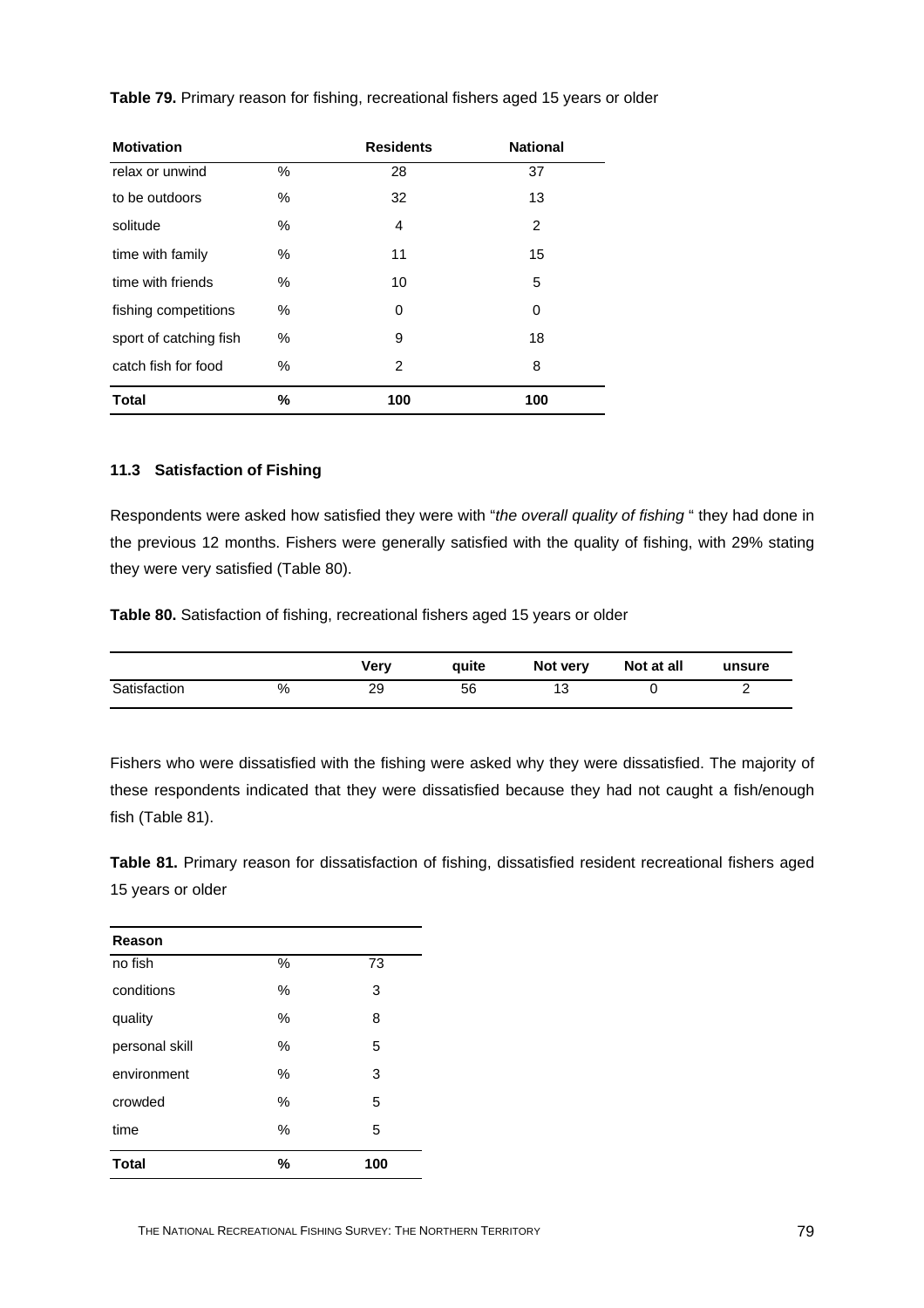#### **11.4 Awareness of Fisheries Legislation**

Awareness of various fisheries legislation was assessed through a series of questions, the results to which are presented in Table 82.

|                               |      | <b>Full</b> | General   | No.       |
|-------------------------------|------|-------------|-----------|-----------|
|                               |      | awareness   | awareness | awareness |
| barramundi size limit         | $\%$ | 56          | 24        | 20        |
| barramundi possession limit   | %    | 52          | 25        | 23        |
| mud crab size limits          | $\%$ | 36          | 34        | 31        |
| mud crab possession limit     | $\%$ | 31          | 28        | 41        |
| jewfish possession limit      | %    | 24          | 25        | 52        |
| overall possession limit      | %    | 20          | 26        | 54        |
| Mary River closure (seasonal) | $\%$ | 36          | 21        | 43        |
| Daly River closure (seasonal) | %    | 23          | 28        | 49        |

**Table 82.** Awareness of legislation by resident recreational fishers aged 15 years or older

The only regulations well known amongst resident recreational fishers were the barramundi minimum size and possession limits, with 80% and 77%, respectively, of resident recreational fishers being at least generally aware of the regulation. About half of the fishers knew the actual barramundi size and possession limits. About half of the fishers had an awareness of the other regulations but only around 30% of fishers knew the regulation (full awareness). The regulation with the least awareness was the overall general possession limit, with 54% of fishers having no awareness of the regulation at all.

Compared to 1995, there has been an increase in the general awareness of the seasonal closures on the Daly and Mary Rivers and the size and possession limits for mud crabs (the jewfish and general possession limit were introduced in 1996 and 1997, respectively).

#### **11.5 Attitude to Fisheries Legislation**

Immediately following the questions on awareness of fisheries legislation, recreational fishers aged 16 years or older were asked, as a measure of public support for recreational fisheries legislation, *"in general, do you think…………………….are a good idea or not?"*.

Almost universal support exists for fisheries legislation generally, with 96% of resident recreational fishers in favour of size and possession limits and seasonal closures (Table 83).

|               |      | <b>Size limits</b> | <b>Possession limits</b> | <b>Closures</b> |
|---------------|------|--------------------|--------------------------|-----------------|
| in favour     | %    | 96                 | 96                       | 96              |
| not in favour | %    |                    |                          |                 |
| unsure        | $\%$ |                    |                          |                 |

**Table 83.** Attitude to fisheries legislation recreational fishers aged 15 years or older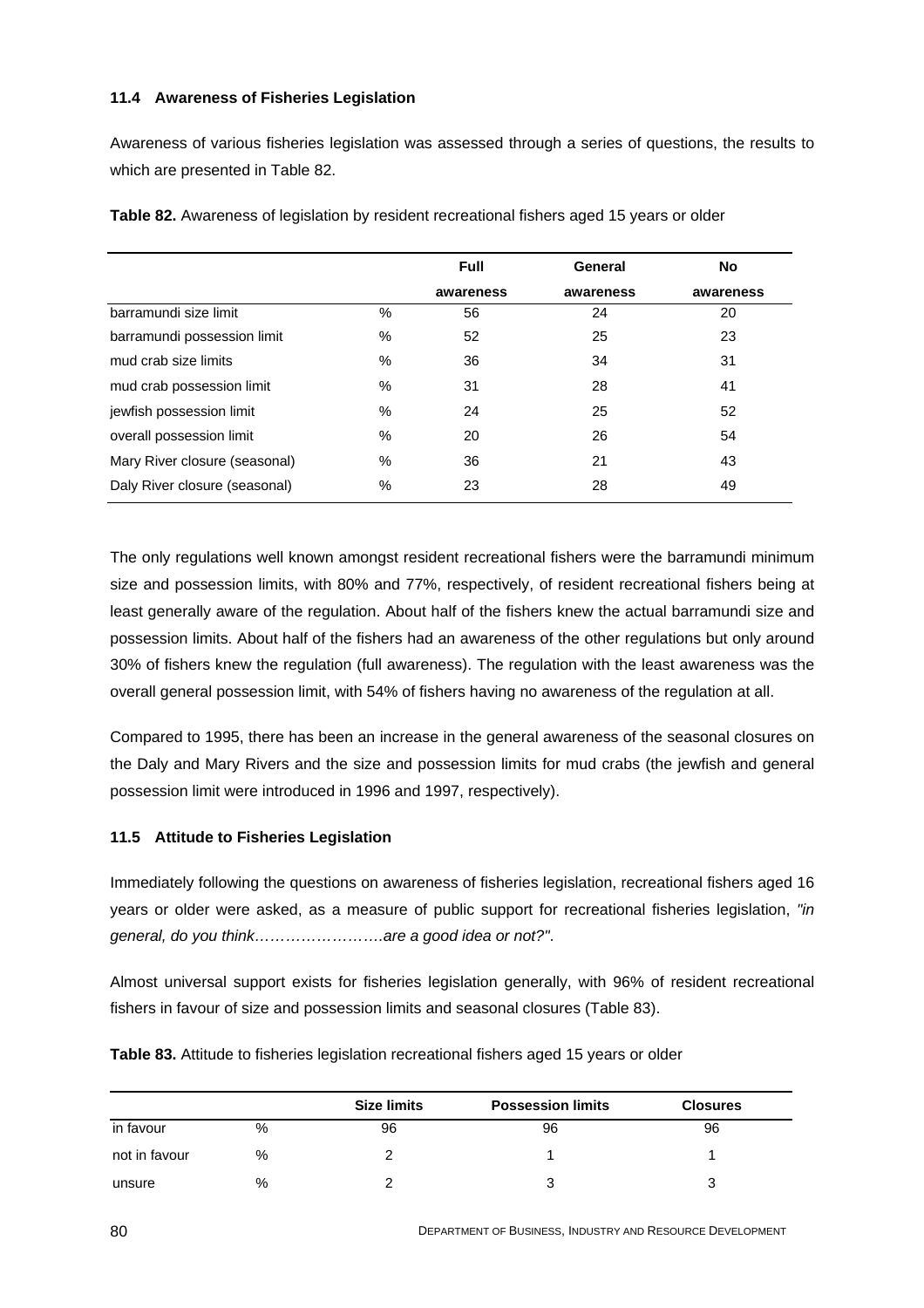| <b>Total</b> | % | 100 | <b>OC</b> | 100 |
|--------------|---|-----|-----------|-----|
| .<br>___     | . |     |           |     |

#### **11.6 General Possession Limit**

All respondents who were aware of the general possession limit were asked further questions. All respondents who were aware of this limit (46% of all respondents) agreed with a general possession limit.

**Table 84.** Attitude to fisheries legislation recreational fishers aged 16 or older

| <b>Total</b> | %    | 100 |  |
|--------------|------|-----|--|
| lower        | $\%$ | 42  |  |
| higher       | $\%$ | 1   |  |
| as is        | $\%$ | 57  |  |

All respondents who believed the (30 fish) general possession limit should be lower thought it should be 20 fish or less, with 39% of respondents stating it should be 10 fish or less (Table 84). (Note: since the survey was conducted the general possession limit has been changed. It remains at 30 fish, but this number now includes the individual possession limits for managed finfish species).

## **11.7 Recreational Fishing Licence**

The level of support for the introduction of a general recreational fishing licence (……….. *along the lines of those in Victoria and New South Wales, where children and pensioners are exempt and revenue is used directly in research and improvement of recreational fishing*) was assessed for resident recreational fishers aged 15 years or older.

Slightly less than half of resident fishers aged 15 or more did not support the introduction of a general fishing licence (Table 85). About equal numbers of fishers in the coastal and hinterland regions did and did not support the introduction of a licence, however, in the Darwin region, a larger number of fishers did not support a licence. There is also a large number of fishers who are undecided about the issue, particularly in the hinterland region.

**Table 85.** Support for a general recreational fishing licence by resident recreational fishers aged 15 years or older

|              |   | <b>Darwin</b> | <b>Coastal</b> | <b>Hinterland</b> | <b>Total</b> |
|--------------|---|---------------|----------------|-------------------|--------------|
| support      | % | 34            | 42             | 38                | 36           |
| no support   | % | 52            | 42             | 36                | 48           |
| unsure       | % | 14            | 16             | 27                | 16           |
| <b>Total</b> | % | 100           | 100            | 100               | 100          |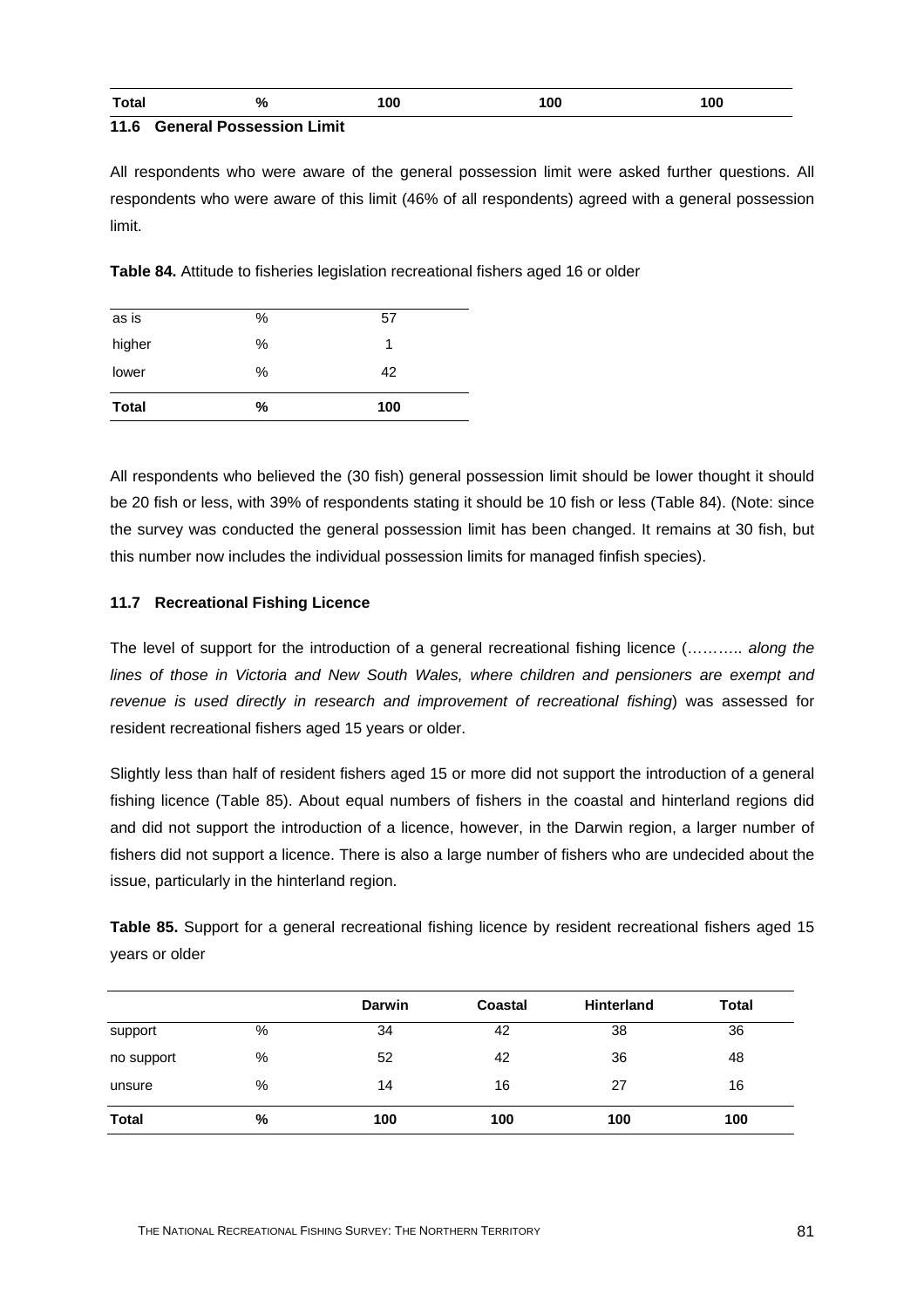#### **11.8 Sources of Information**

Respondents were asked if they were aware of the ongoing program of public discussion and consultation on fisheries related issues. In the previous 12 months to the survey, focus was on the management of golden snapper and the recreational use of drag nets. Only 23% of respondents were aware of the public discussion process (72% unaware and 5% unsure). Respondents who were aware of the process were then asked how they had heard about it. The percentages given in Table 86 represent the number of recreational fishers who acknowledged a particular method.

The majority of respondents who were aware of the discussion and consultation process obtained their information from the print media and television (60%).

|                                   |      | <b>Main source</b> | 2 <sup>nd</sup><br>source |
|-----------------------------------|------|--------------------|---------------------------|
| other print media                 | $\%$ | 36                 | 7                         |
| television                        | $\%$ | 24                 | 5                         |
| government displays/shows         | $\%$ | 9                  |                           |
| fishing magazines                 | %    | 8                  | 6                         |
| radio.                            | $\%$ | 6                  | 14                        |
| other fishers                     | $\%$ | 5                  | 3                         |
| government brochures/publications | %    | 2                  |                           |
| tackle shop                       | $\%$ | 1                  |                           |
| clubs/associations                | $\%$ | 1                  |                           |
| government. internet/website      | $\%$ |                    | 1                         |
| unsure                            | $\%$ | 7                  | 5                         |
| no second source                  |      | n/a                | 53                        |

**Table 86.** Sources of information on discussion process, recreational fishers aged 16 years or older

#### **11.9 Other Comments**

All respondents were also given the opportunity (without specific prompting) to raise any issues, concerns or suggestions concerning recreational fishing, environmental aspects of fishing and the survey.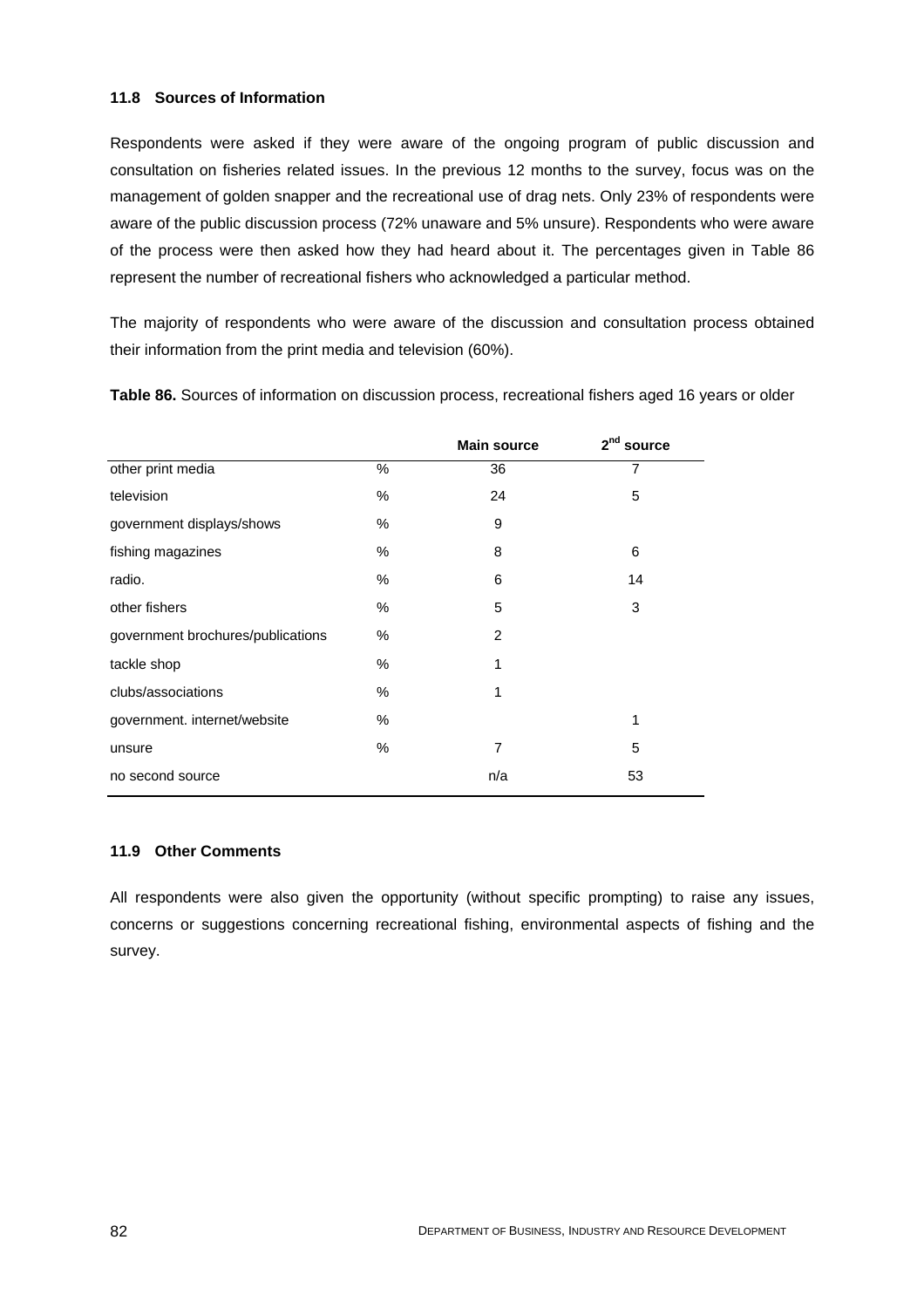#### **11.9.1 Fishing issues**

The comments made concerning recreational fishing issues fell into seven broad categories

| <b>Issue</b>               |      |     |
|----------------------------|------|-----|
| more fisheries legislation | %    | 26  |
| more enforcement           | $\%$ | 18  |
| commercial fishing issues  | $\%$ | 17  |
| access/facilities issues   | $\%$ | 11  |
| licence issues             | $\%$ | 11  |
| education issues           | $\%$ | 9   |
| positive comments          | $\%$ | 6   |
| others                     | $\%$ | 3   |
| <b>Total</b>               | %    | 100 |

**Table 87.** Number of fishing issues raised by category, recreational fishers aged 16 years or older

#### **More fisheries legislation (26% of all comments)**

Most of the suggestions for increased controls were specific rather than general, and centred around size and possession limits. A new theme of comments involved a requirement for boat registration/licences. All comments regarding the fisheries legislation suggested additional/increasing controls.

*"A maximum size limit intro for Barra - 1 metre max".*

*"Bag limit for Jew Fish could be reduced to 2 per person"*

*"Boats in the NT should be registered and licensed."*

*"Reduce overall possession limits to 15 fish per person - to promote breeding and preserve stocks"*

#### **More enforcement (18% of all comments)**

Most of the comments were general, suggesting more police and increased enforcement. Other comments suggested policing of specific issues.

 *"More policing and on spot fines"* 

*"Police boat ramps"* 

*"Potential for more policing and inspection of improper fishing practises"*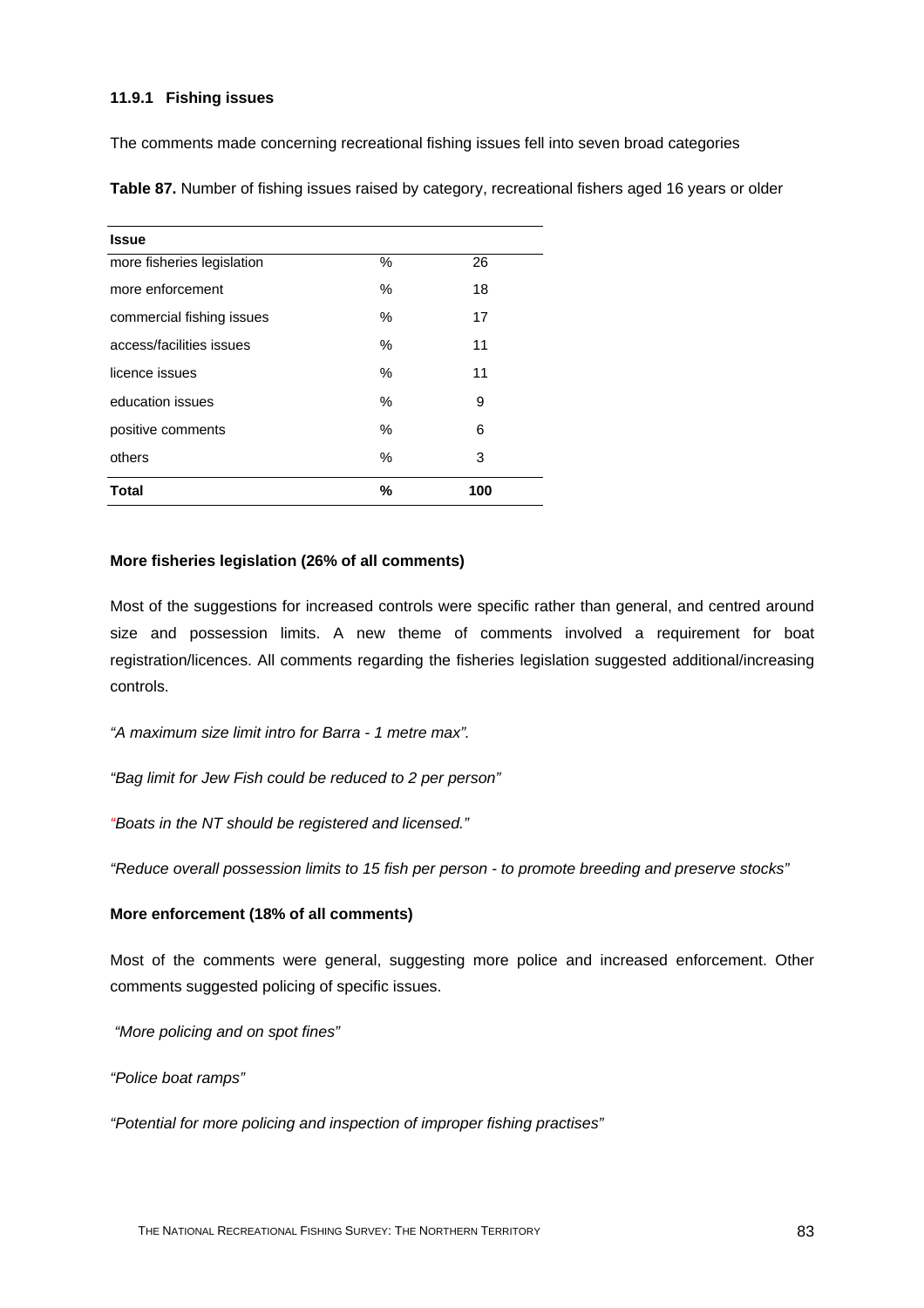#### **Commercial fishing issues (17% of all comments)**

Most of the comments concerned limiting commercial fishing or fishing tour operators either generally or in specific areas or localities.

*"Limit number of crab pots for commercial fishers"*

*"Fishing tour operator licences should be restricted"*

*"Commercial fishing should not take place within 5 km of the NT coastline"*

## **Access/facilities issues (11% of all comments)**

Most comments were about improving general access into fishing spots and the provision of more and improved boat ramps

*"Should be more and better boat ramps."*

*"Improve access to fishing ramps, fishing locations and road"*

*"Keep areas open as much as possible for all"*

## **Licence issues (11% of all comments)**

Most comments were against the introduction of a licence and were probably in response to the earlier questioning in the survey.

#### **Education issues (9% of all comments)**

Most comments tended to be about better general education and fisheries controls and legislation, but some were more specific about certain issues.

*"More promotion of fishing regulations of specific areas e.g. signs etc including web site"* 

*"Educational programs to change attitudes of some fishers who disregard rules and regulations and behave irresponsibly."*

*"Make information on bag limits more readily available - pamphlets - ramp signage etc."*

# **Positive comments (6% of all comments)**

*"Fishing good in NT overall"*

*"Generally NT is lucky - good fishing available for all".*

*"Believes that AFANT and Fisheries and Government doing a good job for recreational fishers"*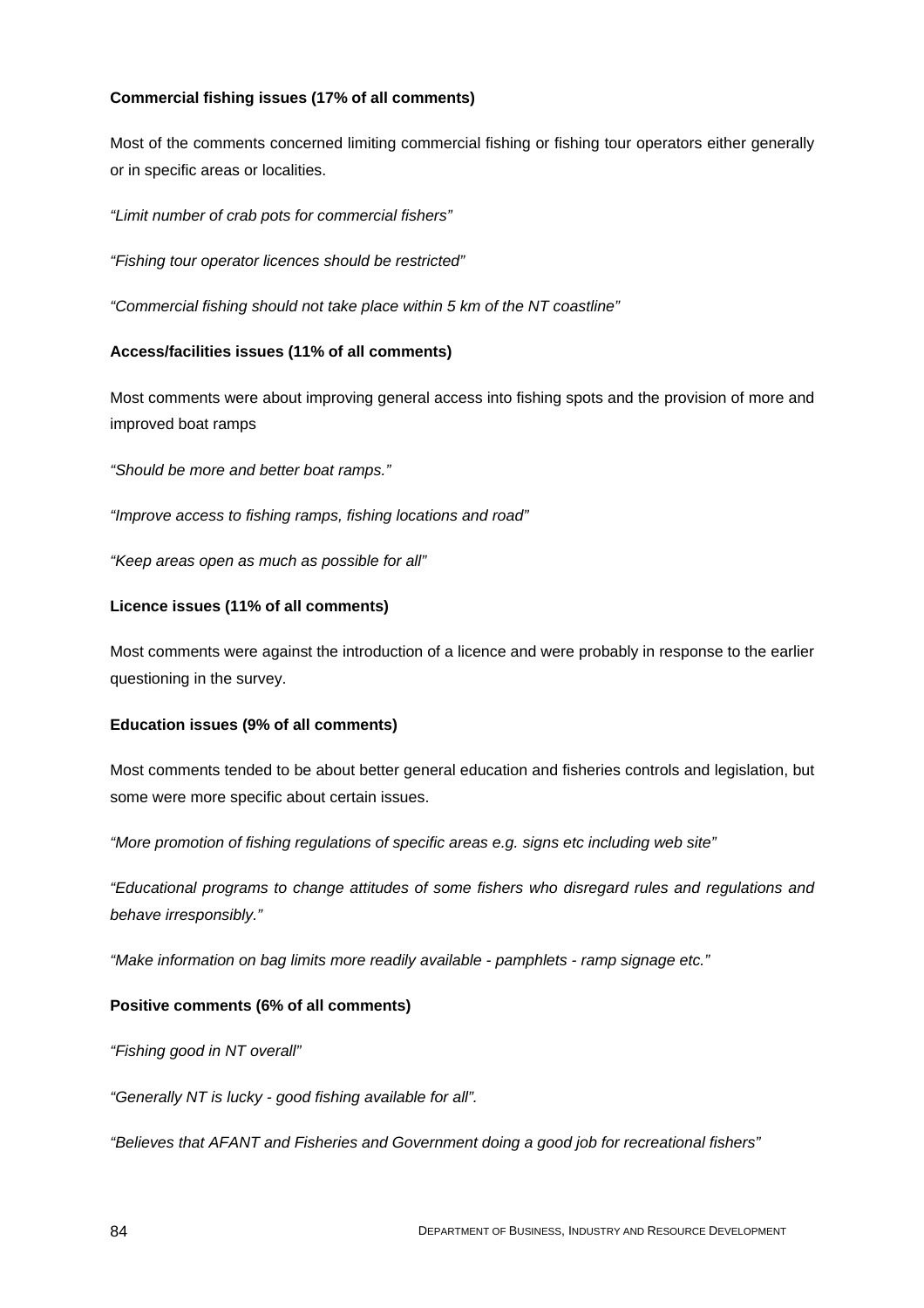#### **Other comments (3% of all comments)**

Other comments varied across a wide range of issues, some comments by individuals were,

*"More funding being put into recreational fishing research in the NT".* 

*"Closed water systems getting crowded – e.g. Corroboree especially with party barges etc - have boat size restrictions"* 

#### **11.9.2 Environmental issues**

Most of the comments raised the issue of litter and marine debris, development and destruction of mangroves, either generally or at specific locations (Table 88).

*"Destruction of mangroves."*

*"Leave Harbour undisturbed"*

other comments by individuals included*,*

*"Old nets washed up on beaches - loss of sea turtles"*

*"Concerned about mangrove loss for redevelopment"*

*"River banks becoming eroded as boats become more numerous and bigger in size."*

**Table 88.** Number of environmental issues raised by category, recreational fishers aged 15 years or older

| <b>Issue</b>  |      |     |
|---------------|------|-----|
| development   | $\%$ | 39  |
| litter        | $\%$ | 36  |
| marine debris | $\%$ | 8   |
| pollution     | $\%$ | 7   |
| erosion       | $\%$ | 5   |
| weeds         | $\%$ | 5   |
| <b>Total</b>  | %    | 100 |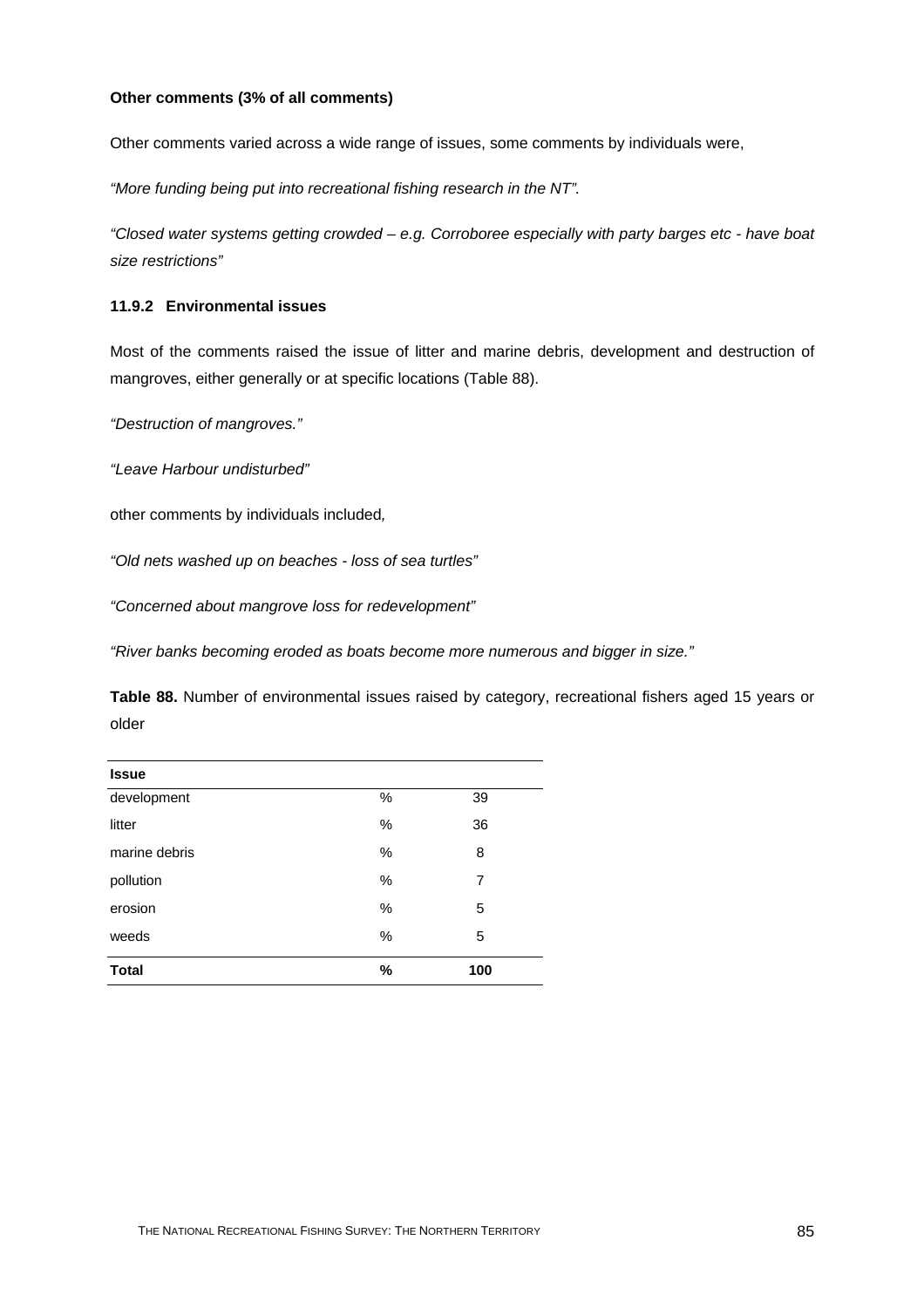#### **11.9.3 Survey issues**

Most (93%) of the comments were positive and supportive of the survey being conducted, with the remainder containing suggestions about the survey methodology.

*"Very good idea - otherwise would not have participated."*

*"Survey good idea if results going to used for the improvement of recreational fishing for the future."*

*"Been a pleasure to participate"*

# **11.9.4 Other comments**

Other comments varied across a wide range of issues, some comments by individuals were,

 *"Crocodile numbers are getting out of hand."* 

*"Cost of equipment is very high. Too high for most people."* 

*"Only wish there was more fishing in Alice Springs"*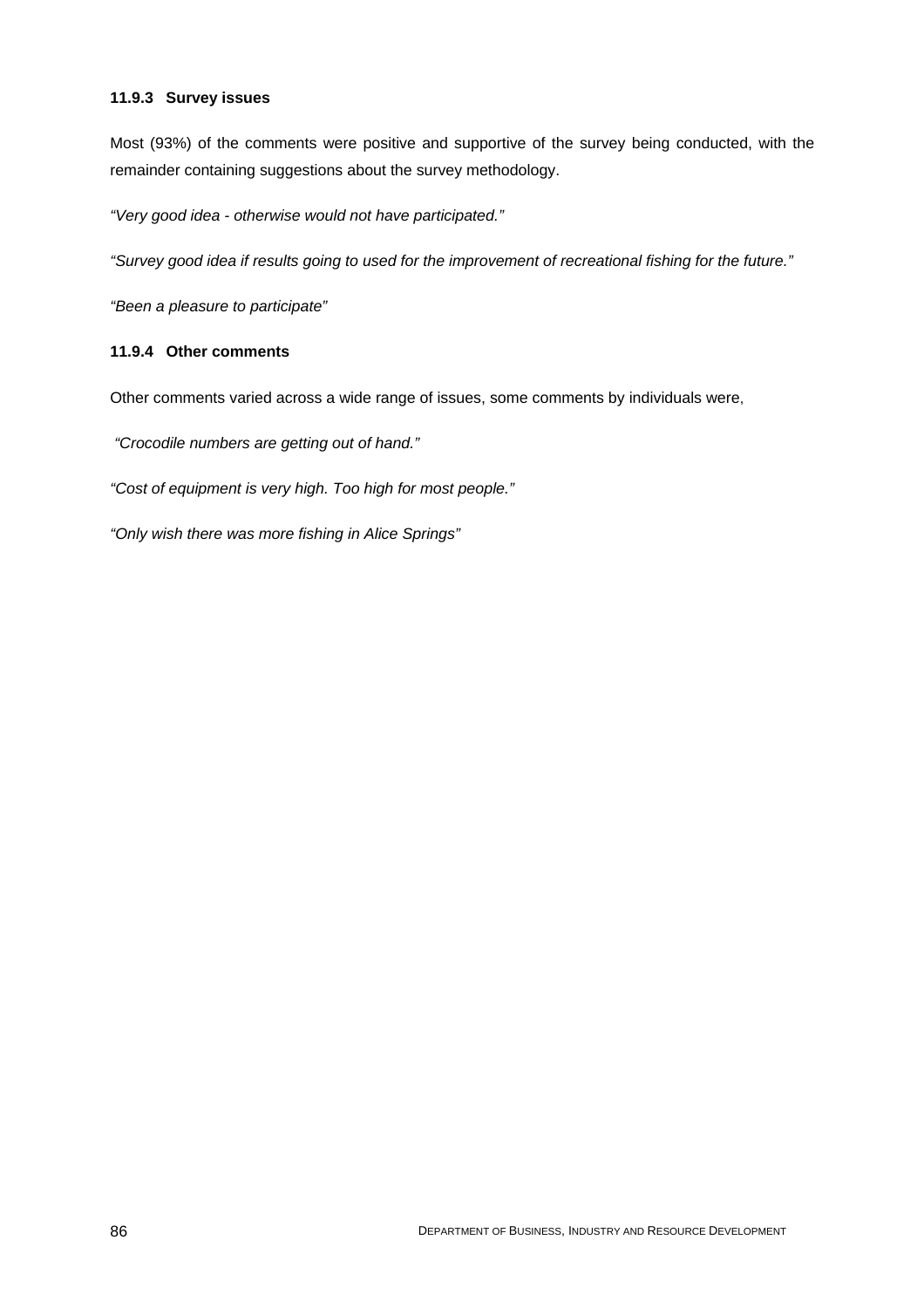# **12 REFERENCES**

Coleman, A. P. M. (1998a). Fishcount: A survey of recreational fishing in the Northern Territory (Summary). Northern Territory Department of Primary Industry and Fisheries. *Fishery Report* 41.

Coleman, A. P. M. (1998b). Fishcount: A Survey of Recreational Fishing in the Northern Territory. Northern Territory Department of Primary Industry and Fisheries. *Fishery Report* 43.

Henry G.W. and Lyle, J.M. (2003). The National Recreational and Indigenous Fishing Survey, NSW Fisheries Final Report Series No. 48

Higgs, J. and McInnes, K. (2001). Biennial Recreational Fishing Survey of Queensland Residents. Queensland Fisheries Management Authority.

Kewagama Research (2002). National Survey of Bait and Berley Use by Recreational Fishers. Report to Biosecurity Australia, AFFA.

Lyle, J.M., Coleman, A.P.M., West, L., Campbell, D. and Henry. G.W. (2002). An innovative methodology for the collection of detailed and reliable data in large-scale Australian recreational fishing surveys. *In* Evaluating the Benefits of Recreational Fishing, Eds T. Pitcher and C. Hollingsworth, Blackwells (UK)

Survey Development Working Group (2000). Development of the National Recreational and Indigenous Fishing Survey, Final Report to the Fisheries Research and Development Corporation. Project No 98/169. (Volume 1 – main report, Volume 2 – attachments)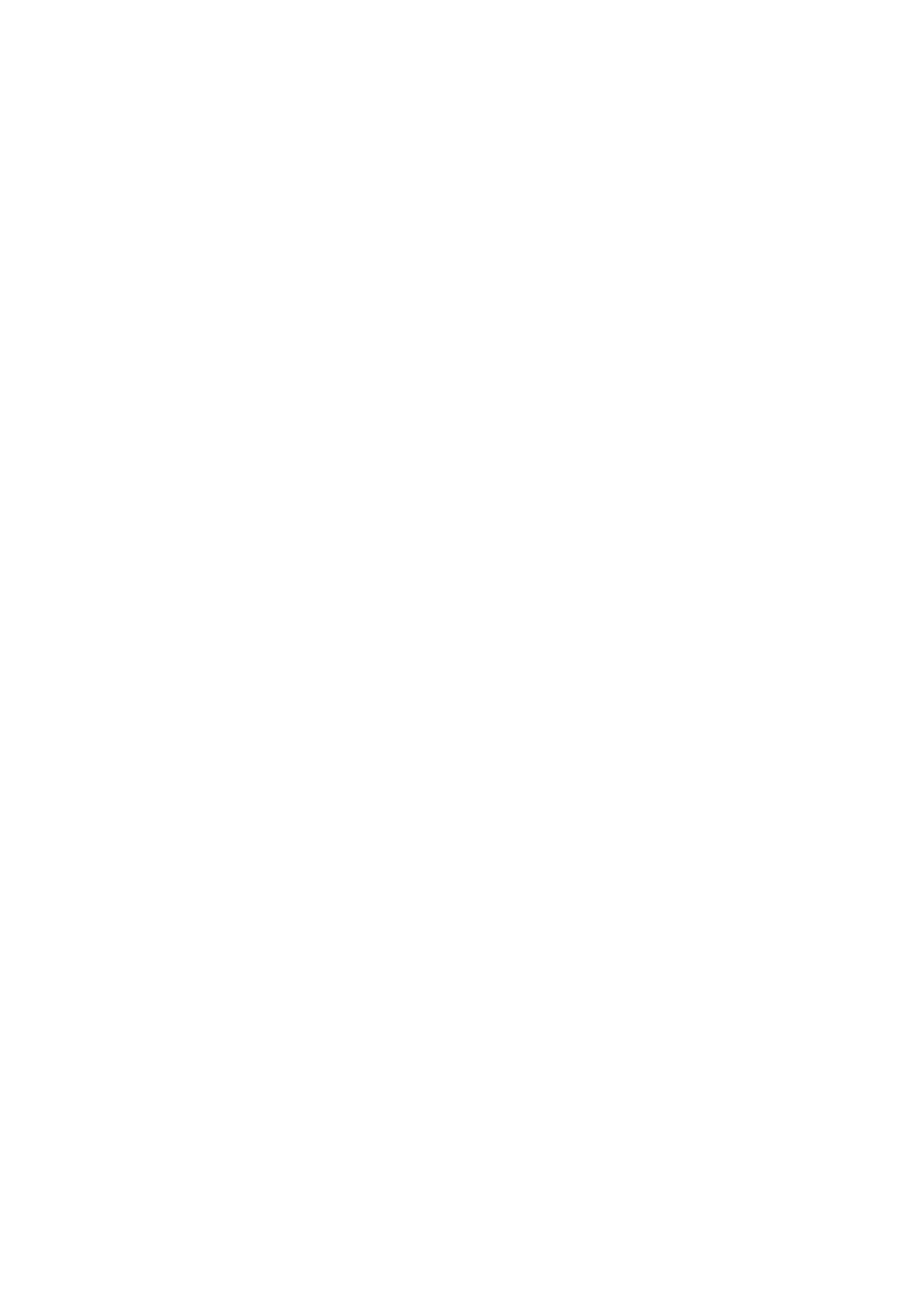# **APPENDIX 1 – SURVEY DEFINITIONS**

## **A. People 'in' the survey**

**Respondent** - any person in the survey aged five years or more. An age criterion of five years old was applied in terms of personal fishing activity, on the basis of independent fishing capability (i.e. without constant parental supervision) and 15 years old in terms of independent attitudes to recreational fishing.

**Residents –** people who normally live in the Northern Territory.

**Visitors** - people who normally reside outside of the NT. They were included in the survey from their State of origin and any fishing activity by visitors in the Northern Territory was included.

**Diary survey eligibility -** any residents who were intending to fish within the next 12 months or visitors who had fished or were going to fish during their stay in the Territory were included in the longitudinal survey.

#### **B. Fishing Definitions**

**(i) Recreational fishing** - includes *"prawning, crabbing, spearfishing, or even gathering oysters or aquarium fish".* Any commercial fishing activity and indigenous fishing are excluded.

#### **(ii) Target fishery**

The target refers to the type of fishing done or species fished for. Although respondents were asked which specific species they were targeting, for reporting purposes, targeting groups were used.

**Barramundi** - all fishing specifically for barramundi.

**Game or sportfish** - all fishing for pelagic type gamefish such as mackerel, tuna and sailfish. This category does not include barramundi or any freshwater species.

**Reef fish** - all fishing that occurs over a reef or rocky bar where 'reef fish' are commonly caught. Species targeted include coral trout, golden snapper and jewfish.

**Fishing for bait** - all fishing activities where the primary purpose was to catch bait.

**Not fish** - any fishing or gathering that targets organisms other than fish i.e. mud crabs, prawns, oysters, etc (this should not be confused with non-fish – see catch terminology).

**No specific target -** includes all other kinds of fishing activity.

#### **(iii) Effort**

**Fishing effort** – two measures of fishing effort have been used: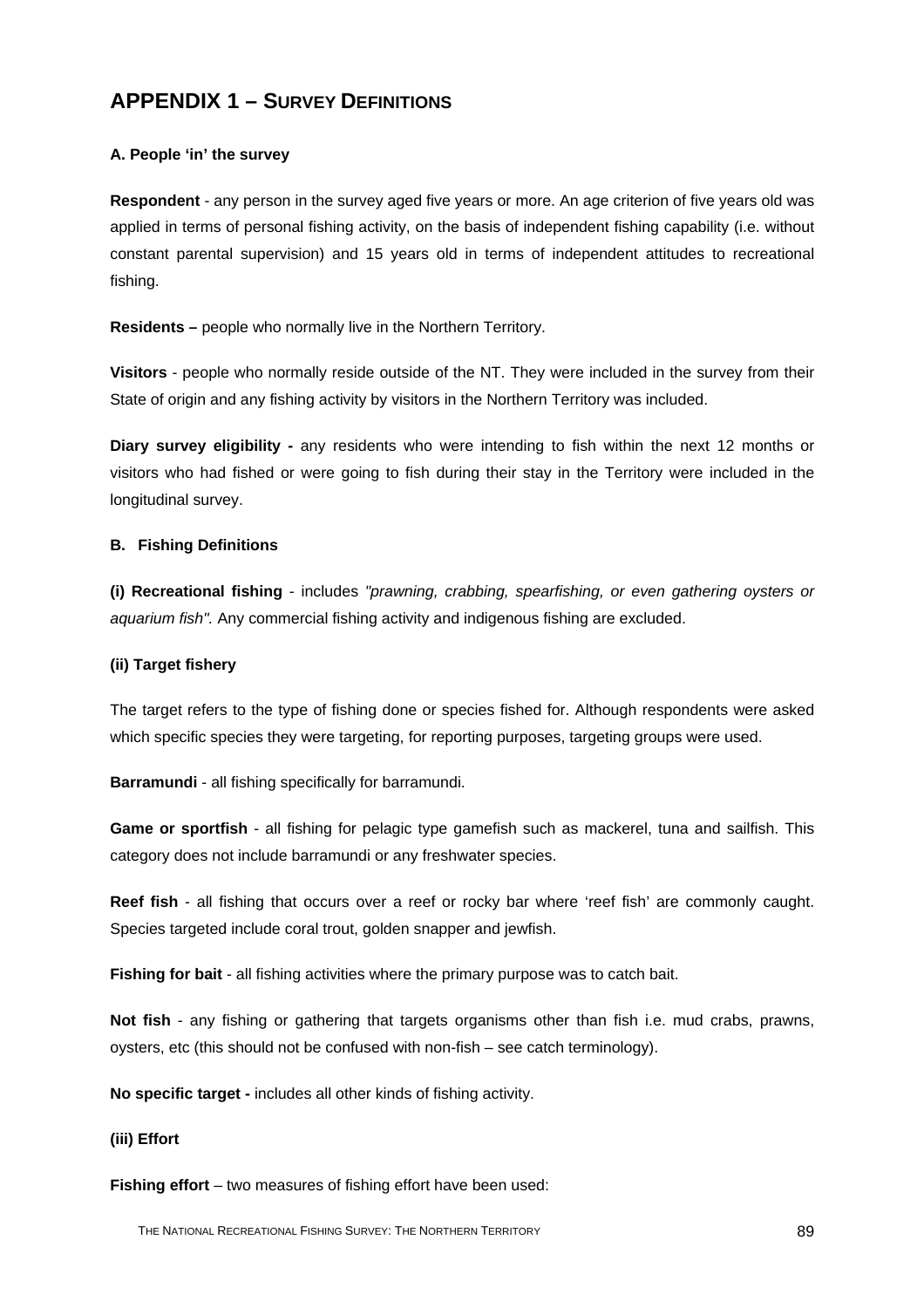**Days fished** – any day on which recreational fishing activity occurred.

**Hours fished** – actual hours spent recreational fishing, excluding major breaks of more than 10 minutes

# **(iv) Catch**

**Fish -** all fish including fin-fish, sharks and rays.

- **Non-fish -** all non-fish including shellfish, crabs and squid.
- **Catch -** the total number of organisms caught.
- **Harvest** the total number of organisms retained or kept from the catch.

**Release -** the number of organisms from the catch released and returned to the water.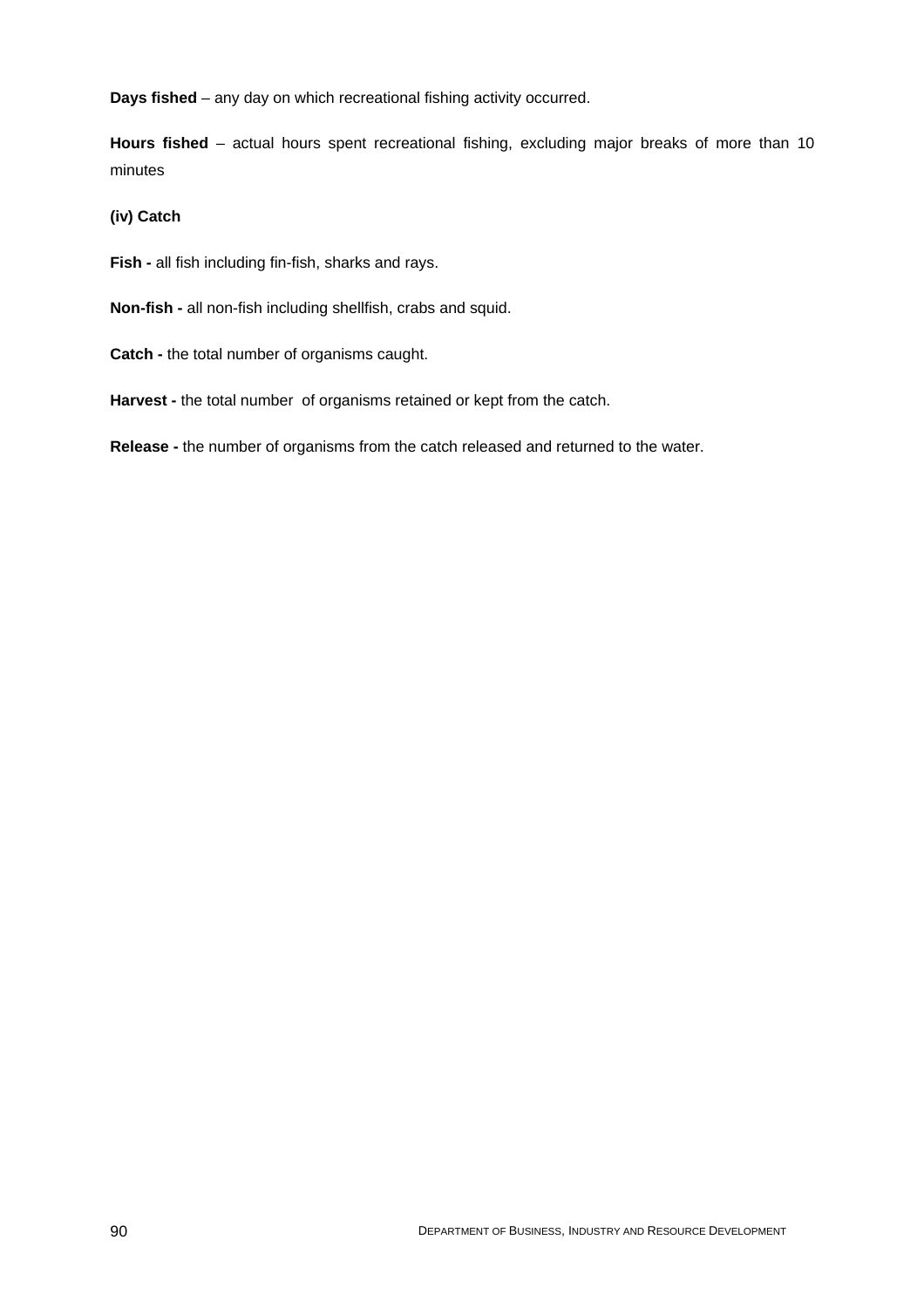# **APPENDIX 2**

| Code           | <b>Fishing area</b>     | Code           | <b>Fishing regions</b>   |
|----------------|-------------------------|----------------|--------------------------|
| $\overline{A}$ | <b>West Coast</b>       | 1              | Victoria River           |
|                |                         | $\overline{2}$ | <b>Fitzmaurice River</b> |
|                |                         | 3              | Moyle River              |
|                |                         | 6              | <b>Finiss River</b>      |
|                |                         | $\overline{7}$ | <b>Bynoe Harbour</b>     |
|                |                         | 40             |                          |
|                |                         | 41             |                          |
|                |                         | 43             |                          |
| В              | Daly River              | 4              | Daly River               |
|                |                         | 42             | Perron Islands           |
|                |                         | 63             |                          |
| С              | Katherine area          | 5              | Katherine                |
| D              | Darwin Harbour area     | 8              | Tiwi Islands             |
|                |                         | 9              | Inland Darwin area       |
|                |                         | 10             | Arms and Harbour         |
|                |                         | 11             | Shoal Bay                |
|                |                         | 12             | Artificial reefs         |
|                |                         | 44             | <b>Fenton Patches</b>    |
|                |                         | 46             |                          |
|                |                         | 60             | Marchart complex         |
|                |                         | 61             | <b>Manton Dam</b>        |
| Е              | Adelaide River          | 13             | Adelaide River           |
|                |                         | 45             | Vernon Islands           |
| F              | Mary River              | 14             | Mary River               |
|                |                         | 62             | Shady Camp               |
| G              | <b>Alligator Rivers</b> | 15             | <b>Wildman River</b>     |
|                |                         | 16             | West Alligator River     |
|                |                         | 17             | South Alligator River    |
|                |                         | 18             | East Alligator river     |
| Н              | Cobourg Peninsula,      | 19             |                          |
|                |                         | 20             |                          |
|                |                         | 47             | Chambers Bay             |
|                |                         | 48             |                          |
|                |                         | 49             |                          |
| J.             | North Coast             | 21             | Goomadeer River          |
|                |                         | 22             | Liverpool/Mann Rivers    |
|                |                         | 23             | <b>Blyth River</b>       |
|                |                         | 24             | Goyder River             |
|                |                         | 25             | Woolen/Habgood Rivers    |
|                |                         | 50             | Croker Island            |
|                |                         | 51             |                          |

**Table A1**. Fishing areas for data analysis purposes (from Figure 3)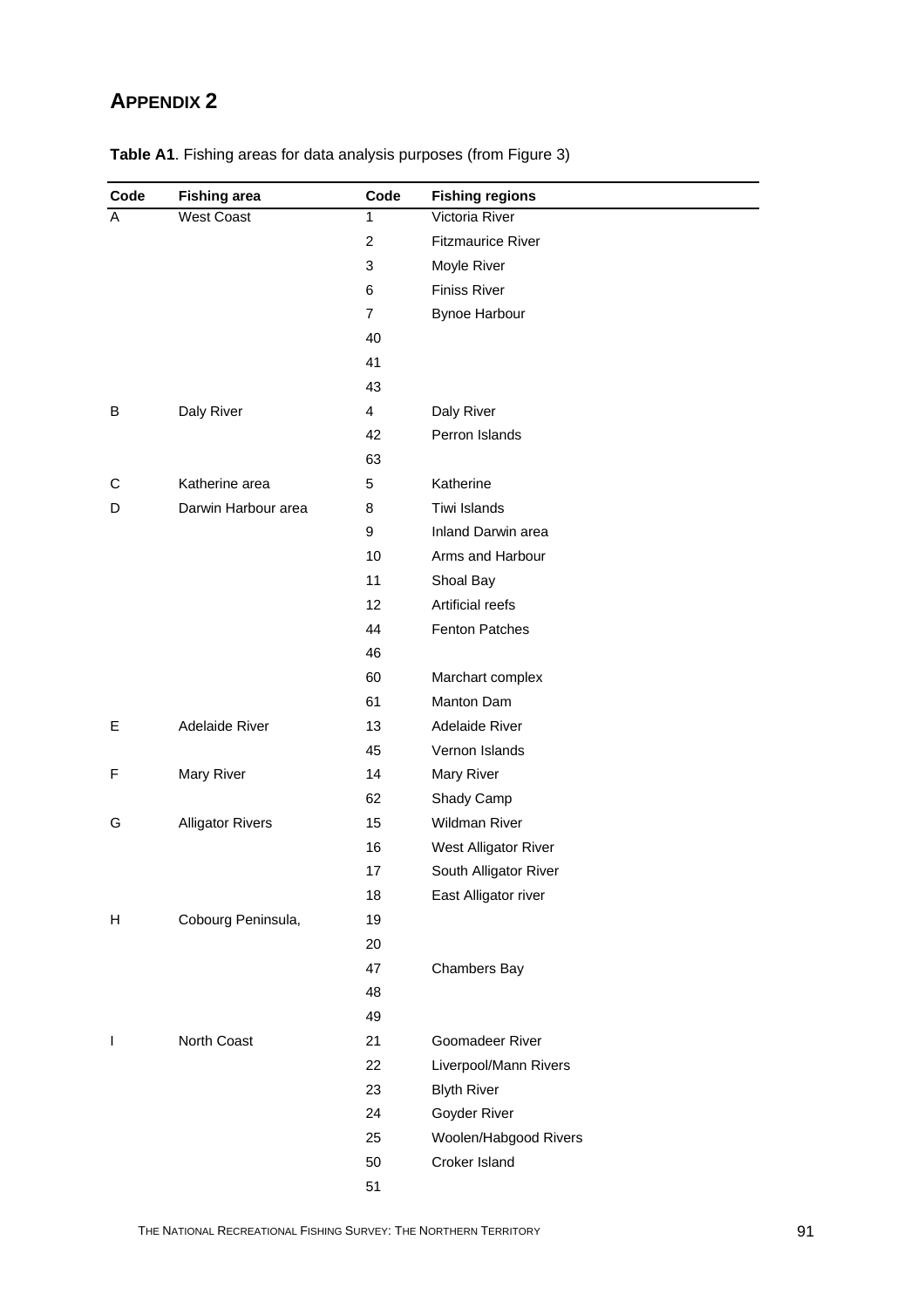| Code | <b>Fishing area</b> | Code | <b>Fishing regions</b>    |
|------|---------------------|------|---------------------------|
|      |                     | 52   |                           |
|      |                     | 53   | English Company Islands   |
| J    | Nhulunbuy area      | 26   | Nhulunbuy area            |
|      |                     | 54   |                           |
| K    | Roper area          | 27   | <b>Walker River</b>       |
|      |                     | 28   | Rose River                |
|      |                     | 30   | Roper River (Roper Bar)   |
|      |                     | 31   | Roper River (Mataranka)   |
|      |                     | 32   | <b>Towns River</b>        |
|      |                     | 33   | Limmen Bight/Cox Rivers   |
|      |                     | 37   | Wearyan/Robinson Rivers   |
|      |                     | 38   | <b>Calvert River</b>      |
|      |                     | 56   |                           |
|      |                     | 59   |                           |
| L    | McArthur area       | 34   | Rosie/Bing Bong Creeks    |
|      |                     | 35   | <b>McArthur River</b>     |
|      |                     | 36   | <b>McArthur River</b>     |
|      |                     | 57   |                           |
|      |                     | 58   | Sir Edward Pellew Islands |
| M    | Islands             | 29   | Groote Eylandt            |
|      |                     | 55   |                           |
| N    | Centre              | 39   |                           |
|      |                     |      |                           |

# **Table A2.** Economic zones

| Code | <b>Economic zone</b>    |
|------|-------------------------|
| Y1   | Darwin region           |
| Y2   | Tiwi                    |
| Y3   | Arnhem H'way            |
| Y4   | West Arnhem             |
| Y5   | East Arnhem             |
| Y6   | Douglas - Daly          |
| Υ7   | Katherine               |
| Y8   | McArthur Coast          |
| Y9   | <b>Tmber Creek West</b> |
| Y10  | Center                  |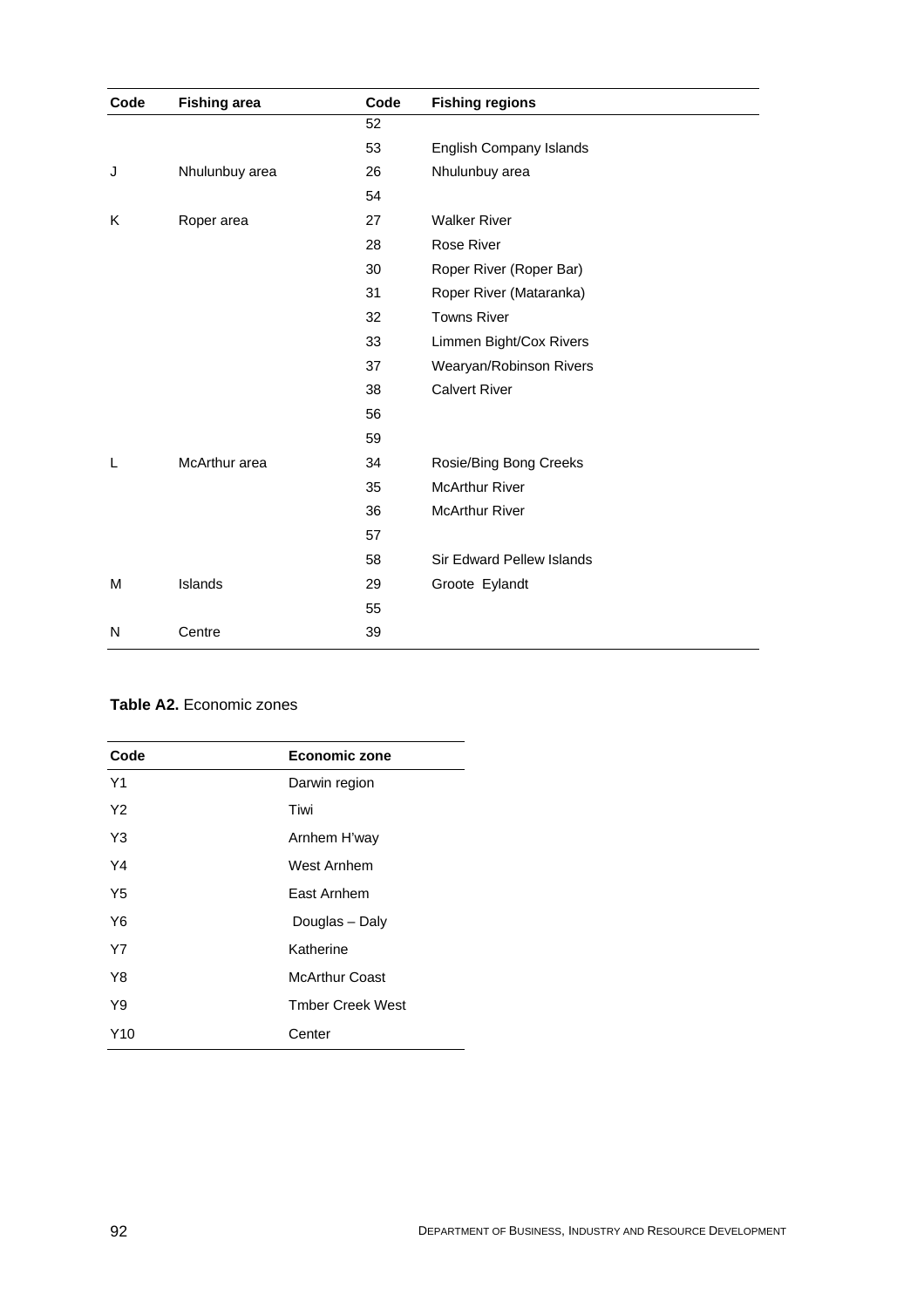| Table A3. Species/groups of fish and aquatic organisms reported during the survey |  |  |
|-----------------------------------------------------------------------------------|--|--|
|                                                                                   |  |  |

| High level grouping<br>Cephalopods | Low level grouping<br>Squid/cuttlefish | <b>Common name</b><br>Squid - unspecified     |
|------------------------------------|----------------------------------------|-----------------------------------------------|
| Crabs and Lobsters                 | Blue swimmer crab                      | Crab - blue swimmer/sand                      |
|                                    | Crabs (other)                          | Crab - unspecified                            |
|                                    | Lobsters                               | Lobster - tropical/ornate                     |
|                                    | Lobsters                               | Lobster - unspecified                         |
|                                    | Mud crab                               | Crab - mud                                    |
| Finfish                            | Australian bass/perch                  | Cod - freshwater                              |
|                                    | Australian bass/perch                  | Perch freshwater - unspecified                |
|                                    | Barramundi                             | Barramundi                                    |
|                                    | <b>Bream</b>                           | Bream - black/northern/pikey/marine           |
|                                    | <b>Bream</b>                           | Bream - unspecified                           |
|                                    | Catfish                                | Catfish - freshwater                          |
|                                    | Catfish                                | Catfish - saltwater/eel-tailed                |
|                                    | Catfish                                | Catfish - saltwater/fork-tailed               |
|                                    | Catfish                                | Catfish - unspecified                         |
|                                    | Cod (various)                          | Cod - other                                   |
|                                    | Cod (various)                          | Cod - unspecified                             |
|                                    | Coral trout                            | Coral trout - unspecified                     |
|                                    | Coral trout                            | Coronation trout                              |
|                                    | Dart                                   | Dart/ swallowtail                             |
|                                    | Eels                                   | Eel - other                                   |
|                                    | Eels                                   | Eel - unspecified                             |
|                                    | <b>Emperors</b>                        | Emperor - grass sweetlip                      |
|                                    | <b>Emperors</b>                        | Emperor - grass/tricky                        |
|                                    | <b>Emperors</b>                        | Emperor - other                               |
|                                    | <b>Emperors</b>                        | Emperor - red throat/sweetlip                 |
|                                    | <b>Emperors</b>                        | Emperor - spangled                            |
|                                    | <b>Emperors</b>                        | Emperor - unspecified                         |
|                                    | Flathead                               | Flathead - unspecified                        |
|                                    | Garfish                                | Garfish - unspecified                         |
|                                    | Grunters/trumpeters                    | Grunter - sooty                               |
|                                    | Grunters/trumpeters                    | Perch - spangled/spangled grunter             |
|                                    | Grunters/trumpeters                    | Trumpeter - grunters/javelin fish             |
|                                    | <b>Mackerels</b>                       | Mackerel - broad barred                       |
|                                    | Mackerels                              | Mackerel - narrow barred/Spanish              |
|                                    | Mackerels                              | Mackerel - spotted                            |
|                                    | <b>Mackerels</b>                       | Mackerel - unspecified                        |
|                                    | Mullet                                 | Mullet - unspecified                          |
|                                    | Mulloway/jewfish                       | Jewfish - other                               |
|                                    | Mulloway/jewfish                       | Jewfish - unspecified                         |
|                                    | Mulloway/jewfish                       | Jewfish/spotted croaker/spotted jew/black jew |
|                                    | Other                                  | Archer fish                                   |
|                                    | Other                                  | Bass - sand                                   |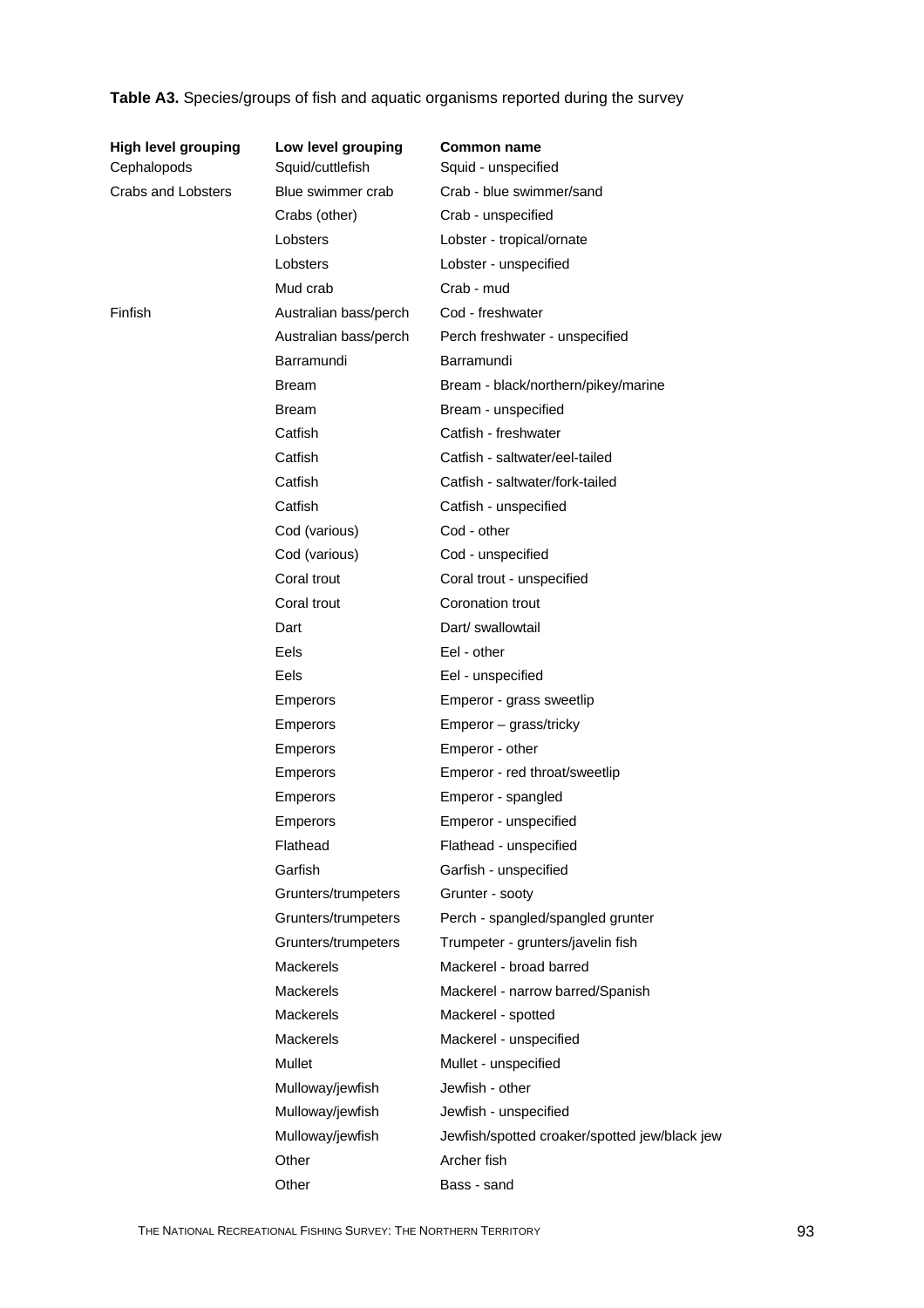| ping | Low level grouping      | Common name                                |
|------|-------------------------|--------------------------------------------|
|      | Other                   | Bony bream                                 |
|      | Other                   | Clown fish                                 |
|      | Other                   | Cobia/black kingfish                       |
|      | Other                   | Finfish - ID unknown                       |
|      | Other                   | Fish - other                               |
|      | Other                   | Fusilier                                   |
|      | Other                   | Long Tom                                   |
|      | Other                   | Marlin - unspecified                       |
|      | Other                   | Moonfish/batfish                           |
|      | Other                   | Queenfish                                  |
|      | Other                   | Rainbow fish                               |
|      | Other                   | Remora                                     |
|      | Other                   | Sailfish - indo pacific                    |
|      | Other                   | Saratoga                                   |
|      | Other                   | Sweetlips - painted/slatey bream           |
|      | Other                   | Tarpon/ox-eye herring                      |
|      | Other                   | Toads/pufferfish/boxfish/blowfish          |
|      | Pike                    | Barracuda/ striped sea pike                |
|      | Red emperor             | Emperor - red                              |
|      | Rock-cod/gropers        | Cod - estuary/ greasy                      |
|      | Sea perch/snappers      | Nannygai/ redfish/scarlet sea perch        |
|      | Sea perch/snappers      | Snapper - golden/fingermark                |
|      | Sea perch/snappers      | Snapper - mangrove jack                    |
|      | Sea perch/snappers      | Snapper - other                            |
|      | Sea perch/snappers      | Snapper - red/redfish/scarlet perch/saddle |
|      | Sea perch/snappers      | Snapper - Russel's/Moses' perch/fingermark |
|      | Sea perch/snappers      | Snapper - stripey sea perch/Spanish flag   |
|      | Sea perch/snappers      | Snapper - unspecified                      |
|      | Sharks/rays             | Rays/skates - unspecified                  |
|      | Threadfin salmon        | Salmon - blue                              |
|      | Threadfin salmon        | Salmon - northern threadfin/bluenose       |
|      | Threadfin salmon        | Salmon - unspecified -Nth                  |
|      | Trevally                | Trevally - giant/ turrum                   |
|      | Trevally                | Trevally - golden                          |
|      | Trevally                | Trevally - unspecified                     |
|      | Tuna                    | Tuna - unspecified                         |
|      | Whiting                 | Whiting -unspecified                       |
|      | Wrasse/tuskfish/gropers | Tuskfish/parrotfish - unspecified          |
|      | Wrasse/tuskfish/gropers | Wrasse - unspecified                       |
|      | Other                   | Non-fish - other                           |
|      | Bivalves (other)        | Clams - unspec.                            |
|      | Bivalves (other)        | Cockles - unspecified                      |
|      | <b>Mussels</b>          | Mussels - unspec.                          |
|      | Other                   | Shells - unspecified                       |
|      | Oysters                 | Oysters                                    |
|      |                         |                                            |

Molluscs (shells)